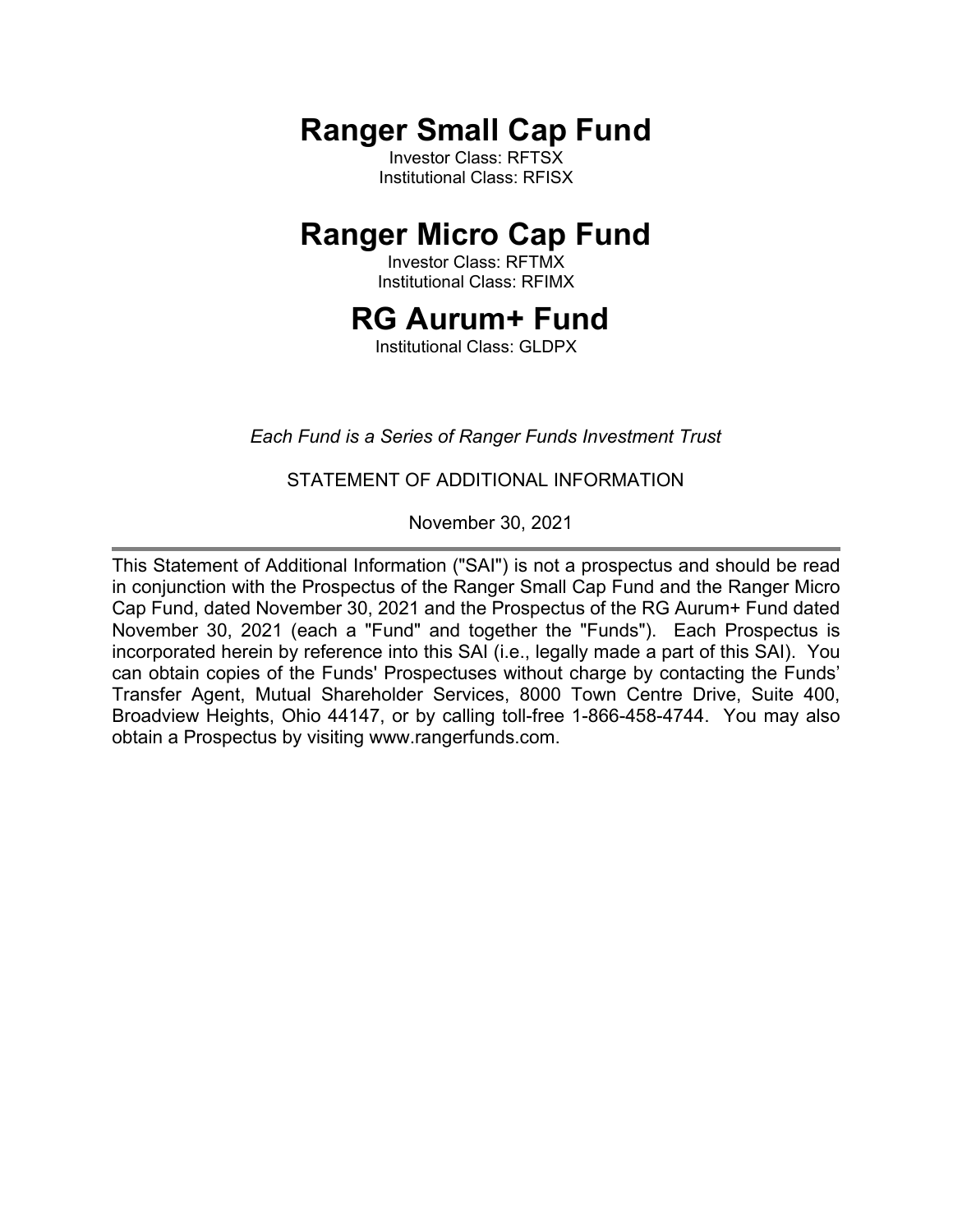# **TABLE OF CONTENTS**

| <b>THE FUNDS</b>                                                                       | 1              |
|----------------------------------------------------------------------------------------|----------------|
| <b>TYPES OF INVESTMENTS</b>                                                            | $\overline{2}$ |
| <b>INVESTMENT RESTRICTIONS</b>                                                         | 33             |
| <b>DISCLOSURE OF PORTFOLIO HOLDINGS</b>                                                | 35             |
| <b>MANAGEMENT</b>                                                                      | 37             |
| ORGANIZATION AND MANAGEMENT OF WHOLLY-OWNED SUBSIDIARY                                 | 42             |
| CONTROL PERSONS AND PRINCIPAL HOLDERS                                                  | 44             |
| INVESTMENT ADVISERS                                                                    | 46             |
| <b>DISTRIBUTION OF SHARES</b>                                                          | 51             |
| <b>PORTFOLIO MANAGERS</b>                                                              | 52             |
| <b>THE DISTRIBUTOR</b>                                                                 | 54             |
| <b>ALLOCATION OF PORTFOLIO BROKERAGE</b>                                               | 55             |
| <b>PORTFOLIO TURNOVER</b>                                                              | 56             |
| <b>OTHER SERVICE PROVIDERS</b>                                                         | 56             |
| <b>DESCRIPTION OF SHARES</b>                                                           | 57             |
| <b>ANTI-MONEY LAUNDERING PROGRAM</b>                                                   | 58             |
| PURCHASE, REDEMPTION AND PRICING OF SHARES                                             | 58             |
| <b>TAX STATUS</b>                                                                      | 61             |
| <b>INDEPENDENT REGISTERED PUBLIC ACCOUNTING FIRM</b>                                   | 70             |
| <b>LEGAL COUNSEL</b>                                                                   | 71             |
| <b>FINANCIAL STATEMENTS</b>                                                            | 71             |
| <b>APPENDIX-</b>                                                                       |                |
| RANGER INVESTMENT MANAGEMENT, L.P. PROXY VOTING POLICIES AND  A-1<br><b>PROCEDURES</b> |                |
| <b>RG ALTS, LP PROXY VOTING POLICIES AND PROCEDURES</b>                                | $A-2$          |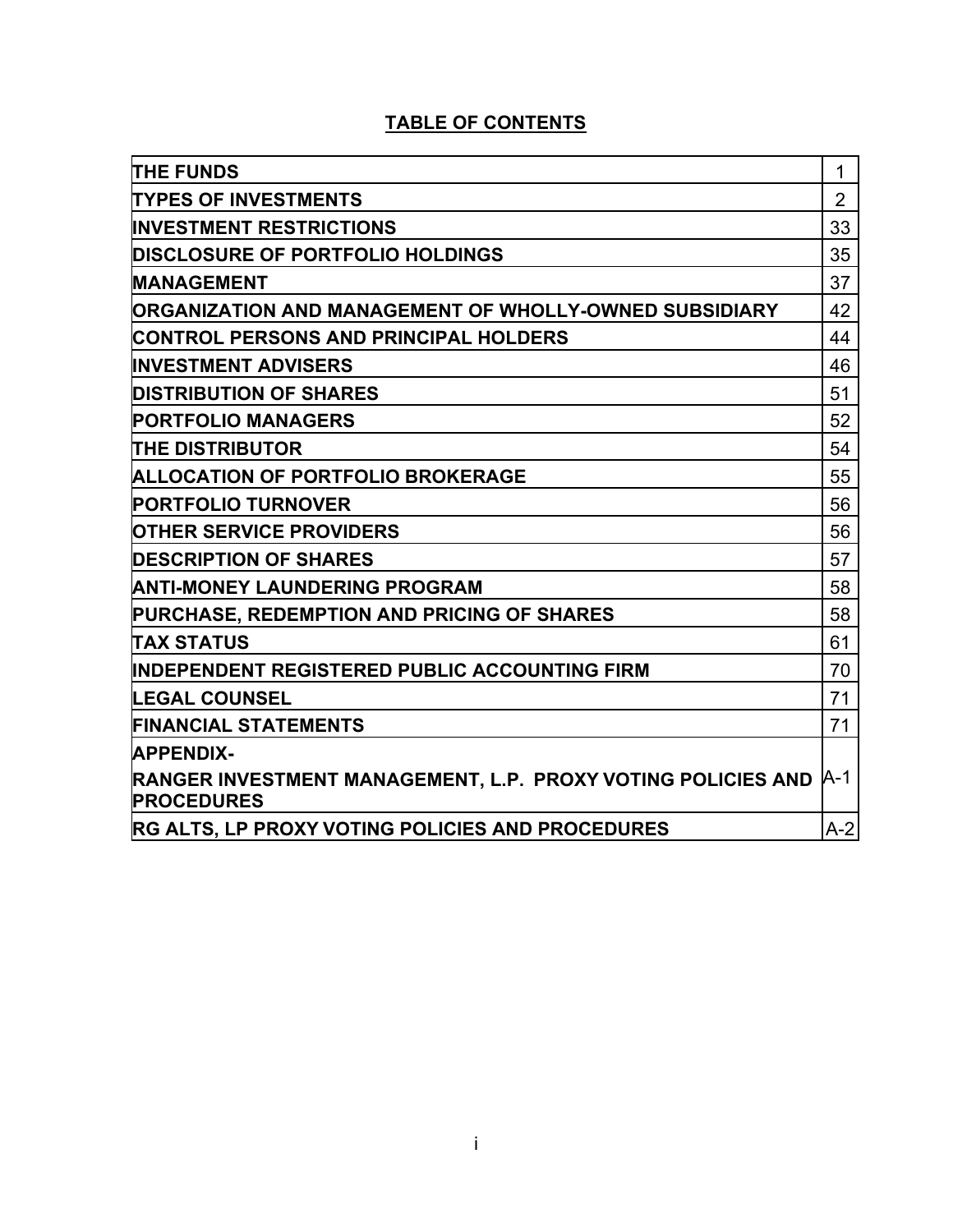# **THE FUNDS**

The Ranger Small Cap Fund, Ranger Micro Cap Fund, and RG Aurum+ Fund comprise three series of Ranger Funds Investment Trust, a Delaware statutory trust organized on June 21, 2011 (the "Trust"). The Trust is registered as an open-end management investment company. The Trust is governed by its Board of Trustees (the "Board" or "Trustees"). The Small Cap Fund and the Micro Cap Fund are diversified series of the Trust. The RG Aurum+ Fund is a non-diversified series of the Trust. Each Fund offers two classes of shares—Investor Class shares and Institutional Class shares (except for the RG Aurum+ Fund, which only offers Institutional Class shares) . As of the date of this SAI only Institutional Class shares of the Small Cap Fund, Micro Cap Fund, and RG Aurum+ Fund are available for sale.

Each Fund may issue an unlimited number of shares of beneficial interest. All shares of a Fund have equal rights and privileges. Each share of a Fund is entitled to one vote on all matters as to which shares are entitled to vote. In addition, each share of a Fund is entitled to participate equally with other shares (i) in dividends and distributions declared by the Fund and (ii) on liquidation, to its proportionate share of the assets remaining after satisfaction of outstanding liabilities. Shares of the Funds are fully paid, non-assessable and fully transferable when issued and have no pre-emptive, conversion or exchange rights. Fractional shares have proportionately the same rights, including voting rights, as are provided for a full share. The Board may offer additional classes of each Fund's shares and may start other series and offer shares of a new investment company under the Trust at any time.

The Board of Trustees may classify and reclassify the shares of a Fund into additional classes of shares at a future date. If the Board does add additional classes of shares of a Fund, each share class will represent an interest in the same assets of the Fund, have the same rights and is identical in all material respects except that (i) each class of shares may be subject to different (or no) sales loads, (ii) each class of shares may bear different distribution fees; (iii) certain other class specific expenses will be borne solely by the class to which such expenses are attributable, including transfer agent fees attributable to a specific class of shares, printing and postage expenses related to preparing and distributing materials to current shareholders of a specific class, registration fees incurred by a specific class of shares, the expenses of administrative personnel and services required to support the shareholders of a specific class, litigation or other legal expenses relating to a class of shares, Trustees' fees or expenses incurred as a result of issues relating to a specific class of shares and accounting fees and expenses relating to a specific class of shares and (iv) each class will have exclusive voting rights with respect to matters relating to its own distribution arrangements.

Under the Trust's Agreement and Declaration of Trust, each Trustee will continue in office until the termination of the Trust or his/her earlier death, incapacity, resignation or removal. Shareholders can remove a Trustee to the extent provided by the Investment Company Act of 1940, as amended (the "1940 Act") and the rules and regulations promulgated thereunder. Vacancies may be filled by a majority of the remaining Trustees,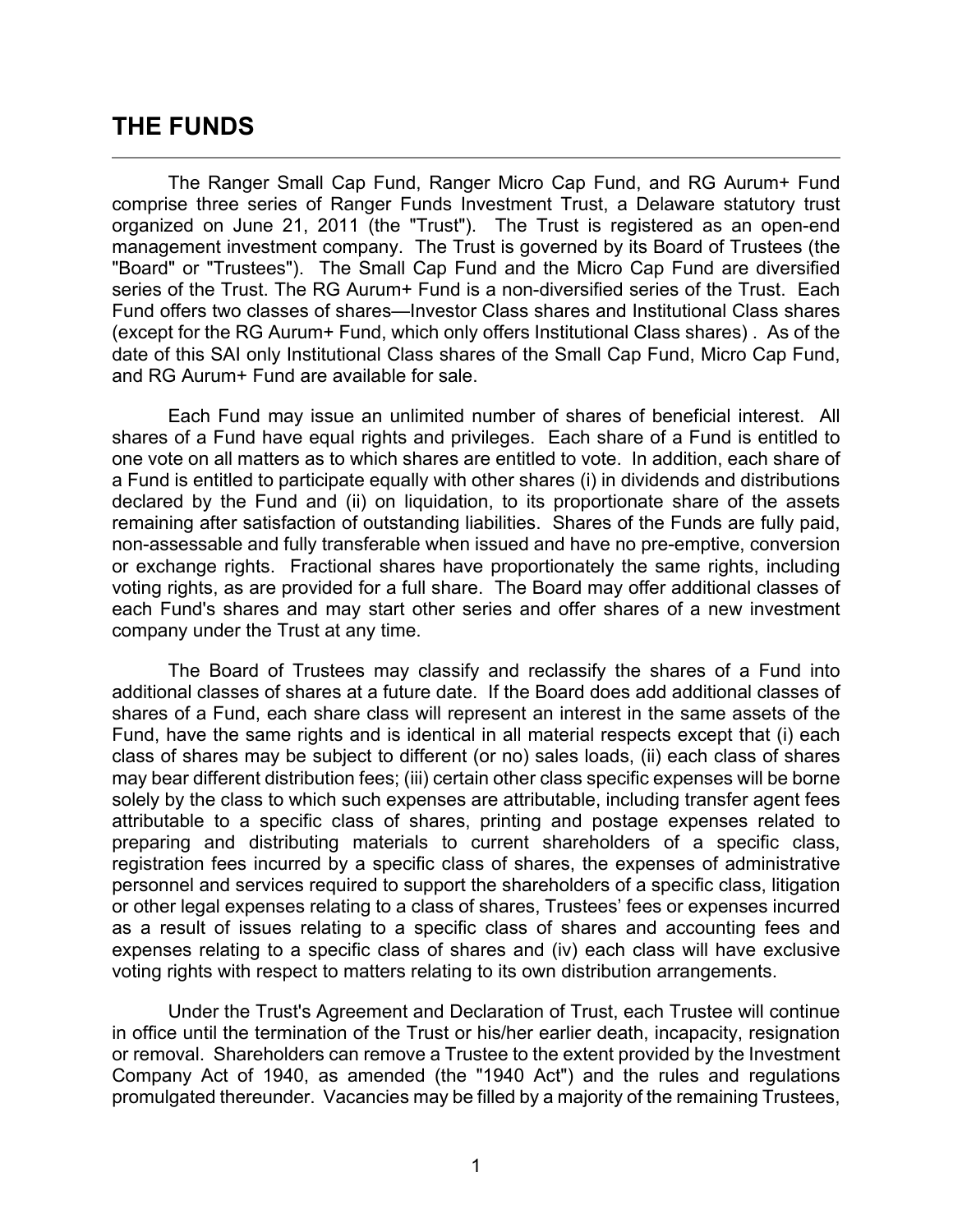except insofar as the 1940 Act may require the election by shareholders. As a result, normally no annual or regular meetings of shareholders will be held unless matters arise requiring a vote of shareholders under the Agreement and Declaration of Trust or the 1940 Act.

Ranger Investment Management, L.P. is the investment adviser to the Ranger Small Cap Fund and Ranger Micro Cap Fund. RG Alts, LP is the investment adviser to the RG Aurum+ Fund. Each Fund's investment objective, restrictions and policies are more fully described here and in its Prospectus.

# **TYPES OF INVESTMENTS**

The investment objective of each Fund and a description of its principal investment strategies are set forth under "Fund Summary" in the Prospectus. Each Fund's investment objective is not "fundamental" and may be changed by the Board without the approval of a majority of its outstanding voting securities, however, shareholders will be given at least 60 days' notice of such a change.

The following information describes securities in which each Fund may invest and their related risks.

# EQUITY SECURITIES

Equity securities include common stock and securities convertible into common stocks, such as convertible bonds, warrants, rights and options. The value of equity securities varies in response to many factors, including the activities and financial condition of individual companies, the business market in which individual companies compete and general market and economic conditions. Equity securities fluctuate in value, often based on factors unrelated to the value of the issuer of the securities, and such fluctuations can be significant.

#### Common Stock

Common stock represents an equity (ownership) interest in a company, and usually possesses voting rights and earns dividends. Dividends on common stock are not fixed but are declared at the discretion of the issuer. Common stock generally represents the riskiest investment in a company. In addition, common stock generally has the greatest appreciation and depreciation potential because increases and decreases in earnings are usually reflected in a company's stock price.

The fundamental risk of investing in common stock is the risk that the value of the stock might decrease. Stock values fluctuate in response to the activities of an individual company or in response to general market and/or economic conditions. Historically, common stocks have provided greater long-term returns and have entailed greater shortterm risks than fixed-income securities and money market investments. The market value of all securities, including common stocks, is based upon the market's perception of value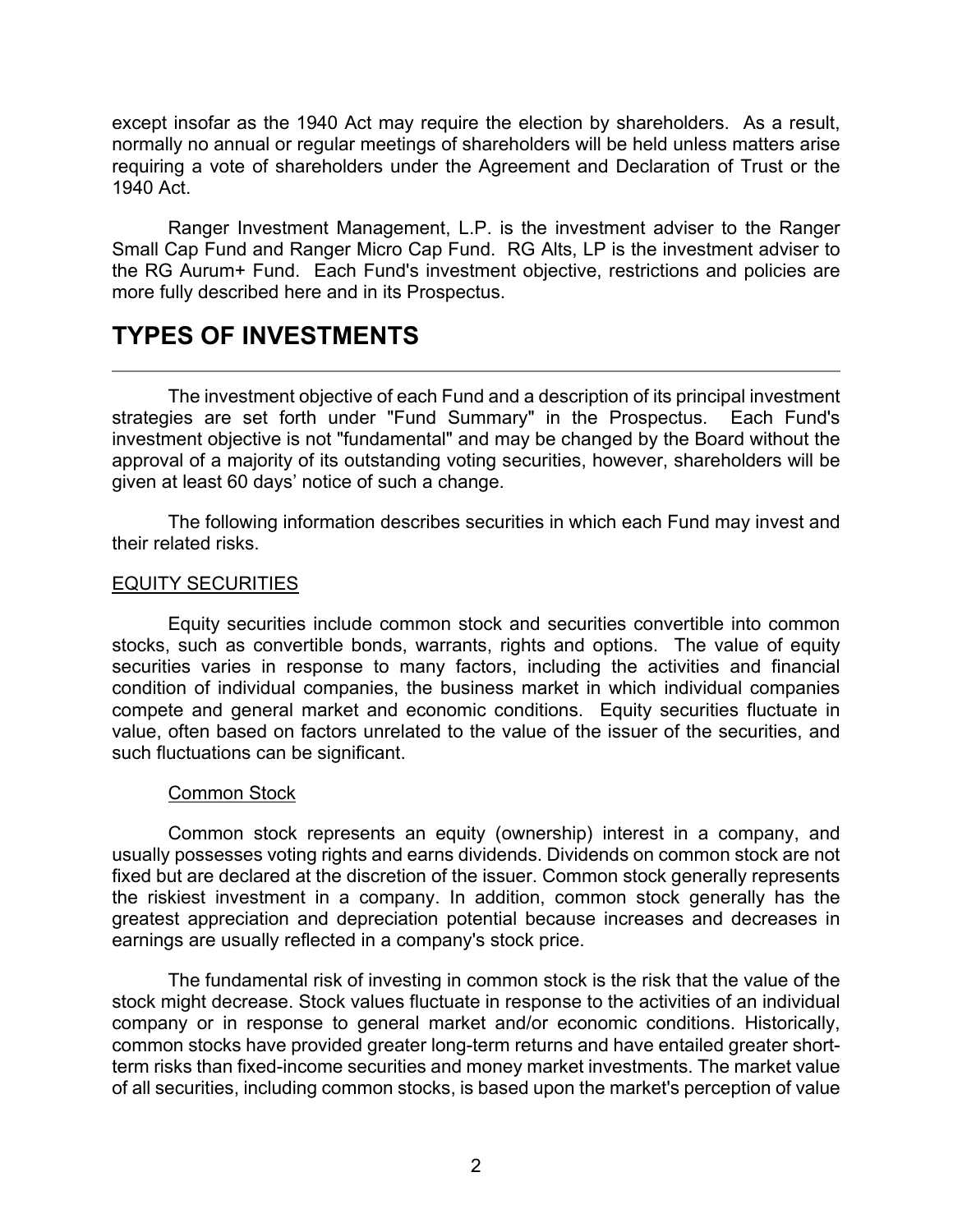and not necessarily the book value of an issuer or other objective measures of a company's worth.

# Convertible Securities

Each Fund may invest in convertible securities and non-investment grade convertible securities. Convertible securities include fixed income securities that may be exchanged or converted into a predetermined number of shares of the issuer's underlying common stock at the option of the holder during a specified period. Convertible securities may take the form of convertible preferred stock, convertible bonds or debentures, units consisting of "usable" bonds and warrants or a combination of the features of several of these securities. Convertible securities are senior to common stocks in an issuer's capital structure but are usually subordinated to similar non-convertible securities. While providing a fixed-income stream (generally higher in yield than the income derivable from common stock but lower than that afforded by a similar nonconvertible security), a convertible security also gives an investor the opportunity, through its conversion feature, to participate in the capital appreciation of the issuing company depending upon a market price advance in the convertible security's underlying common stock.

#### Income Trusts

Each Fund may invest in income trusts which are investment trusts that hold assets that are income producing. The income is passed on to the "unitholders." Each income trust has an operating risk based on its underlying business. The term may also be used to designate a legal entity, capital structure and ownership vehicle for certain assets or businesses. Shares or "trust units" are traded on securities exchanges just like stocks. Income is passed on to the investors, called unitholders, through monthly or quarterly distributions. Historically, distributions have typically been higher than dividends on common stocks. The unitholders are the beneficiaries of a trust, and their units represent their right to participate in the income and capital of the trust. Income trusts generally invest funds in assets that provide a return to the trust and its beneficiaries based on the cash flows of an underlying business. This return is often achieved through the acquisition by the trust of equity and debt instruments, royalty interests or real properties. The trust can receive interest, royalty or lease payments from an operating entity carrying on a business, as well as dividends and a return of capital.

Each income trust has an operating risk based on its underlying business; and, typically, the higher the yield, the higher the risk. They also have additional risk factors, including, but not limited to, poorer access to debt markets. Similar to a dividend paying stock, income trusts do not guarantee minimum distributions or even return of capital. If the business starts to lose money, the trust can reduce or even eliminate distributions; this is usually accompanied by sharp losses in a unit's market value. Since the yield is one of the main attractions of income trusts, there is the risk that trust units will decline in value if interest rates offering in competing markets, such as in the cash/treasury market, increase. Interest rate risk is also present within the trusts themselves because they hold very long term capital assets (e.g. pipelines, power plants, etc.), and much of the excess distributable income is derived from a maturity (or duration) mismatch between the life of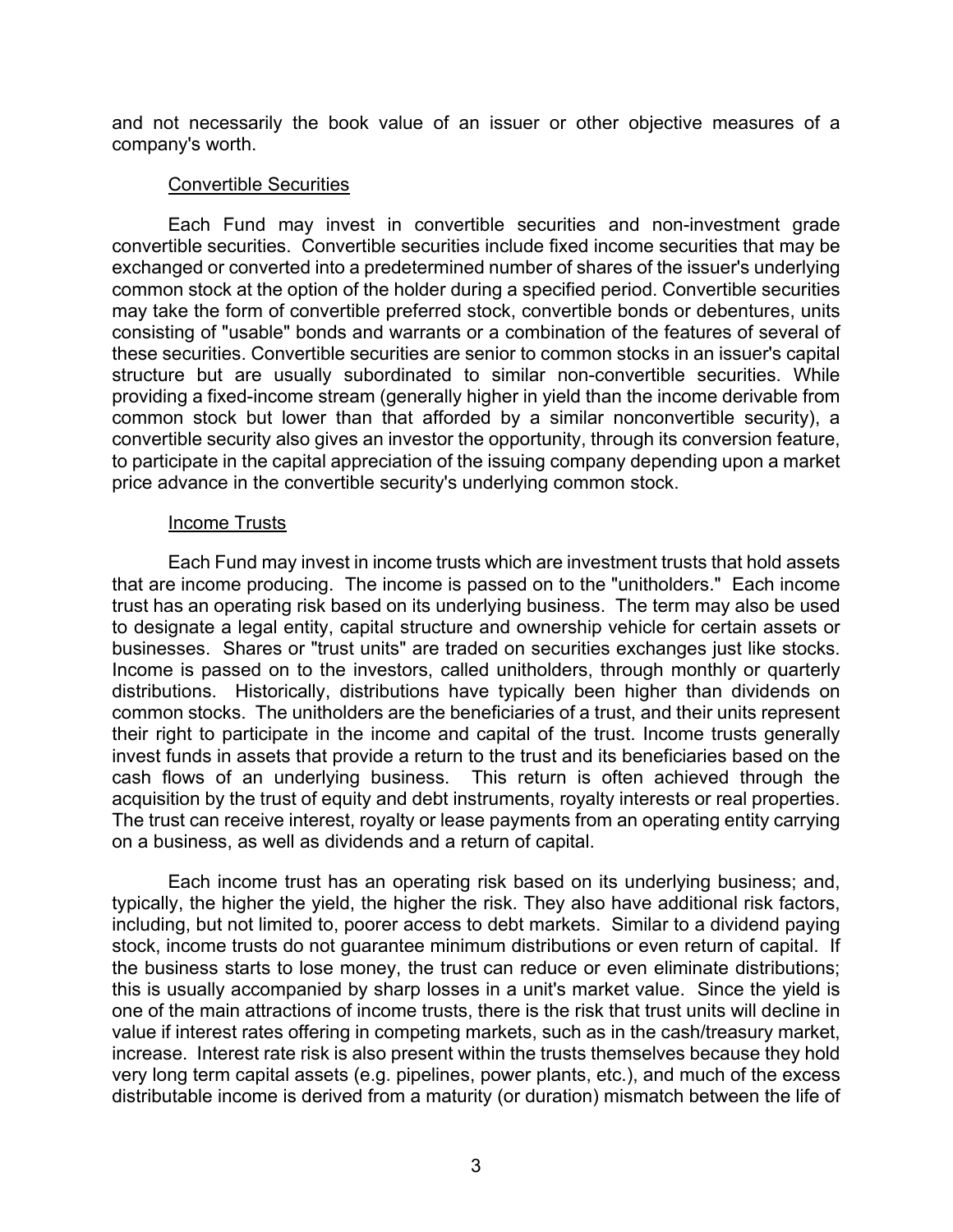the asset, and the life of the financing associated with it. In an increasing interest rate environment, not only does the attractiveness of trust distributions decrease, but quite possibly, the distributions may themselves decrease, leading to a double whammy of both declining yield and substantial loss of unitholder value. Because most income is passed on to unitholders, rather than reinvested in the business, in some cases, a trust can become a wasting asset unless more equity is issued. Because many income trusts pay out more than their net income, the unitholder equity (capital) may decline over time. To the extent that the value of the trust is driven by the deferral or reduction of tax, any change in government tax regulations to remove the benefit will reduce the value of the trusts. Generally, income trusts also carry the same risks as dividend paying stocks that are traded on stock markets.

# Master Limited Partnerships

The Funds may invest in master limited partnership interests ("MLPs"). MLPs are limited partnerships the interests in which (known as "units") are typically traded on public exchanges, just like corporate stock. MLPs are limited partnerships that provide an investor with a direct interest in a group of assets (generally, but not exclusively, oil and gas properties). Master limited partnership units typically trade publicly, like stock, and thus may provide the investor more liquidity than ordinary limited partnerships. Master limited partnership are also called publicly traded partnerships and public limited partnerships. A limited partnership has one or more general partners (they may be individuals, corporations, partnerships or another entity) which manage the partnership, and limited partners, which provide capital to the partnership but have no role in its management. When an investor buys units in an MLP, he or she becomes a limited partner. MLPs are formed in several ways. A non-traded partnership may decide to go public. Several non-traded partnerships may "roll up" into a single MLP. A corporation may spin off a group of assets or part of its business into an MLP of which it is the general partner, either to realize what it believes to be the assets' full value or as an alternative to issuing debt. A corporation may fully convert to an MLP, although since 1986 the tax consequences have made this an unappealing; or, a newly formed company may operate as an MLP from its inception.

There are different types of risks to investing in MLPs, including regulatory risks and interest rate risks. Currently most partnerships enjoy pass through taxation of their income to partners, which avoids double taxation of earnings. If the government were to change MLP business tax structure, unitholders would not be able to enjoy the relatively high yields in the sector for long. In addition, MLPs that charge government-regulated fees for transportation of oil and gas products through their pipelines are subject to unfavorable changes in government-approved rates and fees, which would affect an MLP's revenue stream negatively. MLPs also carry some interest rate risks. During increases in interest rates, MLPs may not produce decent returns to shareholders.

#### Publicly Traded Partnerships

Each Fund may invest in publicly traded partnerships ("PTPs"). PTPs are limited partnerships, the interests in which (known as "units") are traded on public exchanges,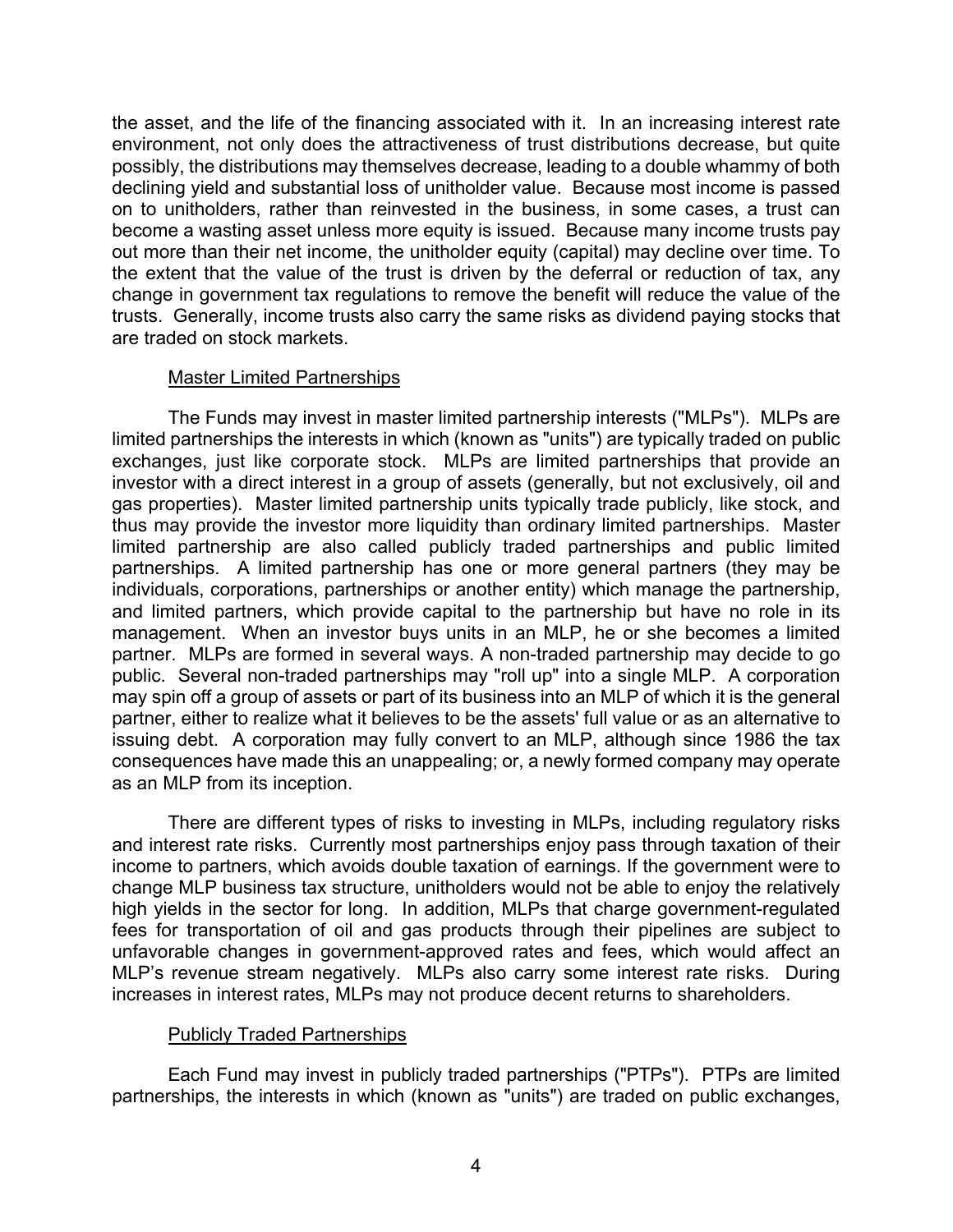just like corporate stock. PTPs are limited partnerships that provide an investor with a direct interest in a group of assets (generally, oil and gas properties). Publicly traded partnership units typically trade publicly, like stock, and thus may provide the investor more liquidity than ordinary limited partnerships. Publicly traded partnerships are also called master limited partnerships and public limited partnerships. A limited partnership has one or more general partners (they may be individuals, corporations, partnerships or another entity) which manage the partnership, and limited partners, which provide capital to the partnership but have no role in its management. When an investor buys units in a PTP, he or she becomes a limited partner. PTPs are formed in several ways. A nontraded partnership may decide to go public. Several non-traded partnerships may "roll up" into a single PTP. A corporation may spin off a group of assets or part of its business into a PTP of which it is the general partner, either to realize what it believes to be the asset's full value or as an alternative to issuing debt. A corporation may fully convert to a PTP, although since 1986 the tax consequences have made this an unappealing; or, a newly formed company may operate as a PTP from its inception.

There are different types of risks to investing in PTPs including regulatory risks and interest rate risks. Currently most partnerships enjoy pass through taxation of their income to partners, which avoids double taxation of earnings. If the government were to change PTP business tax structure, unitholders would not be able to enjoy the relatively high yields in the sector for long. In addition, PTP's which charge government-regulated fees for transportation of oil and gas products through their pipelines are subject to unfavorable changes in government-approved rates and fees, which would affect a PTPs revenue stream negatively. PTPs also carry some interest rate risks. During increases in interest rates, PTPs may not produce decent returns to shareholders.

#### Real Estate Investment Trusts

Each Fund may invest in securities of real estate investment trusts ("REITs"). REITs are publicly traded corporations or trusts that specialize in acquiring, holding and managing residential, commercial or industrial real estate. A REIT is not taxed at the entity level on income distributed to its shareholders or unitholders if it distributes to shareholders or unitholders at least 95% of its taxable income for each taxable year and complies with regulatory requirements relating to its organization, ownership, assets and income.

REITs generally can be classified as "Equity REITs", "Mortgage REITs" and "Hybrid REITs." An Equity REIT invests the majority of its assets directly in real property and derives its income primarily from rents and from capital gains on real estate appreciation, which are realized through property sales. A Mortgage REIT invests the majority of its assets in real estate mortgage loans and services its income primarily from interest payments. A Hybrid REIT combines the characteristics of an Equity REIT and a Mortgage REIT. Although the Funds can invest in all three kinds of REITs, its emphasis is expected to be on investments in Equity REITs.

Investments in the real estate industry involve particular risks. The real estate industry has been subject to substantial fluctuations and declines on a local, regional and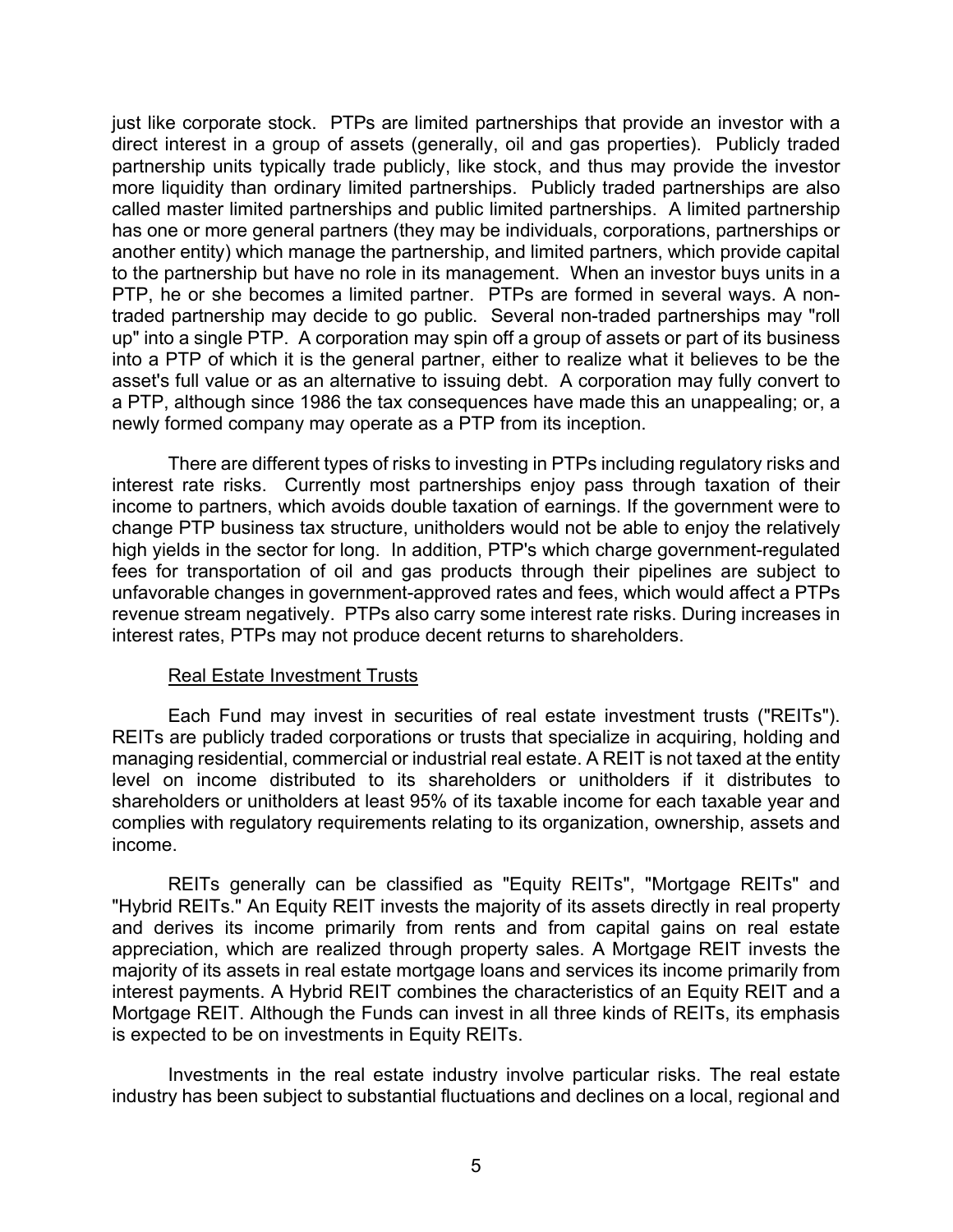national basis in the past and may continue to be in the future. Real property values and income from real property continue to be in the future. Real property values and income from real property may decline due to general and local economic conditions, overbuilding and increased competition, increases in property taxes and operating expenses, changes in zoning laws, casualty or condemnation losses, regulatory limitations on rents, changes in neighborhoods and in demographics, increases in market interest rates, or other factors. Factors such as these may adversely affect companies that own and operate real estate directly, companies that lend to such companies, and companies that service the real estate industry.

Investments in REITs also involve risks. Equity REITs will be affected by changes in the values of and income from the properties they own, while Mortgage REITs may be affected by the credit quality of the mortgage loans they hold. In addition, REITs are dependent on specialized management skills and on their ability to generate cash flow for operating purposes and to make distributions to shareholders or unitholders REITs may have limited diversification and are subject to risks associated with obtaining financing for real property, as well as to the risk of self-liquidation. REITs also can be adversely affected by their failure to qualify for tax-free pass-through treatment of their income under the Internal Revenue Code of 1986, as amended, or their failure to maintain an exemption from registration under the 1940 Act. By investing in REITs indirectly through a Fund, a shareholder bears not only a proportionate share of the expenses of the Funds, but also may indirectly bear similar expenses of some of the REITs in which it invests.

# **Warrants**

Each Fund may invest in warrants. Warrants are options to purchase common stock at a specific price (usually at a premium above the market value of the optioned common stock at issuance) valid for a specific period of time. Warrants may have a life ranging from less than one year to twenty years, or longer. Warrants have expiration dates after which they are worthless. In addition, a warrant is worthless if the market price of the common stock does not exceed the warrant's exercise price during the life of the warrant. Warrants have no voting rights, pay no dividends, and have no rights with respect to the assets of the corporation issuing them. The percentage increase or decrease in the market price of the warrant may tend to be greater than the percentage increase or decrease in the market price of the optioned common stock.

# FIXED INCOME/DEBT/BOND SECURITIES

Yields on fixed income securities, which the Funds define to include preferred stock, are dependent on a variety of factors, including the general conditions of the money market and other fixed income securities markets, the size of a particular offering, the maturity of the obligation and the rating of the issue. An investment in a Fund will be subjected to risk even if all fixed income securities in the Fund's portfolio are paid in full at maturity. All fixed income securities, including U.S. Government securities, can change in value when there is a change in interest rates or the issuer's actual or perceived creditworthiness or ability to meet its obligations.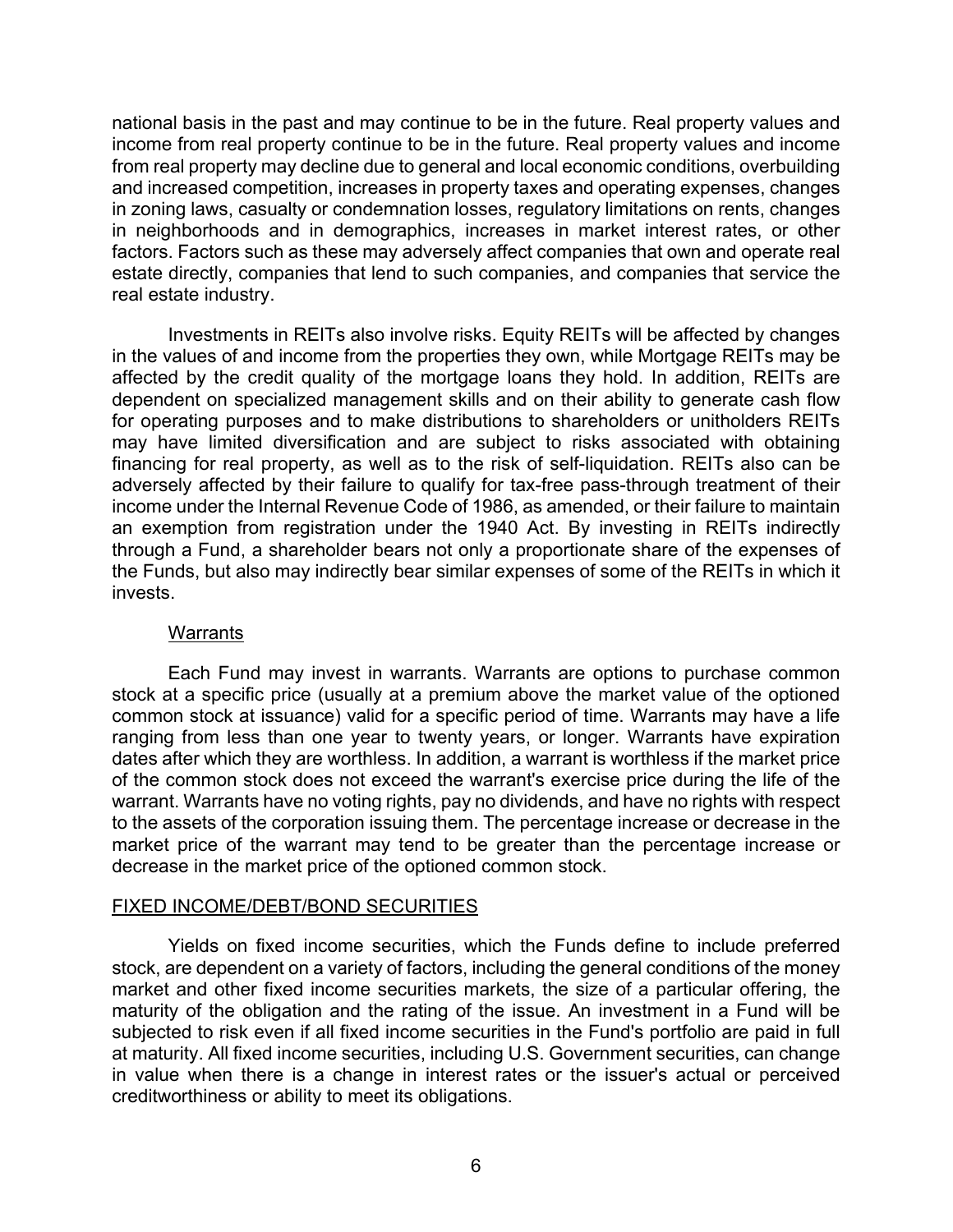There is normally an inverse relationship between the market value of securities sensitive to prevailing interest rates and actual changes in interest rates. In other words, an increase in interest rates produces a decrease in market value. The longer the remaining maturity (and duration) of a security, the greater will be the effect of interest rate changes on the market value of that security. Changes in the ability of an issuer to make payments of interest and principal and in the markets' perception of an issuer's creditworthiness will also affect the market value of the debt securities of that issuer. Obligations of issuers of fixed income securities (including municipal securities) are subject to the provisions of bankruptcy, insolvency, and other laws affecting the rights and remedies of creditors, such as the Federal Bankruptcy Reform Act of 1978. In addition, the obligations of municipal issuers may become subject to laws enacted in the future by Congress, state legislatures, or referenda extending the time for payment of principal and/or interest or imposing other constraints upon enforcement of such obligations or upon the ability of municipalities to levy taxes. Changes in the ability of an issuer to make payments of interest and principal and in the market's perception of an issuer's creditworthiness will also affect the market value of the debt securities of that issuer. The possibility exists, therefore, that, the ability of any issuer to pay, when due, the principal of and interest on its debt securities may become impaired.

The corporate debt securities in which each Fund may invest include corporate bonds and notes and short-term investments such as commercial paper and variable rate demand notes. Commercial paper (short-term promissory notes) is issued by companies to finance their or their affiliate's current obligations and is frequently unsecured. Variable and floating rate demand notes are unsecured obligations typically redeemable upon not more than 30 days' notice. These obligations include master demand notes that permit investment of fluctuating amounts at varying rates of interest pursuant to a direct arrangement with the issuer of the instrument. The issuer of these obligations often has the right, after a given period, to prepay the outstanding principal amount of the obligations upon a specified number of days' notice. These obligations generally are not traded, nor generally is there an established secondary market for these obligations. To the extent a demand note does not have a 7-day or shorter demand feature and there is no readily available market for the obligation, it is treated as an illiquid security.

Each Fund may invest in debt securities, including non-investment grade debt securities. The following describes some of the risks associated with fixed income debt securities:

*Interest Rate Risk.* Debt securities have varying levels of sensitivity to changes in interest rates. In general, the price of a debt security can fall when interest rates rise and can rise when interest rates fall. Securities with longer maturities and mortgage securities can be more sensitive to interest rate changes although they usually offer higher yields to compensate investors for the greater risks. The longer the maturity of the security, the greater the impact a change in interest rates could have on the security's price. In addition, short-term and long-term interest rates do not necessarily move in the same amount or the same direction. Short-term securities tend to react to changes in short-term interest rates and long-term securities tend to react to changes in long-term interest rates.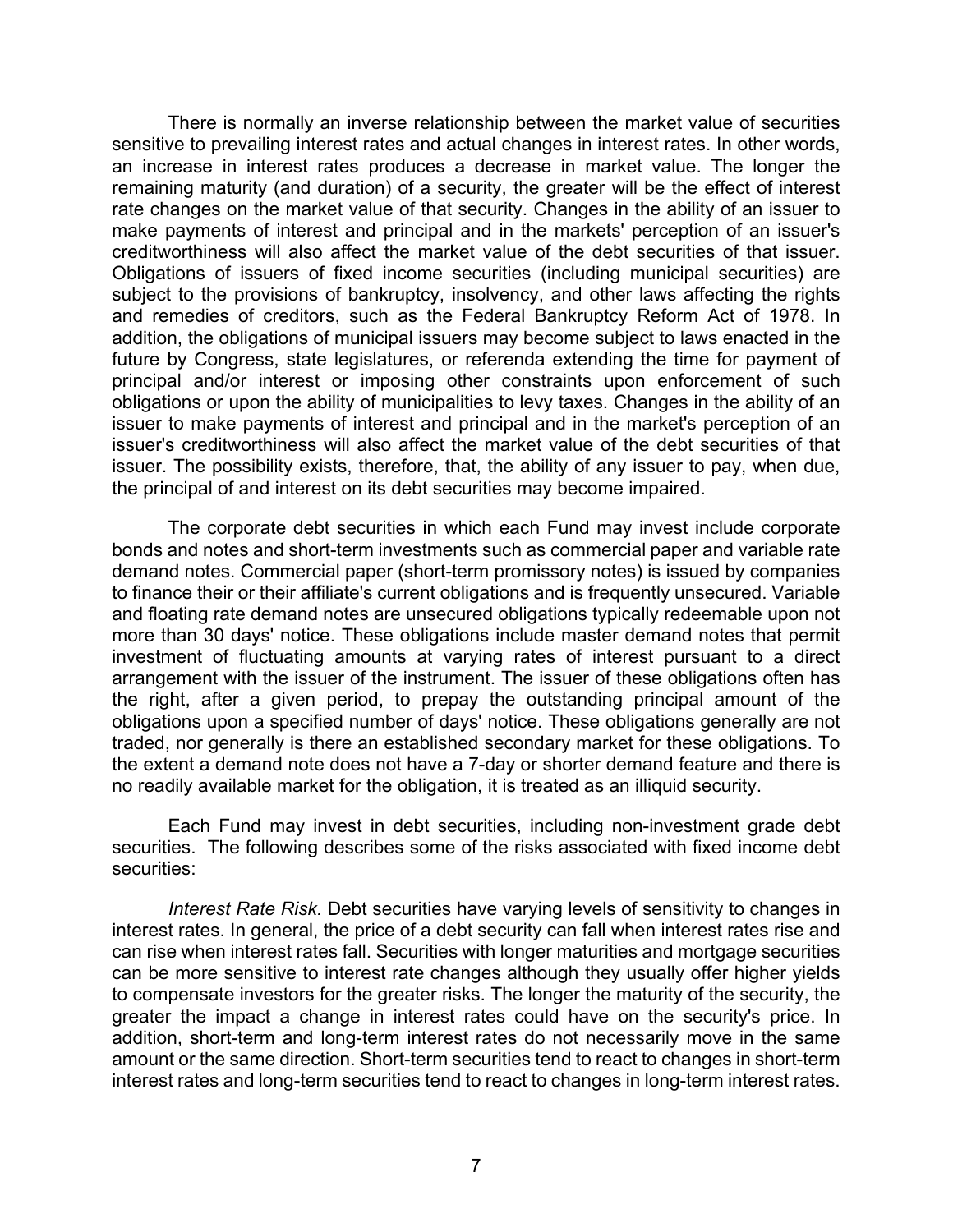*Credit Risk.* Fixed income securities have speculative characteristics and changes in economic conditions or other circumstances are more likely to lead to a weakened capacity of those issuers to make principal or interest payments, as compared to issuers of more highly rated securities.

*Extension Risk.* Each Fund is subject to the risk that an issuer will exercise its right to pay principal on an obligation held by the Funds (such as mortgage-backed securities) later than expected. This may happen when there is a rise in interest rates. These events may lengthen the duration (i.e. interest rate sensitivity) and potentially reduce the value of these securities.

*Prepayment Risk.* Certain types of debt securities, such as mortgage-backed securities, have yield and maturity characteristics corresponding to underlying assets. Unlike traditional debt securities, which may pay a fixed rate of interest until maturity when the entire principal amount comes due, payments on certain mortgage-backed securities may include both interest and a partial payment of principal. Besides the scheduled repayment of principal, payments of principal may result from the voluntary prepayment, refinancing, or foreclosure of the underlying mortgage loans.

Securities subject to prepayment are less effective than other types of securities as a means of "locking in" attractive long-term interest rates. One reason is the need to reinvest prepayments of principal; another is the possibility of significant unscheduled prepayments resulting from declines in interest rates. These prepayments would have to be reinvested at lower rates. As a result, these securities may have less potential for capital appreciation during periods of declining interest rates than other securities of comparable maturities, although they may have a similar risk of decline in market value during periods of rising interest rates. Prepayments may also significantly shorten the effective maturities of these securities, especially during periods of declining interest rates. Conversely, during periods of rising interest rates, a reduction in prepayments may increase the effective maturities of these securities, subjecting them to a greater risk of decline in market value in response to rising interest rates than traditional debt securities, and, therefore, potentially increasing the volatility of a Fund.

At times, some of the mortgage-backed securities in which a Fund may invest will have higher than market interest rates and therefore will be purchased at a premium above their par value. Prepayments may cause losses in securities purchased at a premium, as unscheduled prepayments, which are made at par, will cause the Funds to experience a loss equal to any unamortized premium.

#### Certificates of Deposit and Bankers' Acceptances

The Funds may invest in certificates of deposit and bankers' acceptances, which are considered to be short-term money market instruments.

Certificates of deposit are receipts issued by a depository institution in exchange for the deposit of funds. The issuer agrees to pay the amount deposited plus interest to the bearer of the receipt on the date specified on the certificate. The certificate usually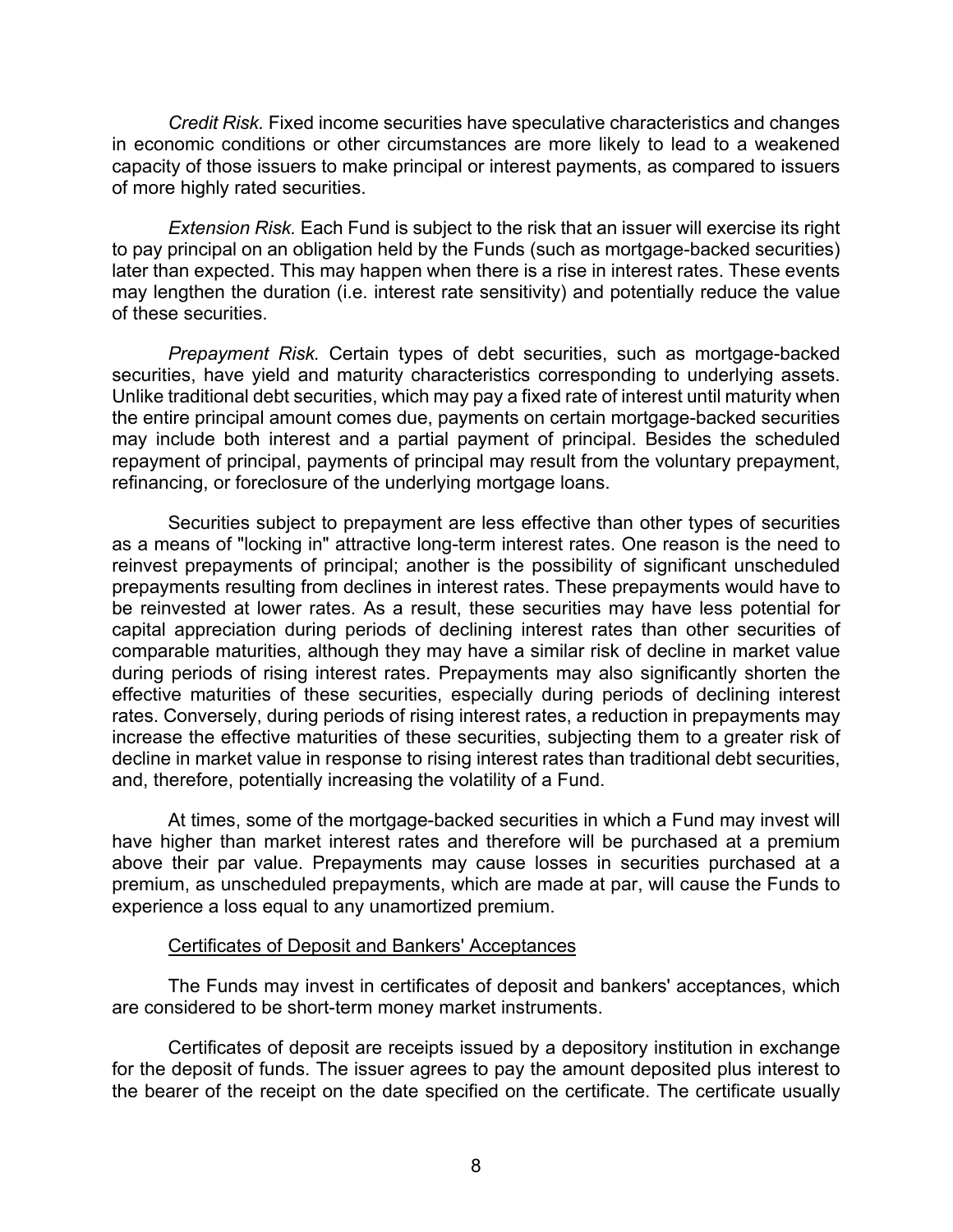can be traded in the secondary market prior to maturity. Bankers' acceptances typically arise from short-term credit arrangements designed to enable businesses to obtain funds to finance commercial transactions. Generally, an acceptance is a time draft drawn on a bank by an exporter or an importer to obtain a stated amount of funds to pay for specific merchandise. The draft is then "accepted" by a bank that, in effect, unconditionally guarantees to pay the face value of the instrument on its maturity date. The acceptance may then be held by the accepting bank as an earning asset or it may be sold in the secondary market at the going rate of discount for a specific maturity. Although maturities for acceptances can be as long as 270 days, most acceptances have maturities of six months or less.

# Commercial Paper

The Funds may purchase commercial paper. Commercial paper consists of shortterm (usually from 1 to 270 days) unsecured promissory notes issued by corporations in order to finance their current operations. It may be secured by letters of credit, a surety bond or other forms of collateral. Commercial paper is usually repaid at maturity by the issuer from the proceeds of the issuance of new commercial paper. As a result, investment in commercial paper is subject to the risk the issuer cannot issue enough new commercial paper to satisfy its outstanding commercial paper, also known as rollover risk. Commercial paper may become illiquid or may suffer from reduced liquidity in certain circumstances. Like all fixed income securities, commercial paper prices are susceptible to fluctuations in interest rates. If interest rates rise, commercial paper prices will decline. The short-term nature of a commercial paper investment makes it less susceptible to interest rate risk than many other fixed income securities because interest rate risk typically increases as maturity lengths increase. Commercial paper tends to yield smaller returns than longer-term corporate debt because securities with shorter maturities typically have lower effective yields than those with longer maturities. As with all fixed income securities, there is a chance that the issuer will default on its commercial paper obligation.

# Time Deposits and Variable Rate Notes

The Funds may invest in fixed time deposits, whether or not subject to withdrawal penalties.

The commercial paper obligations, which the Funds may buy are unsecured and may include variable rate notes. The nature and terms of a variable rate note (i.e., a "Master Note") permit the Funds to invest fluctuating amounts at varying rates of interest pursuant to a direct arrangement between a Fund as Lender, and the issuer, as borrower. It permits daily changes in the amounts borrowed. A Fund has the right at any time to increase, up to the full amount stated in the note agreement, or to decrease the amount outstanding under the note. The issuer may prepay at any time and without penalty any part of or the full amount of the note. The note may or may not be backed by one or more bank letters of credit. Because these notes are direct lending arrangements between a Fund and the issuer, it is not generally contemplated that they will be traded; moreover, there is currently no secondary market for them. Except as specifically provided in the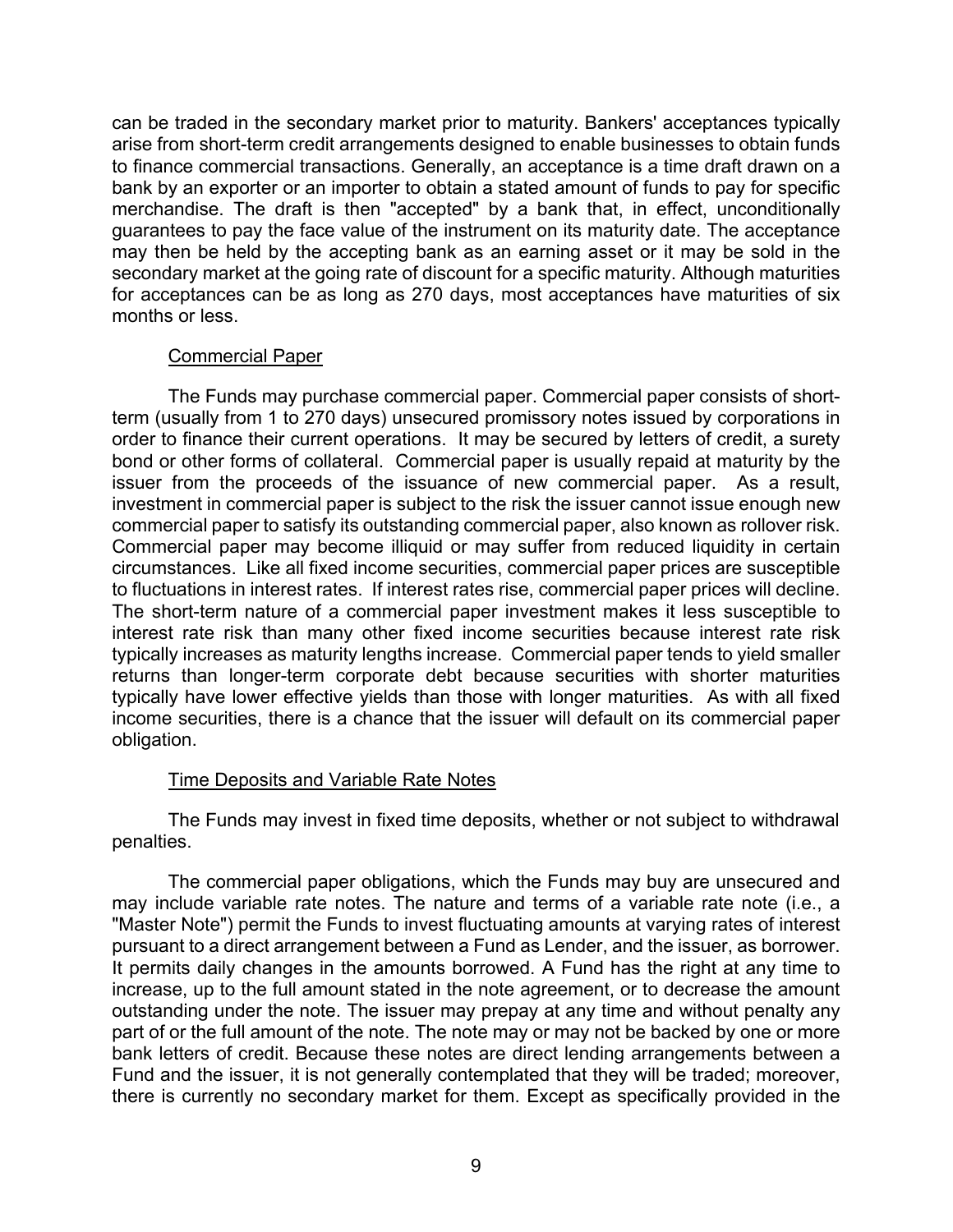Prospectus, there is no limitation on the type of issuer from whom these notes may be purchased; however, in connection with such purchase and on an ongoing basis, a Fund's adviser will consider the earning power, cash flow and other liquidity ratios of the issuer, and its ability to pay principal and interest on demand, including a situation in which all holders of such notes made demand simultaneously. Variable rate notes are subject to the Fund's investment restriction on illiquid securities unless such notes can be put back to the issuer on demand within seven days.

#### Insured Bank Obligations

The Funds may invest in insured bank obligations. The Federal Deposit Insurance Corporation ("FDIC") insures the deposits of federally insured banks and savings and loan associations (collectively referred to as "banks") up to \$250,000. The Funds may purchase bank obligations that are fully insured as to principal by the FDIC. Currently, to remain fully insured as to principal, these investments must be limited to \$250,000 per bank per Fund; if the principal amount and accrued interest together exceed \$250,000, the excess principal and accrued interest will not be insured. Insured bank obligations may have limited marketability.

# High Yield Securities

The Funds may invest in high yield securities. High yield, high risk bonds are securities that are generally rated below investment grade by the primary rating agencies (BB+ or lower by S&P and Ba1 or lower by Moody's). Other terms used to describe such securities include "lower rated bonds," "non-investment grade bonds," "below investment grade bonds," and "junk bonds." These securities are considered to be high-risk investments. The risks include the following:

*Greater Risk of Loss.* These securities are regarded as predominately speculative. There is a greater risk that issuers of lower rated securities will default than issuers of higher rated securities. Issuers of lower rated securities generally are less creditworthy and may be highly indebted, financially distressed, or bankrupt. These issuers are more vulnerable to real or perceived economic changes, political changes or adverse industry developments. In addition, high yield securities are frequently subordinated to the prior payment of senior indebtedness. If an issuer fails to pay principal or interest, the Funds would experience a decrease in income and a decline in the market value of its investments.

*Sensitivity to Interest Rate and Economic Changes.* The income and market value of lower-rated securities may fluctuate more than higher rated securities. Although noninvestment grade securities tend to be less sensitive to interest rate changes than investment grade securities, non-investment grade securities are more sensitive to shortterm corporate, economic and market developments. During periods of economic uncertainty and change, the market price of the investments in lower-rated securities may be volatile. The default rate for high yield bonds tends to be cyclical, with defaults rising in periods of economic downturn.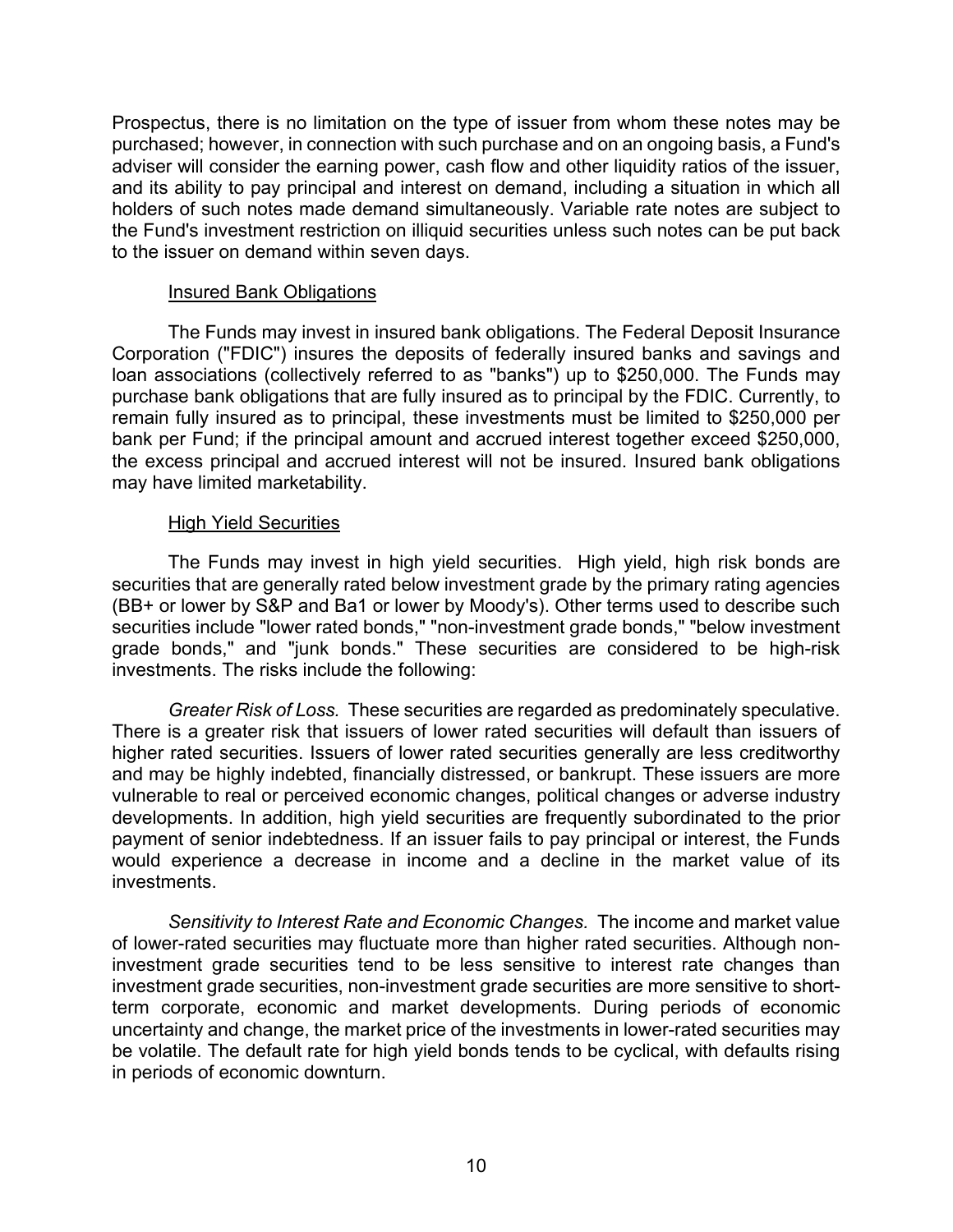*Valuation Difficulties.* It is often more difficult to value lower rated securities than higher rated securities. If an issuer's financial condition deteriorates, accurate financial and business information may be limited or unavailable. In addition, the lower rated investments may be thinly traded and there may be no established secondary market. Because of the lack of market pricing and current information for investments in lower rated securities, valuation of such investments is much more dependent on judgment than is the case with higher rated securities.

*Liquidity.* There may be no established secondary or public market for investments in lower rated securities. Such securities are frequently traded in markets that may be relatively less liquid than the market for higher rated securities. In addition, relatively few institutional purchasers may hold a major portion of an issue of lower-rated securities at times. As a result, the Funds may be required to sell investments at substantial losses or retain them indefinitely when an issuer's financial condition is deteriorating.

*Credit Quality.* Credit quality of non-investment grade securities can change suddenly and unexpectedly, and even recently-issued credit ratings may not fully reflect the actual risks posed by a particular high-yield security.

*New Legislation.* Future legislation may have a possible negative impact on the market for high yield, high risk bonds. As an example, in the late 1980's, legislation required federally-insured savings and loan associations to divest their investments in high yield, high risk bonds. New legislation, if enacted, could have a material negative effect on the Funds' investments in lower rated securities.

High yield, high risk investments may include the following:

*Straight fixed-income debt securities.* These include bonds and other debt obligations that bear a fixed or variable rate of interest payable at regular intervals and have a fixed or resettable maturity date. The particular terms of such securities vary and may include features such as call provisions and sinking funds.

*Zero-coupon debt securities.* These do not pay periodic interest but are issued at a discount from their value at maturity. When held to maturity, their entire return equals the difference between their issue price and their maturity value.

*Zero-fixed-coupon debt securities.* These are zero-coupon debt securities that convert on a specified date to periodic interest-paying debt securities.

*Pay-in-kind bonds.* These are bonds which allow the issuer, at its option, to make current interest payments on the bonds either in cash or in additional bonds. These are bonds are typically sold without registration under the Securities Act of 1933, as amended ("1933 Act"), usually to a relatively small number of institutional investors.

*Convertible Securities.* These are bonds or preferred stock that may be converted to common stock.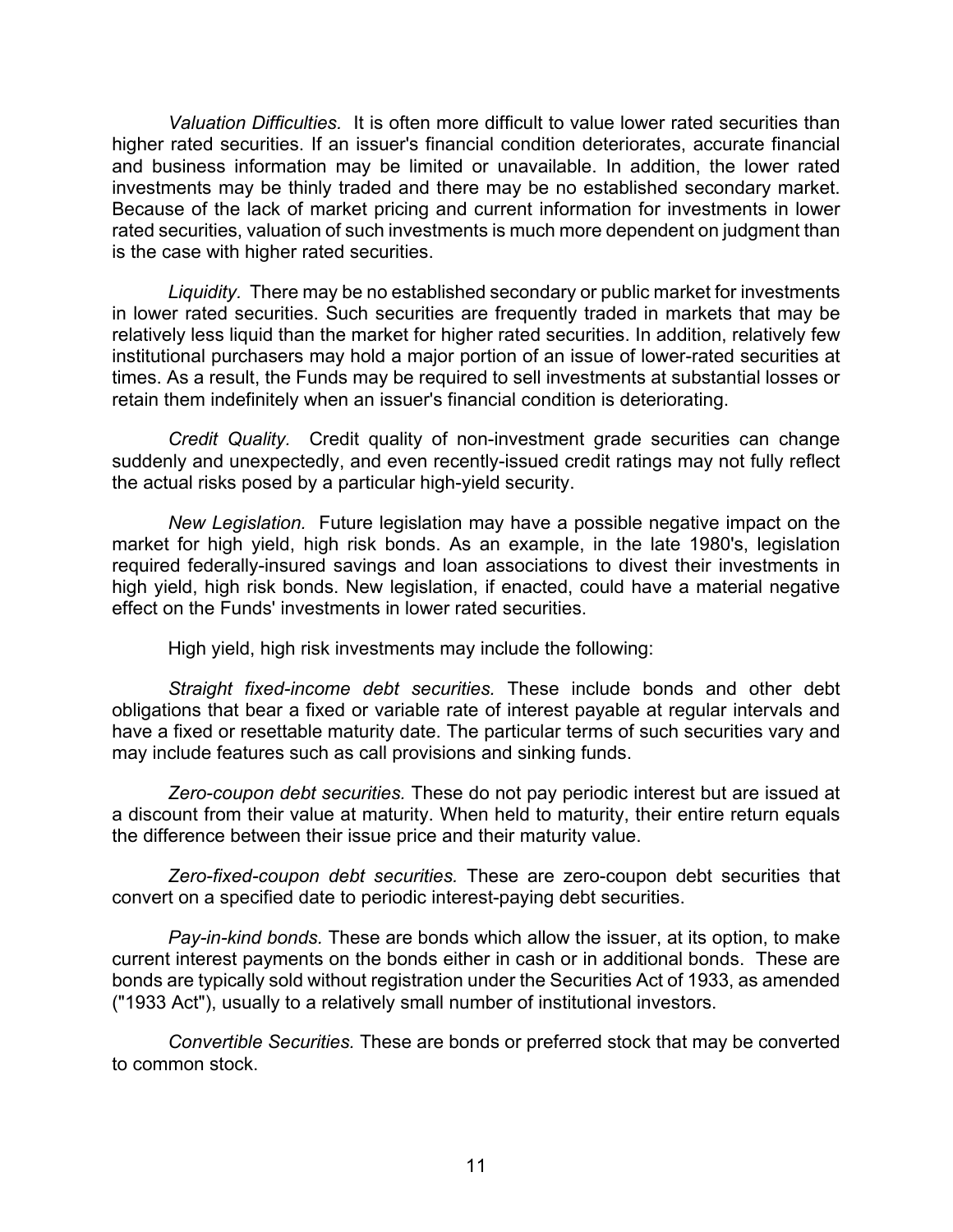*Preferred Stock.* These are stocks that generally pay a dividend at a specified rate and have preference over common stock in the payment of dividends and in liquidation.

*Loan Participations and Assignments.* These are participations in, or assignments of all or a portion of loans to corporations or to governments, including governments of less developed countries ("LDCs").

*Securities issued in connection with Reorganizations and Corporate Restructurings.* In connection with reorganizing or restructuring of an issuer, an issuer may issue common stock or other securities to holders of its debt securities. The Funds may hold such common stock and other securities even if it does not invest in such securities.

#### Municipal Government Obligations

In general, municipal obligations are debt obligations issued by or on behalf of states, territories and possessions of the United States (including the District of Columbia) and their political subdivisions, agencies and instrumentalities. Municipal obligations generally include debt obligations issued to obtain funds for various public purposes. Certain types of municipal obligations are issued in whole or in part to obtain funding for privately operated facilities or projects. Municipal obligations include general obligation bonds, revenue bonds, industrial development bonds, notes and municipal lease obligations. Municipal obligations also include additional obligations, the interest on which is exempt from federal income tax, that may become available in the future as long as the Board of the Funds determine that an investment in any such type of obligation is consistent with a Fund's investment objectives. Municipal obligations may be fully or partially backed by local government, the credit of a private issuer, current or anticipated revenues from a specific project or specific assets or domestic or foreign entities providing credit support such as letters of credit, guarantees or insurance.

*Bonds and Notes.* General obligation bonds are secured by the issuer's pledge of its full faith, credit and taxing power for the payment of interest and principal. Revenue bonds are payable only from the revenues derived from a project or facility or from the proceeds of a specified revenue source. Industrial development bonds are generally revenue bonds secured by payments from and the credit of private users. Municipal notes are issued to meet the short-term funding requirements of state, regional and local governments. Municipal notes include tax anticipation notes, bond anticipation notes, revenue anticipation notes, tax and revenue anticipation notes, construction loan notes, short-term discount notes, tax-exempt commercial paper, demand notes and similar instruments.

*Municipal Lease Obligations.* Municipal lease obligations may take the form of a lease, an installment purchase or a conditional sales contract. They are issued by state and local governments and authorities to acquire land, equipment and facilities, such as vehicles, telecommunications and computer equipment and other capital assets. The Funds may invest in funds that purchase these lease obligations directly, or it may purchase participation interests in such lease obligations. States have different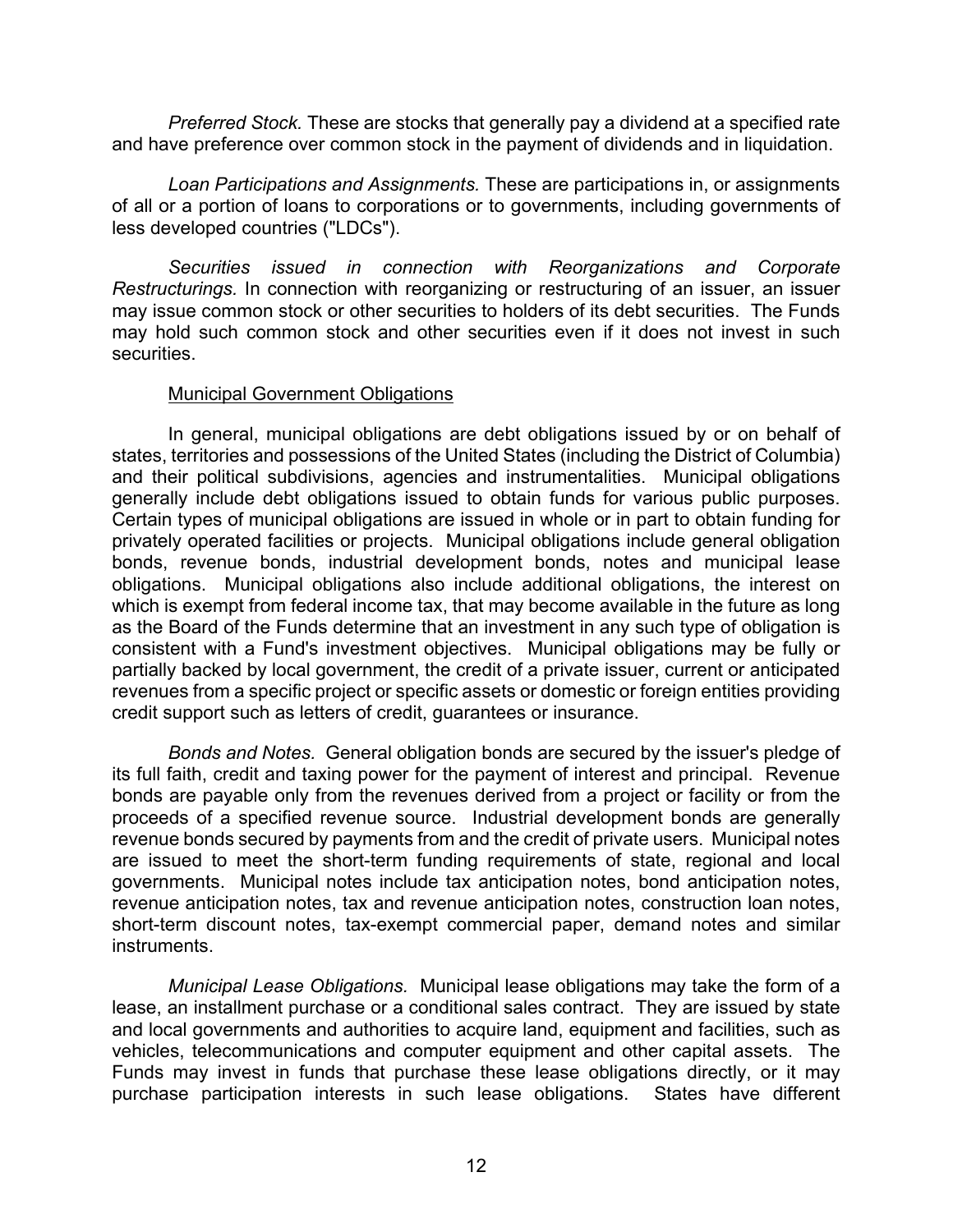requirements for issuing municipal debt and issuing municipal leases. Municipal leases are generally subject to greater risks than general obligation or revenue bonds because they usually contain a "non-appropriation" clause, which provides that the issuer is not obligated to make payments on the obligation in future years unless funds have been appropriated for this purpose each year. Such non-appropriation clauses are required to avoid the municipal lease obligations from being treated as debt for state debt restriction purposes. Accordingly, such obligations are subject to "non-appropriation" risk. Municipal leases may be secured by the underlying capital asset and it may be difficult to dispose of any such asset in the event of non-appropriation or other default.

#### United States Government Obligations

These consist of various types of marketable securities issued by the United States Treasury, i.e., bills, notes and bonds. Such securities are direct obligations of the United States government and differ mainly in the length of their maturity. Treasury bills, the most frequently issued marketable government security, have a maturity of up to one year and are issued on a discount basis. Each Fund may also invest in Treasury Inflation-Protected Securities (TIPS). TIPS are special types of treasury bonds that were created in order to offer bond investors protection from inflation. The values of the TIPS are automatically adjusted to the inflation rate as measured by the Consumer Price Index (CPI). If the CPI goes up by half a percent, the value of the bond (the TIPS) would also go up by half a percent. If the CPI falls, the value of the bond does not fall because the government guarantees that the original investment will stay the same. TIPS decline in value when real interest rates rise. However, in certain interest rate environments, such as when real interest rates are rising faster than nominal interest rates, TIPS may experience greater losses than other fixed income securities with similar duration.

# United States Government Agency Obligations

These consist of debt securities issued by agencies and instrumentalities of the United States government, including the various types of instruments currently outstanding or which may be offered in the future. Agencies include, among others, the Federal Housing Administration, Government National Mortgage Association ("Ginnie Mae"), Farmer's Home Administration, Export-Import Bank of the United States, Maritime Administration, and General Services Administration. Instrumentalities include, for example, each of the Federal Home Loan Banks, the National Bank for Cooperatives, the Federal Home Loan Mortgage Corporation ("Freddie Mac"), the Farm Credit Banks, the Federal National Mortgage Association ("Fannie Mae"), and the United States Postal Service. These securities are either: (i) backed by the full faith and credit of the United States government (e.g., United States Treasury Bills); (ii) guaranteed by the United States Treasury (e.g., Ginnie Mae mortgage-backed securities); (iii) supported by the issuing agency's or instrumentality's right to borrow from the United States Treasury (e.g., Fannie Mae Discount Notes); or (iv) supported only by the issuing agency's or instrumentality's own credit (e.g., Tennessee Valley Association). On September 7, 2008, the U.S. Treasury Department and the Federal Housing Finance Authority (the "FHFA") announced that Fannie Mae and Freddie Mac had been placed into conservatorship, a statutory process designed to stabilize a troubled institution with the objective of returning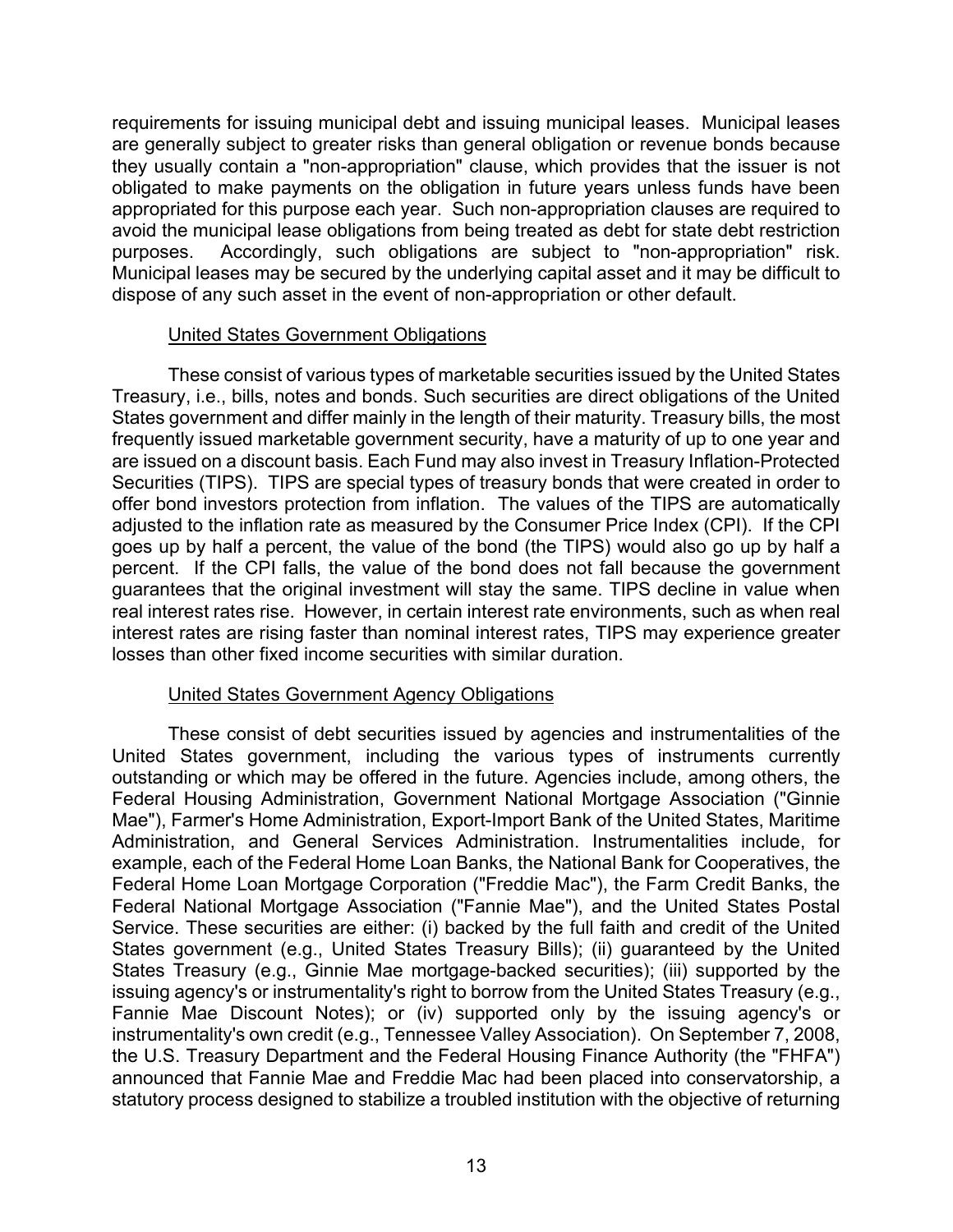the entity to normal business operations. The U.S. Treasury Department and the FHFA at the same time established a secured lending facility and a Secured Stock Purchase Agreement with both Fannie Mae and Freddie Mac to ensure that each entity had the ability to fulfill its financial obligations. The FHFA announced that it does not anticipate any disruption in pattern of payments or ongoing business operations of Fannie Mae and Freddie Mac.

Government-related guarantors (i.e. not backed by the full faith and credit of the United States Government) include Fannie Mae and Freddie Mac. Fannie Mae is a government-sponsored corporation owned by stockholders. It is subject to general regulation by the Secretary of Housing and Urban Development. Fannie Mae purchases conventional (i.e., not insured or guaranteed by any government agency) residential mortgages from a list of approved seller/servicers which include state and federally chartered savings and loan associations, mutual savings banks, commercial banks and credit unions and mortgage bankers. Pass-through securities issued by Fannie Mae are guaranteed as to timely payment of principal and interest by Fannie Mae but are not backed by the full faith and credit of the United States Government.

Freddie Mac was created by Congress in 1970 for the purpose of increasing the availability of mortgage credit for residential housing. It is a government-sponsored corporation formerly owned by the twelve Federal Home Loan Banks and now owned by stockholders. Freddie Mac issues Participation Certificates ("PCs"), which represent interests in conventional mortgages from Freddie Mac's national portfolio. Freddie Mac guarantees the timely payment of interest and ultimate collection of principal, but PCs are not backed by the full faith and credit of the United States Government. Commercial banks, savings and loan institutions, private mortgage insurance companies, mortgage bankers and other secondary market issuers also create pass-through pools of conventional residential mortgage loans. Such issuers may, in addition, be the originators and/or servicers of the underlying mortgage loans as well as the guarantors of the mortgage-related securities. Pools created by such nongovernmental issuers generally offer a higher rate of interest than government and government-related pools because there are no direct or indirect government or agency guarantees of payments in the former pools. However, timely payment of interest and principal of these pools may be supported by various forms of insurance or guarantees, including individual loan, title, pool and hazard insurance and letters of credit. The insurance and guarantees are issued by governmental entities, private insurers and the mortgage poolers.

# Mortgage Pass-Through Securities

Interests in pools of mortgage pass-through securities differ from other forms of debt securities (which normally provide periodic payments of interest in fixed amounts and the payment of principal in a lump sum at maturity or on specified call dates). Instead, mortgage pass-through securities provide monthly payments consisting of both interest and principal payments. In effect, these payments are a "pass-through" of the monthly payments made by the individual borrowers on the underlying residential mortgage loans, net of any fees paid to the issuer or guarantor of such securities. Unscheduled payments of principal may be made if the underlying mortgage loans are repaid or refinanced or the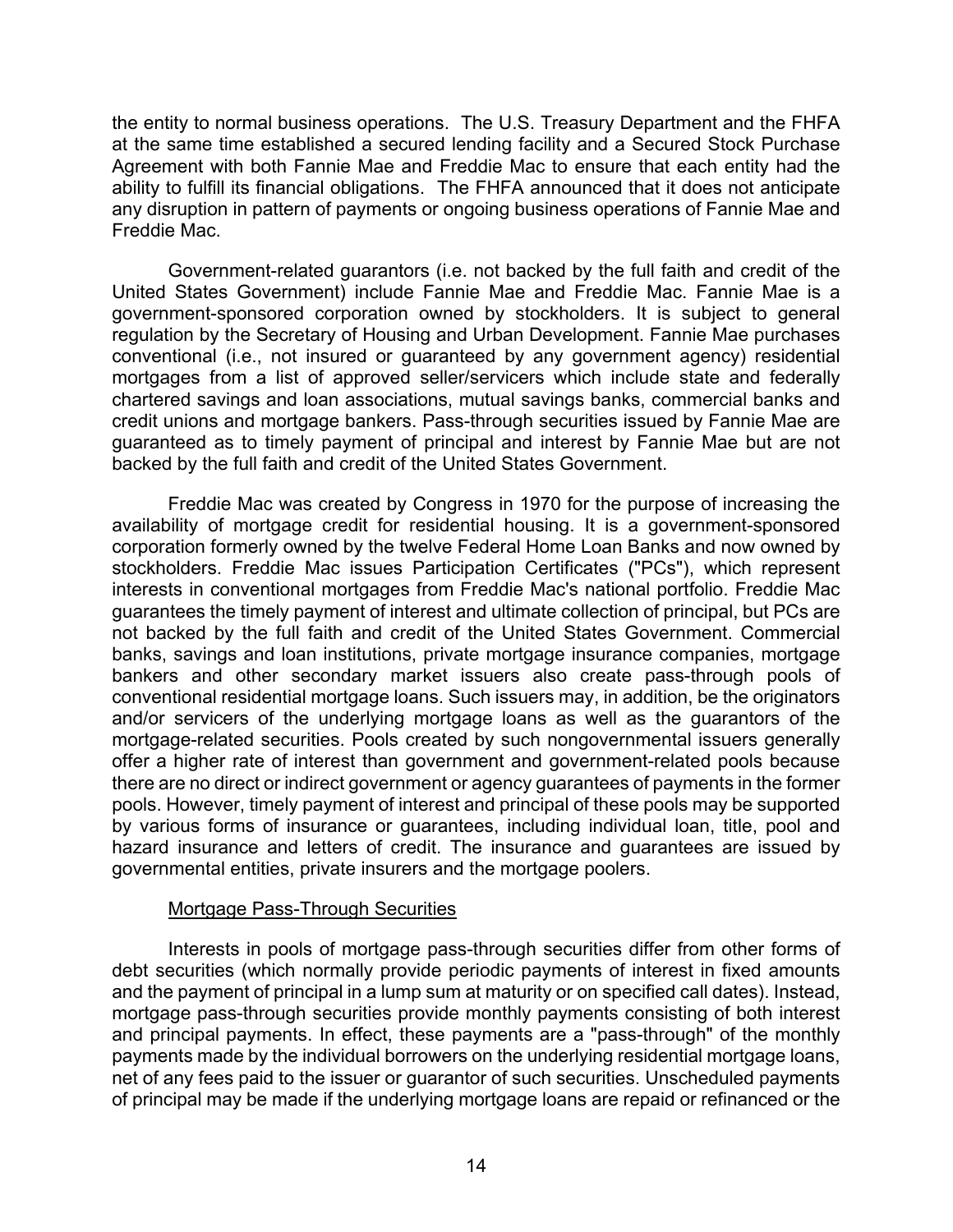underlying properties are foreclosed, thereby shortening the securities' weighted average life. Some mortgage pass-through securities (such as securities guaranteed by Ginnie Mae) are described as "modified pass-through securities." These securities entitle the holder to receive all interest and principal payments owed on the mortgage pool, net of certain fees, on the scheduled payment dates regardless of whether the mortgagor actually makes the payment.

The principal governmental guarantor of mortgage pass-through securities is Ginnie Mae. Ginnie Mae is authorized to guarantee, with the full faith and credit of the U.S. Treasury, the timely payment of principal and interest on securities issued by lending institutions approved by Ginnie Mae (such as savings and loan institutions, commercial banks and mortgage bankers) and backed by pools of mortgage loans. These mortgage loans are either insured by the Federal Housing Administration or guaranteed by the Veterans Administration. A "pool" or group of such mortgage loans is assembled and after being approved by Ginnie Mae, is offered to investors through securities dealers.

Government-related guarantors of mortgage pass-through securities (i.e., not backed by the full faith and credit of the U.S. Treasury) include Fannie Mae and Freddie Mac. Fannie Mae is subject to general regulation by the Secretary of Housing and Urban Development. Fannie Mae purchases conventional (i.e., not insured or guaranteed by any government agency) residential mortgages from a list of approved sellers/servicers which include state and federally chartered savings and loan associations, mutual savings banks, commercial banks and credit unions and mortgage bankers. Mortgage passthrough securities issued by Fannie Mae are guaranteed as to timely payment of principal and interest by Fannie Mae but are not backed by the full faith and credit of the U.S. Treasury.

Commercial banks, savings and loan institutions, private mortgage insurance companies, mortgage bankers and other secondary market issuers also create passthrough pools of conventional residential mortgage loans. Such issuers may, in addition, be the originators and/or servicers of the underlying mortgage loans as well as the guarantors of the mortgage pass-through securities.

*Resets.* The interest rates paid on the Adjustable Rate Mortgage Securities ("ARMs") in which the Funds may invest generally are readjusted or reset at intervals of one year or less to an increment over some predetermined interest rate index. There are two main categories of indices: those based on U.S. Treasury securities and those derived from a calculated measure, such as a cost of funds index or a moving average of mortgage rates. Commonly utilized indices include the one-year and five-year constant maturity Treasury Note rates, the three-month Treasury Bill rate, the 180-day Treasury Bill rate, rates on longer-term Treasury securities, the National Median Cost of Funds, the one-month or three-month London Interbank Offered Rate (LIBOR), the prime rate of a specific bank, or commercial paper rates. Some indices, such as the one-year constant maturity Treasury Note rate, closely mirror changes in market interest rate levels. Others tend to lag changes in market rate levels and tend to be somewhat less volatile.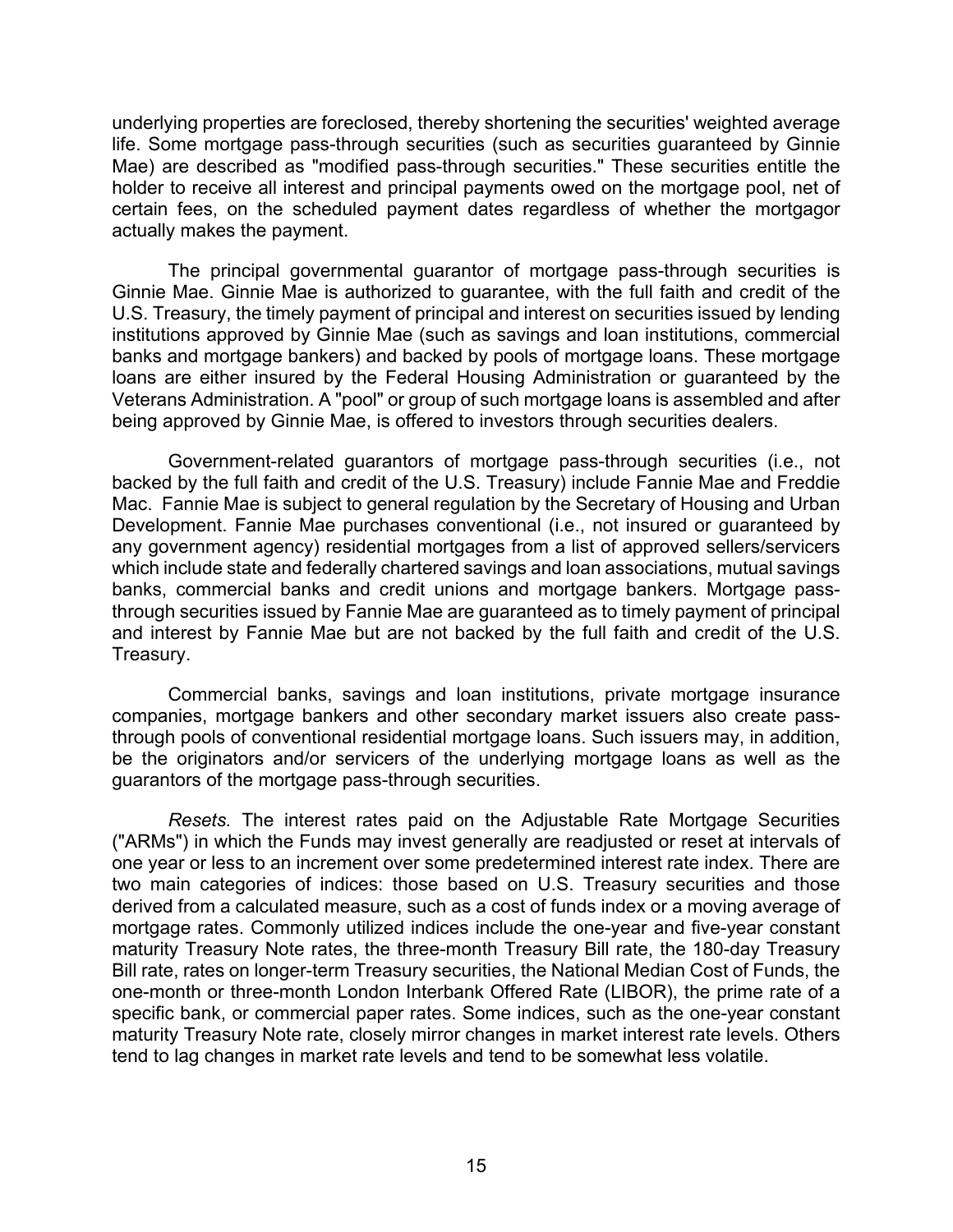*Caps and Floors.* The underlying mortgages which collateralize the ARMs in which the Funds invest will frequently have caps and floors which limit the maximum amount by which the loan rate to the residential borrower may change up or down: (1) per reset or adjustment interval, and (2) over the life of the loan. Some residential mortgage loans restrict periodic adjustments by limiting changes in the borrower's monthly principal and interest payments rather than limiting interest rate changes. These payment caps may result in negative amortization. The value of mortgage securities in which the Funds invest may be affected if market interest rates rise or fall faster and farther than the allowable caps or floors on the underlying residential mortgage loans. Additionally, even though the interest rates on the underlying residential mortgages are adjustable, amortization and prepayments may occur, thereby causing the effective maturities of the mortgage securities in which the Funds invest to be shorter than the maturities stated in the underlying mortgages.

# Preferred Stock

Each Fund defines preferred stock as form of fixed income security because it has similar features to other forms of fixed income securities. Preferred stocks are securities that have characteristics of both common stocks and corporate bonds. Preferred stocks may receive dividends but payment is not guaranteed as with a bond. These securities may be undervalued because of a lack of analyst coverage resulting in a high dividend yield or yield to maturity. The risks of preferred stocks include a lack of voting rights and a Fund's adviser may incorrectly analyze the security, resulting in a loss to the Funds. Furthermore, preferred stock dividends are not guaranteed and management can elect to forego the preferred dividend, resulting in a loss to the Funds. Preferred stock may also be convertible in the common stock of the issuer. Convertible securities may be exchanged or converted into a predetermined number of shares of the issuer's underlying common stock at the option of the holder during a specified period. Convertible securities are senior to common stocks in an issuer's capital structure but are usually subordinated to similar non-convertible securities. A convertible security also gives an investor the opportunity, through its conversion feature, to participate in the capital appreciation of the issuing company depending upon a market price advance in the convertible security's underlying common stock. In general, preferred stocks generally pay a dividend at a specified rate and have preference over common stock in the payment of dividends and in liquidation. The Funds may invest in preferred stock with any or no credit rating. Preferred stock is a class of stock having a preference over common stock as to the payment of dividends and the recovery of investment should a company be liquidated, although preferred stock is usually junior to the debt securities of the issuer. Preferred stock market value may change based on changes in interest rates.

# Exchange-Traded Notes and Structured Notes

Each Fund may invest in exchange-traded notes ("ETNs"), which are a type of debt security that is typically unsecured and unsubordinated. This type of debt security differs from other types of bonds and notes because ETN returns are based upon the performance of a market index minus applicable fees, and typically, no periodic coupon payments are distributed and no principal protections exists, even at maturity. But as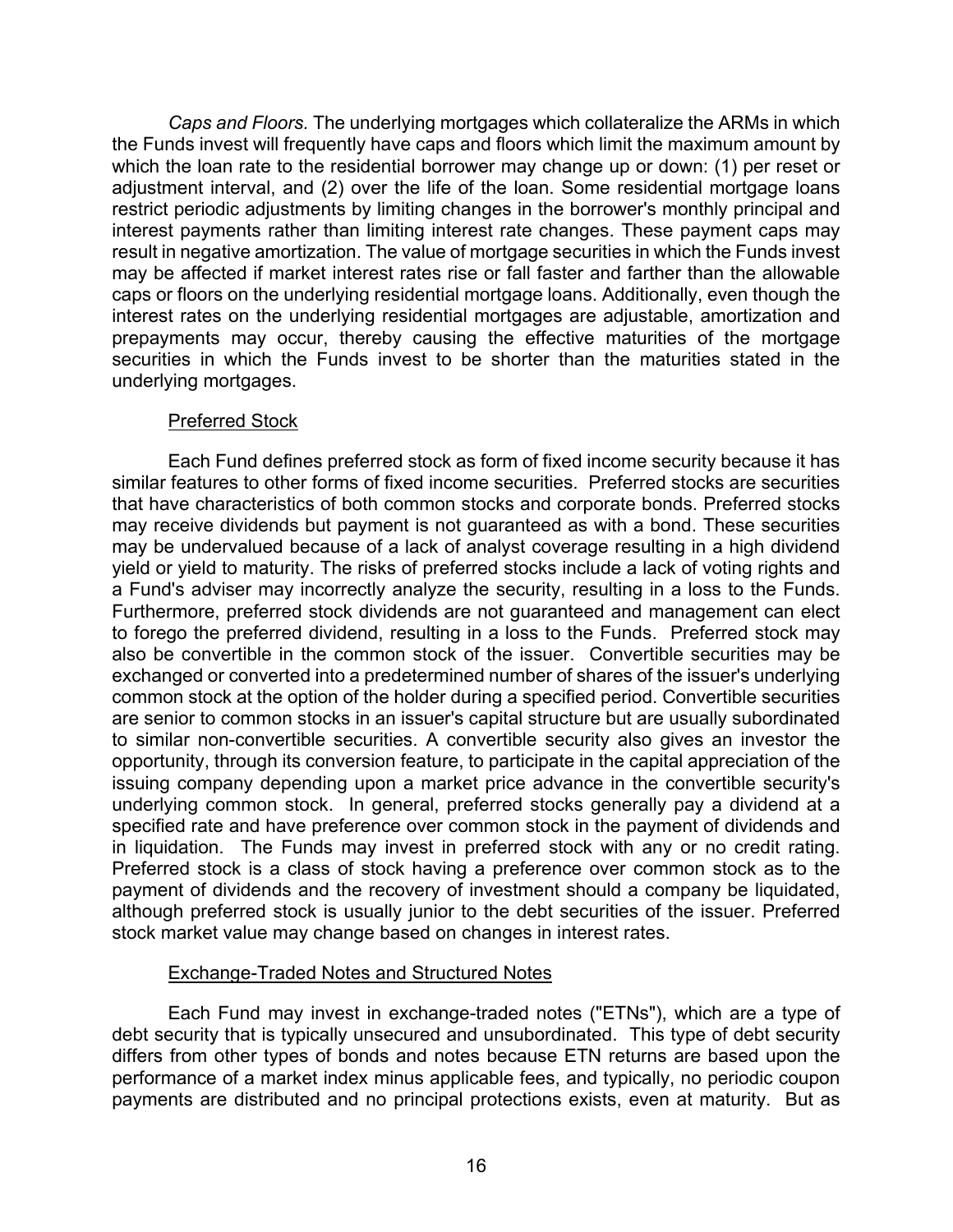debt securities, ETNs do not own the underlying commodity or other index they are tracking. The purpose of ETNs is to create a type of security that combines both the aspects of bonds and exchange-traded funds ("ETFs"). Similar to ETFs, ETNs are traded on a major exchange, such as the New York Stock Exchange during normal trading hours. However, investors such as the Funds can also hold the debt security until maturity. At that time, the issuer will pay the investor a cash amount that would be equal to principal amount times the return of a benchmark index, less any fees or other reductions. Because fees reduce the amount of return at maturity or upon redemption, if the value of the underlying decreases or does not increase significantly, a Fund may receive less than the principal amount of investment at maturity or upon redemption.

Each Fund may invest in structured notes, which are a type of debt security that is typically unsecured and unsubordinated. These notes are typically issued by banks or brokerage firms and have interest and/or principal payments which are linked to changes in the price level of certain assets or to the price performance of certain indices. The value of a structured note will be influenced by time to maturity, level of supply and demand for this type of note, interest rate and commodity market volatility, changes in the issuer's credit quality rating, and economic, legal, political, or geographic events that affect the referenced commodity. In addition, there may be a lag between a change in the value of the underlying reference asset and the value of the structured note. A Fund may also be exposed to increased transaction costs when it seeks to sell such notes in the secondary market.

#### INVESTMENT COMPANIES

Each Fund may invest in investment companies such as open-end funds (mutual funds), closed-end funds, and exchange-traded funds (also referred to as "Underlying Funds"). The 1940 Act provides that the mutual funds may not: (1) purchase more than 3% of an investment company's outstanding shares, (2) invest more than 5% of its assets in any single such investment company (the "5% Limit"), and (3) invest more than 10% of its assets in investment companies overall (the "10% Limit"), unless: (i) the underlying investment company and/or the Funds have received an order for exemptive relief from such limitations from the Securities and Exchange Commission ("SEC"); and (ii) the underlying investment company and the Funds take appropriate steps to comply with any conditions in such order. The Funds may also rely upon Rule 12d1-4 to exceed the 3% limited.

In addition, Section 12(d)(1)(F) of the Investment Company Act of 1940, as amended, provides that the provisions of paragraph 12(d)(1) shall not apply to securities purchased or otherwise acquired by the Funds if (i) immediately after such purchase or acquisition not more than 3% of the total outstanding stock of such registered investment company is owned by the Funds and all affiliated persons of the Funds; and (ii) the Funds have not, and are not proposing to offer or sell any security issued by it through a principal underwriter or otherwise at a public or offering price which includes a sales load of more than 1 ½% percent. An investment company that issues shares to the Funds pursuant to paragraph 12(d)(1)(F) shall not be required to redeem its shares in an amount exceeding 1% of such investment company's total outstanding shares in any period of less than thirty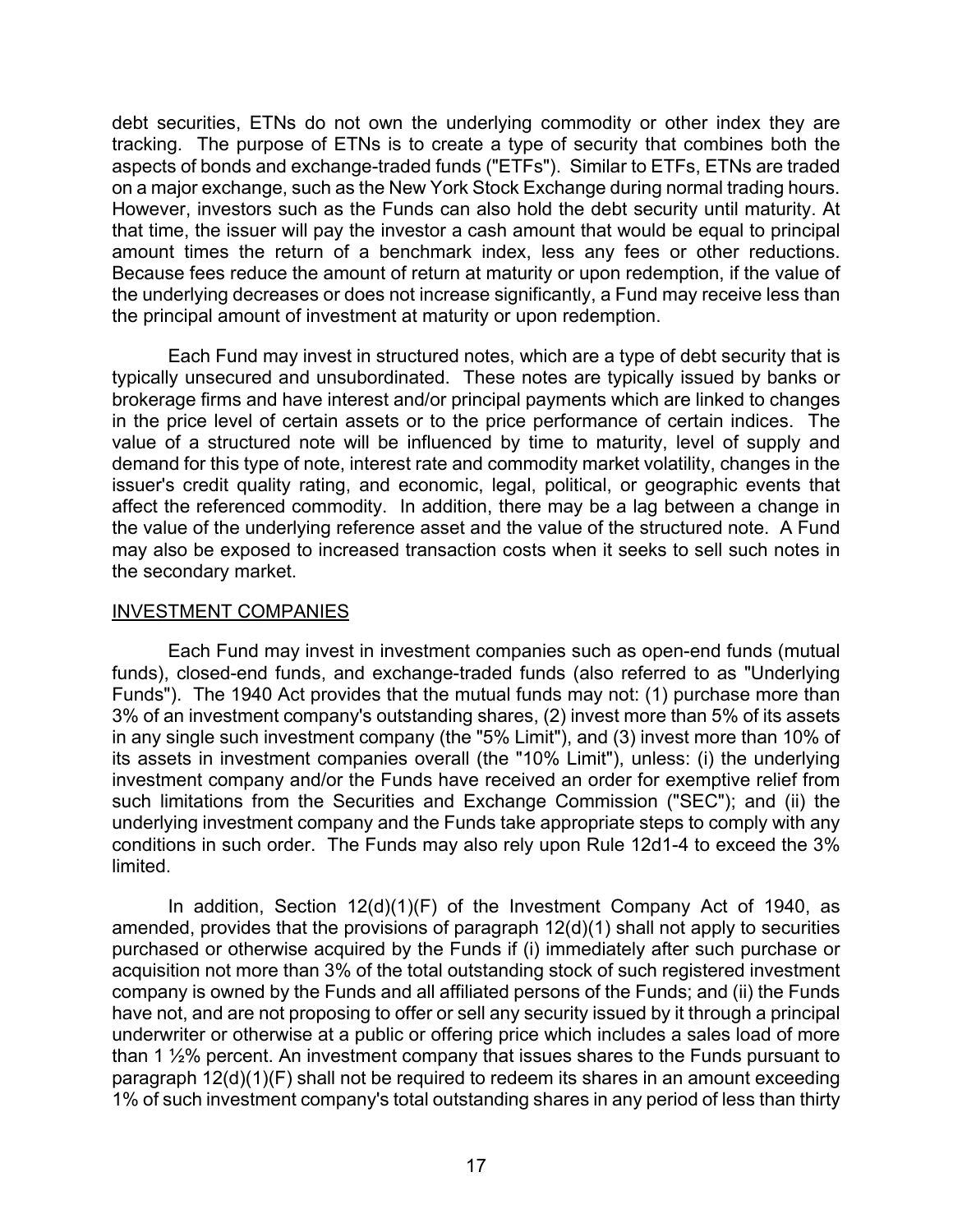days. The Funds (or the adviser acting on behalf of the Funds) must comply with the following voting restrictions: when the Funds exercise voting rights, by proxy or otherwise, with respect to investment companies owned by the Funds, the Funds will either seek instruction from the Funds' shareholders with regard to the voting of all proxies and vote in accordance with such instructions, or vote the shares held by the Funds in the same proportion as the vote of all other holders of such security.

Further, the Funds may rely on Rule 12d1-3, which allows unaffiliated mutual funds to exceed the 5% Limit and the 10% Limit, provided the aggregate sales loads any investor pays (i.e., the combined distribution expenses of both the acquiring fund and the acquired funds) does not exceed the limits on sales loads established by FINRA (Financial Industry Regulatory Authority, Inc.) for funds of funds.

The Funds and any "affiliated persons," as defined by the 1940 Act, may purchase in the aggregate only up to 3% of the total outstanding securities of any Underlying Fund. Accordingly, when affiliated persons hold shares of any of the Underlying Funds, the Fund's ability to invest fully in shares of those funds is restricted, and the adviser must then, in some instances, select alternative investments that would not have been its first preference. The 1940 Act also provides that an Underlying Fund whose shares are purchased by the Funds will be obligated to redeem shares held by the Funds only in an amount up to 1% of the Underlying Fund's outstanding securities during any period of less than 30 days. Shares held by the Funds in excess of 1% of an Underlying Fund's outstanding securities, therefore, will be considered not readily marketable securities, which, together with other such securities, may not exceed 15% of the Fund's total assets.

Under certain circumstances an Underlying Fund may determine to make payment of a redemption by the Funds wholly or partly by a distribution in kind of securities from its portfolio, in lieu of cash, in conformity with the rules of the SEC. In such cases, the Funds may hold securities distributed by an Underlying Fund until the adviser determines that it is appropriate to dispose of such securities.

Investment decisions by the investment advisors of the Underlying Funds are made independently of the Funds and its adviser. Therefore, the investment advisor of one Underlying Fund may be purchasing shares of the same issuer whose shares are being sold by the investment advisor of another such fund. The result would be an indirect expense to the Funds without accomplishing any investment purpose. Because other investment companies employ an investment adviser, such investments by the Funds may cause shareholders to bear duplicate fees.

*Closed-End Investment Companies.* Each Fund may invest its assets in "closedend" investment companies (or "closed-end funds"), subject to the investment restrictions set forth above. Shares of closed-end funds are typically offered to the public in a onetime initial public offering by a group of underwriters who retain a spread or underwriting commission of between 4% or 6% of the initial public offering price. Such securities are then listed for trading on the New York Stock Exchange, the National Association of Securities Dealers Automated Quotation System (commonly known as "NASDAQ") and, in some cases, may be traded in other over-the-counter markets. Because the shares of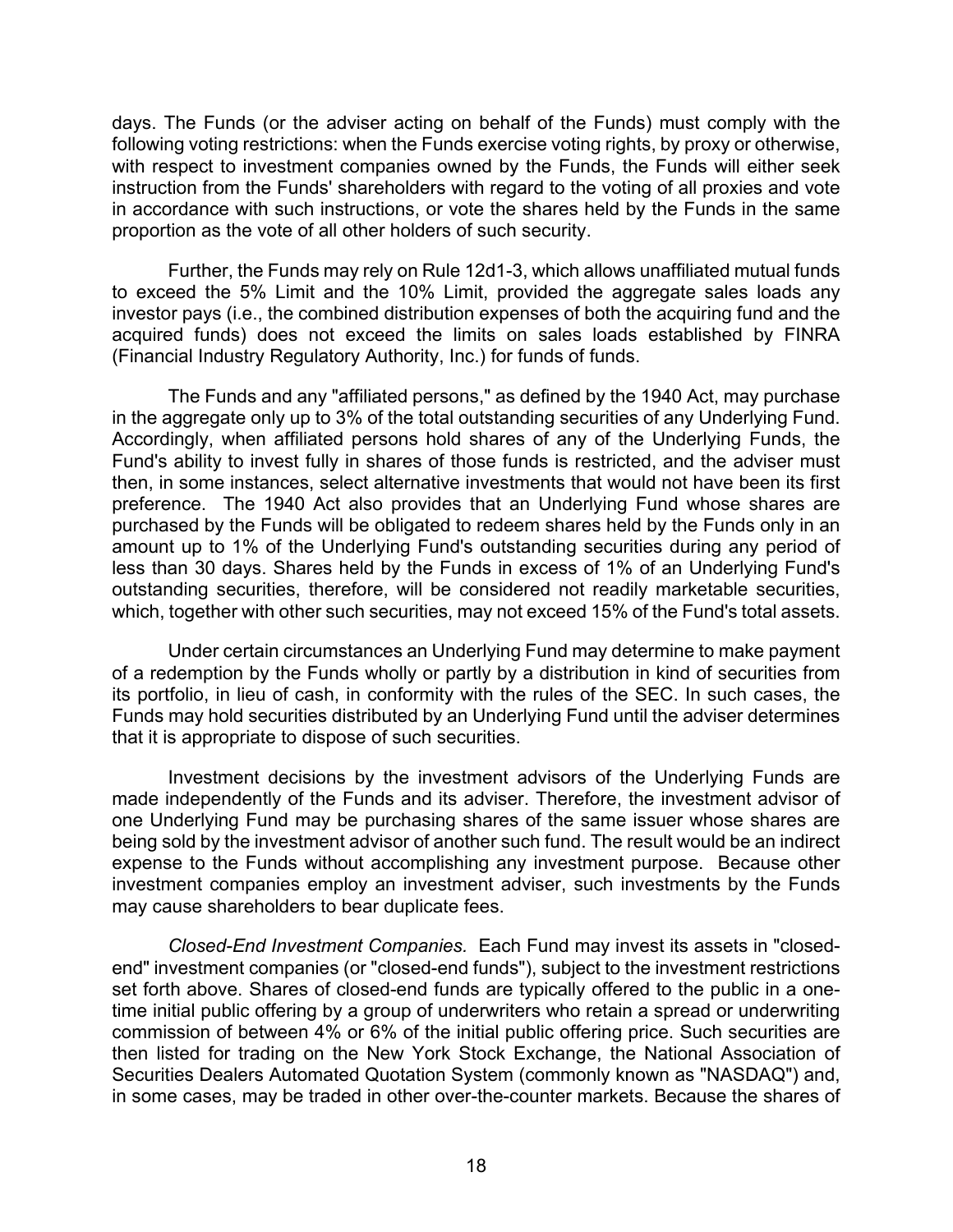closed-end funds cannot be redeemed upon demand to the issuer like the shares of an open-end investment company (such as each Fund), investors seek to buy and sell shares of closed-end funds in the secondary market.

The Funds generally will purchase shares of closed-end funds only in the secondary market. The Funds will incur normal brokerage costs on such purchases similar to the expenses the Funds would incur for the purchase of securities of any other type of issuer in the secondary market. The Funds may, however, also purchase securities of a closed-end fund in an initial public offering when, in the opinion of the adviser, based on a consideration of the nature of the closed-end fund's proposed investments, the prevailing market conditions and the level of demand for such securities, they represent an attractive opportunity for growth of capital. The initial offering price typically will include a dealer spread, which may be higher than the applicable brokerage cost if a Fund purchased such securities in the secondary market.

The shares of many closed-end funds, after their initial public offering, frequently trade at a price per share that is less than the net asset value per share, the difference representing the "market discount" of such shares. This market discount may be due in part to the investment objective of long-term appreciation, which is sought by many closed-end funds, as well as to the fact that the shares of closed-end funds are not redeemable by the holder upon demand to the issuer at the next determined net asset value but rather are subject to the principles of supply and demand in the secondary market. A relative lack of secondary market purchasers of closed-end fund shares also may contribute to such shares trading at a discount to their net asset value.

The Funds may invest in shares of closed-end funds that are trading at a discount to net asset value or at a premium to net asset value. There can be no assurance that the market discount on shares of any closed-end fund purchased by the Funds will ever decrease. In fact, it is possible that this market discount may increase and the Funds may suffer realized or unrealized capital losses due to further decline in the market price of the securities of such closed-end funds, thereby adversely affecting the net asset value of the Funds' shares. Similarly, there can be no assurance that any shares of a closed-end fund purchased by the Funds at a premium will continue to trade at a premium or that the premium will not decrease subsequent to a purchase of such shares by the Funds.

Closed-end funds may issue senior securities (including preferred stock and debt obligations) for the purpose of leveraging the closed-end fund's common shares in an attempt to enhance the current return to such closed-end fund's common shareholders. The Funds' investment in the common shares of closed-end funds that are financially leveraged may create an opportunity for greater total return on its investment, but at the same time may be expected to exhibit more volatility in market price and net asset value than an investment in shares of investment companies without a leveraged capital structure.

*Exchange-Traded Funds.* ETFs are typically passive funds that track their related index and have the flexibility of trading like a security. They are managed by professionals and provide the investor with diversification, cost and tax efficiency, liquidity,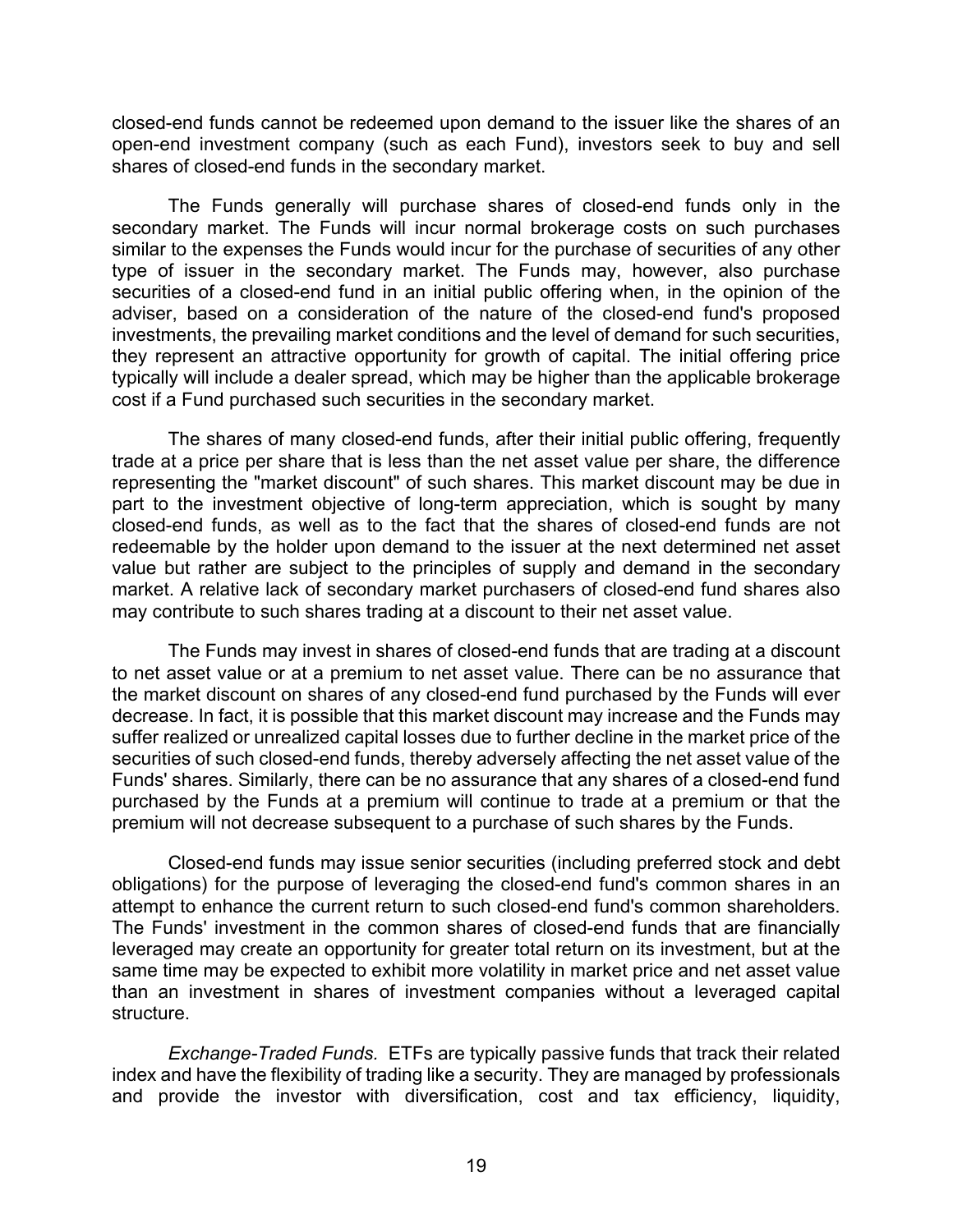marginability, are useful for hedging, have the ability to go long and short, and some provide quarterly dividends. Additionally, some ETFs are unit investment trusts (UITs), which are unmanaged portfolios overseen by trustees and some ETFs may be grantor trusts. An ETF typically holds a portfolio of securities or contracts. Some examples of ETFs are Rydex SharesTM, ProShares®, SPDRs®, streetTRACKS, DIAMONDSSM, NASDAQ 100 Index Tracking Stock<sup>SM</sup> ("QQQs<sup>SM</sup>"), and iShares®. The Funds may use EFTs as part of an overall investment strategy and as part of a hedging strategy. To offset the risk of declining security prices, the Funds may invest in inverse ETFs. Inverse EFTs are funds designed to rise in price when stock prices are falling. Additionally, inverse EFTs may employ leverage which magnifies the changes in the underlying stock index upon which they are based. Inverse ETF index funds seek to provide investment results that will match a certain percentage of the inverse of the performance of a specific benchmark on a daily basis. For example, if an inverse ETF's current benchmark is 200% of the inverse of the Russell 2000 Index and the ETF meets its objective, the value of the ETF will tend to increase on a daily basis when the value of the underlying index decreases (e.g., if the Russell 2000 Index goes down 5% then the inverse ETF's value should go up 10%). ETFs generally have two markets. The primary market is where institutions swap "creation units" in block-multiples of 50,000 shares for in-kind securities and cash in the form of dividends. The secondary market is where individual investors can trade as little as a single share during trading hours on the exchange. This is different from open-ended mutual funds that are traded after hours once the net asset value (NAV) is calculated. ETFs share many similar risks with open-end and closed-end funds.

There is a risk that ETFs in which the Funds invest may terminate due to extraordinary events that may cause any of the service providers to the ETFs, such as the trustee or sponsor, to close or otherwise fail to perform their obligations to the ETF. Also, because the ETFs in which the Funds intend to invest may be granted licenses by agreement to use the indices as a basis for determining their compositions and/or otherwise to use certain trade names, the ETFs may terminate if such license agreements are terminated. In addition, an ETF may terminate if its entire net asset value falls below a certain amount. Although the Funds believe that, in the event of the termination of an underlying ETF, they will be able to invest instead in shares of an alternate ETF tracking the same market index or another market index with the same general market, there is no guarantee that shares of an alternate ETF would be available for investment at that time. To the extent the Funds invest in a sector product, the Funds are subject to the risks associated with that sector.

The Funds could also purchase an ETF to temporarily gain exposure to a portion of the U.S. or foreign market while awaiting an opportunity to purchase securities directly. The risks of owning an ETF generally reflect the risks of owning the underlying securities they are designed to track, although lack of liquidity in an ETF could result in it being more volatile than the underlying portfolio of securities and ETFs have management fees that increase their costs versus the costs of owning the underlying securities directly.

ETFs are listed on national stock exchanges and are traded like stocks listed on an exchange. ETF shares may trade at a discount or a premium in market price if there is a limited market in such shares. Investments in ETFs are subject to brokerage and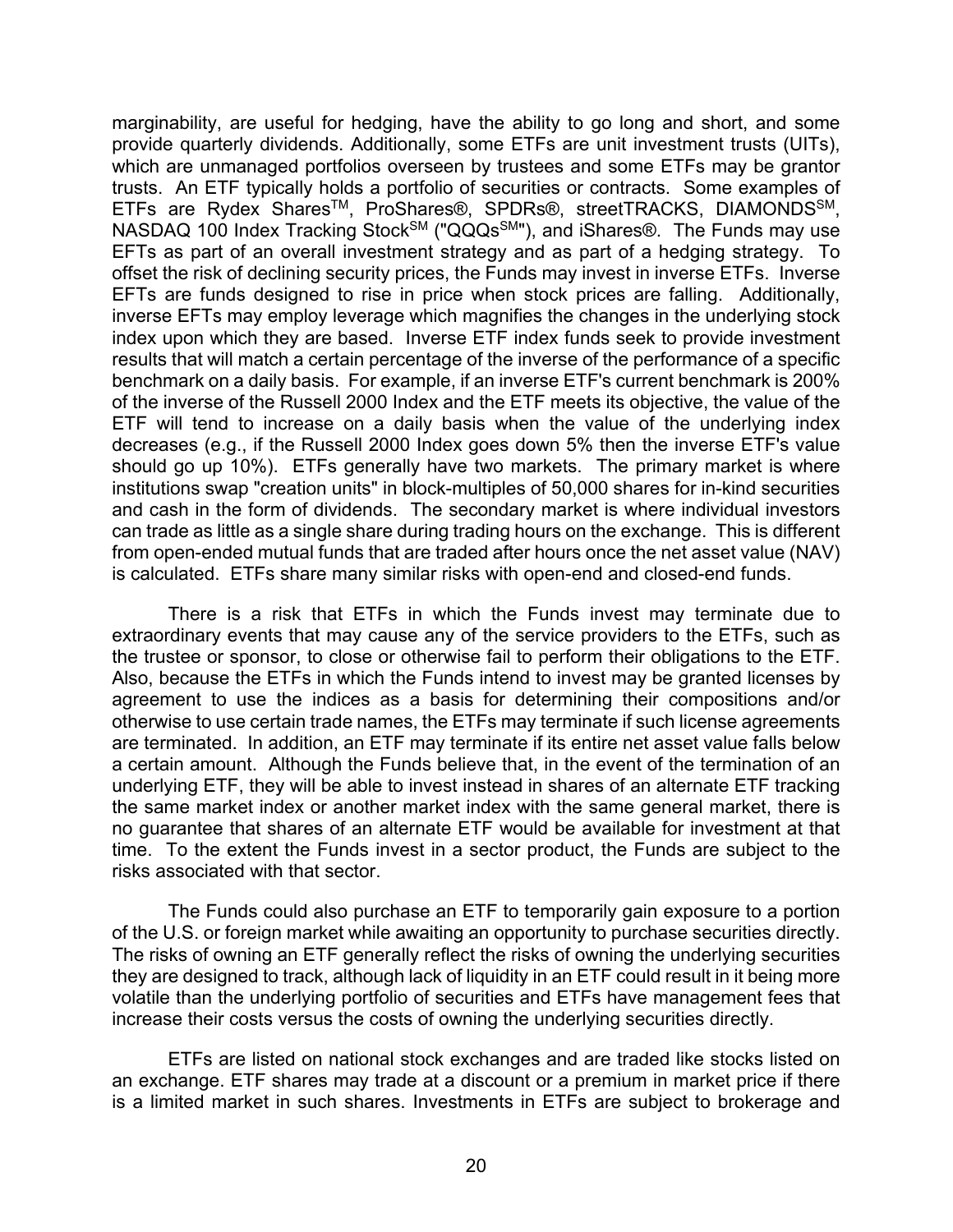other trading costs, which could result in greater expenses to the Funds. ETFs also are subject to investment advisory and other expenses, which will be indirectly paid by the Funds. As a result, your cost of investing in the Funds will be higher than the cost of investing directly in ETFs and may be higher than other mutual funds that invest exclusively in stocks and bonds. You will indirectly bear fees and expenses charged by the ETFs in addition to the Funds' direct fees and expenses. Finally, because the value of ETF shares depends on the demand in the market, the adviser may not be able to liquidate the Funds' holdings at the most optimal time, adversely affecting the Funds' performance.

ETFs may also include high beta index funds ("HBIFs"), which track an index by investing in leveraged instruments such as equity index swaps, futures contracts and options on securities, futures contracts, and stock indices. HBIFs are more volatile than the benchmark index they track and typically don't invest directly in the securities included in the benchmark, or in the same proportion that those securities are represented in that benchmark. On a day-to-day basis, HBIFs will target a volatility that is a specific percentage of the volatility of the underlying index. HBIFs seek to provide investment results that will match a certain percentage greater than 100% of the performance of a specific benchmark on a daily basis. For example, if a HBIF's current benchmark is 200% of the S&P 500 Index and it meets its objective, the value of the HBIF will tend to increase on a daily basis 200% of any increase in the underlying index (if the S&P 500 Index goes up 5% then the HBIF's value should go up 10%). When the value of the underlying index declines, the value of the HBIF's shares should also decrease on a daily basis by 200% of the value of any decrease in the underlying index (if the S&P 500 Index goes down 5% then the value of the HBIF should go down 10%).

# DERIVATIVES

# Futures Contracts

A futures contract provides for the future sale by one party and purchase by another party of a specified amount of a specific financial instrument (e.g., units of a stock index) for a specified price, date, time and place designated at the time the contract is made. Brokerage fees are paid when a futures contract is bought or sold and margin deposits must be maintained. Entering into a contract to buy is commonly referred to as buying or purchasing a contract or holding a long position. Entering into a contract to sell is commonly referred to as selling a contract or holding a short position.

Unlike when a Fund purchases or sells a security, no price would be paid or received by the Funds upon the purchase or sale of a futures contract. Upon entering into a futures contract, and to maintain the Funds' open positions in futures contracts, the Funds would be required to deposit with a custodian or futures broker in a segregated account in the name of the futures broker an amount of cash, U.S. government securities, suitable money market instruments, or other liquid securities, known as "initial margin." The margin required for a particular futures contract is set by the exchange on which the contract is traded, and may be significantly modified from time to time by the exchange during the term of the contract. Futures contracts are customarily purchased and sold on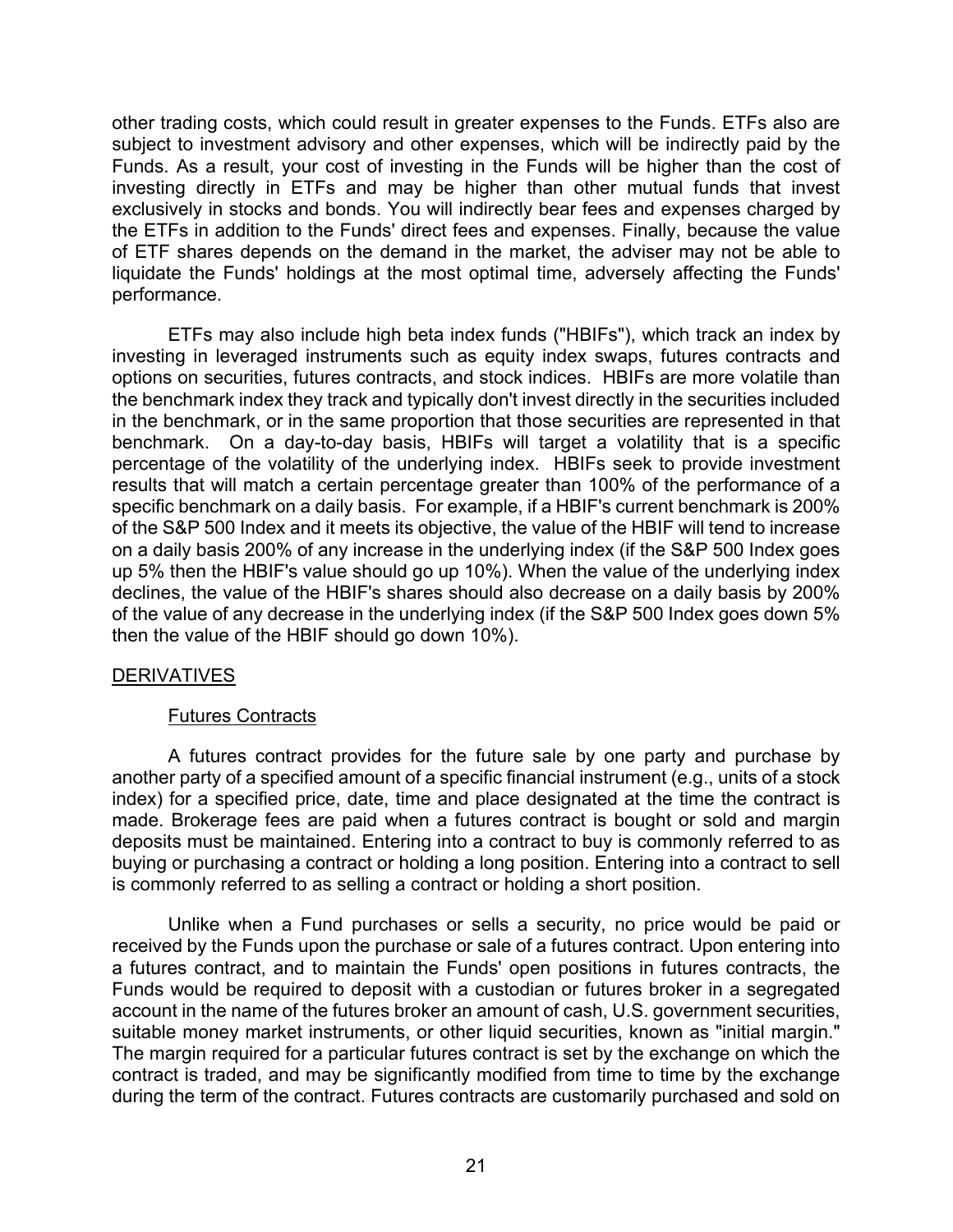margins that may range upward from less than 5% of the value of the contract being traded.

If the price of an open futures contract changes (by increase in underlying instrument or index in the case of a sale or by decrease in the case of a purchase) so that the loss on the futures contract reaches a point at which the margin on deposit does not satisfy margin requirements, the broker will require an increase in the margin. However, if the value of a position increases because of favorable price changes in the futures contract so that the margin deposit exceeds the required margin, the broker will pay the excess to the Funds.

These subsequent payments, called "variation margin," to and from the futures broker, are made on a daily basis as the price of the underlying assets fluctuate making the long and short positions in the futures contract more or less valuable, a process known as "marking to the market." The Funds expect to earn interest income on margin deposits.

Although certain futures contracts, by their terms, require actual future delivery of and payment for the underlying instruments, in practice most futures contracts are usually closed out before the delivery date. Closing out an open futures contract purchase or sale is effected by entering into an offsetting futures contract sale or purchase, respectively, for the same aggregate amount of the identical underlying instrument or index and the same delivery date. If the offsetting purchase price is less than the original sale price, the Funds realize a gain; if it is more, the Funds realize a loss. Conversely, if the offsetting sale price is more than the original purchase price, the Funds realize a gain; if it is less, the Funds realize a loss. The transaction costs must also be included in these calculations. There can be no assurance, however, that the Funds will be able to enter into an offsetting transaction with respect to a particular futures contract at a particular time. If the Funds are not able to enter into an offsetting transaction, the Funds will continue to be required to maintain the margin deposits on the futures contract.

For example, one contract in the Financial Times Stock Exchange 100 Index future is a contract to buy 25 Pounds Sterling multiplied by the level of the UK Financial Times 100 Share Index on a given future date. Settlement of a stock index futures contract may or may not be in the underlying instrument or index. If not in the underlying instrument or index, then settlement will be made in cash, equivalent over time to the difference between the contract price and the actual price of the underlying asset at the time the stock index futures contract expires.

#### Options on Futures Contracts

The Funds may purchase and sell options on the same types of futures in which they may invest. Options on futures are similar to options on underlying instruments except that options on futures give the purchaser the right, in return for the premium paid, to assume a position in a futures contract (a long position if the option is a call and a short position if the option is a put), rather than to purchase or sell the futures contract, at a specified exercise price at any time during the period of the option. Upon exercise of the option, the delivery of the futures position by the writer of the option to the holder of the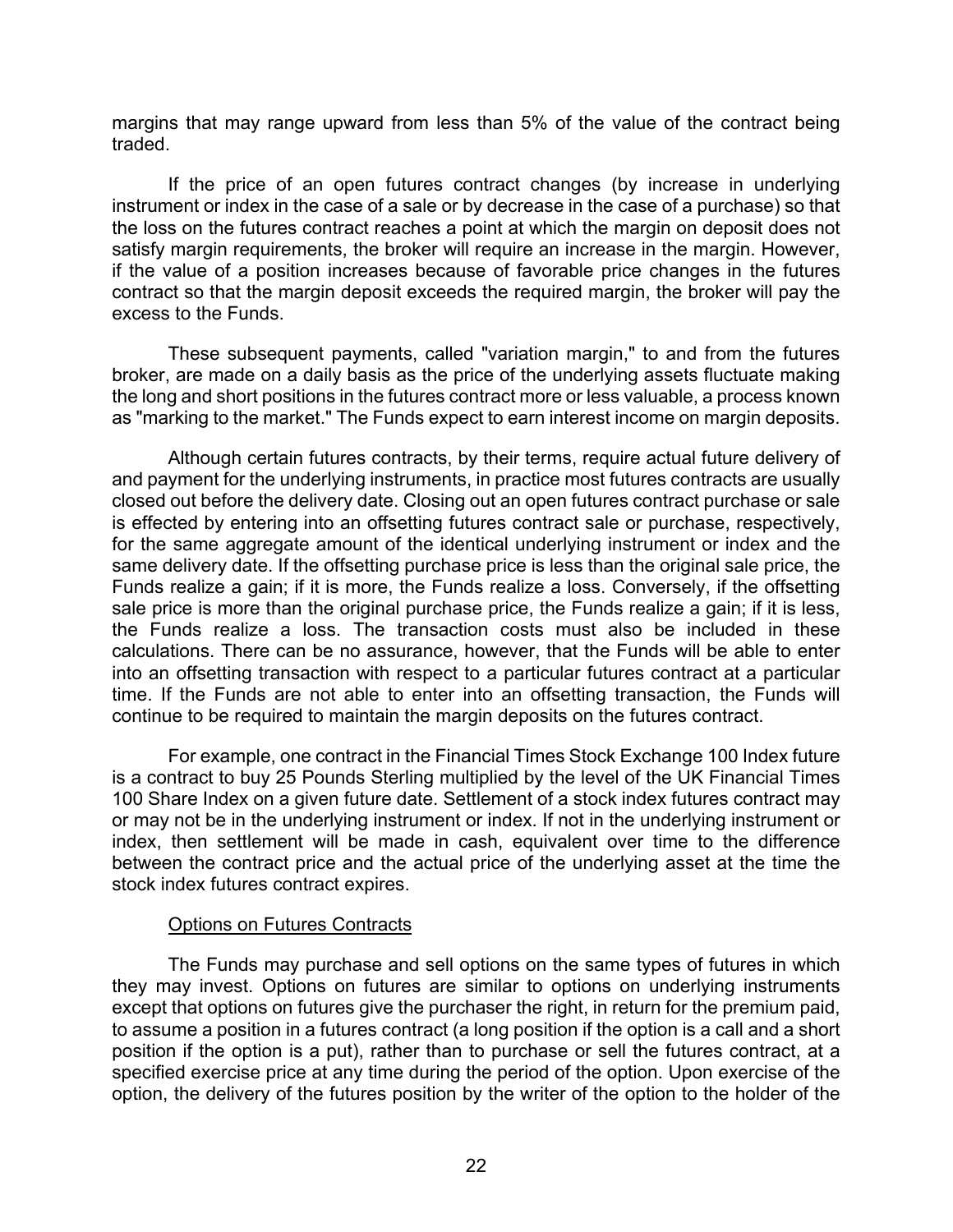option will be accompanied by the delivery of the accumulated balance in the writer's futures margin account which represents the amount by which the market price of the futures contract, at exercise, exceeds (in the case of a call) or is less than (in the case of a put) the exercise price of the option on the futures contract. Purchasers of options who fail to exercise their options prior to the exercise date suffer a loss of the premium paid.

# *Regulation as a Commodity Pool Operator*

The respective adviser, on behalf of the Funds, has filed with the National Futures Association, a notice claiming an exclusion from the definition of the term "commodity pool operator" under the Commodity Exchange Act, as amended, and the rules of the Commodity Futures Trading Commission promulgated thereunder, with respect to the Funds' operations. Accordingly, the advisers and Funds are not subject to registration or regulation as a commodity pool operator.

# Options On Securities

The Funds may purchase and write (*i.e.,* sell) put and call options. Such options may relate to particular securities or stock indices, and may or may not be listed on a domestic or foreign securities exchange and may or may not be issued by the Options Clearing Corporation. Options trading is a highly specialized activity that entails greater than ordinary investment risk. Options may be more volatile than the underlying instruments, and therefore, on a percentage basis, an investment in options may be subject to greater fluctuation than an investment in the underlying instruments themselves.

A call option for a particular security gives the purchaser of the option the right to buy, and the writer (seller) the obligation to sell, the underlying security at the stated exercise price at any time prior to the expiration of the option, regardless of the market price of the security. The premium paid to the writer is in consideration for undertaking the obligation under the option contract. A put option for a particular security gives the purchaser the right to sell the security at the stated exercise price at any time prior to the expiration date of the option, regardless of the market price of the security.

Stock index options are put options and call options on various stock indices. In most respects, they are identical to listed options on common stocks. The primary difference between stock options and index options occurs when index options are exercised. In the case of stock options, the underlying security, common stock, is delivered. However, upon the exercise of an index option, settlement does not occur by delivery of the securities comprising the index. The option holder who exercises the index option receives an amount of cash if the closing level of the stock index upon which the option is based is greater than, in the case of a call, or less than, in the case of a put, the exercise price of the option. This amount of cash is equal to the difference between the closing price of the stock index and the exercise price of the option expressed in dollars times a specified multiple. A stock index fluctuates with changes in the market value of the stocks included in the index. For example, some stock index options are based on a broad market index, such as the Standard & Poor's 500® Index or the Value Line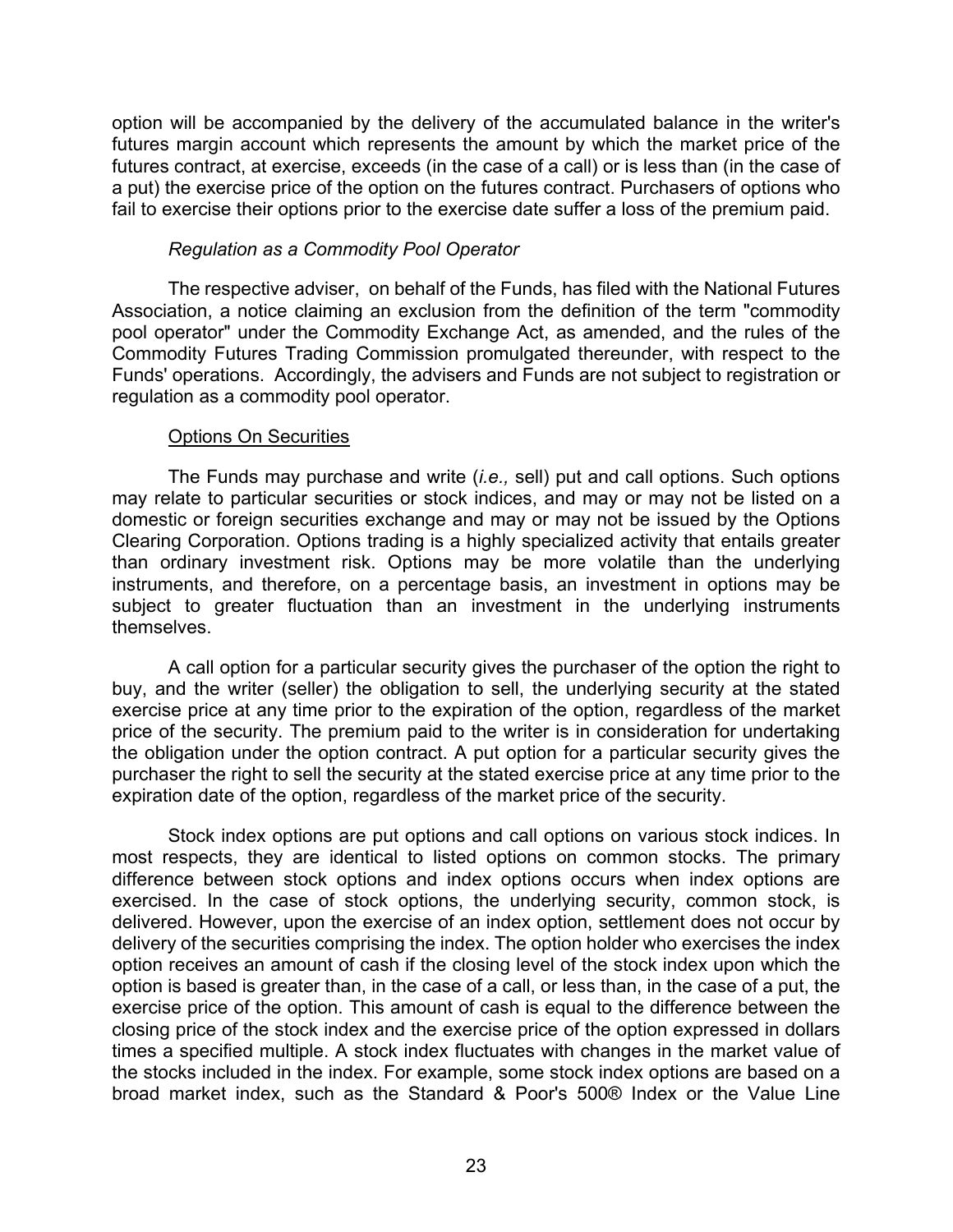Composite Index or a narrower market index, such as the Standard & Poor's 100®. Indices may also be based on an industry or market segment, such as the AMEX Oil and Gas Index or the Computer and Business Equipment Index. Options on stock indices are currently traded on the Chicago Board Options Exchange, the New York Stock Exchange, and the Philadelphia Stock Exchange.

The Funds' obligation to sell an instrument subject to a call option written by it, or to purchase an instrument subject to a put option written by it, may be terminated prior to the expiration date of the option by the Funds' execution of a closing purchase transaction, which is effected by purchasing on an exchange an option of the same series (*i.e.*, same underlying instrument, exercise price and expiration date) as the option previously written. A closing purchase transaction will ordinarily be effected to realize a profit on an outstanding option, to prevent an underlying instrument from being called, to permit the sale of the underlying instrument or to permit the writing of a new option containing different terms on such underlying instrument. The cost of such a liquidation purchase plus transactions costs may be greater than the premium received upon the original option, in which event the Funds will have incurred a loss in the transaction. There is no assurance that a liquid secondary market will exist for any particular option. An option writer unable to effect a closing purchase transaction will not be able to sell the underlying instrument or liquidate the assets held in a segregated account, as described below, until the option expires or the optioned instrument is delivered upon exercise. In such circumstances, the writer will be subject to the risk of market decline or appreciation in the instrument during such period.

If an option purchased by a Fund expires unexercised, that Fund realizes a loss equal to the premium paid. If a Fund enters into a closing sale transaction on an option purchased by it, the Fund will realize a gain if the premium received by the Fund on the closing transaction is more than the premium paid to purchase the option or a loss if it is less. If an option written by a Fund expires on the stipulated expiration date or if the Fund enters into a closing purchase transaction, it will realize a gain (or loss if the cost of a closing purchase transaction exceeds the net premium received when the option is sold). If an option written by a Fund is exercised, the proceeds of the sale will be increased by the net premium originally received and the Fund will realize a gain or loss.

*Certain Risks Regarding Options.* There are several risks associated with transactions in options. For example, there are significant differences between the securities and options markets that could result in an imperfect correlation between these markets, causing a given transaction not to achieve its objectives. In addition, a liquid secondary market for particular options, whether traded over-the-counter or on an exchange, may be absent for reasons which include the following: there may be insufficient trading interest in certain options; restrictions may be imposed by an exchange on opening transactions or closing transactions or both; trading halts, suspensions or other restrictions may be imposed with respect to particular classes or series of options or underlying securities or currencies; unusual or unforeseen circumstances may interrupt normal operations on an exchange; the facilities of an exchange or the Options Clearing Corporation may not at all times be adequate to handle current trading value; or one or more exchanges could, for economic or other reasons, decide or be compelled at some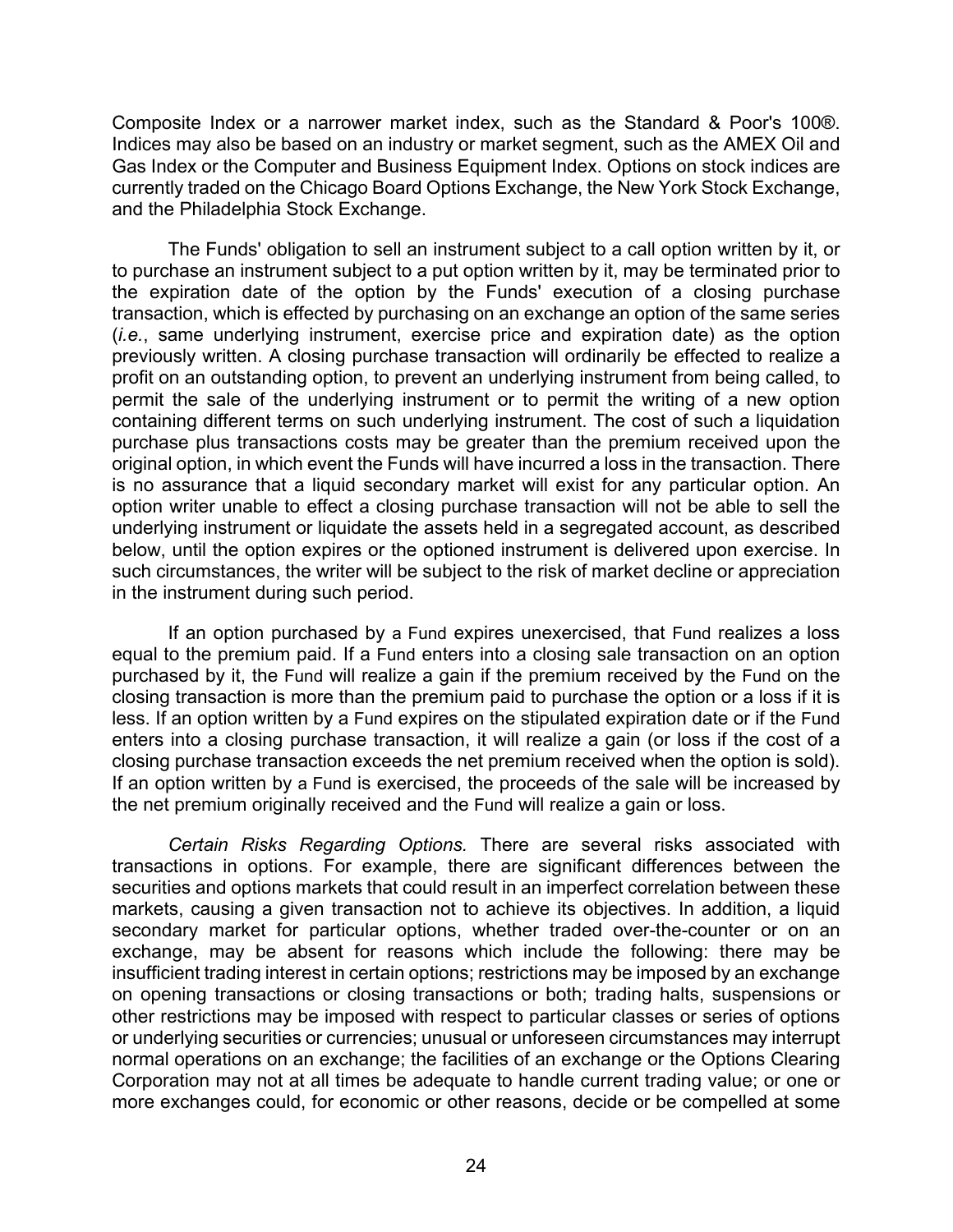future date to discontinue the trading of options (or a particular class or series of options), in which event the secondary market on that exchange (or in that class or series of options) would cease to exist, although outstanding options that had been issued by the Options Clearing Corporation as a result of trades on that exchange would continue to be exercisable in accordance with their terms.

Successful use by the Funds of options on stock indices will be subject to the ability of the adviser to correctly predict movements in the directions of the stock market. This requires different skills and techniques than predicting changes in the prices of individual securities. In addition, the Funds' ability to effectively hedge all or a portion of the securities in a portfolio, in anticipation of or during a market decline, through transactions in put options on stock indices, depends on the degree to which price movements in the underlying index correlate with the price movements of the securities held by the Funds. Inasmuch as the Funds' securities will not duplicate the components of an index, the correlation will not be perfect. Consequently, a Fund bears the risk that the prices of its securities being hedged will not move in the same amount as the prices of its put options on the stock indices. It is also possible that there may be a negative correlation between the index and the Funds' securities that would result in a loss on both such securities and the options on stock indices acquired by a Fund.

The hours of trading for options may not conform to the hours during which the underlying securities are traded. To the extent that the options markets close before the markets for the underlying securities, significant price and rate movements can take place in the underlying markets that cannot be reflected in the options markets. The purchase of options is a highly specialized activity that involves investment techniques and risks different from those associated with ordinary portfolio securities transactions. The purchase of stock index options involves the risk that the premium and transaction costs paid by the Funds in purchasing an option will be lost as a result of unanticipated movements in prices of the securities comprising the stock index on which the option is based.

There is no assurance that a liquid secondary market on an options exchange will exist for any particular option, or at any particular time, and for some options no secondary market on an exchange or elsewhere may exist. If a Fund is unable to close out a call option on securities that it has written before the option is exercised, the Fund may be required to purchase the optioned securities in order to satisfy its obligation under the option to deliver such securities. If the Funds were unable to effect a closing sale transaction with respect to options on securities purchased, a Fund would have to exercise the option in order to realize any profit and would incur transaction costs upon the purchase and sale of the underlying securities.

*Cover for Options Positions.* Transactions using options (other than options that a Fund has purchased) expose the Funds to an obligation to another party. Each Fund will not enter into any such transactions unless it owns either (i) an offsetting ("covered") position in securities or other options or (ii) cash or liquid securities with a value sufficient at all times to cover its potential obligations not covered as provided in (i) above. The Funds will comply with SEC guidelines regarding cover for these instruments and, if the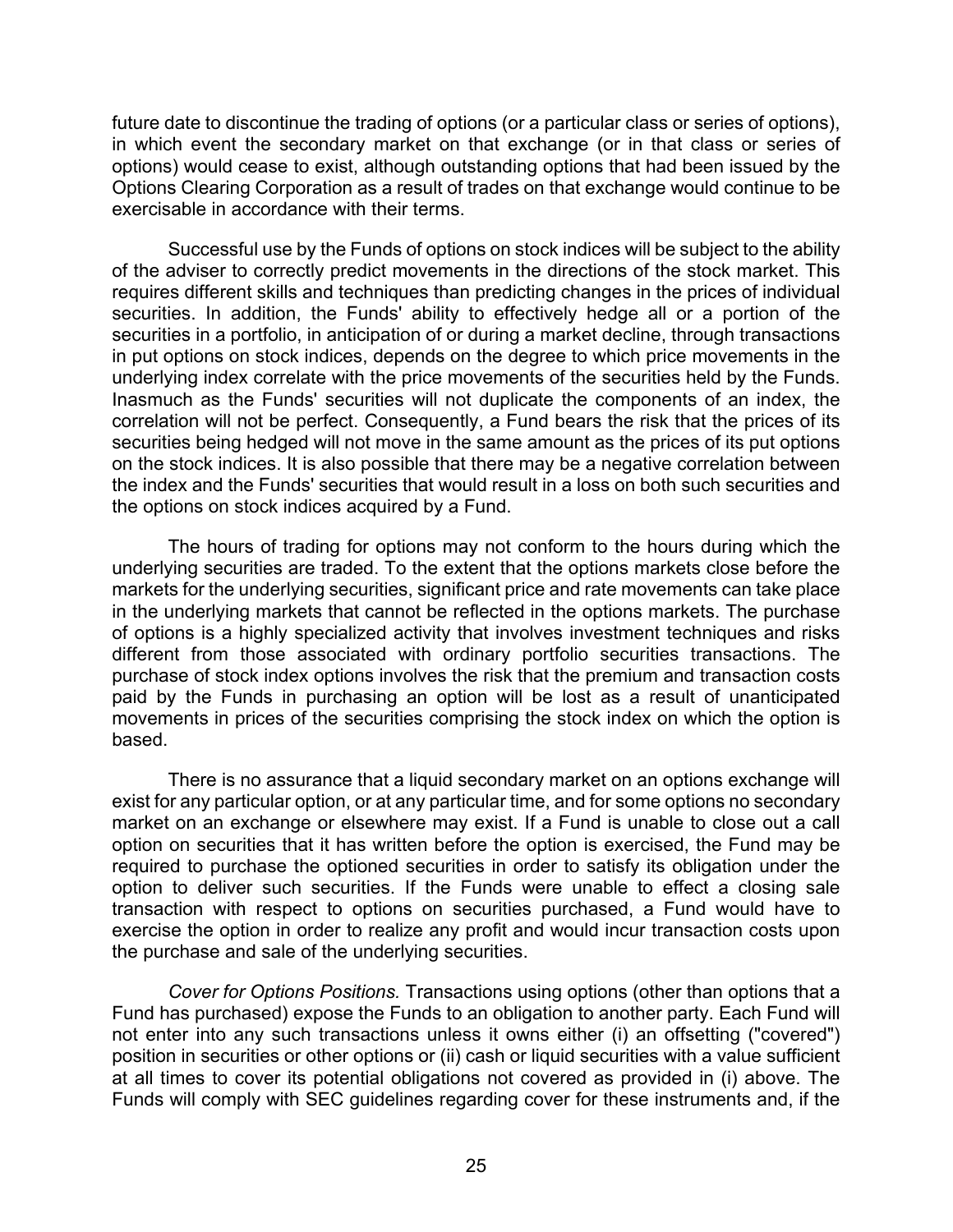guidelines so require, set aside cash or liquid securities in a segregated account with the Custodian in the prescribed amount. Under current SEC guidelines, the Funds will segregate assets to cover transactions in which the Funds write or sell options.

Assets used as cover or held in a segregated account cannot be sold while the position in the corresponding option is open, unless they are replaced with similar assets. As a result, the commitment of a large portion of the Funds' assets to cover or segregated accounts could impede portfolio management or the Funds' ability to meet redemption requests or other current obligations.

#### *Dealer Options*

The Funds may engage in transactions involving dealer options as well as exchange-traded options. Certain additional risks are specific to dealer options. While the Funds might look to a clearing corporation to exercise exchange-traded options, if the Funds were to purchase a dealer option it would need to rely on the dealer from which it purchased the option to perform if the option were exercised. Failure by the dealer to do so would result in the loss of the premium paid by the Funds as well as loss of the expected benefit of the transaction.

Exchange-traded options generally have a continuous liquid market while dealer options may not. Consequently, the Funds may generally be able to realize the value of a dealer option it has purchased only by exercising or reselling the option to the dealer who issued it. Similarly, when the Funds write a dealer option, the Funds may generally be able to close out the option prior to its expiration only by entering into a closing purchase transaction with the dealer to whom the Funds originally wrote the option. While the Funds will seek to enter into dealer options only with dealers who will agree to and which are expected to be capable of entering into closing transactions with the Funds, there can be no assurance that the Funds will at any time be able to liquidate a dealer option at a favorable price at any time prior to expiration. Unless the Funds, as a covered dealer call option writer, are able to effect a closing purchase transaction, they will not be able to liquidate securities (or other assets) used as cover until the option expires or is exercised. In the event of insolvency of the other party, the Funds may be unable to liquidate a dealer option. With respect to options written by the Funds, the inability to enter into a closing transaction may result in material losses to the Funds. For example, because the Funds must maintain a secured position with respect to any call option on a security it writes, the Funds may not sell the assets that it has segregated to secure the position while it is obligated under the option. This requirement may impair the Funds' ability to sell portfolio securities at a time when such sale might be advantageous.

The Staff of the SEC has taken the position that purchased dealer options are illiquid securities. The Funds may treat the cover used for written dealer options as liquid if the dealer agrees that the Funds may repurchase the dealer option it has written for a maximum price to be calculated by a predetermined formula. In such cases, the dealer option would be considered illiquid only to the extent the maximum purchase price under the formula exceeds the intrinsic value of the option. Accordingly, the Funds will treat dealer options as subject to the Funds' limitation on illiquid securities. If the SEC changes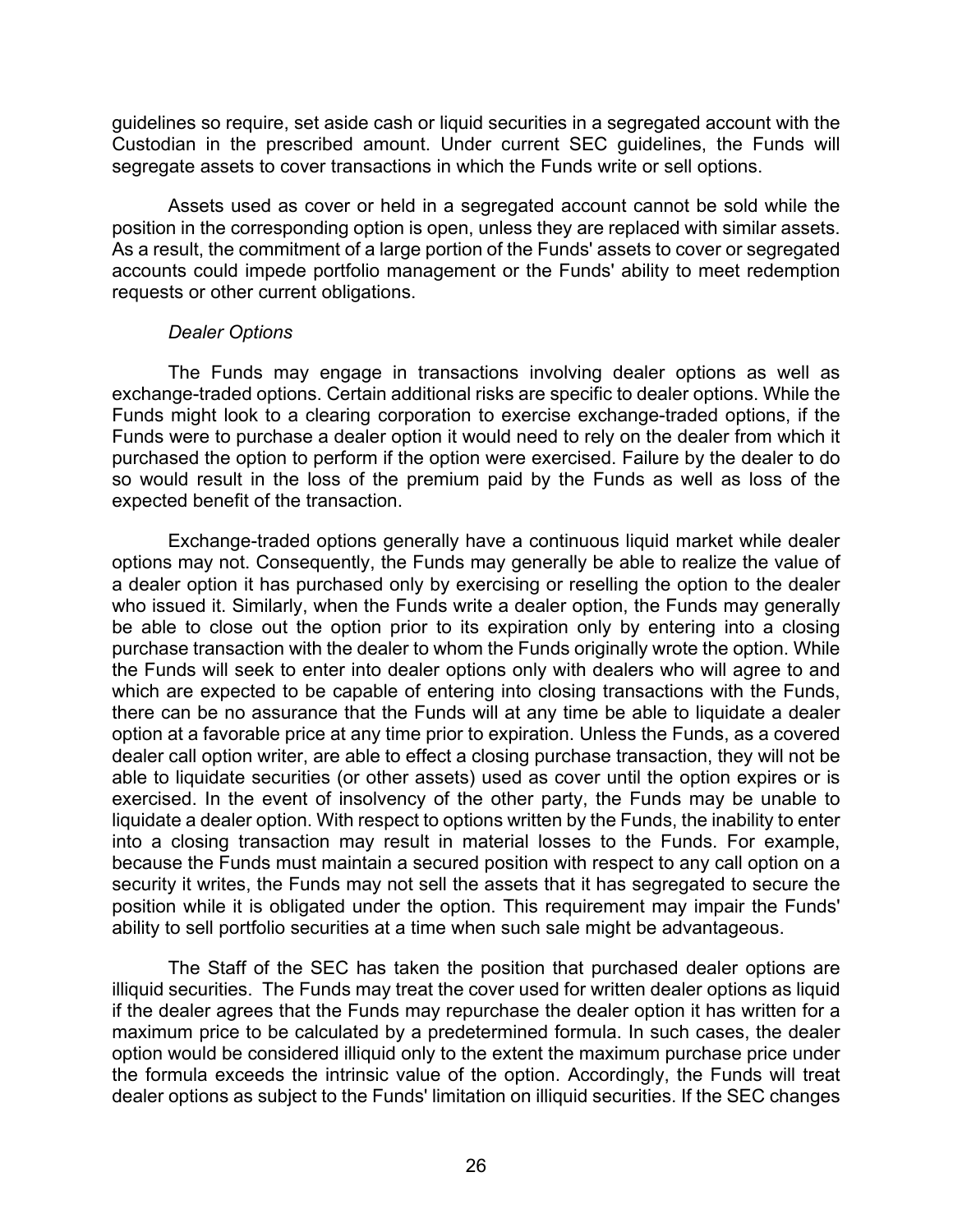its position on the liquidity of dealer options, the Funds will change treatment of such instruments accordingly.

# Spread Transactions

The Funds may purchase covered spread options from securities dealers. These covered spread options are not presently exchange-listed or exchange-traded. The purchase of a spread option gives the Funds the right to put securities that it owns at a fixed dollar spread or fixed yield spread in relationship to another security that the Funds does not own, but which is used as a benchmark. The risk to the Funds, in addition to the risks of dealer options described above, is the cost of the premium paid as well as any transaction costs. The purchase of spread options will be used to protect the Funds against adverse changes in prevailing credit quality spreads, *i.e.,* the yield spread between high quality and lower quality securities. This protection is provided only during the life of the spread options.

# Swap Agreements

The Funds may enter into interest rate, index and currency exchange rate swap agreements in an attempt to obtain a particular desired return at a lower cost to the Funds than if they had invested directly in an instrument that yielded that desired return. Swap agreements are two-party contracts entered into primarily by institutional investors for periods ranging from a few weeks to more than one year. In a standard "swap" transaction, two parties agree to exchange the returns (or differentials in rates of returns) earned or realized on particular predetermined investments or instruments. The gross returns to be exchanged or "swapped" between the parties are calculated with respect to a "notional amount," i.e., the return on or increase in value of a particular dollar amount invested at a particular interest rate, in a particular foreign currency, or in a "basket" of securities representing a particular index. The "notional amount" of the swap agreement is only a fictive basis on which to calculate the obligations the parties to a swap agreement have agreed to exchange. The Funds' obligations (or rights) under a swap agreement will generally be equal only to the amount to be paid or received under the agreement based on the relative values of the positions held by each party to the agreement (the "net amount"). The Funds' obligations under a swap agreement will be accrued daily (offset against any amounts owing to the Funds) and any accrued but unpaid net amounts owed to a swap counterparty will be covered by the maintenance of a segregated account consisting of cash, U.S. government securities, or other liquid securities, to avoid leveraging of the Funds' portfolio.

Whether the Funds' use of swap agreements enhance the Funds' total return will depend on the adviser's ability correctly to predict whether certain types of investments are likely to produce greater returns than other investments. Because they are two-party contracts and may have terms of greater than seven days, swap agreements may be considered to be illiquid. Moreover, the Funds bear the risk of loss of the amount expected to be received under a swap agreement in the event of the default or bankruptcy of a swap agreement counterparty. The Funds' adviser will cause the Funds to enter into swap agreements only with counterparties that it deem creditworthy. The swap market is a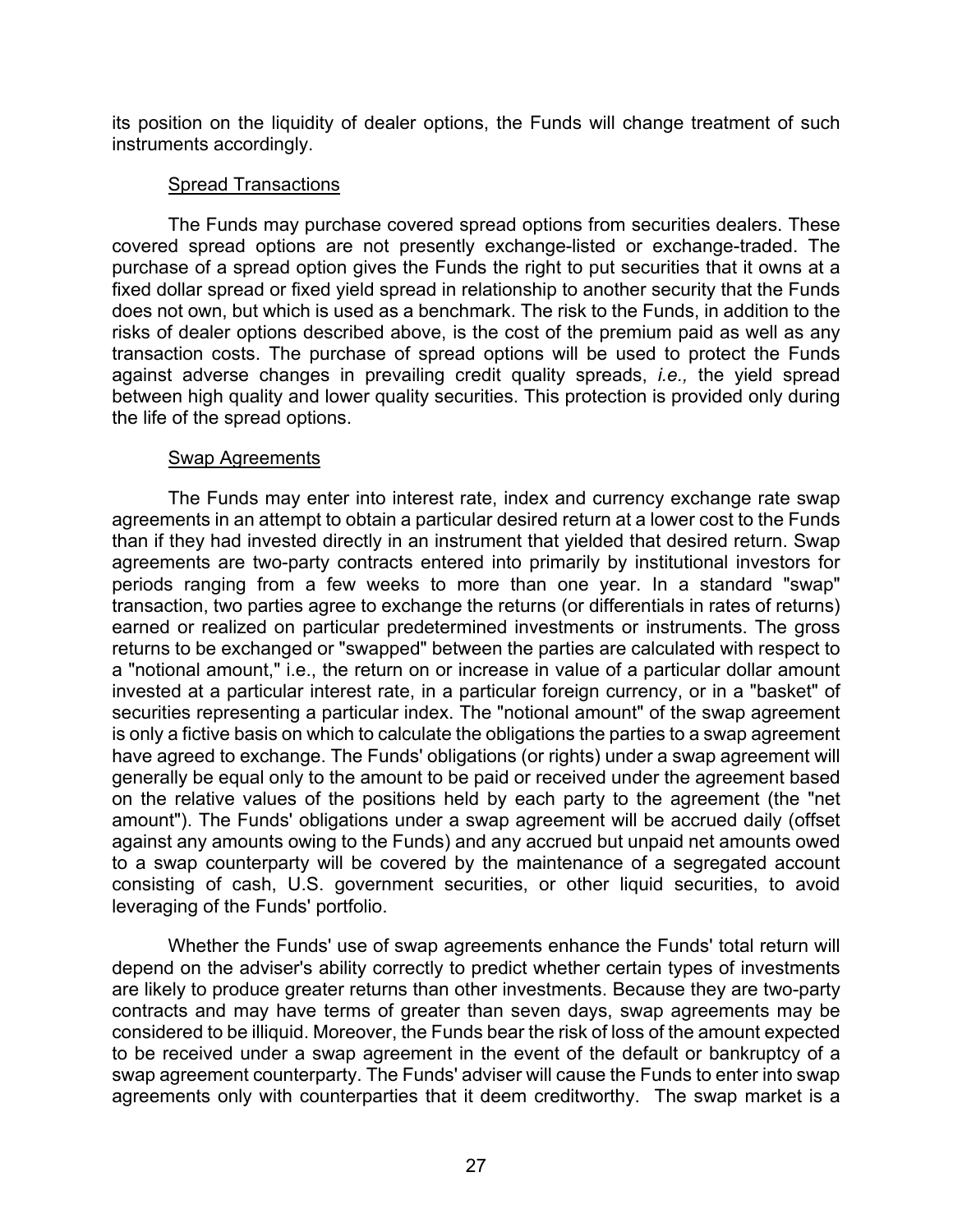relatively new market and is largely unregulated. It is possible that developments in the swaps market, including potential government regulation, could adversely affect the Funds' ability to terminate existing swap agreements or to realize amounts to be received under such agreements.

Certain swap agreements are exempt from most provisions of the Commodity Exchange Act ("CEA") and, therefore, are not regulated as futures or commodity option transactions under the CEA, pursuant to regulations of the Commodity Futures Trading Commission ("CFTC"). To qualify for this exemption, a swap agreement must be entered into by "eligible participants," which include the following, provided the participants' total assets exceed established levels: a bank or trust company, savings association or credit union, insurance company, investment company subject to regulation under the 1940 Act, commodity pool, corporation, partnership, proprietorship, organization, trust or other entity, employee benefit plan, governmental entity, broker-dealer, futures commission merchant, natural person, or regulated foreign person. To be eligible, natural persons and most other entities must have total assets exceeding \$10 million; commodity pools and employees benefit plans must have assets exceeding \$5 million. In addition, an eligible swap transaction must meet three conditions. First, the swap agreement may not be part of a fungible class of agreements that are standardized as to their material economic terms. Second, the creditworthiness of parties with actual or potential obligations under the swap agreement must be a material consideration in entering into or determining the terms of the swap agreement, including pricing, cost or credit enhancement terms. Third, swap agreements may not be entered into and traded on or through a multilateral transaction execution facility.

# *Certain Investment Techniques and Derivatives Risks.*

When the adviser of a Fund uses investment techniques such as margin, leverage and short sales, and forms of financial derivatives, such as options and futures, an investment in the Funds may be more volatile than investments in other mutual funds. Although the intention is to use such investment techniques and derivatives to minimize risk to the Funds, as well as for speculative purposes, there is the possibility that improper implementation of such techniques and derivative strategies or unusual market conditions could result in significant losses to the Funds. Derivatives are used to limit risk in the Funds or to enhance investment return and have a return tied to a formula based upon an interest rate, index, price of a security, or other measurement. Derivatives involve special risks, including: (1) the risk that interest rates, securities prices and currency markets will not move in the direction that a portfolio manager anticipates; (2) imperfect correlation between the price of derivative instruments and movements in the prices of the securities, interest rates or currencies being hedged; (3) the fact that skills needed to use these strategies are different than those needed to select portfolio securities; (4) the possible absence of a liquid secondary market for any particular instrument and possible exchange imposed price fluctuation limits, either of which may make it difficult or impossible to close out a position when desired; (5) the risk that adverse price movements in an instrument can result in a loss substantially greater than the Funds' initial investment in that instrument (in some cases, the potential loss in unlimited); (6) particularly in the case of privately-negotiated instruments, the risk that the counterparty will not perform its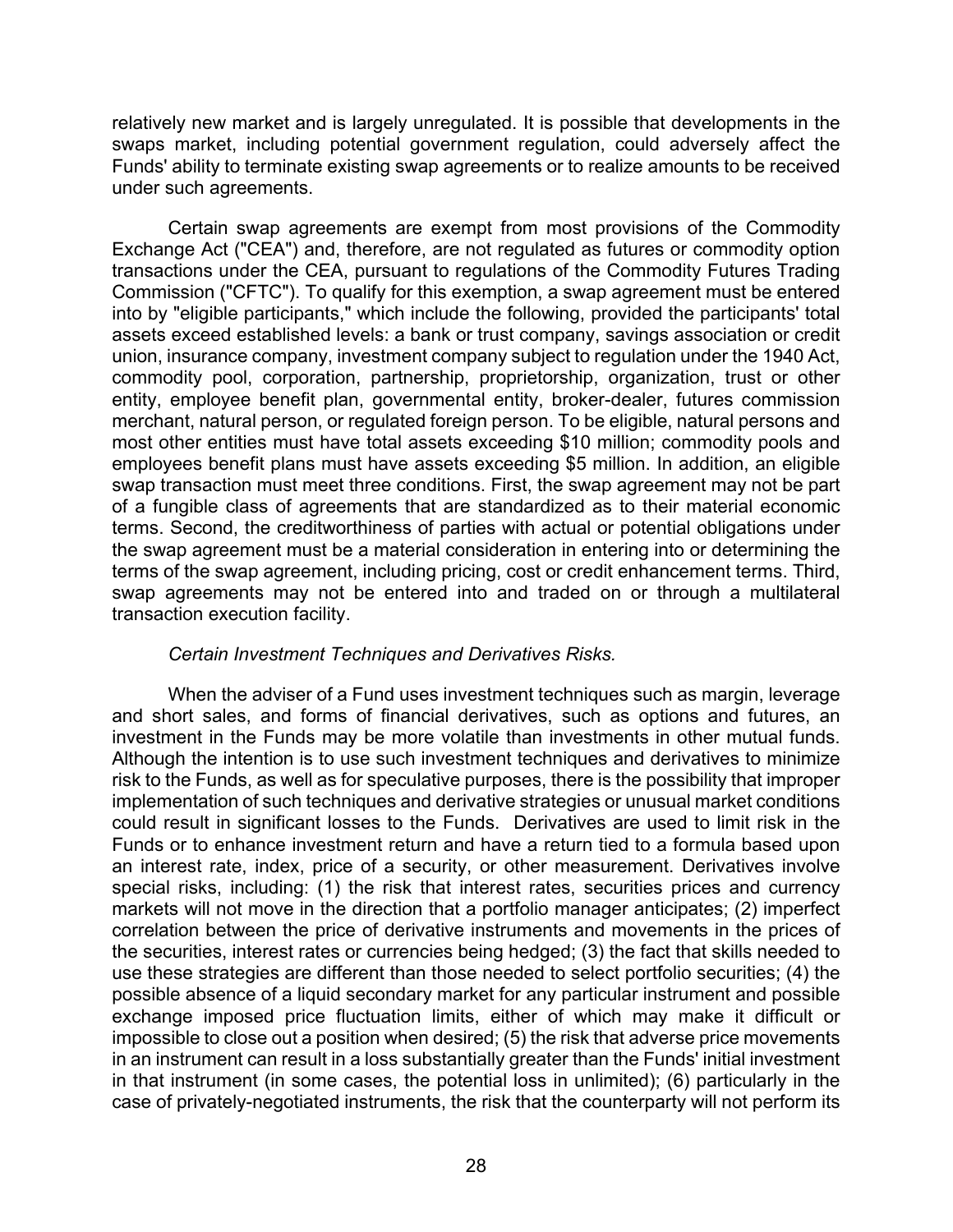obligations, or that penalties could be incurred for positions held less than the required minimum holding period, which could leave the Funds worse off than if it had not entered into the position; and (7) the inability to close out certain hedged positions to avoid adverse tax consequences. In addition, the use of derivatives for non-hedging purposes (that is, to seek to increase total return) is considered a speculative practice and may present an even greater risk of loss than when used for hedging purposes.

#### FOREIGN SECURITIES

The Funds may invest in securities of foreign issuers and ETFs and other investment companies that hold a portfolio of foreign securities. Investing in securities of foreign companies and countries involves certain considerations and risks that are not typically associated with investing in U.S. government securities and securities of domestic companies. There may be less publicly available information about a foreign issuer than a domestic one, and foreign companies are not generally subject to uniform accounting, auditing and financial standards and requirements comparable to those applicable to U.S. companies. There may also be less government supervision and regulation of foreign securities exchanges, brokers and listed companies than exists in the United States. Interest and dividends paid by foreign issuers may be subject to withholding and other foreign taxes, which may decrease the net return on such investments as compared to dividends and interest paid to the Funds by domestic companies or the U.S. government. There may be the possibility of expropriations, seizure or nationalization of foreign deposits, confiscatory taxation, political, economic or social instability or diplomatic developments that could affect assets of the Funds held in foreign countries. Finally, the establishment of exchange controls or other foreign governmental laws or restrictions could adversely affect the payment of obligations.

To the extent the Funds' currency exchange transactions do not fully protect the Funds against adverse changes in currency exchange rates, decreases in the value of currencies of the foreign countries in which the Funds will invest relative to the U.S. dollar will result in a corresponding decrease in the U.S. dollar value of the Funds' assets denominated in those currencies (and possibly a corresponding increase in the amount of securities required to be liquidated to meet distribution requirements). Conversely, increases in the value of currencies of the foreign countries in which the Funds invest relative to the U.S. dollar will result in a corresponding increase in the U.S. dollar value of the Funds' assets (and possibly a corresponding decrease in the amount of securities to be liquidated).

*Emerging Markets Securities.* The Funds may purchase securities of emerging market issuers and ETFs and other closed end funds that invest in emerging market securities. Investing in emerging market securities imposes risks different from, or greater than, risks of investing in foreign developed countries. These risks include: smaller market capitalization of securities markets, which may suffer periods of relative illiquidity; significant price volatility; restrictions on foreign investment; possible repatriation of investment income and capital. In addition, foreign investors may be required to register the proceeds of sales; future economic or political crises could lead to price controls, forced mergers, expropriation or confiscatory taxation, seizure, nationalization, or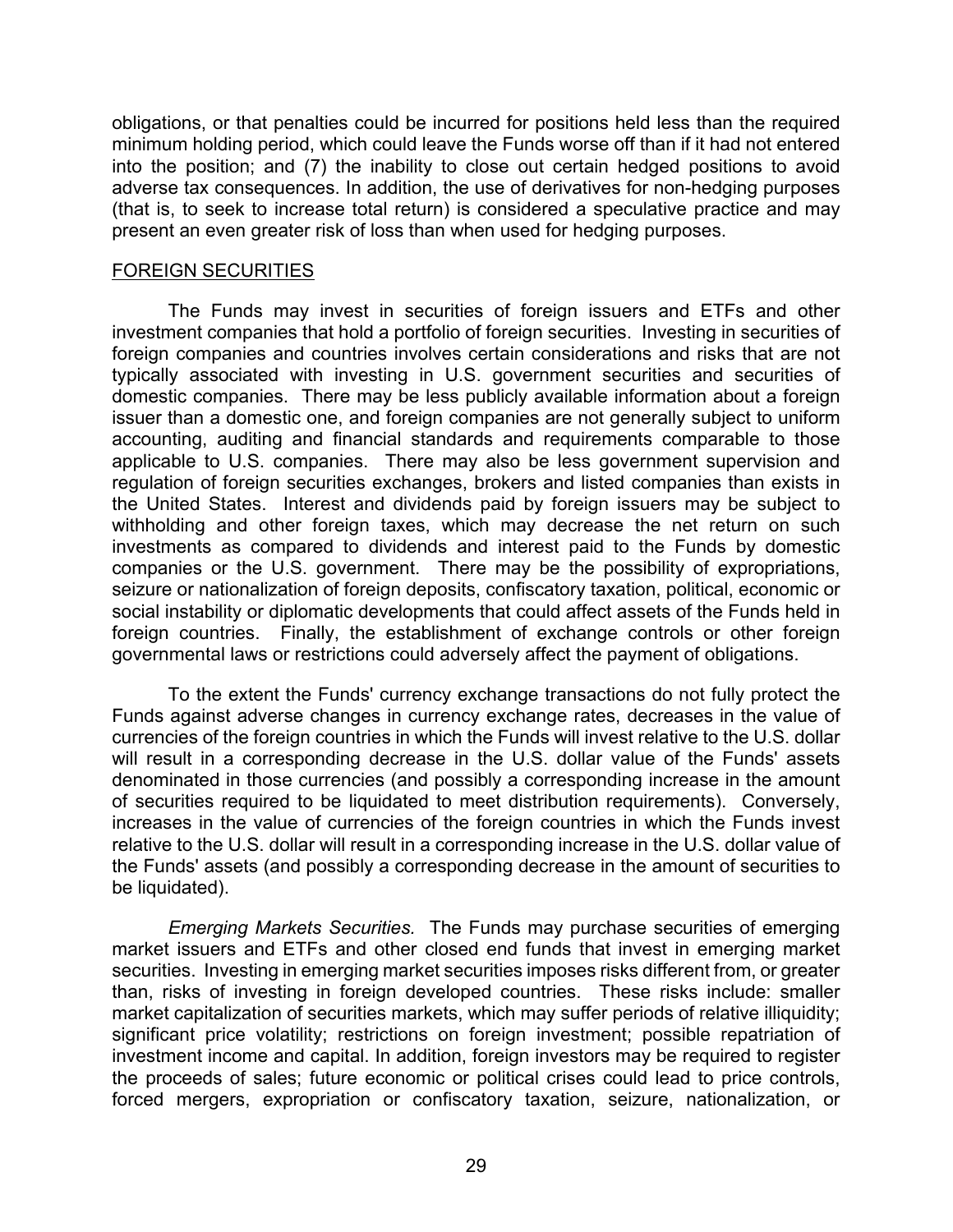creation of government monopolies. The currencies of emerging market countries may experience significant declines against the U.S. dollar, and devaluation may occur subsequent to investments in these currencies by the Funds. Inflation and rapid fluctuations in inflation rates have had, and may continue to have, negative effects on the economies and securities markets of certain emerging market countries.

Additional risks of emerging markets securities may include: greater social, economic and political uncertainty and instability; more substantial governmental involvement in the economy; less governmental supervision and regulation; unavailability of currency hedging techniques; companies that are newly organized and small; differences in auditing and financial reporting standards, which may result in unavailability of material information about issuers; and less developed legal systems. In addition, emerging securities markets may have different clearance and settlement procedures, which may be unable to keep pace with the volume of securities transactions or otherwise make it difficult to engage in such transactions. Settlement problems may cause a Fund to miss attractive investment opportunities, hold a portion of its assets in cash pending investment, or be delayed in disposing of a portfolio security. Such a delay could result in possible liability to a purchaser of the security.

*Depositary Receipts.* The Funds may invest in sponsored and unsponsored American Depositary Receipts ("ADRs"), which are receipts issued by an American bank or trust company evidencing ownership of underlying securities issued by a foreign issuer. ADRs, in registered form, are designed for use in U.S. securities markets. Unsponsored ADRs may be created without the participation of the foreign issuer. Holders of these ADRs generally bear all the costs of the ADR facility, whereas foreign issuers typically bear certain costs in a sponsored ADR. The bank or trust company depositary of an unsponsored ADR may be under no obligation to distribute shareholder communications received from the foreign issuer or to pass through voting rights. Many of the risks described above regarding foreign securities apply to investments in ADRs.

# ILLIQUID AND RESTRICTED SECURITIES

Each Fund may invest up to 15% of its net assets in illiquid securities. Illiquid securities include securities subject to contractual or legal restrictions on resale (e.g., because they have not been registered under the Securities Act of 1933, as amended (the "Securities Act")) and securities that are otherwise not readily marketable (e.g., because trading in the security is suspended or because market makers do not exist or will not entertain bids or offers). Securities that have not been registered under the Securities Act are referred to as private placements or restricted securities and are purchased directly from the issuer or in the secondary market. Foreign securities that are freely tradable in their principal markets are not considered to be illiquid.

Restricted and other illiquid securities may be subject to the potential for delays on resale and uncertainty in valuation. The Funds might be unable to dispose of illiquid securities promptly or at reasonable prices and might thereby experience difficulty in satisfying redemption requests from shareholders. The Funds might have to register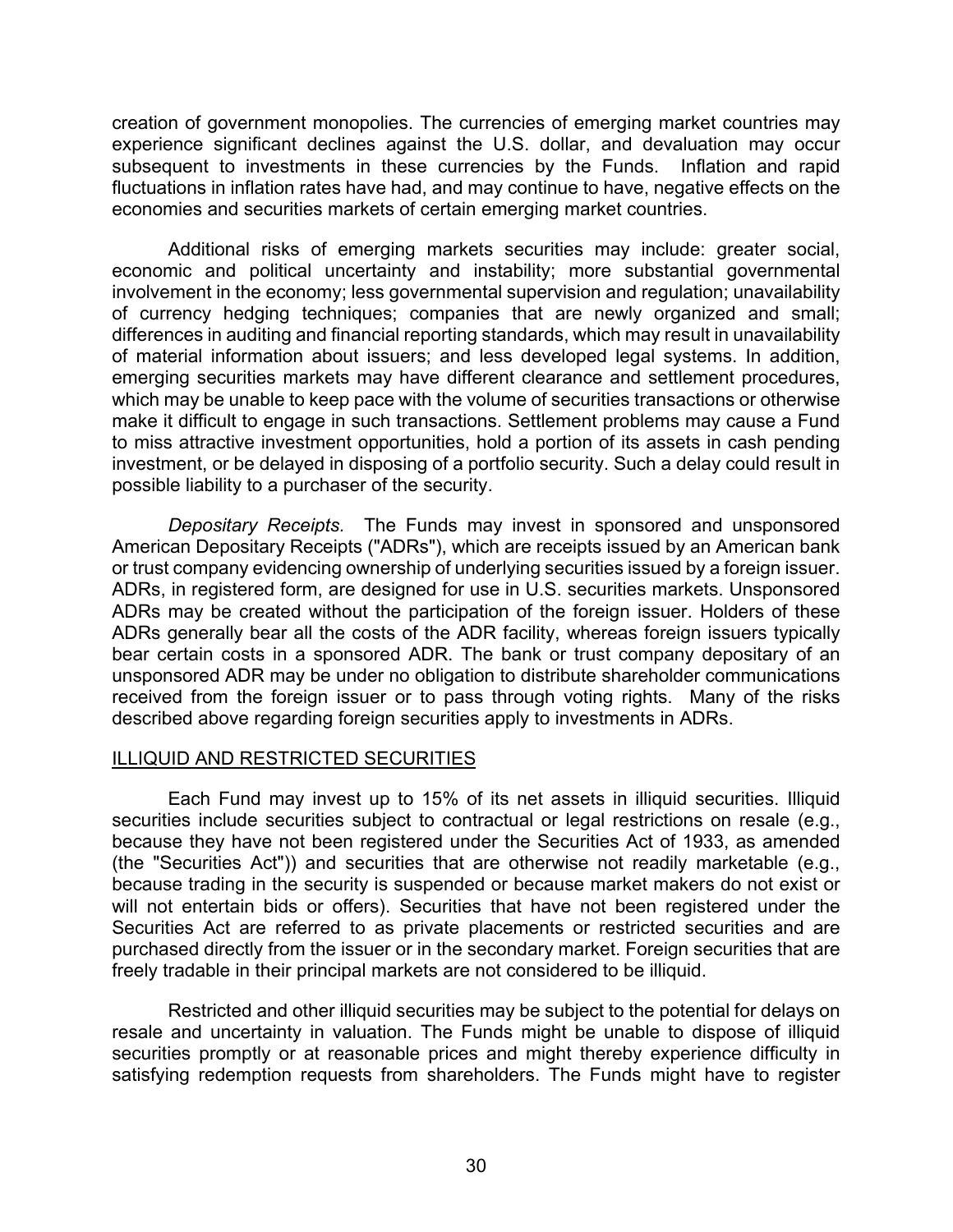restricted securities in order to dispose of them, resulting in additional expense and delay. Adverse market conditions could impede such a public offering of securities.

A large institutional market exists for certain securities that are not registered under the Securities Act, including foreign securities. The fact that there are contractual or legal restrictions on resale to the general public or to certain institutions may not be indicative of the liquidity of such investments. Rule 144A under the Securities Act allows such a broader institutional trading market for securities otherwise subject to restrictions on resale to the general public. Rule 144A establishes a "safe harbor" from the registration requirements of the Securities Act for resale of certain securities to qualified institutional buyers. Rule 144A has produced enhanced liquidity for many restricted securities, and market liquidity for such securities may continue to expand as a result of this regulation and the consequent existence of the PORTAL system, which is an automated system for the trading, clearance and settlement of unregistered securities of domestic and foreign issuers sponsored by NASDAQ.

Under guidelines adopted by the Trust's Board, the adviser of the Funds may determine that particular Rule 144A securities, and commercial paper issued in reliance on the private placement exemption from registration afforded by Section 4(a)(2) of the Securities Act, are liquid even though they are not registered. A determination of whether such a security is liquid or not is a question of fact. In making this determination, the adviser will consider, as it deems appropriate under the circumstances and among other factors: (1) the frequency of trades and quotes for the security; (2) the number of dealers willing to purchase or sell the security; (3) the number of other potential purchasers of the security; (4) dealer undertakings to make a market in the security; (5) the nature of the security (e.g., debt or equity, date of maturity, terms of dividend or interest payments, and other material terms) and the nature of the marketplace trades (e.g., the time needed to dispose of the security, the method of soliciting offers, and the mechanics of transfer); and (6) the rating of the security and the financial condition and prospects of the issuer. In the case of commercial paper, the adviser will also determine that the paper (1) is not traded flat or in default as to principal and interest, and (2) is rated in one of the two highest rating categories by at least two Nationally Recognized Statistical Rating Organizations (each an "NRSRO") or, if only one NRSRO rates the security, by that NRSRO, or, if the security is unrated, the adviser determines that it is of equivalent quality.

Rule 144A securities and Section 4(a)(2) commercial paper that have been deemed liquid as described above will continue to be monitored by the Funds' adviser to determine if the security is no longer liquid as the result of changed conditions. Investing in Rule 144A securities or Section 4(a)(2) commercial paper could have the effect of increasing the amount of the Funds' assets invested in illiquid securities if institutional buyers are unwilling to purchase such securities.

#### LENDING PORTFOLIO SECURITIES

For the purpose of achieving income, the Funds are authorized but not obligated to lend portfolio securities, provided (1) the loan is secured continuously by collateral consisting of U.S. Government securities or cash or cash equivalents (cash, U.S.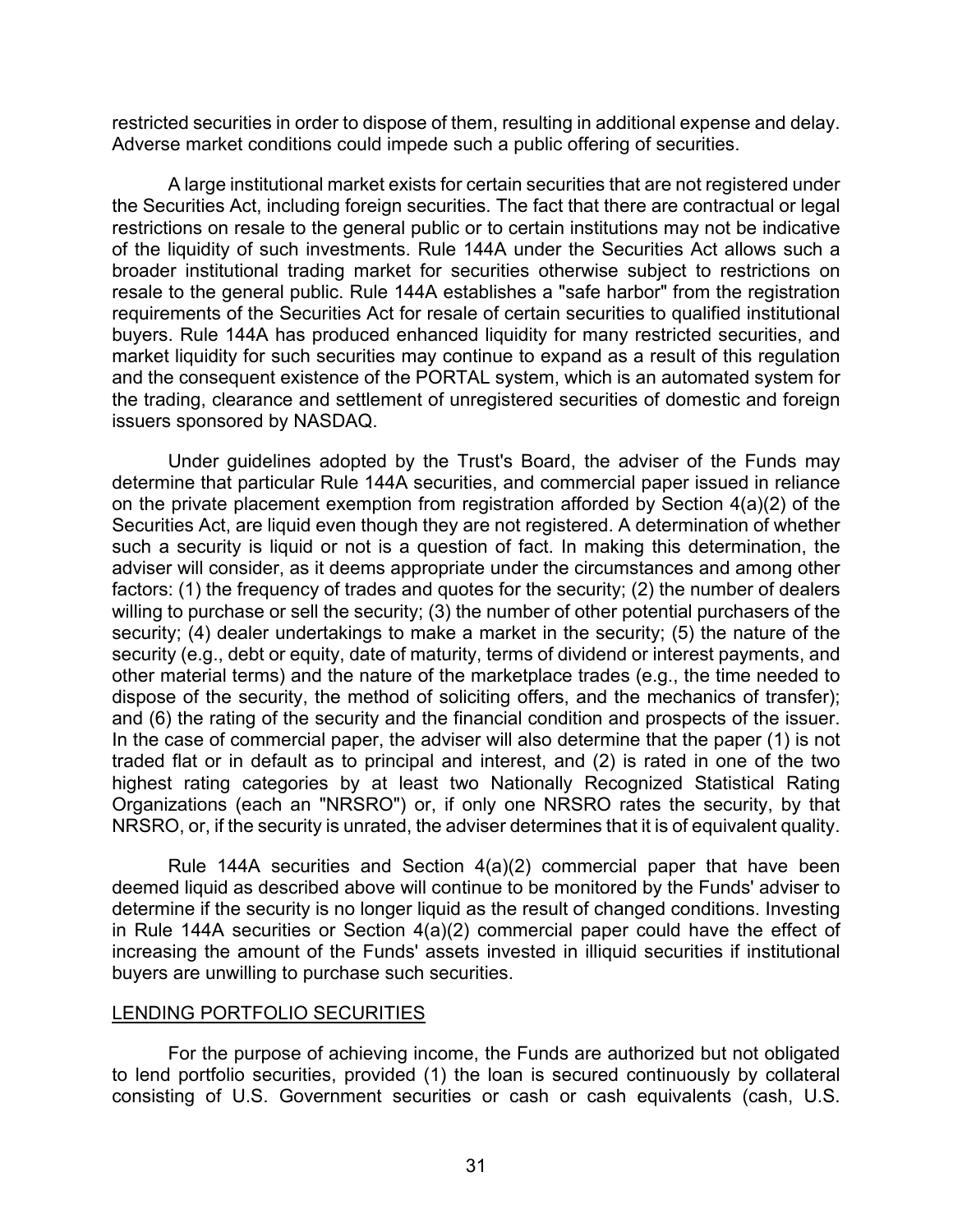Government securities, negotiable certificates of deposit, bankers' acceptances or letters of credit) maintained on a daily mark-to-market basis in an amount at least equal to the current market value of the securities loaned, (2) the Funds may at any time call the loan and obtain the return of securities loaned, (3) the Funds will receive any interest or dividends received on the loaned securities, and (4) the aggregate value of the securities loaned will not at any time exceed one-third of the total assets of the Funds.

#### REPURCHASE AGREEMENTS

The Funds may enter into repurchase agreements. In a repurchase agreement, an investor (such as the Funds) purchases a security (known as the "underlying security") from a securities dealer or bank. Any such dealer or bank must be deemed creditworthy by the adviser. At that time, the bank or securities dealer agrees to repurchase the underlying security at a mutually agreed upon price on a designated future date. The repurchase price may be higher than the purchase price, the difference being income to the Funds, or the purchase and repurchase prices may be the same, with interest at an agreed upon rate due to the Funds on repurchase. In either case, the income to the Funds generally will be unrelated to the interest rate on the underlying securities. Repurchase agreements must be "fully collateralized," in that the market value of the underlying securities (including accrued interest) must at all times be equal to or greater than the repurchase price. Therefore, a repurchase agreement can be considered a loan collateralized by the underlying securities.

Repurchase agreements are generally for a short period of time, often less than a week, and will generally be used by the Funds to invest excess cash or as part of a temporary defensive strategy. Repurchase agreements that do not provide for payment within seven days will be treated as illiquid securities. In the event of a bankruptcy or other default by the seller of a repurchase agreement, the Funds could experience both delays in liquidating the underlying security and losses. These losses could result from: (a) possible decline in the value of the underlying security while a Fund is seeking to enforce its rights under the repurchase agreement; (b) possible reduced levels of income or lack of access to income during this period; and (c) expenses of enforcing its rights.

# WHEN-ISSUED, FORWARD COMMITMENTS AND DELAYED SETTLEMENTS

The Funds may purchase and sell securities on a when-issued, forward commitment or delayed settlement basis. In this event, the Custodian (as defined under the section entitled "Custodian") will segregate liquid assets equal to the amount of the commitment in a separate account. Normally, the Custodian will set aside portfolio securities to satisfy a purchase commitment. In such a case, the Funds may be required subsequently to segregate additional assets in order to assure that the value of the account remains equal to the amount of the Funds' commitment. It may be expected that the Funds' net assets will fluctuate to a greater degree when it sets aside portfolio securities to cover such purchase commitments than when it sets aside cash.

The Funds do not intend to engage in these transactions for speculative purposes but only in furtherance of investment objectives. Because the Funds will segregate liquid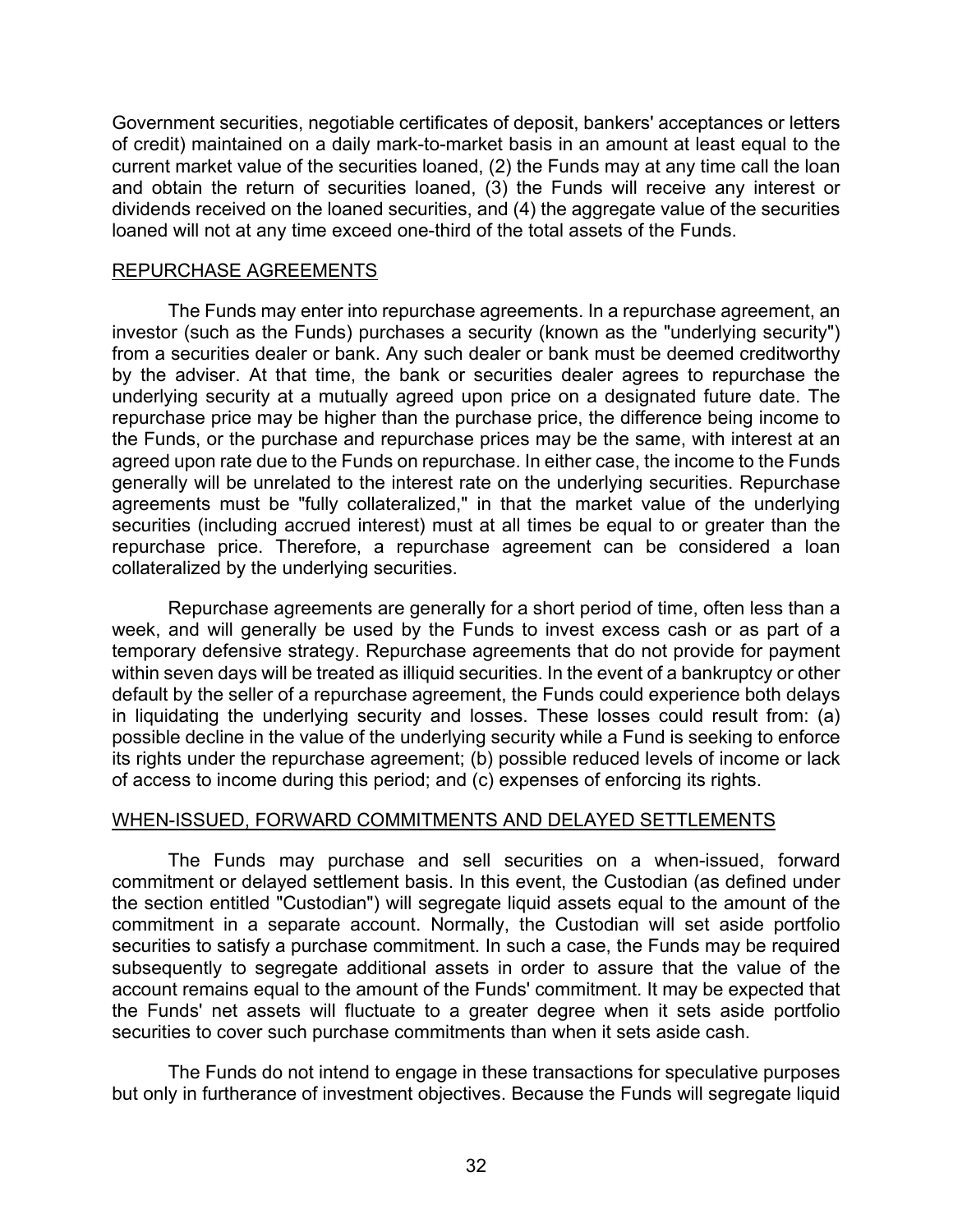assets to satisfy its purchase commitments in the manner described, the Funds' liquidity and the ability of the Funds' adviser to manage them may be affected in the event the Funds' forward commitments, commitments to purchase when-issued securities and delayed settlements ever exceeded 15% of the value of net assets.

The Funds will purchase securities on a when-issued, forward commitment or delayed settlement basis only with the intention of completing the transaction. If deemed advisable as a matter of investment strategy, however, the Funds may dispose of or renegotiate a commitment after it is entered into and may sell securities committed to purchase before those securities are delivered to the Funds on the settlement date. In these cases, the Funds may realize a taxable capital gain or loss. When the Funds engage in when-issued, forward commitment and delayed settlement transactions, they rely on the other party to consummate the trade. Failure of such party to do so may result in the Funds incurring a loss or missing an opportunity to obtain a price credited to be advantageous.

The market value of the securities underlying a when-issued purchase, forward commitment to purchase, or a delayed settlement and any subsequent fluctuations in market value is taken into account when determining the market value of the Funds starting on the day the Funds agree to purchase the securities. The Funds do not earn interest on the securities committed to purchase.

# **INVESTMENT RESTRICTIONS**

Each Fund has adopted the following investment restrictions that may not be changed without approval by a "majority of the outstanding shares" of a Fund which, as used in this SAI, means the vote of the lesser of (a) 67% or more of the shares of a Fund represented at a meeting, if the holders of more than 50% of the outstanding shares of a Fund are present or represented by proxy, or (b) more than 50% of the outstanding shares of a Fund.

1. Borrowing Money. Each Fund will not borrow money, except: (a) from a bank, provided that immediately after such borrowing there is an asset coverage of 300% for all borrowings of a Fund; or (b) from a bank or other persons for temporary purposes only, provided that such temporary borrowings are in an amount not exceeding 5% of a Fund's total assets at the time when the borrowing is made.

2. Senior Securities. Each Fund will not issue senior securities, except to the extent that such issuance or sale of a senior security by the Funds is permitted by the 1940 Act, as amended, the rules and regulations promulgated thereunder or interpretations of the SEC or its staff.

3. Underwriting. Each Fund will not act as underwriter of securities issued by other persons. This limitation is not applicable to the extent that, in connection with the disposition of portfolio securities (including restricted securities), a Fund may be deemed an underwriter under certain federal securities laws.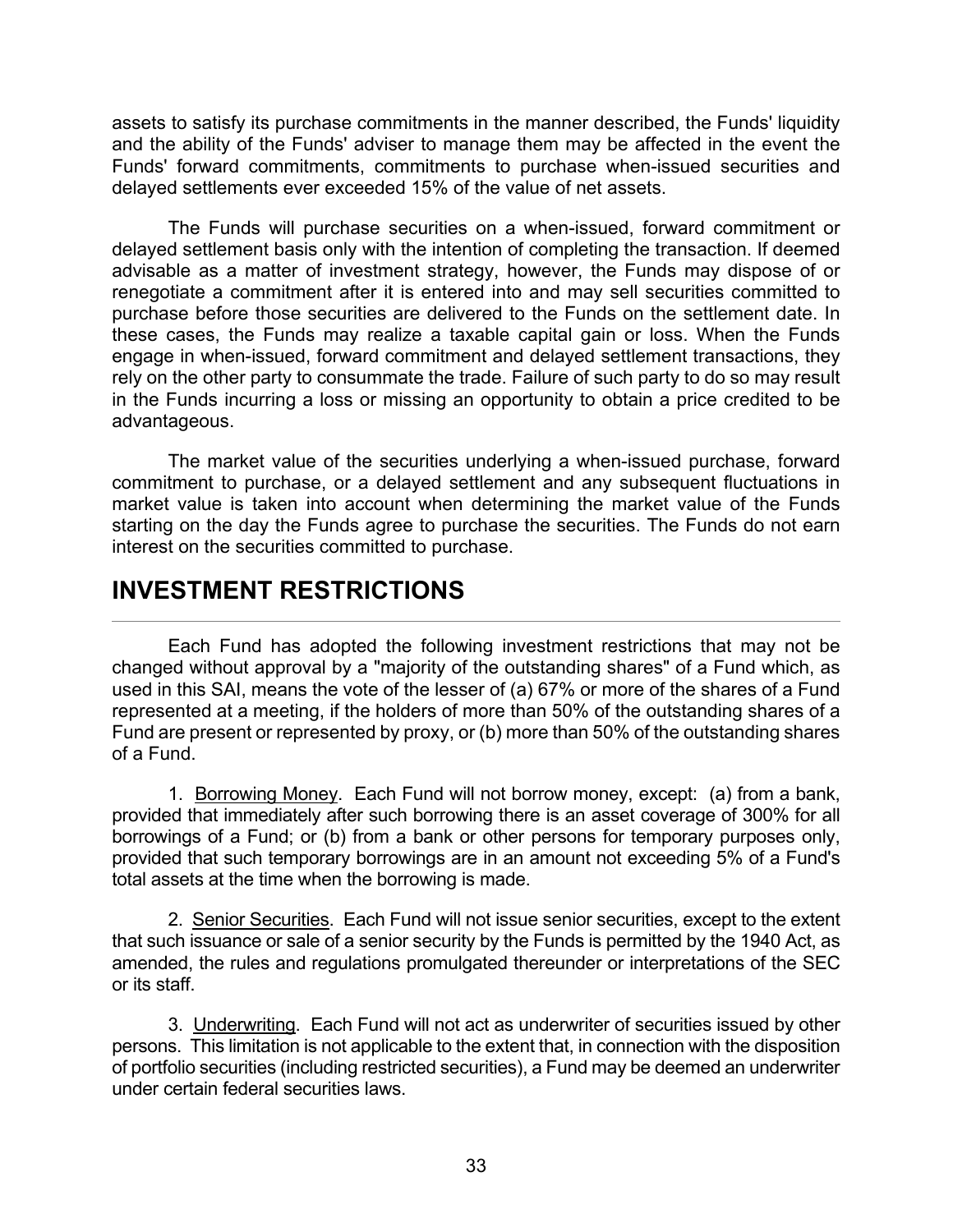4. Real Estate. Each Fund will not purchase or sell real estate. This limitation is not applicable to investments in marketable securities that are secured by or represent interests in real estate. This limitation does not preclude a Fund from investing in mortgage-related securities or investing in companies engaged in the real estate business or that have a significant portion of their assets in real estate (including real estate investment trusts).

5. Commodities. Each Fund will not purchase or sell commodities unless acquired as a result of ownership of securities or other investments. This limitation does not preclude a Fund from purchasing or selling options or futures contracts, from investing in securities or other instruments backed by commodities or from investing in companies which are engaged in a commodities business or have a significant portion of their assets in commodities.

6. Loans. Each Fund will not make loans to other persons, except: (a) by loaning portfolio securities; (b) by engaging in repurchase agreements; or (c) by purchasing nonpublicly offered debt securities. For purposes of this limitation, the term "loans" shall not include the purchase of a portion of an issue of publicly distributed bonds, debentures or other securities.

7. Concentration. Each Fund will not invest 25% or more of its total assets in a particular industry or group of industries and will not invest 25% or more of its total assets in any investment company that concentrates; except the RG Aurum+ Fund, which concentrates investments in the precious metals industry (as defined in its Prospectus) under normal circumstances. The concentration limitation is not applicable to investments in obligations issued or guaranteed by the U.S. government, its agencies and instrumentalities or repurchase agreements with respect thereto.

#### **THE FOLLOWING ARE ADDITIONAL INVESTMENT LIMITATIONS OF THE FUNDS. THE FOLLOWING RESTRICTIONS ARE DESIGNATED AS NON-FUNDAMENTAL AND MAY BE CHANGED BY THE BOARD OF TRUSTEES OF THE TRUST WITHOUT THE APPROVAL OF SHAREHOLDERS.**

1. Pledging. Each Fund will not mortgage, pledge, hypothecate or in any manner transfer, as security for indebtedness, any assets of the Fund except as may be necessary in connection with borrowings described in limitation (1) above. Margin deposits, security interests, liens and collateral arrangements with respect to transactions involving options, futures contracts, short sales and other permitted investments and techniques are not deemed to be a mortgage, pledge or hypothecation of assets for purposes of this limitation.

2. Borrowing. Each Fund will not purchase any security while borrowings representing more than one third of its total assets are outstanding.

3. Margin Purchases. Each Fund will not purchase securities or evidences of interest thereon on "margin." This limitation is not applicable to short-term credit obtained by a Fund for the clearance of purchases and sales or redemption of securities, or to arrangements with respect to transactions involving options, futures contracts, short sales and other permitted investment techniques.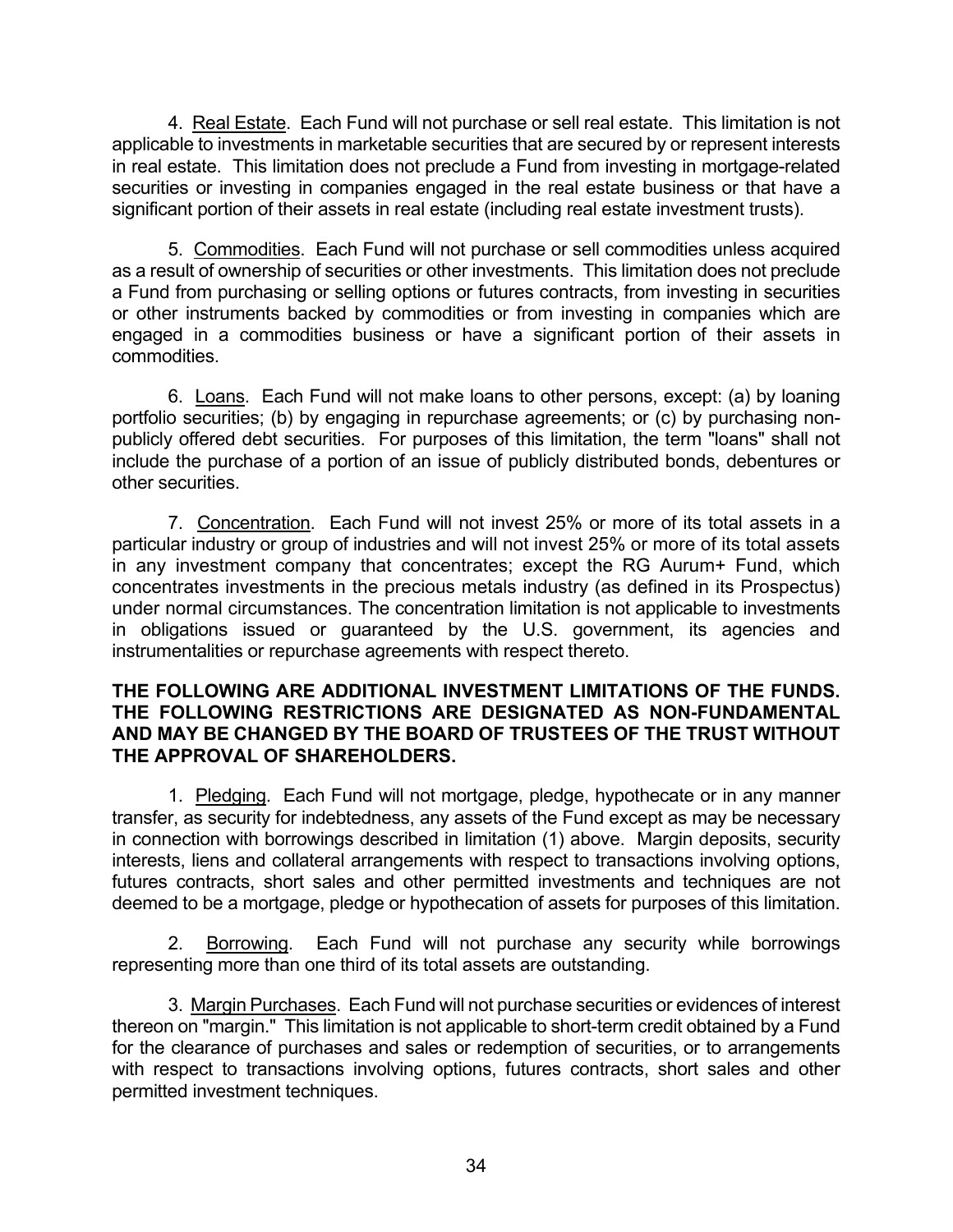4. 80% Investment Policy. The Ranger Small Cap Fund and Ranger Micro Cap Fund have each adopted a policy to invest at least 80% of its assets (defined as net assets plus the amount of any borrowing for investment purposes) in particular namerelated investments, as defined in its then current Prospectus. Shareholders of a Fund will be provided with at least 60 days' prior notice of any change in a Fund's 80% policy. The notice will be provided in a separate written document containing the following, or similar, statement, in boldface type: "Important Notice Regarding Change in Investment Policy." The statement will also appear on the envelope in which the notice is delivered, unless the notice is delivered separately from other communications to the shareholder.

If a restriction on a Fund's investments is adhered to at the time an investment is made, a subsequent change in the percentage of Fund assets invested in certain securities or other instruments, or change in average duration of a Fund's investment portfolio, resulting from changes in the value of a Fund's total assets, will not be considered a violation of the restriction; provided, however, that the asset coverage requirement applicable to borrowings shall be maintained in the manner contemplated by applicable law.

# **DISCLOSURE OF PORTFOLIO HOLDINGS**

The Trust has adopted policies and procedures that govern the disclosure of the Funds' portfolio holdings. These policies and procedures are designed to ensure that such disclosure is in the best interests of Fund shareholders.

It is the Trust's policy to: (1) ensure that any disclosure of portfolio holdings information is in the best interest of Trust shareholders; (2) protect the confidentiality of portfolio holdings information; (3) have procedures in place to guard against personal trading based on the information; and (4) ensure that the disclosure of portfolio holdings information does not create conflicts between the interests of the Trust's shareholders and those of the Trust's affiliates.

Each Fund will disclose its portfolio holdings by mailing its annual and semi-annual reports to shareholders approximately two months after the end of the fiscal year and semi-annual period. The Funds may also disclose portfolio holdings by mailing a quarterly report to its shareholders. In addition, the Funds will disclose portfolio holdings reports on Forms N-CSR and Form N-PORT two months after the end of each quarter/semi-annual period.

The Funds may, from time to time, make available portfolio holdings information on the website at www.rangerfunds.com. If month-end or quarter-end portfolio holdings are posted to the website, they are expected to be approximately 15 days old and remain available until new information for the next month is posted.

The Funds may choose to make available portfolio holdings information to rating agencies such as Lipper, Morningstar or Bloomberg more frequently on a confidential basis.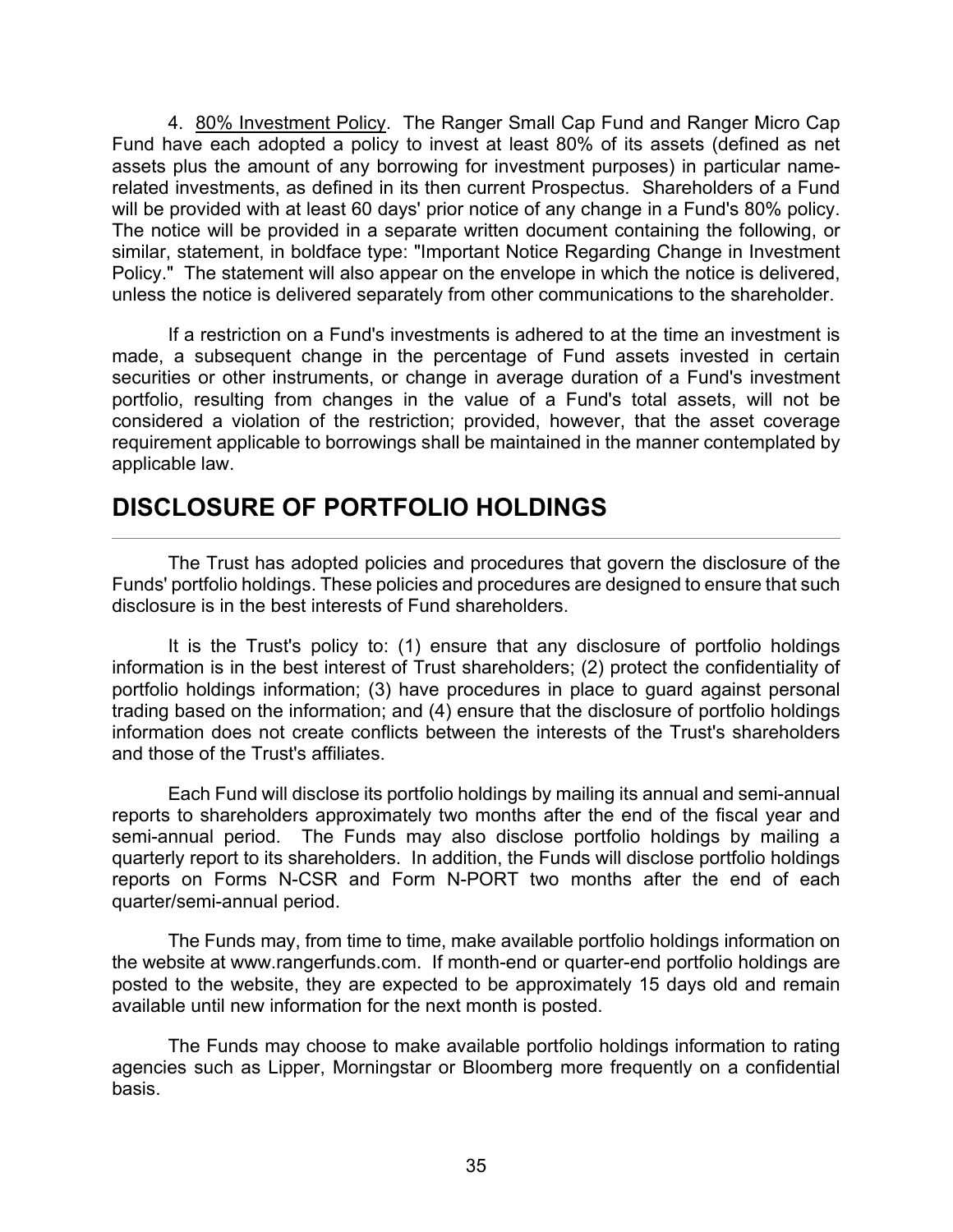Under limited circumstances, as described below, the Funds' portfolio holdings may be disclosed to, or known by, certain third parties in advance of their filing with the Securities and Exchange Commission on Form N-CSR or Form N-PORT. In each case, a determination has been made that such advance disclosure is supported by a legitimate business purpose and that the recipient is subject to a duty to keep the information confidential.

- **The Advisers**. Personnel, including service providers and agents, of each Fund's adviser, including personnel responsible for managing a Fund's portfolio, may have full daily access to Fund portfolio holdings since that information is necessary in to provide management, administrative, and investment services to the Funds. As required for purposes of analyzing the impact of existing and future market changes on the prices, availability, demand and liquidity of such securities, as well as for the assistance of portfolio manager(s) in the trading of such securities, each adviser's personnel may also release and discuss certain portfolio holdings with various broker-dealers and research providers.
- **Mutual Shareholder Services, LLC** is the transfer agent, fund accountant and administrator for the Funds; therefore, its personnel have full daily access to each Fund's portfolio holdings since that information is necessary in order for them to provide the agreed-upon services for the Trust.
- **U.S. Bank, N.A.** is the custodian for the Funds; therefore, its personnel have full daily access to each Fund's portfolio holdings since that information is necessary in order for them to provide the agreed-upon services for the Trust.
- **Cohen & Company, Ltd.** is the Funds' independent registered public accounting firm; therefore, its personnel have access to each Fund's portfolio holdings in connection with auditing of each Fund's annual financial statements and financial highlights.
- **Thompson Hine LLP** is counsel to the Funds; therefore, its personnel have access to each Fund's portfolio holdings in connection with the review of each Fund's annual and semi-annual shareholder reports and SEC filings.

**Additions to List of Approved Recipients.** The Funds' Chief Compliance Officer is the person responsible, and whose prior approval is required, for any disclosure of the Funds' portfolio securities at any time or to any persons other than those described above. In such cases, the recipient must have a legitimate business need for the information and must be subject to a duty to keep the information confidential. There are no ongoing arrangements in place with respect to the disclosure of portfolio holdings. In no event shall the Funds, the adviser or any other party receive any direct or indirect compensation in connection with the disclosure of information about the Funds' portfolio holdings.

**Compliance with Portfolio Holdings Disclosure Procedures.** The Funds' Chief Compliance Officer will report periodically to the Board with respect to compliance with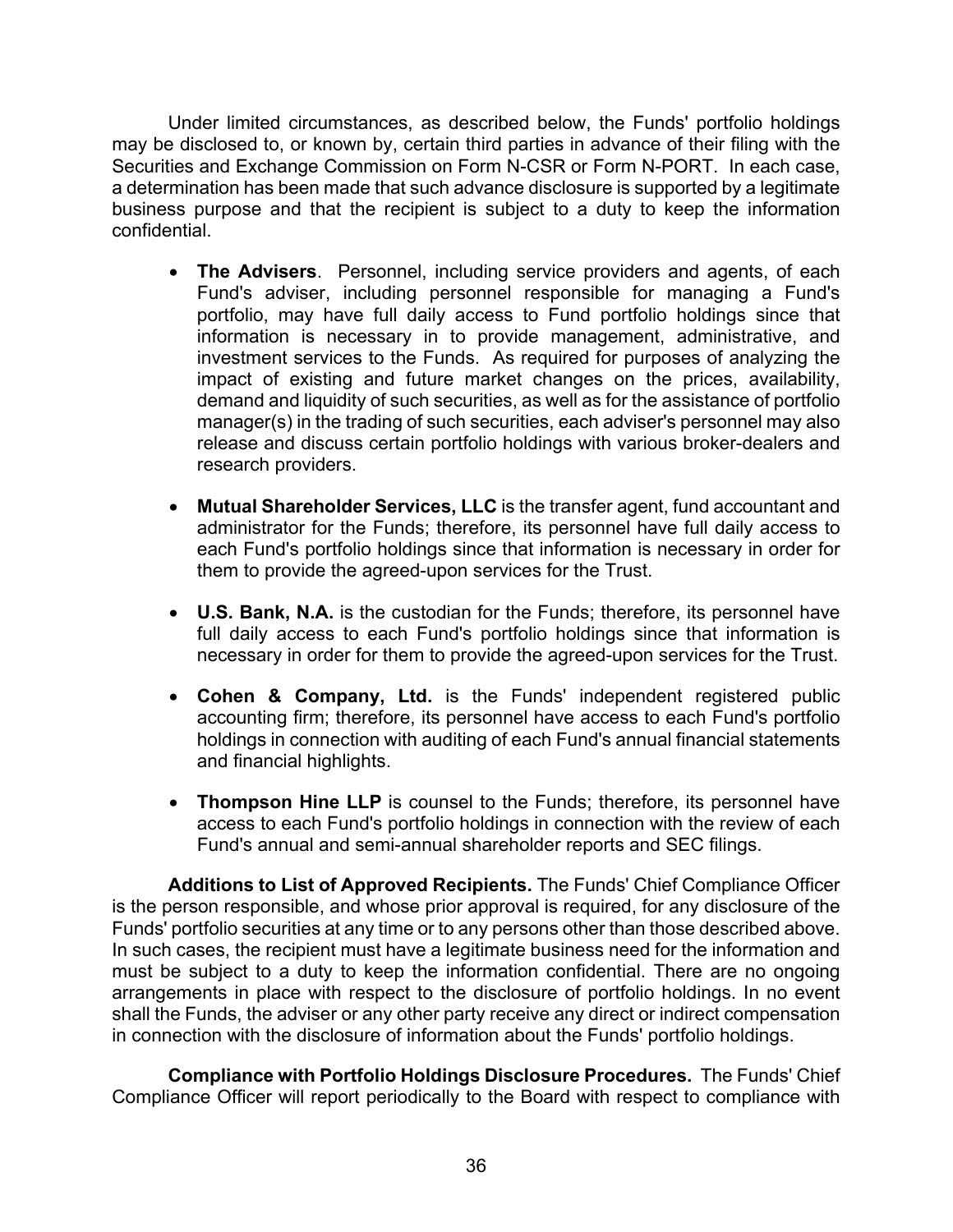the Funds' portfolio holdings disclosure procedures, and from time to time will provide the Board any updates to the portfolio holdings disclosure policies and procedures. There is no assurance that the Trust's policies on disclosure of portfolio holdings will protect the Funds from the potential misuse of holdings information by individuals or firms in possession of that information.

# **MANAGEMENT**

The business of the Trust is managed under the direction of the Board in accordance with the Agreement and Declaration of Trust and the Trust's By-laws, which have been filed with the SEC and are available upon request. The Board consists of 3 individuals, 2 of whom are not "interested persons" (as defined under the 1940 Act) of the Trust and the advisers ("Independent Trustees"). Pursuant to the governing documents of the Trust, the Board shall elect officers including a President, a Secretary, a Chief Financial Officer and a Chief Compliance Officer. The Board retains the power to conduct, operate and carry on the business of the Trust and has the power to incur and pay any expenses, which, in the opinion of the Board, are necessary or incidental to carry out any of the Trust's purposes. The Trustees, officers, employees and agents of the Trust, when acting in such capacities, shall not be subject to any personal liability except for his or her own bad faith, willful misfeasance, gross negligence or reckless disregard of his or her duties. Following is a list of the Trustees and executive officers of the Trust and their principal occupation over the last five years.

*Board Leadership Structure*. The Trust is led by Jason Elliott, who has served as the Chairman, since the Funds' inception. Mr. Elliott is an interested person by virtue of his indirect interest in the Trust's investment advisers. The Trust does not have a Lead Independent Trustee, but governance guidelines provide that Independent Trustees will meet in executive session at each Board meeting and no less than quarterly. The Trust has an Audit Committee with a separate chair. The Trust does not have a Nominating Committee, but the Audit Committee performs the duties of a nominating committee when and if necessary. Under the Trust's Declaration of Trust, By-Laws and governance guidelines, the Chairman of the Board is generally responsible for (a) chairing board meetings, (b) setting the agendas for these meetings and (c) providing information to board members in advance of each board meeting and between board meetings. Generally, the Trust believes it best to have a single leader who is seen by shareholders, business partners and other stakeholders as providing strong leadership. The Trust believes that its Chairman, together with the Audit Committee and the full Board of Trustees, provide effective leadership that is in the best interests of the Trust, its Funds and each shareholder.

*Board Risk Oversight*. The Board is responsible for overseeing risk management, and the full Board regularly engages in discussions of risk management and receives compliance reports that inform its oversight of risk management from the Chief Compliance Officer at quarterly meetings and on an ad hoc basis, when and if necessary. The Audit Committee considers financial and reporting the risk within its area of responsibilities. Generally, the Board believes that its oversight of material risks is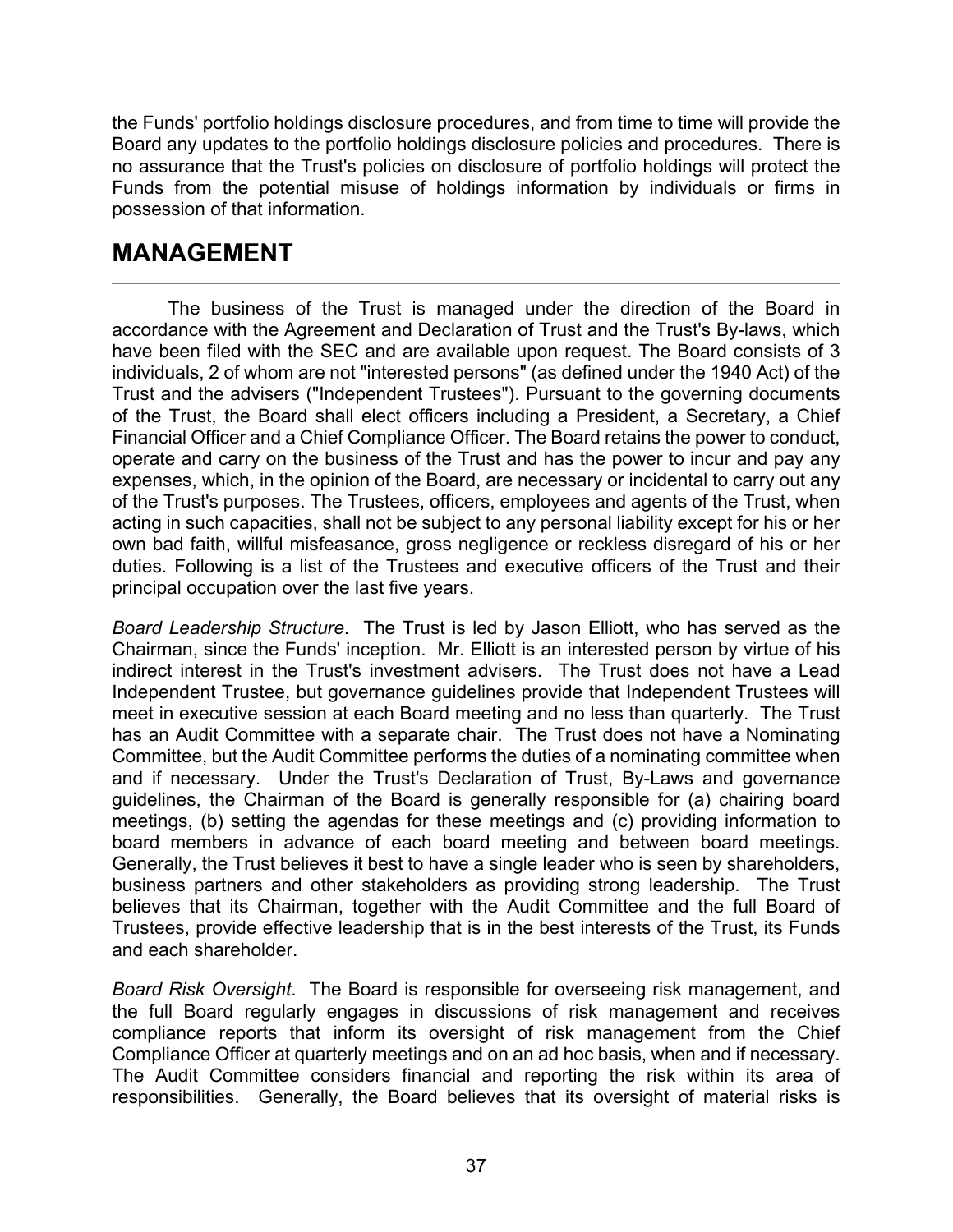adequately maintained through the compliance-reporting chain where the Chief Compliance Officer is the primary recipient and communicator of such risk-related information.

*Trustee Qualifications*. Generally, the Trust believes that each Trustee is competent to serve because of their individual overall merits including (i) experience, (ii) qualifications, (iii) attributes and (iv) skills.

Mr. Curtis A. Hite has more than 10 years of experience in the technology sector, including experience as the CEO of two different technology consulting firms. Mr. Hite's background in consulting services and his leadership skills as an executive contribute to the Board's effectiveness in overseeing and managing the operations of the Trust.

Mr. Jason Christopher Elliott has more than 10 years of experience in the asset management industry. His experience as the manager of Ranger Capital Group, L.L.C. gives him extensive knowledge about the operations of the Trust's advisers, as well as an in-depth understanding of the Funds' strategies for investing and distribution. Mr. Elliott's background in asset management and his managerial skills contribute to the Board's oversight responsibilities regarding the advisers and other service providers, as well as general discussions regarding Trust operations and growth.

Mr. Benjamin C. Bell is a Managing Member of William K. Woodruff & Co, LLC, a registered investment adviser and the CEO of Chrristmas Morning Interests, Inc., an investment consulting company. From 2018 through 2020, Mr. Bell was the President of the Southwest Region of The Signatry, a global non-profit Christian foundation that was formed to encourage charitable giving. Mr. Bell possesses deep expertise in fund operations, and investment strategy and management. Mr. Bell possesses a strong understanding of generally accepted accounting principles ("GAAP") and the related internal controls and procedures necessary for financial reporting. He has experience preparing, auditing and evaluating financial statements. Mr. Bell holds an MBA in Finance from The Wharton School at the University of Pennsylvania, and a BS in Engineering Science and Sociology from Vanderbilt University.

Larrie A. Weil has been Principal at Weil Capital Advisors since 2011. Prior to this, Mr. Weil had a successful career in the investment banking industry, which earned him a reputation for commercial integrity, exceptional interpersonal and mentoring skills, and a deep understanding of the capital markets. As a problem-solving and strategic-thinking senior executive with major regional investment banking firms, Mr. Weil has been an effective leader in the roles of Chief Operating Officer, Chief Administrative Officer, Head of Corporate Finance, Head of Capital Markets, and Director of Equity Research. Mr. Weil has served as an independent director on corporate boards of public companies, as well as a board member of private companies. He has been a Chartered Financial Analyst since 1979 and is a lifetime member of the CFA Institute. Mr. Weil received his B.A. Degree in History from the University of California, Berkeley. Mr. Weil's background in investment banking and experience on boards and in executive roles contribute to the Board's effectiveness.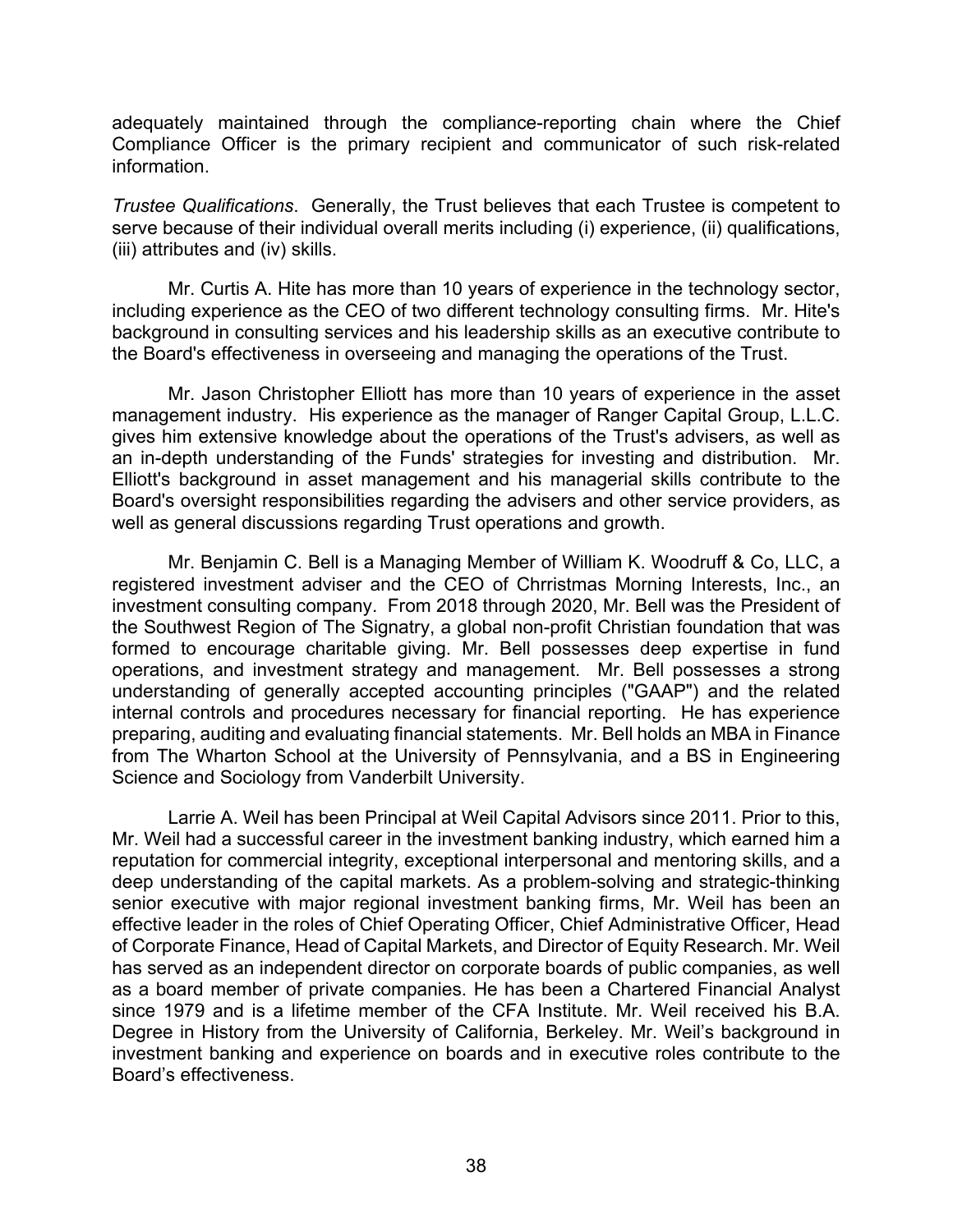The Trust does not believe any one factor is determinative in assessing a Trustee's qualifications, but that collective experience of each Trustee makes them highly qualified.

## Independent Trustees

| Name, Address <sup>1</sup><br>and Year of Birth<br>Curtis A. Hite | <b>Position/Term of</b><br>Office*<br>Independent | <b>Principal Occupation</b><br><b>During the Past Five Years</b><br>CEO, Improving Holdco, Inc. (since                                                                                                                                                                                       | Number of<br><b>Portfolios</b><br>in Fund<br>Complex**<br>Overseen<br>by Trustee<br>3 | <b>Other</b><br><b>Directorships</b><br>held by<br><b>Trustee</b><br><b>During Past</b><br><b>Five Years</b><br>Director and                                                                                                                        |
|-------------------------------------------------------------------|---------------------------------------------------|----------------------------------------------------------------------------------------------------------------------------------------------------------------------------------------------------------------------------------------------------------------------------------------------|---------------------------------------------------------------------------------------|-----------------------------------------------------------------------------------------------------------------------------------------------------------------------------------------------------------------------------------------------------|
| Year of Birth: 1969                                               | Trustee (since<br>September 2011)                 | July 2018) and CEO, Improving<br>Holdings LLC (2007- July 2018), a<br>technology consulting company.                                                                                                                                                                                         |                                                                                       | Chairman of<br>the Board,<br>Improving<br><b>Holdings LLC</b><br>(since 2007)                                                                                                                                                                       |
| Benjamin C. Bell,<br>Jr.<br>Year of Birth: 1959 March 2014)       | Independent<br>Trustee (since                     | Managing Member, William K.<br>Woodruff & Co, LLC, a registered<br>investment adviser (2009-present);<br>CEO, Christmas Morning Interests,<br>Inc., a consulting company (1997-<br>present); President, Southwest<br>Region, The Signatry, a non-profit<br>Christian foundation (2018-2020). | 3                                                                                     | Director,<br><b>Christmas</b><br>Morning<br>Interests, Inc.<br>(since 1997),<br>Providence<br>Christian<br>School of<br>Texas<br>(Trustee,<br>$2014 -$<br>Present),<br><b>Highland Park</b><br>Presbyterian<br>Church<br>(Elder, 2015 -<br>Present) |
| Larrie A. Weil<br>Year of Birth: 1944                             | Independent<br>Trustee, Since<br>November 2020    | Principal, Weil Capital Advisors<br>(Since 2011).                                                                                                                                                                                                                                            | 3                                                                                     | None.                                                                                                                                                                                                                                               |

\* The term of office for each Trustee and Officer listed above will continue indefinitely.

\*\* The term "Fund Complex" refers to Ranger Funds Investment Trust.

<sup>1</sup> Unless otherwise noted, the address of each Trustee and Officer is c/o Ranger Capital Group Holdings, L.P., 2828 N. Harwood Street, Suite 1900, Dallas, TX 75201.

Interested Trustees and Officers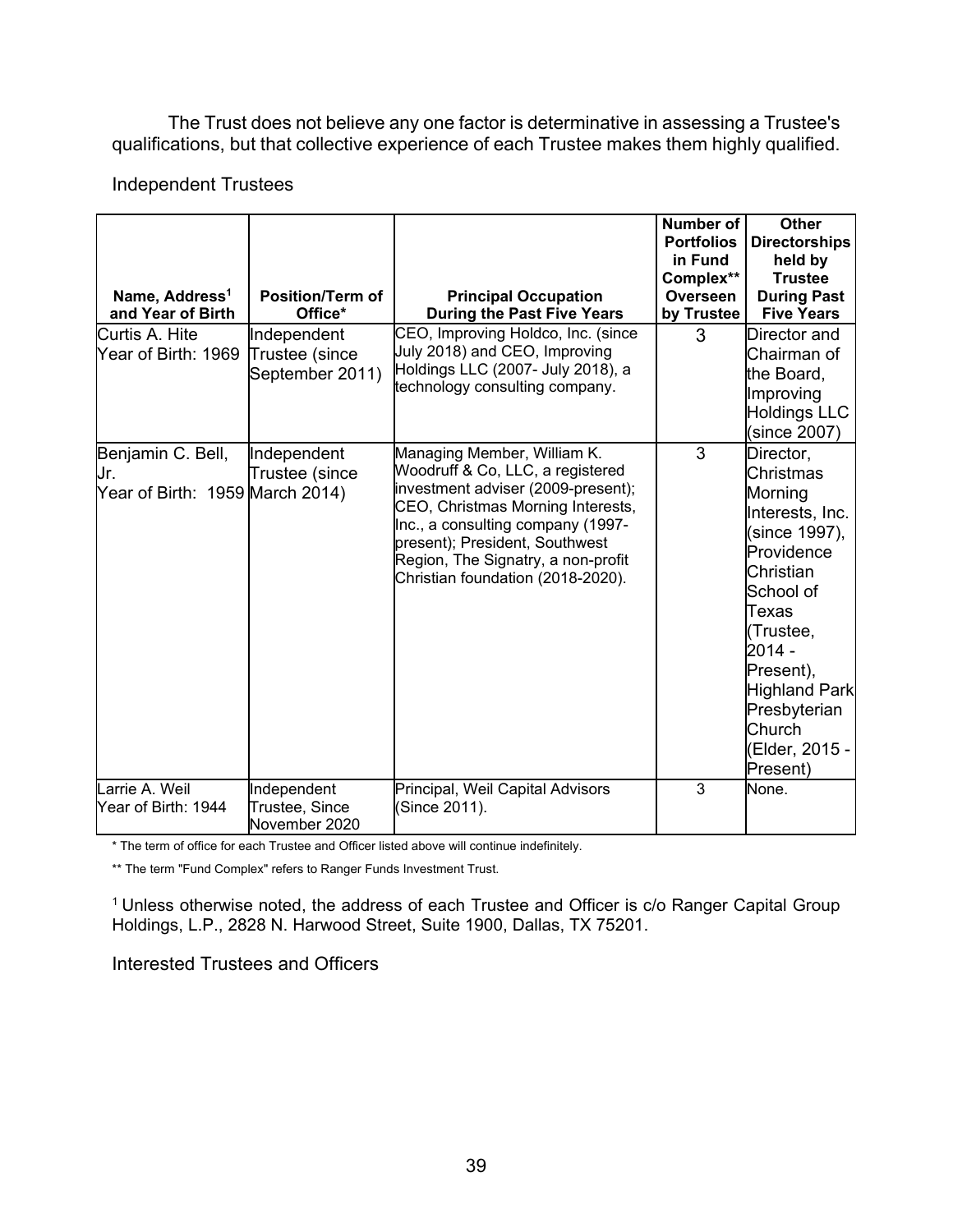| Name, Address <sup>1</sup> and<br><b>Year of Birth</b> | <b>Position/Term of</b><br>Office*                                           | <b>Principal Occupation</b><br><b>During the Past Five</b><br>Years                                                                                                                                                                                                                                                             | Number of<br><b>Portfolios</b><br>in Fund<br>Complex **<br>Overseen<br>by Trustee | Other<br><b>Directorships</b><br>held by Trustee<br><b>During Past Five</b><br>Years |
|--------------------------------------------------------|------------------------------------------------------------------------------|---------------------------------------------------------------------------------------------------------------------------------------------------------------------------------------------------------------------------------------------------------------------------------------------------------------------------------|-----------------------------------------------------------------------------------|--------------------------------------------------------------------------------------|
| Jason Christopher Elliott<br>Year of Birth: 1970       | Trustee, Chairman<br>since September<br>2011)                                | Manager, Ranger Capital<br>Group, L.L.C. (since 2005).                                                                                                                                                                                                                                                                          | 3                                                                                 | Director,<br>Fiberforge (2000<br>2013) (carbon<br>fiber technology).                 |
| Kenneth Scott Canon<br>Year of Birth: 1962             | President (since<br>September 2011)                                          | President, Ranger Capital<br>Group Holdings, L.P.<br>since 2001).                                                                                                                                                                                                                                                               | N/A                                                                               | N/A                                                                                  |
| <b>Wesley McDowell</b><br>Year of Birth: 1985          | Secretary and Chief<br><b>Compliance Officer</b><br>since September<br>2021) | General Counsel, Ranger<br>Capital Group Holdings,<br>L.P. (8/2021-present);<br>CCO, Ranger Capital<br>Group Holdings, L.P.<br>1/2021-present);<br>Associate Attorney,<br>Ranger Capital Group<br>Holdings, L.P. (4/2017-<br>8/2021); Counsel, Caprock<br>Services (a business<br>development company)<br>$(3/2013 - 4/2017)$ . | N/A                                                                               | N/A                                                                                  |
| Peter S. Carlsen<br>Year of Birth: 1960                | Treasurer/Chief<br><b>Financial Officer</b><br>since 2021)                   | COO/CFO, Ranger Capital<br>Group Holdings, L.P.<br>(9/2021-present); Board<br>Risk Oversight, First<br>United Bank (7/2018-<br>present); President & CEO,<br>AIC Ventures LP (10/2999-<br>3/2018).                                                                                                                              | N/A                                                                               | N/A                                                                                  |

\* The term of office for each Trustee and Officer listed above will continue indefinitely.

\*\* The term "Fund Complex" refers to Ranger Funds Investment Trust.

<sup>1</sup> Unless otherwise noted, the address of each Trustee and Officer is c/o Ranger Shared Services, LLC 2828 N. Harwood Street, Suite 1900, Dallas, TX 75201.

## Board Committees

*Audit Committee.* The Board has an Audit Committee that consists of all the Trustees who are not "interested persons" of the Trust within the meaning of the 1940 Act. Larrie A. Weil has been designated as an "audit committee financial expert" as defined under Item 407 of Regulation S-K of the Securities Exchange Act of 1934, as amended. The Audit Committee's responsibilities include: (i) recommending to the Board the selection, retention or termination of the Trust's independent auditors; (ii) reviewing with the independent auditors the scope, performance and anticipated cost of their audit; (iii) discussing with the independent auditors certain matters relating to the Trust's financial statements, including any adjustment to such financial statements recommended by such independent auditors, or any other results of any audit; (iv) reviewing on a periodic basis a formal written statement from the independent auditors with respect to their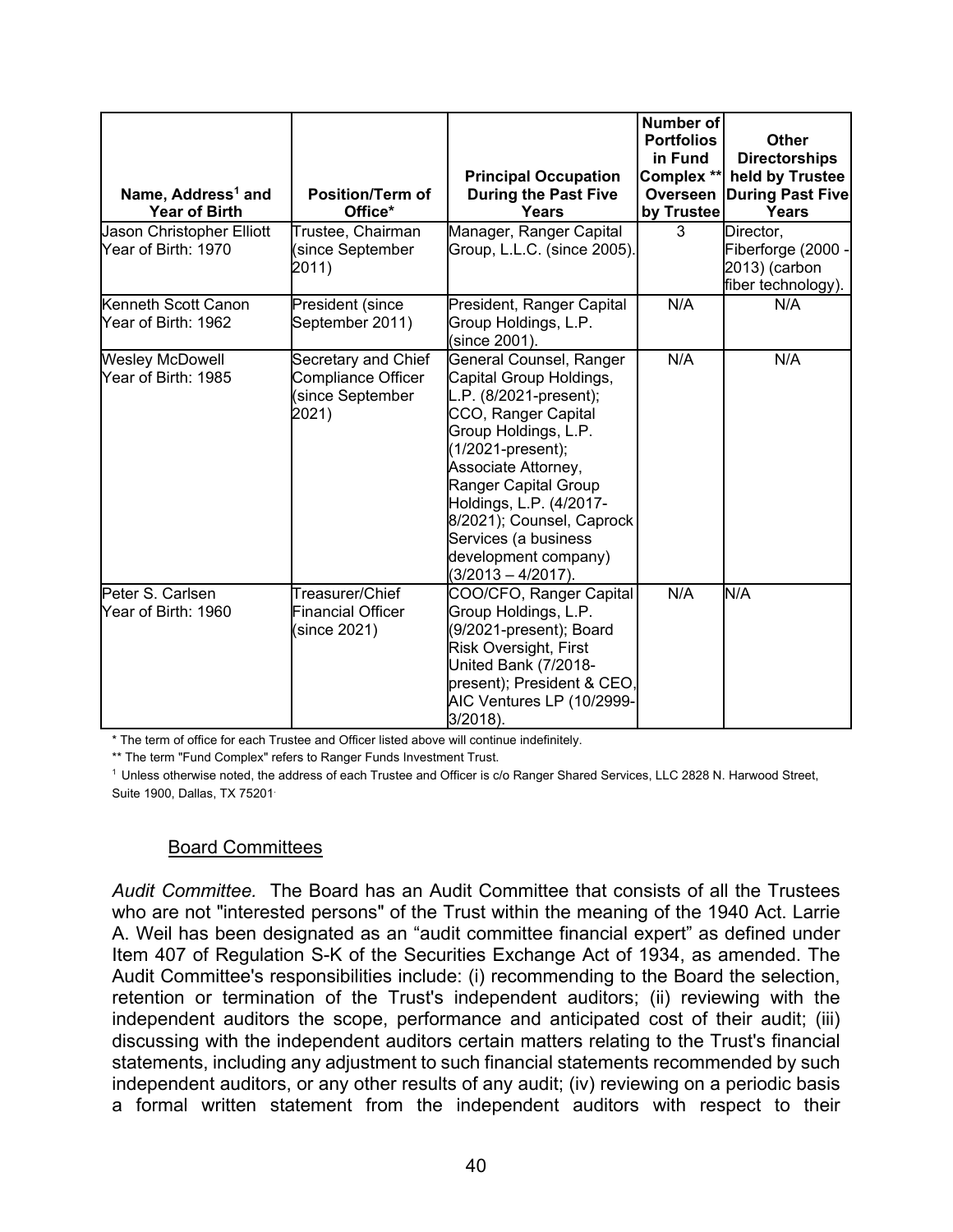independence, discussing with the independent auditors any relationships or services disclosed in the statement that may impact the objectivity and independence of the Trust's independent auditors and recommending that the Board take appropriate action in response thereto to satisfy itself of the auditor's independence; and (v) considering the comments of the independent auditors and management's responses thereto with respect to the quality and adequacy of the Trust's accounting and financial reporting policies and practices and internal controls. The Audit Committee operates pursuant to an Audit Committee Charter. The Audit Committee performs the duties of a nominating committee when and if necessary, including to consider nominees recommended by Trust shareholders. Nominations should be forwarded to the attention of the Secretary of the Trust at the address indicated above for officers. Any shareholder nomination must be submitted in compliance with all of the pertinent provisions of the Trust's Agreement and Declaration of Trust and By-Laws. The Audit Committee met twice during the last fiscal year.

## **Compensation**

Each Trustee who is not affiliated with the Trust or the adviser will receive an annual fee of \$2,500, as well as reimbursement for any reasonable expenses incurred attending the meetings. The "interested persons" who serve as Trustees of the Trust receive no compensation for their services as Trustees. None of the executive officers receive compensation from the Trust.

The table below details the amount of compensation the Trustees received from the Trust for the fiscal year ended July 31, 2021. The Trust does not have a bonus, profit sharing, pension or retirement plan.

| <b>Name and Position</b> | Aggregate<br>Compensation<br>From Trust* | <b>Pension or</b><br><b>Retirement</b><br><b>Benefits</b><br><b>Accrued as</b><br><b>Part of Fund</b><br><b>Expenses</b> | <b>Estimated</b><br><b>Annual</b><br><b>Benefits</b><br>Upon<br><b>Retirement</b> | Total<br>Compensation<br><b>From Trust and</b><br><b>Fund Complex**</b><br><b>Paid to Trustees</b> |
|--------------------------|------------------------------------------|--------------------------------------------------------------------------------------------------------------------------|-----------------------------------------------------------------------------------|----------------------------------------------------------------------------------------------------|
| Curtis A. Hite           | \$2,344                                  | \$0                                                                                                                      | \$0                                                                               | \$2,344                                                                                            |
| Jason C. Elliott         | \$0                                      | \$0                                                                                                                      | \$0                                                                               | \$0                                                                                                |
| Benjamin C. Bell         | \$2,344                                  | \$0                                                                                                                      | \$0                                                                               | \$2,344                                                                                            |
| Larrie A. Weil           | \$1,875                                  | \$0                                                                                                                      | \$0                                                                               | \$1,875                                                                                            |

\* There are currently multiple series comprising the Trust. Trustees' fees are allocated equally to each Fund in the Trust that has commenced operations.

\*\*The term "Fund Complex" refers to Ranger Funds Investment Trust.

## Trustee Ownership

 $\overline{\phantom{a}}$ 

The following table indicates the dollar range of equity securities that each Trustee beneficially owned in the Funds as of November 5, 2021.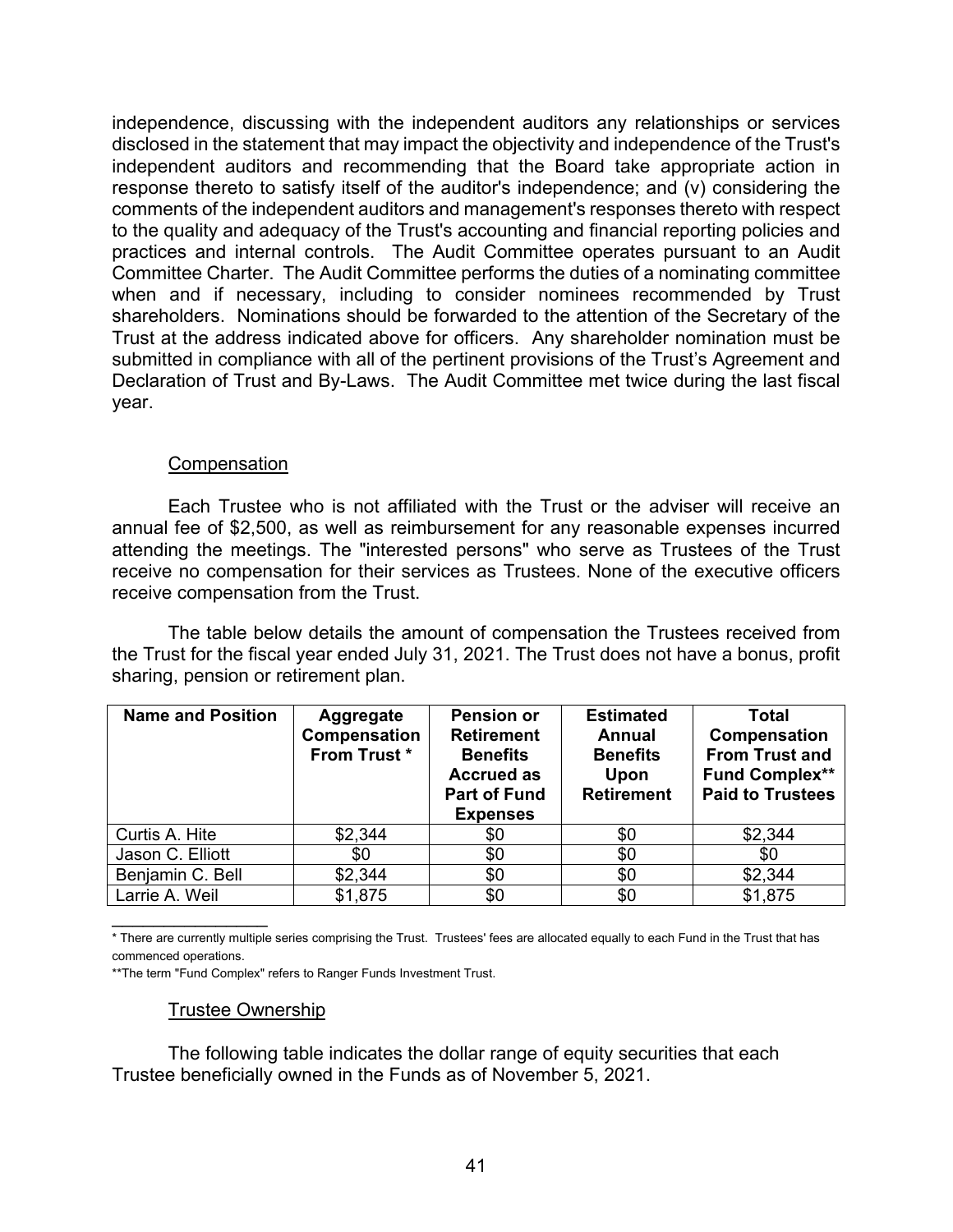| Name of Trustee  | Dollar Range of Equity Securities<br>in the Funds |                   |                     | Aggregate Dollar Range of Equity Securities in<br>Registered Investment Companies<br>ΑIΙ<br>Overseen by Trustee in Family of Investment<br>Companies |
|------------------|---------------------------------------------------|-------------------|---------------------|------------------------------------------------------------------------------------------------------------------------------------------------------|
|                  | Small Cap                                         | Micro Cap         | <b>RG</b><br>Aurum+ |                                                                                                                                                      |
| Curtis A. Hite   | None                                              | None              | None                | None                                                                                                                                                 |
| Jason C. Elliott | over<br>\$100,000                                 | over<br>\$100,000 | <b>None</b>         | Over \$100,000                                                                                                                                       |
| Benjamin C. Bell | None                                              | <b>None</b>       | None                | None                                                                                                                                                 |
| Larrie A. Weil   | None                                              | None              | None                | None                                                                                                                                                 |

### Management Ownership

As of November 5, 2021, the Trustees and officers of the Trust, as a group, directly owned 0.84% of the shares of the Ranger Small Cap Fund, 2.80% of the shares of Ranger Micro Cap Fund, and 0.00% of the shares of the RG Aurum+ Fund.

## **ORGANIZATION AND MANAGEMENT OF WHOLLY-OWNED SUBSIDIARY (RG Aurum+ Fund)**

The RG Aurum+ Fund may invest up to 25% of its total assets in its wholly-owned and controlled Cayman Islands subsidiary (the "Subsidiary"). It is expected that the Subsidiary will invest primarily in precious metals swaps and futures as well as cryptocurrencies. As a result, the RG Aurum+ Fund may be considered to be investing indirectly in these investments through the Subsidiary. For that reason, and for the sake of convenience, references in this SAI with respect to the RG Aurum+ Fund may also include the Subsidiary.

The Subsidiary will not be registered under the 1940 Act, but will be subject to certain of the investor protections of that Act, as noted in this SAI. The RG Aurum+ Fund, as the sole shareholder of the Subsidiary, will not have all of the protections offered to investors in registered investment companies. However, since the RG Aurum+ Fund wholly owns and controls the Subsidiary, and the RG Aurum+ Fund and Subsidiary are both managed by the adviser (RG Alts, LP), it is unlikely that the Subsidiary will take action contrary to the interests of the RG Aurum+ Fund or its shareholders. The Board has oversight responsibility for the investment activities of the RG Aurum+ Fund, including its investment in the Subsidiary, and the RG Aurum+ Fund's role as the sole shareholder of the Subsidiary. Also, in managing the Subsidiary's portfolio, the adviser (RG Alts, LP) will be subject to the same investment restrictions and operational guidelines that apply to the management of the RG Aurum+ Fund, including any collateral or segregation requirements in connection with various investment strategies.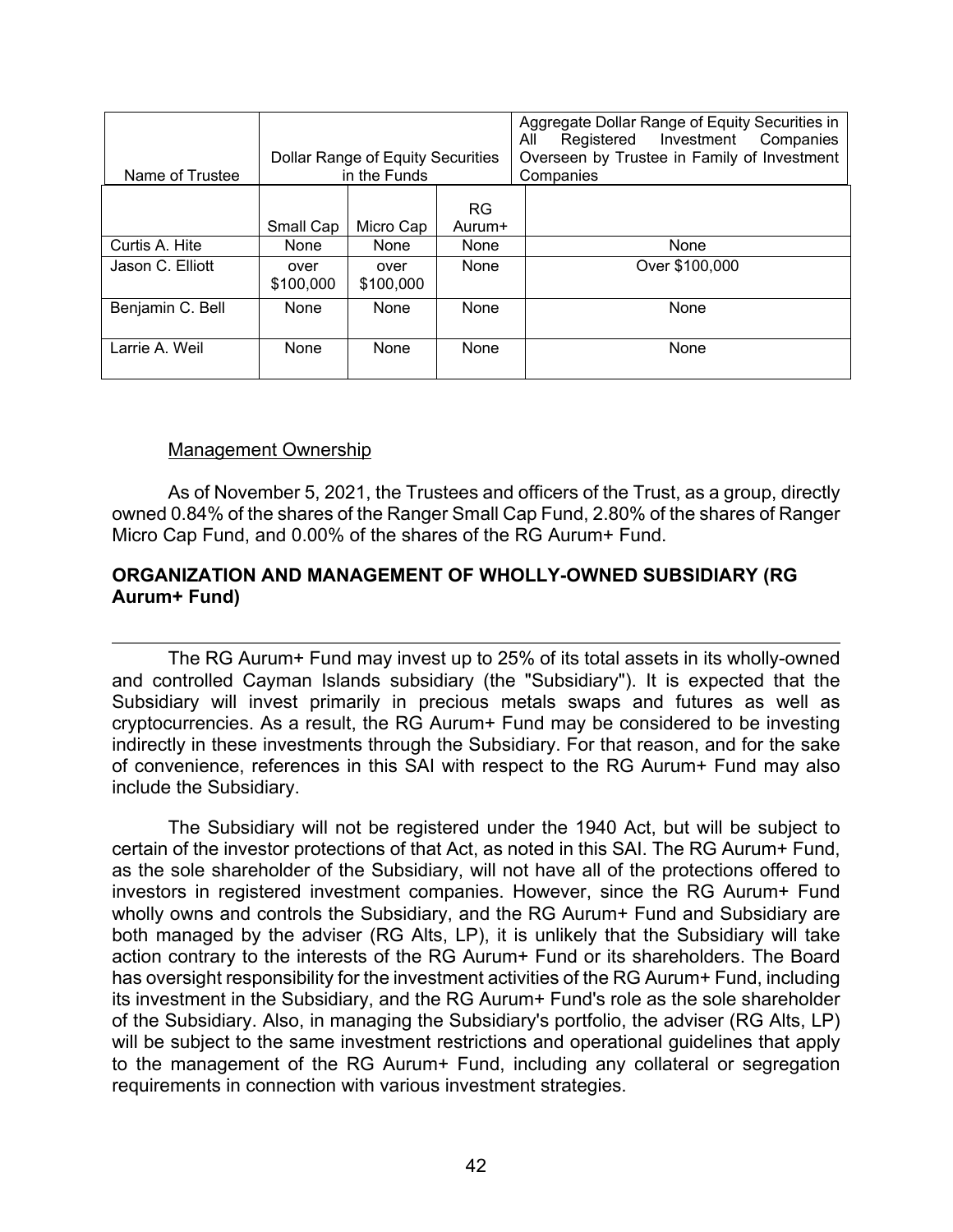Changes in the laws of the United States and/or the Cayman Islands, under which the RG Aurum+ Fund and the Subsidiary, respectively, are organized, could result in the inability of the RG Aurum+ Fund and/or the Subsidiary to operate as described in this SAI and could negatively affect the RG Aurum+ Fund and its shareholders. For example, the Cayman Islands does not currently impose any income, corporate or capital gains tax, estate duty, inheritance tax, gift tax or withholding tax on the Subsidiary. If Cayman Islands law changes such that the Subsidiary must pay Cayman Islands taxes, RG Aurum+ Fund shareholders would likely suffer decreased investment returns.

The Subsidiary is a company organized under the laws of the Cayman Islands, whose registered office is located at the offices of Mourant Governance Services (Cayman) Limited, 94 Solaris Avenue, Camana Bay, PO Box 1348, Grand Cayman KY1- 1108, Cayman Islands Grand Cayman KY1-1108, Cayman Islands. The Subsidiary's affairs are overseen by a board of directors consisting of the Independent members of the Trust's Board.

| <b>Director</b>  | <b>Position/Term of Office*</b> |  |  |
|------------------|---------------------------------|--|--|
| Curtis A. Hite   | Director since August 4, 2020   |  |  |
| Benjamin C. Bell | Director since August 4, 2020   |  |  |
| Larrie A. Weil   | Director since January 1, 2021  |  |  |

\* Each Director's term of office is indefinite.

The Subsidiary has entered into a separate contract with RG Alts, LP for the management of the Subsidiary's portfolio. The Subsidiary's financial statements are not audited separately, but will be consolidated with those of the RG Aurum+ Fund, which will be audited by Cohen & Company, Ltd., the RG Aurum+ Fund's independent registered public accounting firm. The Subsidiary has entered into a separate contract with U.S. Bank N.A. to serve as the Subsidiary's custodian. Mutual Shareholder Services, LLC serves as the Subsidiary's accountant and transfer agent. The Subsidiary has adopted compliance policies and procedures that are substantially similar to the policies and procedures adopted by the RG Aurum+ Fund. The Fund's Chief Compliance Officer oversees implementation of the Subsidiary's policies and procedures, and makes periodic reports to the RG Aurum+ Fund's Board regarding the Subsidiary's compliance with its policies and procedures.

RG Alts, LP does not receive compensation from the Subsidiary for its services. The Subsidiary will bear the fees and expenses incurred in connection with the custody, accounting and transfer agency that it receives. The RG Aurum+ Fund expects that the expenses borne by the Subsidiary will not be material in relation to the value of the RG Aurum+ Fund's assets. It is also anticipated that the RG Aurum+ Fund's own expense will be reduced to some extent as a result of the payment of such expenses at the Subsidiary level. It is therefore expected that the RG Aurum+ Fund's investment in the Subsidiary will not result in the RG Aurum+ Fund paying duplicative fees for similar services provided to the RG Aurum+ Fund and Subsidiary.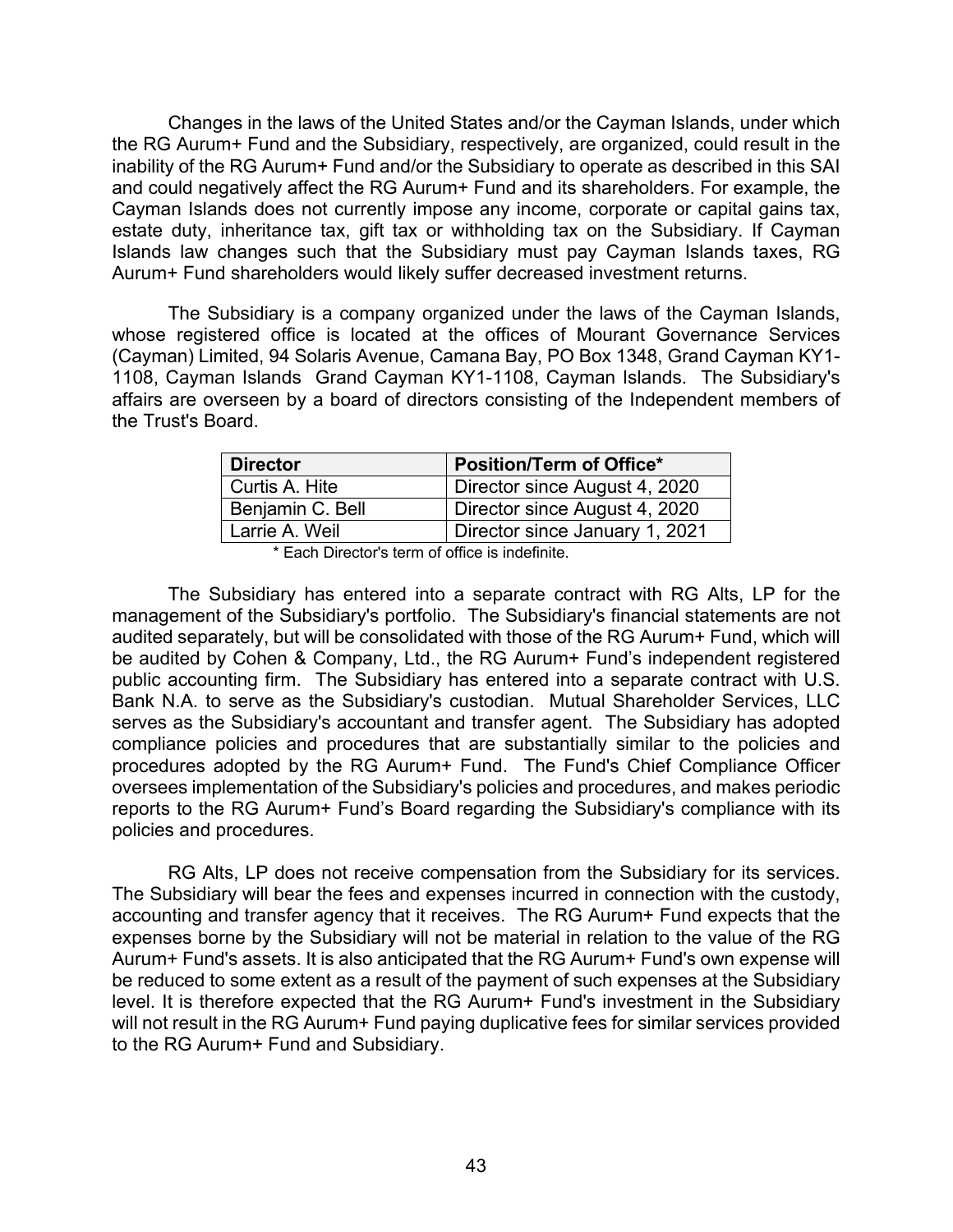# **CONTROL PERSONS AND PRINCIPAL HOLDERS**

A control person is one who owns beneficially or through controlled companies more than 25% of the voting securities of a company or acknowledged the existence of control. As of November 5, 2021, the R.E. Smith Sub S Trust is deemed to control the Ranger Small Cap Fund by virtue of its voting authority over the Fund shares held by it with respect to 32.39% of the value of the outstanding interests in the Fund. As of November 5, 20201, the T. Rowe Price Retirement Plan Services is deemed to control the Ranger Small Cap Fund by virtue of its voting authority over the Fund shares held by it with respect to 28.09% of the value of the outstanding interests in the Fund. As of November 5, 2021, Dortmund, Ltd. is deemed to control the Ranger Micro Cap Fund by virtue of its voting authority over the Fund shares held by it with respect to 54.13% of the value of the outstanding interests in the Fund. As of November 5, 2021, Charles Schwab & Co., Inc. is deemed to control the RG Aurum+ Fund by virtue of its voting authority over the Fund shares held by it with respect to 59.68% of the value of the outstanding interests in the Fund. As of November 5, 2021, NFS LLC is deemed to control the RG Aurum+ Fund by virtue of its voting authority over the Fund shares held by it with respect to 28.72% of the value of the outstanding interests in the Fund.

As of November 5, 2021, the following shareholders of record owned 5% or more of the outstanding shares of a Fund:

| Name and Address of Owner                                                                                                                 | Percent (%) of Class |
|-------------------------------------------------------------------------------------------------------------------------------------------|----------------------|
| R.E. Smith Sub S Trust as holder of record for various                                                                                    |                      |
| beneficiaries 1900 West Loop South, Suite 1050, Houston, TX                                                                               |                      |
| 77027                                                                                                                                     | 32.39%               |
| Charles Schwab & Co. Inc.                                                                                                                 |                      |
| 9601 E. Panorama Circle                                                                                                                   |                      |
| Englewood, CA 80112                                                                                                                       | 19.42%               |
| T. Rowe Price Retirement Plan Services (Record)<br><b>FBO Retirement Plan Clients</b><br>4515 Painters Mill Road<br>Owings Mill, MD 21117 | 28.15%               |
| <b>US Bank NA</b><br>FBO Capinco<br>1555 N. Rivercenter Drive, Suite 302                                                                  |                      |
| Milwaukee, WI 53212                                                                                                                       | 11.65%               |

### Ranger Small Cap Fund – Institutional Class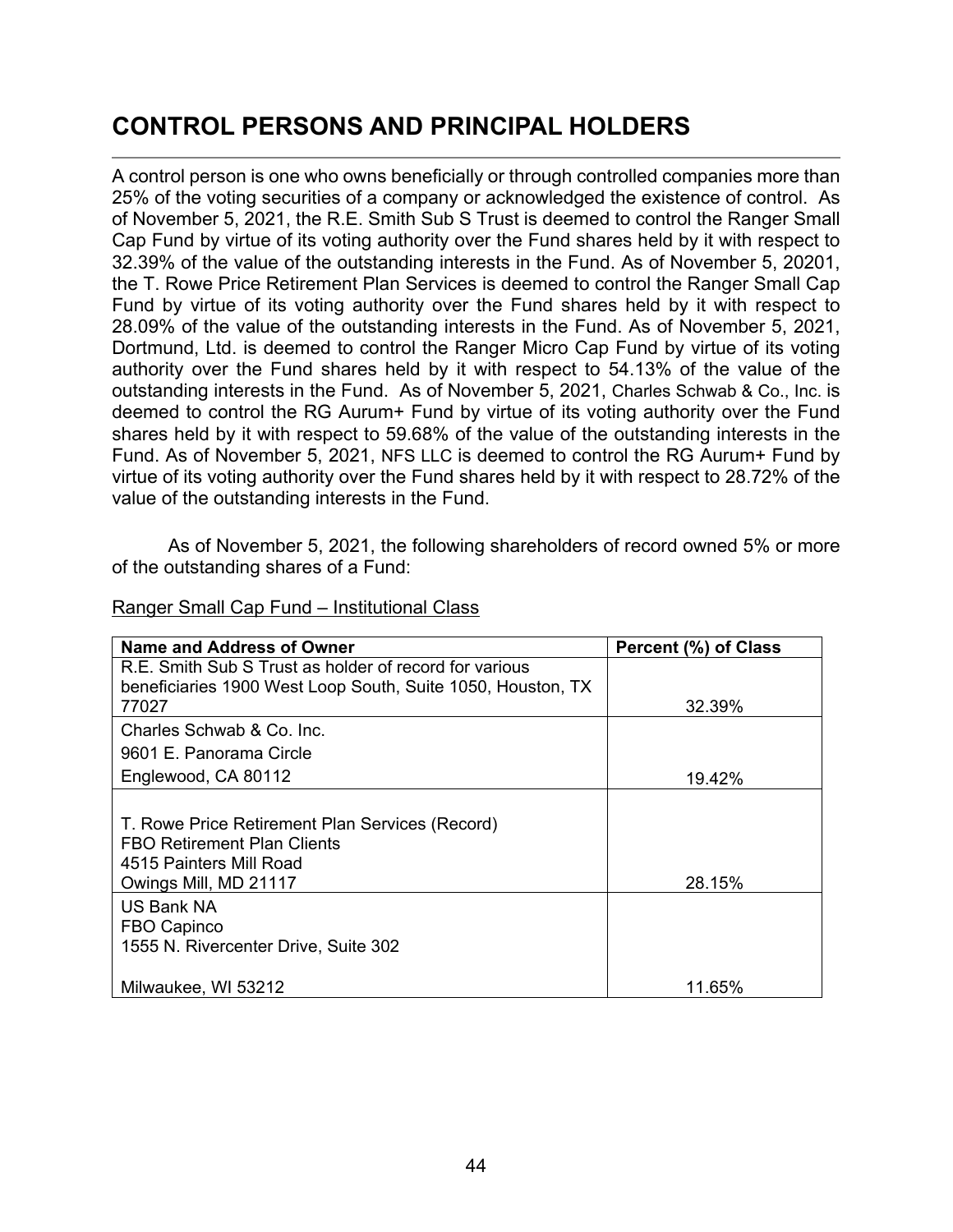## Ranger Micro Cap Fund – Institutional Class

| Name and Address of Owner                       | Percent (%) of Class |
|-------------------------------------------------|----------------------|
|                                                 |                      |
|                                                 |                      |
|                                                 |                      |
| Dortmund, Ltd.                                  |                      |
| International House, Castle Hill, Victoria Road |                      |
| Douglas IM24RB, Isle of Man                     | 54.13%               |
| <b>US Bank NA</b>                               |                      |
| FBO Capinco                                     |                      |
| 1555 N. Rivercenter Drive, Suite 302            |                      |
| Milwaukee, WI 53212                             | 8.57%                |
| Robert S. Doenges                               |                      |
| 1560 East 21 <sup>st</sup> Street, Suite 201    |                      |
| Tulsa, OK 74114                                 | 7.45%                |
| State Street Bank and Trust Co. TTEE &/or Cust  |                      |
| FBO ADP Access Product                          |                      |
| 1 Lincoln Street                                |                      |
| Boston, NJ 02111                                | 6.80%                |
| <b>JCS Family LP</b>                            |                      |
| PO Box 10004                                    |                      |
| Midland, TX 79702                               | 5.98%                |
| Jaspersen FLP I. Ltd                            |                      |
| <b>General Partner BDB Inc.</b>                 |                      |
| 8111 Preston Road, Suite 850                    |                      |
| Dallas, TX 75225                                | 5.91%                |

# RG Aurum+ Fund – Institutional Class

| Name and Address of Owner (Record) | Percent (%) of Class |
|------------------------------------|----------------------|
| Charles Schwab & Co. Inc.          |                      |
| 9601 E. Panorama Circle            |                      |
| Englewood, CA 80112                | 59.68%               |
| <b>NFS LLC</b>                     |                      |
| FBO Exclusive Benefit Customer     |                      |
| 499 Washington Blvd.               |                      |
| Jersey City, NJ 07310              | 28.72%               |
| Ameritrade Inc.                    |                      |
| <b>FBO Clients</b>                 |                      |
| PO Box 2226                        |                      |
| Omaha, NE 68103                    | 10.00%               |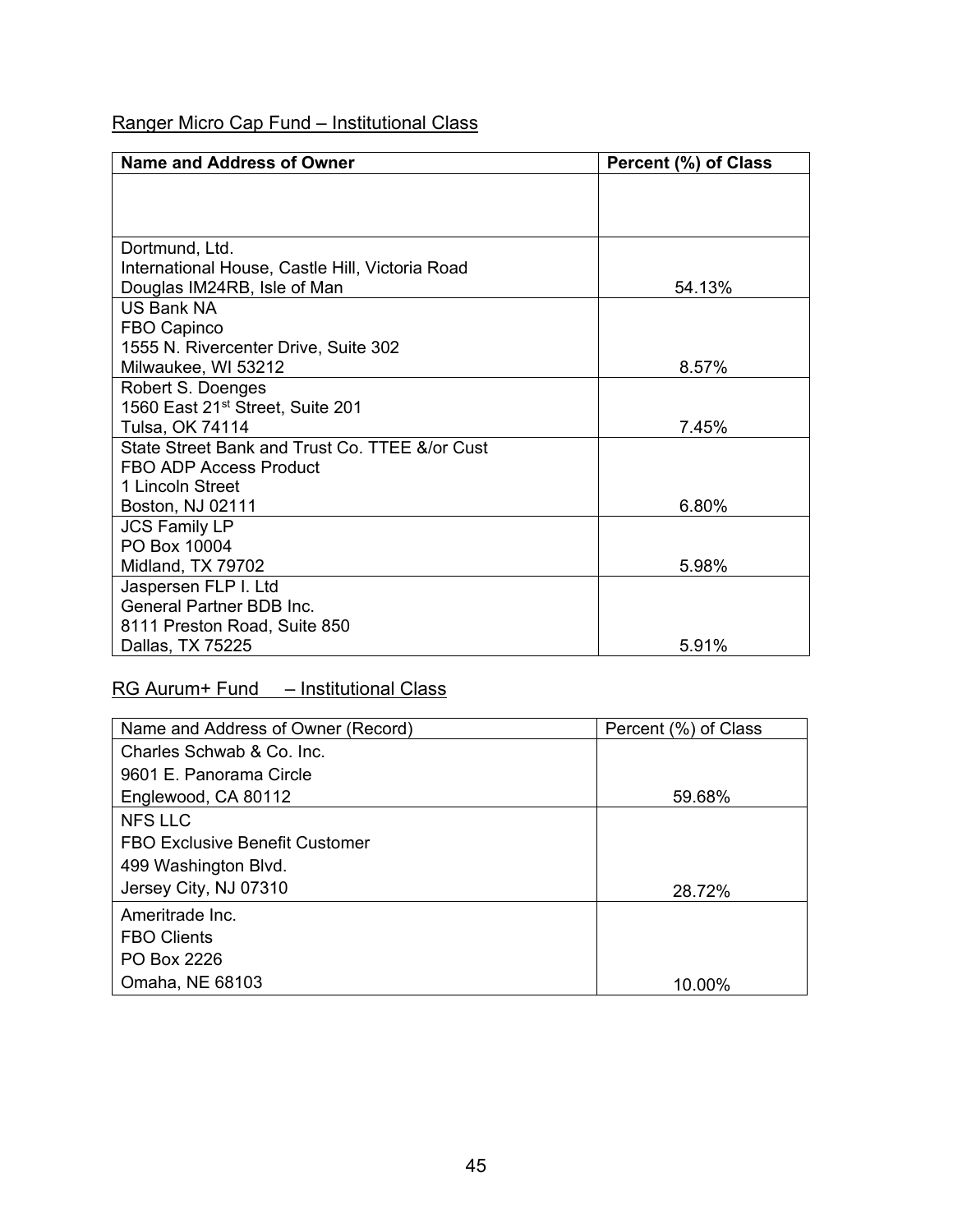# **INVESTMENT ADVISERS**

### Ranger Small Cap Fund and Ranger Micro Cap Fund: Adviser

Ranger Investment Management, L.P., 8115 Preston Road, Suite 590, Dallas, Texas, 75225, serves as investment adviser to the Ranger Small Cap Fund and Ranger Micro Cap Fund. The adviser provides investment management services to individuals and institutional investors such as pooled investment vehicles and governmental entities. As of July 31, 2021, the adviser had approximately \$1.98 billion in assets under management. Pursuant to an advisory agreement the adviser is entitled to receive, on a monthly basis, an annual advisory fee equal to 1.00% of the Ranger Small Cap Fund's average daily net assets and 1.25% of the Ranger Micro Cap Fund's average daily net assets. Pursuant to a purchase agreement dated November 17, 2020 Ranger Investment GP LLC ("Ranger GP") became the general partner of Ranger Investment Management, L.P. and members of its management team acquired a portion of the limited partnership interests in Ranger Investment Management, L.P. Ranger GP is controlled by its sole managing member, Mr. Doenges, with additional membership interests held by Joseph T. LaBate, Andrew F. Hill and Brown McCullough. Prior to December 31, 2020, the adviser was controlled by its former general partner, Ranger Investment Group, L.L.C. The transaction resulted in a change of more than 25% of the voting interests of Ranger Investment Management, L.P., which resulted in a "change in control" of the adviser, under the 1940 Act. At a meeting held on November 6, 2020, the Board, including a majority of the Independent Trustees approved the new advisory agreement. At special meetings of the shareholders of the Ranger Small Cap Fund and the Ranger Micro Cap Fund, each held on March 22, 2021, shareholders voted to approve a new management agreement between Ranger Investment Management, L.P. and the Trust with respect to each Fund.

The adviser has entered into an expense limitation agreement with the Funds to reduce their fees and to reimburse expenses, at least until November 30, 2022, such that total annual Fund operating expenses after fee waiver and/or reimbursement (exclusive of any Rule 12b-1 distribution or shareholder servicing fees, taxes, interest, brokerage commissions, acquired fund fees and expenses, or extraordinary expenses such as litigation) will not exceed 1.10% of the Ranger Small Cap Fund's average daily net assets and will not exceed 1.50% of the Ranger Micro Cap Fund's average daily net assets, subject to possible recoupment from the Fund in future years on a rolling three year basis (within the three years after the fees have been waived or reimbursed) if such recoupment can be achieved within the foregoing expense limits.

Under the advisory agreement, the adviser, under the supervision of the Board, agrees to invest the assets of each Fund in accordance with applicable law and the investment objective, policies and restrictions set forth in each Fund's current Prospectus and Statement of Additional Information, and subject to such further limitations as the Trust may from time to time impose by written notice to the adviser. The adviser shall act as the investment adviser to the Fund and, as such shall (i) obtain and evaluate such information relating to the economy, industries, business, securities markets and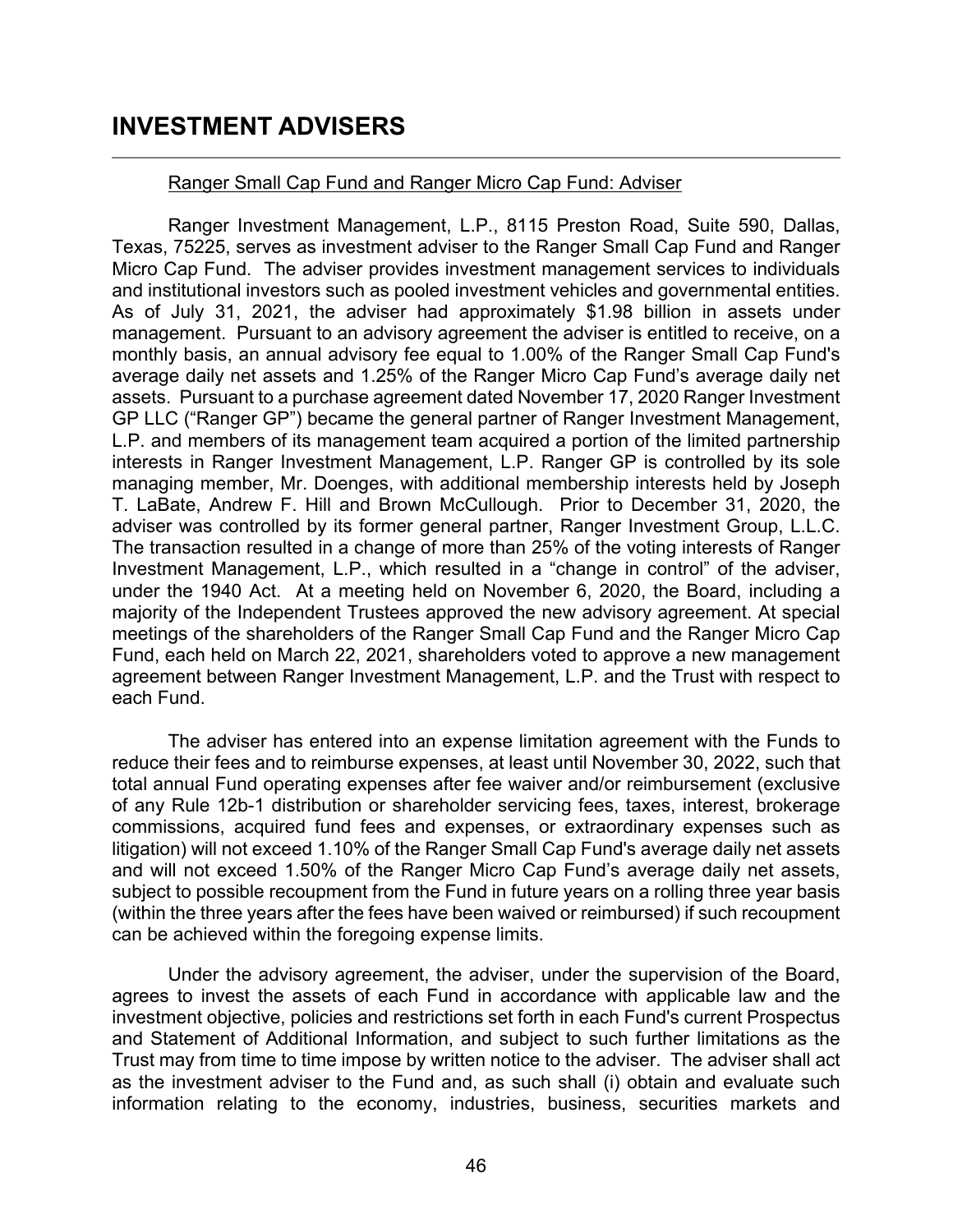securities as it may deem necessary or useful in discharging its responsibilities here under, (ii) formulate a continuing program for the investment of the assets of the Fund in a manner consistent with its investment objective, policies and restrictions, and (iii) determine from time to time securities to be purchased, sold, retained or lent by each Fund, and implement those decisions, including the selection of entities with or through which such purchases, sales or loans are to be effected; provided, that the adviser will place orders pursuant to its investment determinations either directly with the issuer or with a broker or dealer, and if with a broker or dealer, (a) will attempt to obtain the best price and execution of its orders, and (b) may nevertheless in its discretion purchase and sell portfolio securities from and to brokers who provide the adviser with research, analysis, advice and similar services and pay such brokers in return a higher commission or spread than may be charged by other brokers. The adviser also provides the Fund with all necessary office facilities and all personnel of each Fund or the adviser performing services relating to research, statistical and investment activities. The advisory agreements for the Small Cap Fund and the Macro Cap Fund were approved by the Board, including by a majority of the Independent Trustees, at a meeting held on November 6, 2020 and were last renewed by the Board, including by a majority of the Independent Trustees, at a meeting held on September 27, 2021.

Expenses not expressly assumed by the adviser under the advisory agreement are paid by the Fund. Under the terms of the advisory agreement, the Fund, respectively, is responsible for the payment of the following expenses among others: (a) the fees payable to the adviser, (b) the fees and expenses of Trustees who are not affiliated persons of the adviser (c) the fees and certain expenses of the Custodian and Transfer and Dividend Disbursing Agent (as defined under the section entitled "Transfer Agent"), including the cost of maintaining certain required records of the Fund and of pricing the Fund's shares, (d) the charges and expenses of legal counsel and independent registered public accounting firm for the Fund, (e) brokerage commissions and any issue or transfer taxes chargeable to the Fund in connection with its securities transactions, (f) all taxes and corporate fees payable by the Fund to governmental agencies, (g) the fees of any trade association of which the Fund may be a member, (h) the cost of share certificates representing shares of the Fund, (i) the cost of fidelity and liability insurance, (j) the fees and expenses involved in registering and maintaining registration of the Fund and of its shares with the SEC, qualifying its shares under state securities laws, including the preparation and printing of the Fund's registration statements and prospectuses for such purposes, (k) all expenses of shareholders and Trustees' meetings (including travel expenses of Trustees and officers of the Fund who are directors, officers or employees of the adviser) and of preparing, printing and mailing reports, proxy statements and prospectuses to shareholders in the amount necessary for distribution to the shareholders and (l) litigation and indemnification expenses and other extraordinary expenses not incurred in the ordinary course of the Fund's business.

The advisory agreement was in effect for two (2) years initially and thereafter shall continue from year to year provided such continuance is approved at least annually by (a) a vote of the majority of the Independent Trustees, cast in person at a meeting specifically called for the purpose of voting on such approval and by (b) the majority vote of either all of the Trustees or the vote of a majority of the outstanding shares of the Fund.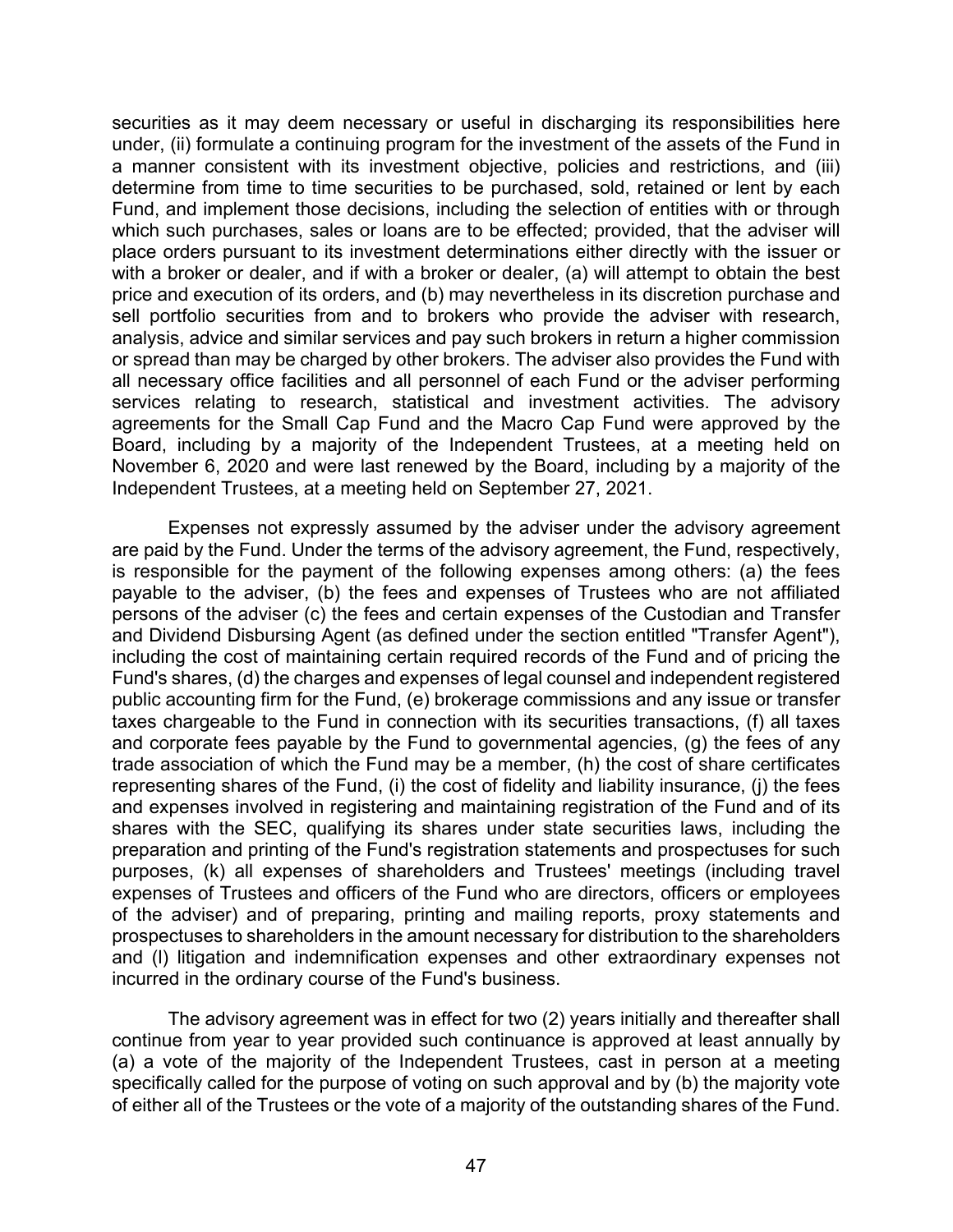The advisory agreement may be terminated without penalty on 60 days' written notice by a vote of a majority of the Trustees or by the adviser, or by holders of a majority of that Trust's outstanding shares. The advisory agreement shall terminate automatically in the event of its assignment.

For the fiscal year ended July 31, 2019, the Small Cap Fund paid \$246,746 in advisory fees, of which \$70,628 were waived by the adviser. For the fiscal year ended July 31, 2020, the Small Cap Fund paid \$240,392 in advisory fees, of which \$77,216 were waived by the adviser. For the fiscal year ended July 31, 2021, the Small Cap Fund paid \$337,266 in advisory fees, of which \$95,946 were waived by the adviser.

For the fiscal year ended July 31, 2019, the Micro Cap Fund paid \$197,905 in advisory fees, \$44,666 of which was waived by the adviser. For the fiscal year ended July 31, 2020, the Micro Cap Fund paid \$205,191 in advisory fees, \$39,526 of which was waived by the adviser. For the fiscal year ended July 31, 2021, the Micro Cap Fund paid \$211,645 in advisory fees, \$51,302 of which was waived by the adviser.

### RG Aurum+ Fund: Adviser

RG Alts, LP, 2828 N. Harwood Street, Suite 1900, Dallas, TX 75201, serves as investment adviser to the RG Aurum+ Fund *(fka, the RG Tactical Market Neutral Fund*). The investment adviser was formed in 2019 and as of the date of this prospectus, provides investment management services exclusively to the RG Aurum+ Fund. Pursuant to an advisory agreement the adviser is entitled to receive, on a monthly basis, an annual advisory fee equal to 1.75% of the RG Aurum+ Fund's average daily net assets. The adviser is controlled by its general partner, RG Alts (GP), LLC. RG Alts (GP), LLC is controlled by its managing member Ranger Shared Services, LLC, which is controlled by its managing member, Ranger Capital Group Holdings, L.P., which is controlled by its general partner, Ranger Capital Group, L.L.C., which is controlled by its manager, Mr. Elliott, who is also a Trustee of the Trust and Chairman of the Board of Trustees.

The adviser has entered into an expense limitation agreement with the Fund to reduce its fees and to reimburse expenses, at least until November 30, 2022, such that total annual Fund operating expenses after fee waiver and/or reimbursement (exclusive of any Rule 12b-1 distribution or shareholder servicing fees, taxes, interest, brokerage commissions, expenses associated with taking investment positions, derivative or swap related expenses, acquired fund fees and expenses, or extraordinary expenses such as litigation) will not exceed 1.99% of the Fund's average daily net assets, subject to possible recoupment from the Fund in future years on a rolling three year basis (within the three years after the fees have been waived or reimbursed) if such recoupment can be achieved within the foregoing expense limits.

Under the advisory agreement, the adviser, under the oversight of the Board, agrees to invest the assets of the Fund in accordance with applicable law and the investment objective, policies and restrictions set forth in the Fund's current Prospectus and Statement of Additional Information, and subject to such further limitations as the Trust may from time to time impose by written notice to the adviser. The adviser shall act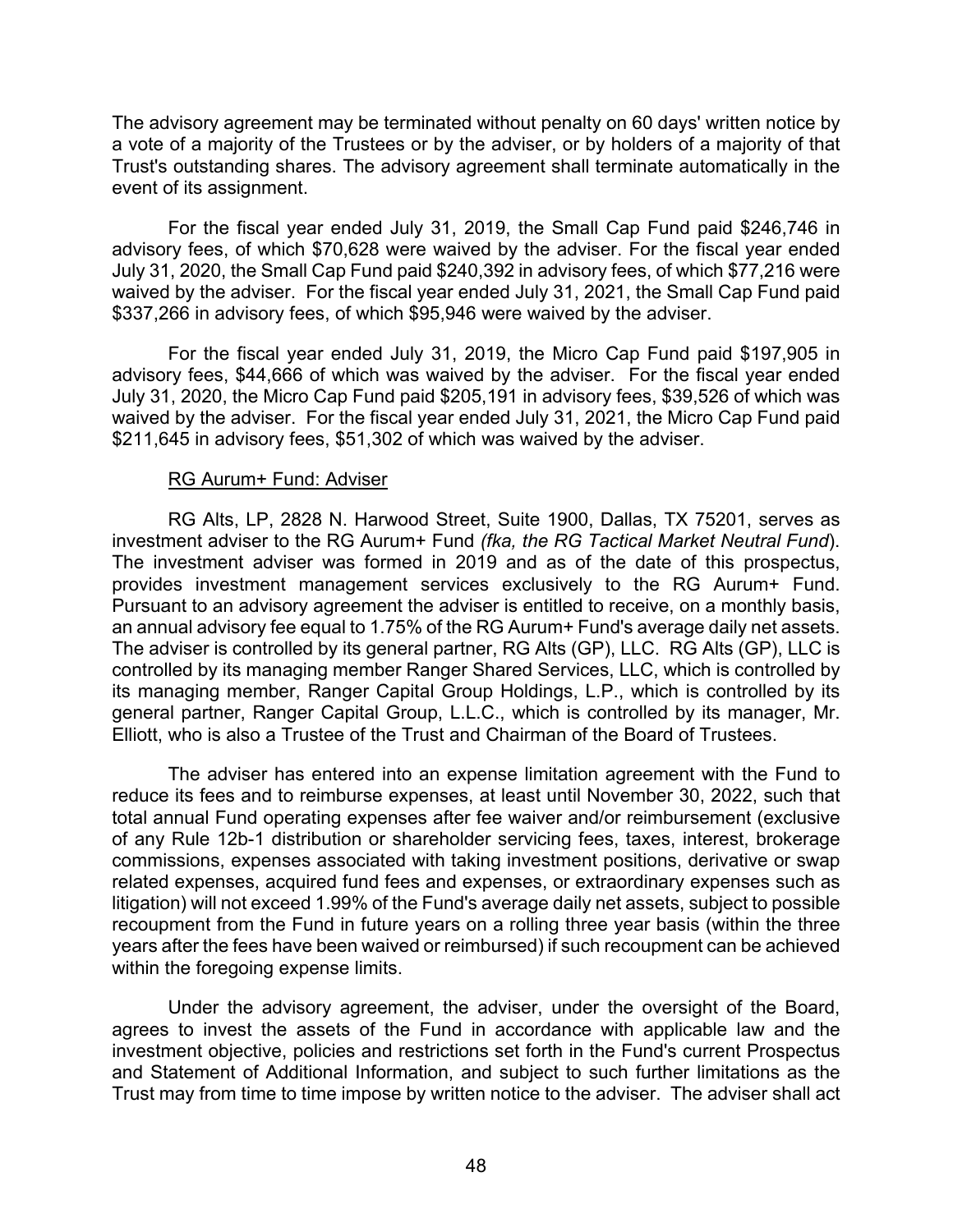as the investment adviser to the Fund and, as such shall (i) obtain and evaluate such information relating to the economy, industries, business, securities markets and securities as it may deem necessary or useful in discharging its responsibilities here under, (ii) formulate a continuing program for the investment of the assets of the Fund in a manner consistent with its investment objective, policies and restrictions, and (iii) determine from time to time securities to be purchased, sold, retained or lent by the Fund, and implement those decisions, including the selection of entities with or through which such purchases, sales or loans are to be effected; provided, that the adviser will place orders pursuant to its investment determinations either directly with the issuer or with a broker or dealer, and if with a broker or dealer, (a) will attempt to obtain the best price and execution of its orders, and (b) may nevertheless in its discretion purchase and sell portfolio securities from and to brokers who provide the adviser with research, analysis, advice and similar services and pay such brokers in return a higher commission or spread than may be charged by other brokers. The adviser also provides the Fund with all necessary office facilities and all personnel of the Fund or the adviser performing services relating to research, statistical and investment activities. The advisory agreement was last renewed for the RG Aurum+ Fund by the Board, including by a majority of the Independent Trustees, at a meeting held on September 27, 2021.

Expenses not expressly assumed by the adviser under the advisory agreement are paid by the Fund. Under the terms of the advisory agreement, each Fund, respectively, is responsible for the payment of the following expenses among others: (a) the fees payable to the adviser, (b) the fees and expenses of Trustees who are not affiliated persons of the adviser (c) the fees and certain expenses of the Custodian and Transfer and Dividend Disbursing Agent (as defined under the section entitled "Transfer Agent"), including the cost of maintaining certain required records of the Fund and of pricing the Fund's shares, (d) the charges and expenses of legal counsel and independent registered public accounting firm for the Fund, (e) brokerage commissions and any issue or transfer taxes chargeable to the Fund in connection with its securities transactions, (f) all taxes and corporate fees payable by the Fund to governmental agencies, (g) the fees of any trade association of which the Fund may be a member, (h) the cost of share certificates representing shares of the Fund, (i) the cost of fidelity and liability insurance, (j) the fees and expenses involved in registering and maintaining registration of the Fund and of its shares with the SEC, qualifying its shares under state securities laws, including the preparation and printing of the Fund's registration statements and prospectuses for such purposes, (k) all expenses of shareholders and Trustees' meetings (including travel expenses of Trustees and officers of the Fund who are directors, officers or employees of the adviser) and of preparing, printing and mailing reports, proxy statements and prospectuses to shareholders in the amount necessary for distribution to the shareholders and (l) litigation and indemnification expenses and other extraordinary expenses not incurred in the ordinary course of the Fund's business.

The advisory agreement was in effect for two (2) years initially and thereafter shall continue from year to year provided such continuance is approved at least annually by (a) a vote of the majority of the Independent Trustees, cast in person at a meeting specifically called for the purpose of voting on such approval and by (b) the majority vote of either all of the Trustees or the vote of a majority of the outstanding shares of the Fund.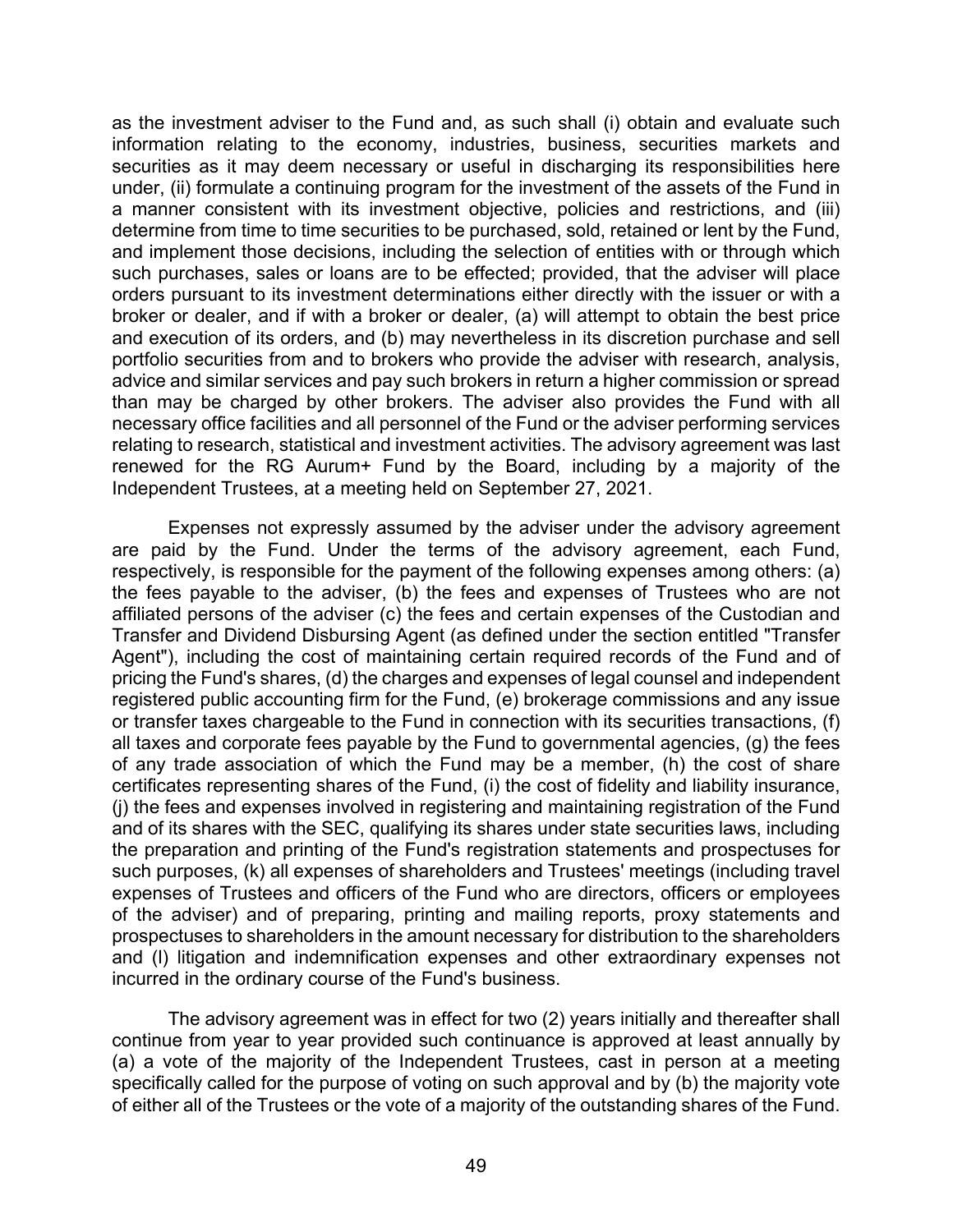The advisory agreement may be terminated without penalty on 60 days' written notice by a vote of a majority of the Trustees or by the adviser, or by holders of a majority of that Trust's outstanding shares. The advisory agreement shall terminate automatically in the event of its assignment.

For the fiscal year ended July 31, 2019, the RG Aurum+ Fund paid \$2,169 in advisory fees, all of which were waived. For the fiscal year ended July 31, 2020, the RG Aurum+ Fund paid \$74,729 in advisory fees, \$64,033 of which were waived. \$21,977 were reimbursed by the adviser. For the fiscal year ended July 31, 2021, the RG Aurum+ Fund paid \$836,411 in advisory fees, \$63,425 of which were waived.

RG Alts, LP is controlled by its general partner, RG Alts (GP), LLC. RG Alts (GP), LLC is controlled by its managing member Ranger Shared Services, LLC, which is controlled by its managing member, Ranger Capital Group Holdings, L.P., which is controlled by its general partner, Ranger Capital Group, L.L.C., which is controlled by its manager, Mr. Elliott, who is also a Trustee of the Trust and Chairman of the Board of Trustees.

## Codes of Ethics

The Trust, the advisers and the Distributor have adopted respective codes of ethics under Rule 17j-1 under the 1940 Act that govern the personal securities transactions of their board members, officers and employees who may have access to current trading information of the Trust. Under these codes of ethics, the Trustees are permitted to invest in securities that may also be purchased by the Funds. In addition, the Trust has adopted a separate code of ethics that applies only to the Trust's executive officers to ensure that these officers promote professional conduct in the practice of corporate governance and management. The purpose behind these guidelines is to promote (i) honest and ethical conduct, including the ethical handling of actual or apparent conflicts of interest between personal and professional relationships; (ii) full, fair, accurate, timely, and understandable disclosure in reports and documents that a registrant files with, or submits to, the SEC and in other public communications made by the Fund; (iii) compliance with applicable governmental laws, rule and regulations; (iv) the prompt internal reporting of violations of this Code to an appropriate person or persons identified in the Code; and (v) accountability for adherence to the Code.

## Proxy Voting Policies

The Board has adopted Proxy Voting Policies and Procedures ("Policies") on behalf of the Trust, which delegate the responsibility for voting proxies of securities held by the Funds to each adviser or their designee and responsibility for voting proxies of securities held by the Fund to the adviser, subject to the Board's continuing oversight. The Policies require that the adviser vote proxies received in a manner consistent with the best interests of the Funds and shareholders. The Policies also require the advisers or their designee to present to the Board, at least annually, the adviser's Policies and a record of each proxy voted by the adviser or their designee on behalf of the Fund, including a report on the resolution of all proxies identified by the adviser or their designee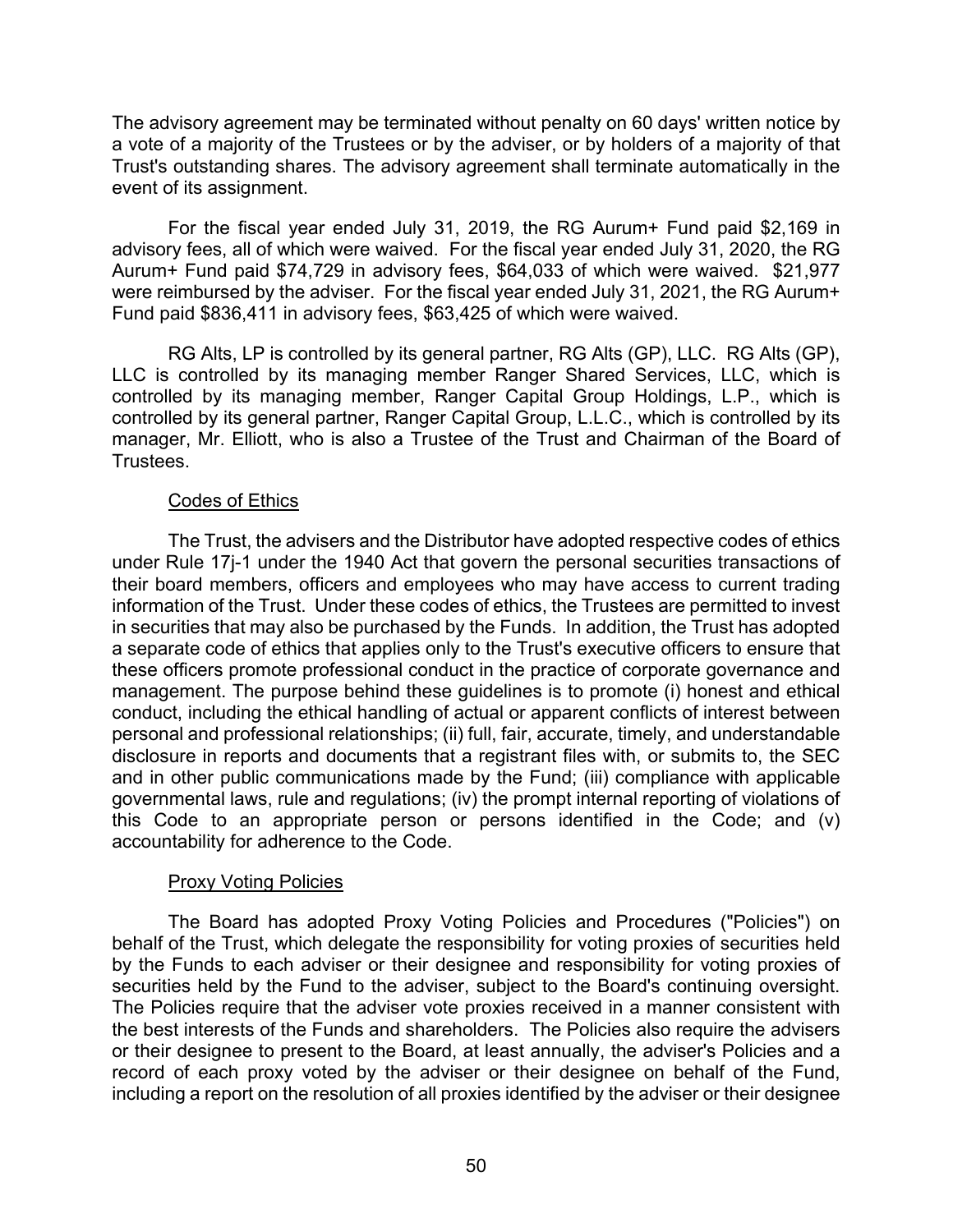as involving a conflict of interest. A copy of the advisers' Policies is attached hereto as Appendix A.

*More information.* Information regarding how a Fund voted proxies relating to portfolio securities held by the Fund during the most recent 12-month period ending June 30 will be available (1) without charge, upon request, by calling the Fund at 1-866-458-4744; and (2) on the SEC's website at http://www.sec.gov. In addition, a copy of the Fund's proxy voting policies and procedures are also available by calling 1-866-458-4744 and will be sent within three business days of receipt of a request.

# **DISTRIBUTION OF SHARES**

## Rule 12b-1 Plan

The Trust has adopted a plan pursuant to Rule 12b-1 under the 1940 Act (the "Plan"). The Plan permits Investor Class shares of a Fund to pay its distributor for certain distribution and promotion expenses related to marketing shares of the Fund. The amount payable annually by a Fund's Investor Class is 0.25% of its respective average daily net assets. The distributor uses all of the 12b-1 fees received for distribution expenses and does not retain any amounts for profit.

Under the Plan, the Trust may engage in any activities related to the distribution of each Fund's shares, including without limitation the following: (a) payments, including incentive compensation, to securities dealers or other financial intermediaries, financial institutions, investment advisers and others that are engaged in the sale of shares of the Fund, or that may be advising shareholders of the Trust regarding the purchase, sale or retention of shares of the Fund; (b) expenses of maintaining personnel (including personnel of organizations with which the Trust has entered into agreements related to this Plan) who engage in or support distribution of shares of the Fund; (c) costs of preparing, printing and distributing prospectuses and statements of additional information and reports of the Fund for recipients other than existing shareholders of the Fund; (d) costs of formulating and implementing marketing and promotional activities, including, but not limited to, sales seminars, direct mail promotions and television, radio, newspaper, magazine and other mass media advertising; (e) costs of preparing, printing and distributing sales literature; (f) costs of obtaining such information, analyses and reports with respect to marketing and promotional activities as the Trust may, from time to time, deem advisable; and (g) costs of implementing and operating this Plan.

The Trustees expect that the Plan could significantly enhance each Fund's ability to expand distribution of Investor Class shares of the Fund. It is also anticipated that an increase in the size of the Quest for Income and Growth Fund's Investor Class would produce economies of scale that benefit the shareholders, facilitate more efficient portfolio management, and assist the Fund in seeking to achieve its investment objective.

The Plan has been approved by the Trust's Board of Trustees, including a majority of the Trustees who are not "interested persons" of the Trust and who have no direct or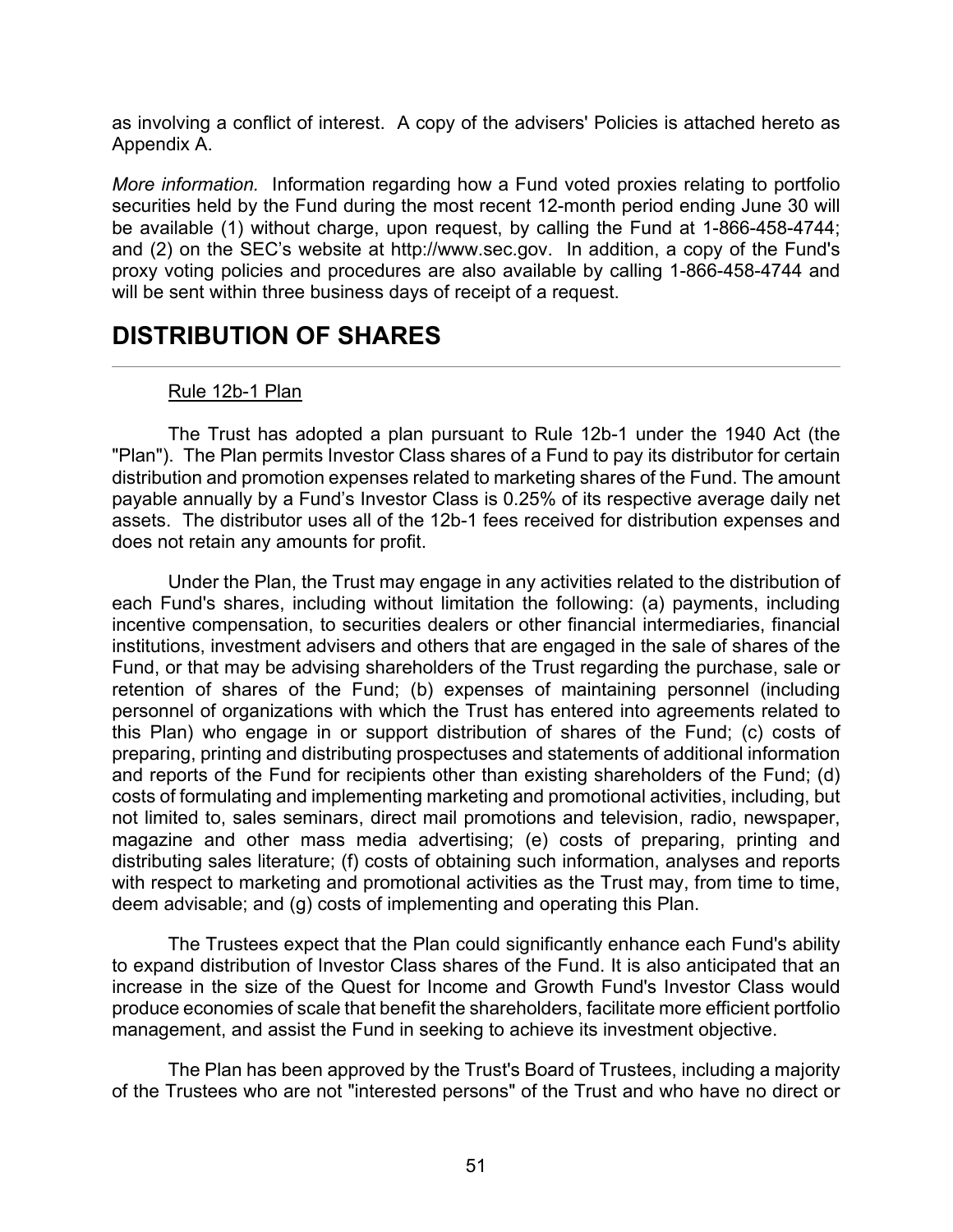indirect financial interest in the Plan or any related agreement, by a vote cast in person. Continuation of the Plan and the related agreements must be approved by the Trustees annually, in the same manner, and the Plan or any related agreement may be terminated at any time without penalty by a majority of such independent Trustees or by a majority of the outstanding shares of a Fund. Any amendment increasing the maximum percentage payable under the Plan or other material change must be approved by a majority of the outstanding Investor Class shares of a Fund, and all other material amendments to the Plan or any related agreement must be approved by a majority of the independent Trustees.

None of the Funds paid distribution fees pursuant to the Plan during the fiscal year ended July 31, 2021.

# **PORTFOLIO MANAGERS**

The following table lists the number and types of accounts managed by the Portfolio Managers in addition to those of the Funds and assets under management in those accounts as of July 31, 2021:

| <b>Total Other Accounts Managed</b> |  |
|-------------------------------------|--|
|-------------------------------------|--|

| Portfolio Manager     | Registered<br>Investment<br>Company<br>Accounts | Assets<br>Managed<br>(\$ millions) | Pooled<br>Investment<br>Vehicle<br>Accounts | Assets<br>Managed<br>(\$ millions) | Other<br>Accounts | Assets<br>Managed<br>(\$ millions) |
|-----------------------|-------------------------------------------------|------------------------------------|---------------------------------------------|------------------------------------|-------------------|------------------------------------|
| <b>Conrad Doenges</b> | 2                                               | \$289.10                           | 3                                           | \$9.06                             | 20                | \$1,464.96                         |
| Andrew Hill           | 2                                               | \$289.10                           | 3                                           | \$59.06                            | 20                | \$1,464.96                         |
| Joseph LaBate         | 2                                               | \$289.10                           | 3                                           | \$59.06                            | 20                | \$1,464.96                         |
| Ben McMillan          | 0                                               | \$0.00                             | 0                                           | \$0.00                             | 0                 | \$0.00                             |

#### Other Accounts Managed Subject to Performance-Based Fees

|                       | Registered |               | Pooled     |               |          |               |
|-----------------------|------------|---------------|------------|---------------|----------|---------------|
|                       | Investment | Assets        | Investment | Assets        |          | Assets        |
|                       | Company    | Managed       | Vehicle    | Managed       | Other    | Managed       |
| Portfolio Manager     | Accounts   | (\$ millions) | Accounts   | (\$ millions) | Accounts | (\$ millions) |
| <b>Conrad Doenges</b> |            | \$0.00        |            | \$111.22      |          | \$0.00        |
| Andrew Hill           |            | \$0.00        |            | \$111.22      |          | \$0.00        |
| Joseph LaBate         |            | \$0.00        |            | \$111.22      |          | \$0.00        |
| <b>Ben McMillan</b>   |            | \$0.00        |            | \$0.00        |          | \$0.00        |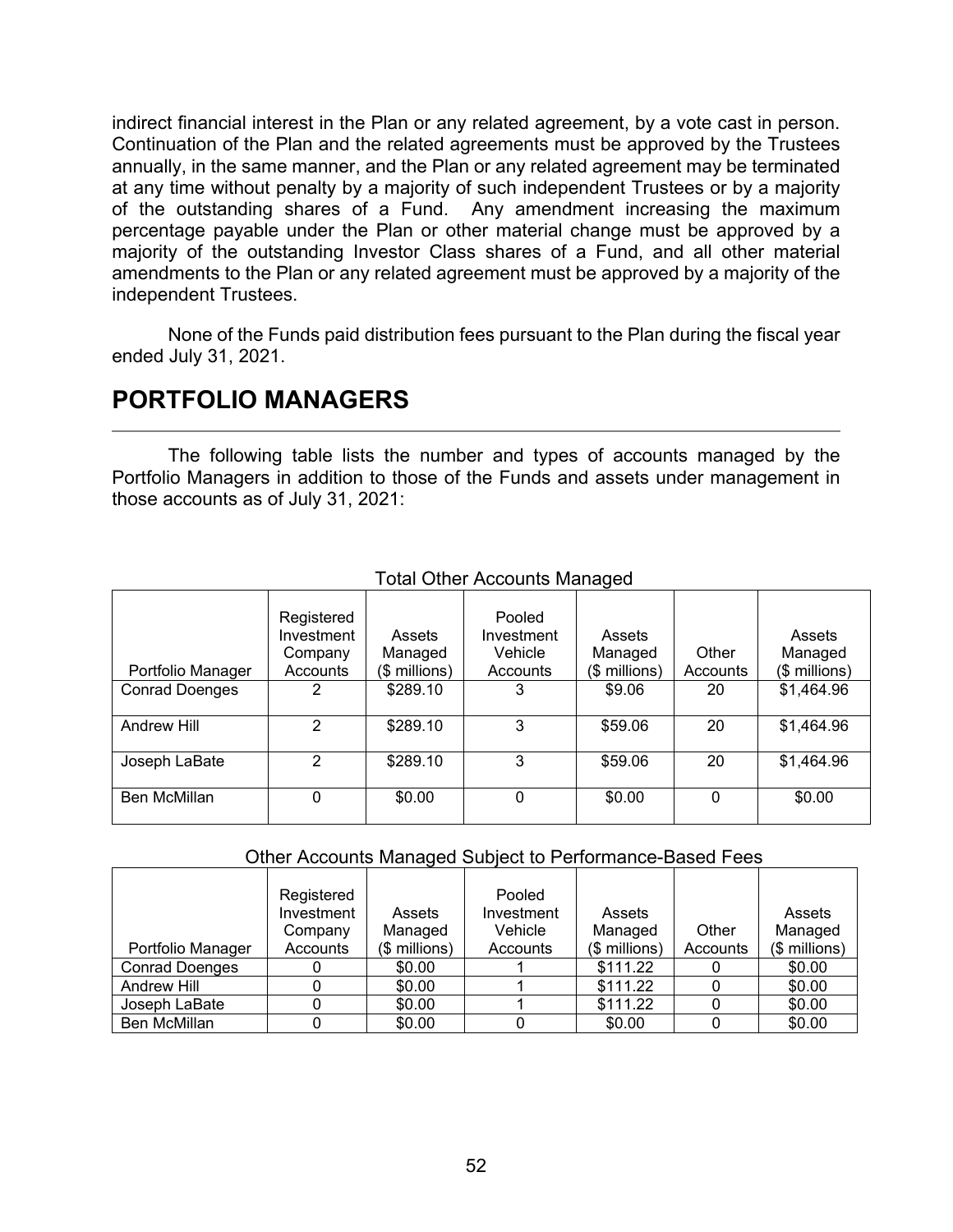#### Conflicts of Interest.

As indicated in the table above, the portfolio managers may manage numerous accounts for multiple clients. These accounts may include registered investment companies, other types of pooled accounts (e.g., collective investment funds), and separate accounts (i.e., accounts managed on behalf of individuals or public or private institutions). The portfolio managers make investment decisions for each account based on the investment objectives and policies and other relevant investment considerations applicable to that portfolio.

When the portfolio managers have responsibility for managing more than one account, potential conflicts of interest may arise. Those conflicts could include preferential treatment of one account over others in terms of allocation of resources or of investment opportunities. For instance, the adviser may receive fees from certain accounts that are higher than the fee it receives from a Fund, or it may receive a performance-based fee on certain accounts. In those instances, the portfolio managers may have an incentive to favor the higher and/or performance-based fee accounts over the Fund. The advisers have each adopted policies and procedures designed to address these potential material conflicts. For instance, the adviser utilizes a system for allocating investment opportunities among portfolios that is designed to provide a fair and equitable allocation.

As compensation, Mr. Doenges, Mr. Hill and Mr. LaBate receive a (i) salary, (ii) bonus based on assets under management, and (iii) limited partnership interest in Ranger Investment Management, L.P.

Mr. McMillan is compensated through his indirect limited partnership interest in RG Alts, LLC.

#### Ownership.

Dollar Range of Equity Securities of the respective Funds held by the Fund's the portfolio manager(s) as of July 31, 2021.

| Portfolio |                      |                     |           |
|-----------|----------------------|---------------------|-----------|
| Manager   | Small Cap            | Micro Cap           | RG Aurum+ |
| Conrad    | $$50,001 - 100,000$  | $$50,001 - 100,000$ | n/a       |
| Doenges   |                      |                     |           |
| Andrew    | \$100,001-\$500,000  | \$0                 | n/a       |
| Hill      |                      |                     |           |
| Joseph    | $$100,001 - 500,000$ | $$100,001-$         | n/a       |
| LaBate    |                      | \$500,000           |           |
| Ben       | n/a                  | n/a                 | \$0       |
| McMillan  |                      |                     |           |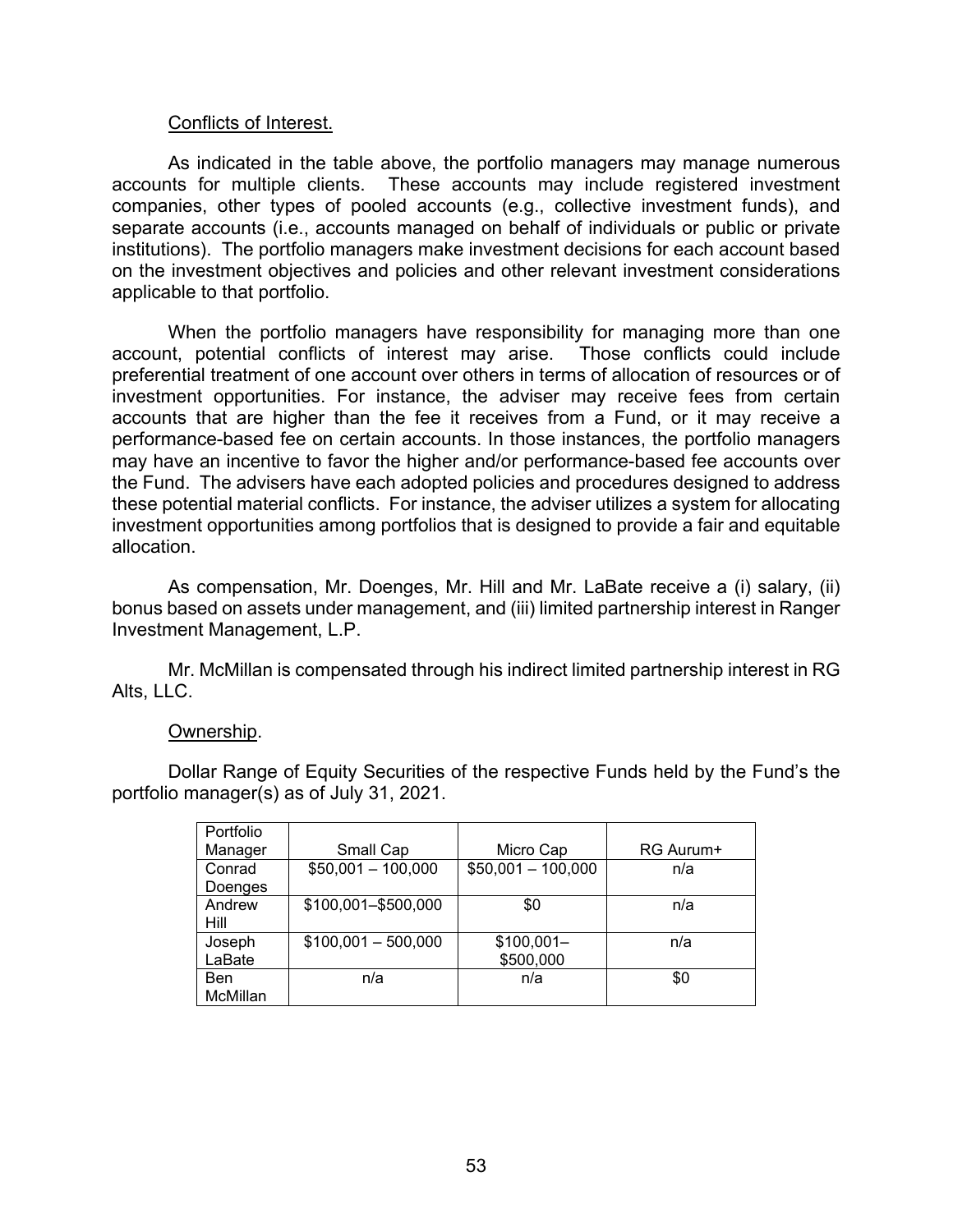# **THE DISTRIBUTOR**

Arbor Court Capital, LLC 8000 Town Centre Drive, Suite 400, Broadview Heights, OH 44147, (the "Distributor") serves as the principal underwriter and national distributor for the shares of the Trust pursuant to a distribution agreement with the Trust (the "Distribution Agreement"). The Distributor is registered as a broker-dealer under the Securities Exchange Act of 1934 and each state's securities laws and is a member of FINRA. The offering of the Funds' shares is continuous. The Distribution Agreement provides that the Distributor, as agent in connection with the distribution of Fund shares, will use commercially reasonable efforts to distribute the Funds' shares. Neither the Trust, nor its advisers are affiliated with the Distributor.

The Distribution Agreement provides that, unless sooner terminated, it will continue in effect for two years initially and thereafter shall continue from year to year, subject to annual approval by (a) the Board or a vote of a majority of the outstanding shares, and (b) by a majority of the Trustees who are not interested persons of the Trust or of the Distributor by vote cast in person at a meeting called for the purpose of voting on such approval.

The Distribution Agreement may be terminated by the Trust at any time, without the payment of any penalty, by vote of a majority of the entire Board of the Trust or by vote of a majority of the outstanding shares of the Funds on 60 days' written notice to the Distributor, or by the Distributor at any time, without the payment of any penalty, on 60 days' written notice to the Trust. The Distribution Agreement will automatically terminate in the event of its assignment.

For its services under the Distribution Agreement the Distributor is entitled to receive compensation as set forth in the Distribution Agreement. The Distributor also receives reimbursement for certain third-party fees paid on behalf of the Funds.

Prior to November 10, 2019, Foreside Fund Services, LLC served as the principal underwriter and national distributor for the shares of the Trust pursuant to a distribution agreement with the Trust (the "Foreside Distribution Agreement"). For its services under the Foreside Distribution Agreement to the first Fund covered by the Foreside Distribution Agreement, Foreside received compensation of 0.25% of its average net assets.

Prior to November 10, 2017, Rafferty Capital Markets, LLC served as the principal underwriter and national distributor for the shares of the Trust pursuant to a distribution agreement with the Trust (the "Rafferty Distribution Agreement"). For its services under the Rafferty Distribution Agreement to the first Fund covered by the Rafferty Distribution Agreement, Rafferty received compensation of \$10,000 per annum until the first anniversary of the Agreement; \$12,000 per annum until the second anniversary of this Agreement and \$15,000 per annum until the third anniversary of the Rafferty Distribution Agreement. Rafferty received \$3,000 per annum for each additional Fund covered by the Rafferty Distribution Agreement. Rafferty also received reimbursement for certain thirdparty fees paid on behalf of the Funds.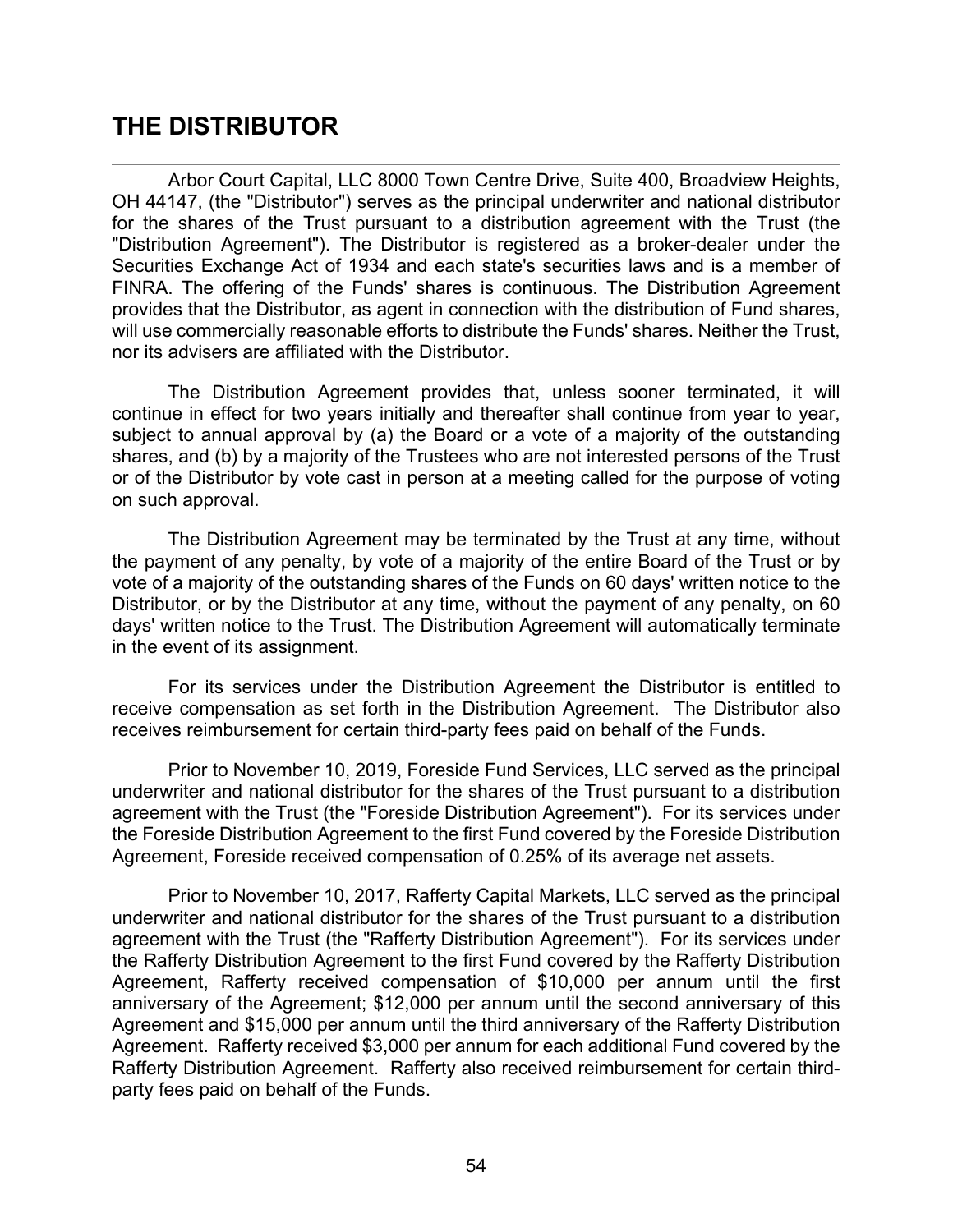# **ALLOCATION OF PORTFOLIO BROKERAGE**

Specific decisions to purchase or sell securities for the Funds are made by the portfolio managers, who are employees of a Fund's adviser. The adviser is authorized by the Trustees to allocate the orders placed on behalf of the Funds to brokers or dealers who may, but need not, provide research or statistical material or other services to the Funds or the adviser for a Fund's use. Such allocation is to be in such amounts and proportions as the adviser may determine.

In selecting a broker or dealer to execute each particular transaction, the adviser will take into consideration execution capability and available liquidity; timing and size of particular orders; commission rates; responsiveness; trading experience; reputation, and integrity and fairness in resolving disputes. "Best execution" means the best overall qualitative execution, not necessarily the lowest possible commission cost. The adviser will obtain information as to the general level of commission rates being charged by the brokerage community from time to time and will periodically evaluate the overall reasonableness of brokerage commissions paid on client transactions by reference to such data. The advisers periodically review the past performance of the exchange members, brokers or dealers with whom it has been placing orders to execute Fund transactions in light of the factors discussed above.

Brokers or dealers executing a portfolio transaction on behalf of the Funds may receive a commission in excess of the amount of commission another broker or dealer would have charged for executing the transaction if the adviser determine in good faith that such commission is reasonable in relation to the value of brokerage, research and other services provided to the Funds. In allocating portfolio brokerage, the adviser may select brokers or dealers who also provide brokerage, research and other services to other accounts over which the adviser exercises investment discretion. Some of the services received as the result of Fund transactions may primarily benefit accounts other than the Funds, while services received as the result of portfolio transactions effected on behalf of those other accounts may primarily benefit the Funds.

For the fiscal year ended July 31, 2019, the Small Cap Fund paid brokerage commissions of \$33,784, of which \$12,848 were soft dollar costs, and the Micro Cap Fund paid brokerage commissions of \$26,145, of which \$7,496 were soft dollar costs, and the RG Aurum+ Fund paid brokerage commissions of \$2,371, of which \$100 was attributable to soft dollar costs. For the fiscal year ended July 31, 2020, the Small Cap Fund paid brokerage commissions of \$22,871, of which \$10,503 were soft dollar costs, the Micro Cap Fund paid brokerage commissions of \$32,426, of which \$13,273 were soft dollar costs, and the RG Aurum+ Fund paid brokerage commissions of \$9,591, of which \$0 was attributable to soft dollar costs. For the fiscal year ended July 31, 2021, the Small Cap Fund paid brokerage commissions of \$23,491, of which \$8,437 were soft dollar costs, the Micro Cap Fund paid brokerage commissions of \$33,053, of which \$10,739 were soft dollar costs, and the RG Aurum+ Fund paid brokerage commissions of \$34,432, of which \$0 was attributable to soft dollar costs.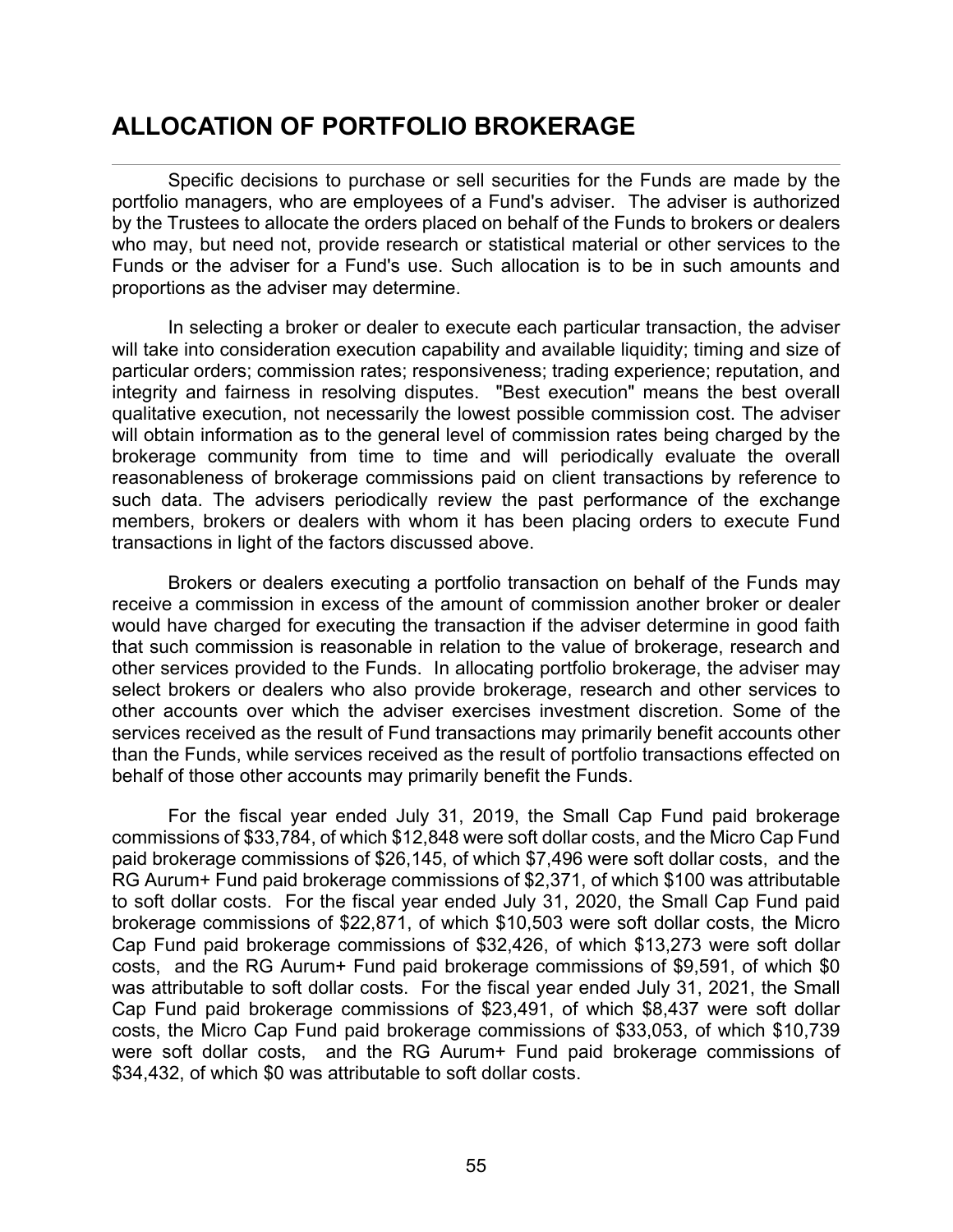# **PORTFOLIO TURNOVER**

Each Fund's portfolio turnover rate is calculated by dividing the lesser of purchases or sales of portfolio securities for the fiscal year by the monthly average of the value of the portfolio securities owned by the Fund during the fiscal year. The calculation excludes from both the numerator and the denominator securities with maturities at the time of acquisition of one year or less. High portfolio turnover involves correspondingly greater brokerage commissions and other transaction costs, which will be borne directly by the Fund. A high rate of portfolio turnover (over 100%) may involve correspondingly greater transaction costs, which must be borne directly by the Fund and ultimately by its shareholders. High portfolio turnover may result in the realization of substantial net capital gains. To the extent short-term capital gains are realized, distributions attributable to such gains will be ordinary income for federal income tax purposes. Each Fund's portfolio turnover rate may vary, and certain of the Funds' turnover rates may exceed 100%.

| <b>Fund Name</b>       | <b>Fiscal Year</b><br><b>Ended 7-30-21</b> | <b>Fiscal Year/Period</b><br><b>Ended 7-30-20</b> |
|------------------------|--------------------------------------------|---------------------------------------------------|
| Ranger Micro Cap Fund  | 56.25%                                     | 45.96%                                            |
| Ranger Small Cap Fund  | 42.49%                                     | 58.92%                                            |
| $RG$ Aurum + $Fund(1)$ | 460.74%                                    | 286.01%                                           |

(1) Fund Commenced Operation in July, 2019.

# **OTHER SERVICE PROVIDERS**

## Fund Services

Mutual Shareholder Services, LLC ("MSS"), 8000 Town Centre Drive, Suite 400, Broadview Heights, Ohio 44147, acts as each Fund's transfer agent. MSS maintains the records of each shareholder's account, answers shareholders' inquiries concerning their accounts, processes purchases and redemptions of each Fund's shares, acts as dividend and distribution disbursing agent and performs other transfer agent and shareholder service functions. In addition, MSS provides each Fund with fund accounting services, which includes certain monthly reports, record-keeping and other management-related services.

For the services rendered to the Funds, each Fund pays MSS, during its first year of operations, an annual fee based on the average value of the Fund. These fees are:

from \$0 to \$25 million in average assets the annual fee is \$22,200; from \$25 million to \$50 million in assets the annual fee is \$31,700; from \$50 million to \$75 million in assets the annual fee is \$37,450; from \$75 million to \$100 million in assets the annual fee is \$43,200; from \$100 million to \$125 million in assets the annual fee is \$48,950; from \$125 million to \$150 million in assets the annual fee is \$54,700; from \$150 million to \$200 million in assets the annual fee is \$60,450; from \$200 million up to \$300 million the annual fee is \$60,450 plus 0.01% of assets over \$200 million; and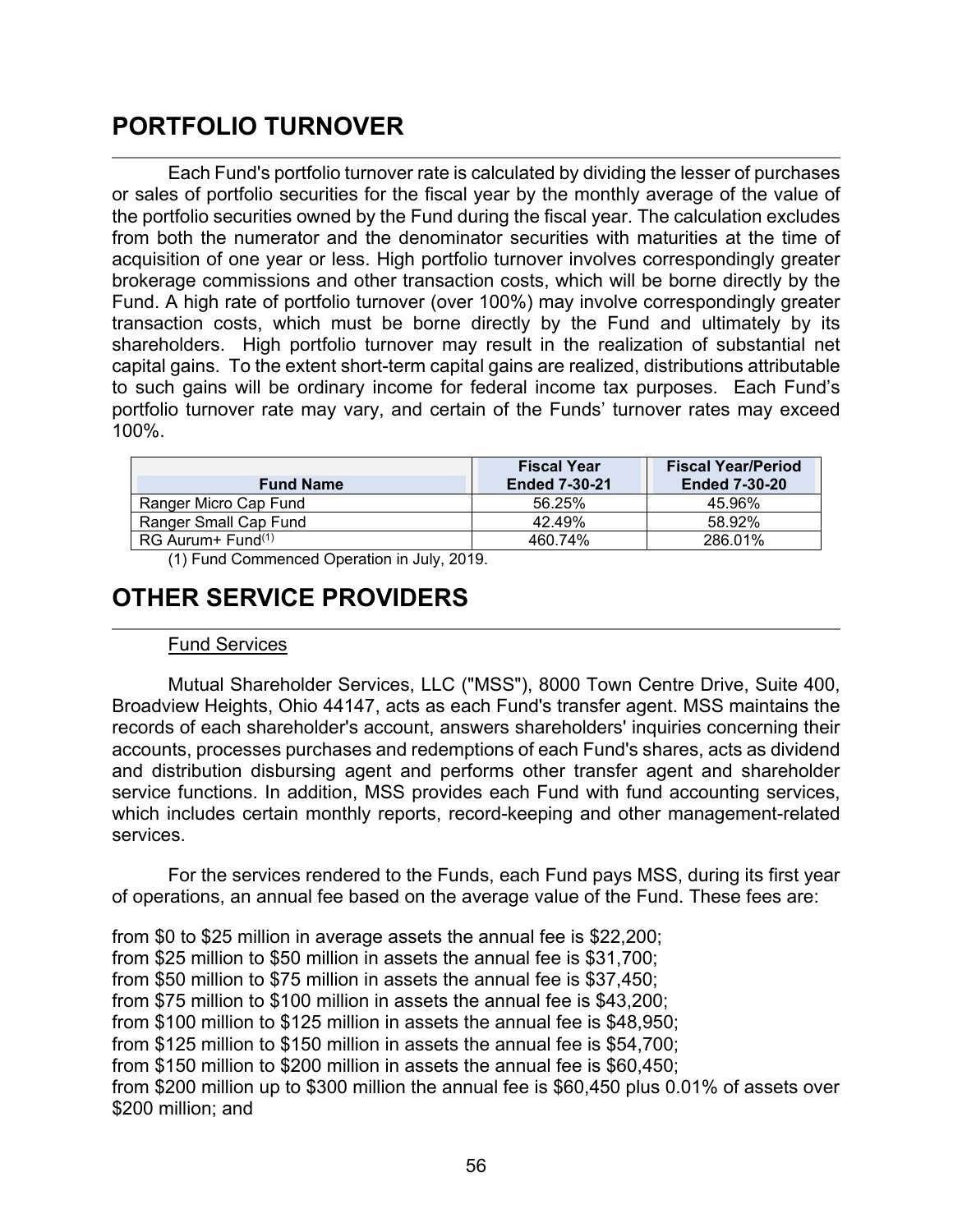over \$300 million in assets the annual fee is \$70,450 plus 0.005% of assets over \$300 million.

Each Fund will receive a discount ranging from 10-50% depending on the net assets of the Fund until the Fund reaches \$10 million in assets. For shareholder services, each Fund pays MSS an annual charge of \$11.50 per account with a minimum monthly charge of \$775. Each Fund also pays MSS a \$100 fee per state for registering the Fund's shares with the states' securities commissions. The Funds also pay MSS for any out-of-pocket expenses. For the fiscal year ended July 31, 2019, the Small Cap Fund paid \$35,298, the Micro Cap Fund paid \$31,423 and the RG Aurum+ Fund paid \$1,000 for transfer agency and accounting fees. For the fiscal year ended July 31, 2020, the Small Cap Fund paid \$36,423, the Micro Cap Fund paid \$32,322 and the RG Aurum+ Fund paid \$17,180 for transfer agency and accounting fees. For the fiscal year ended July 31, 2021, the Small Cap Fund paid \$41,371, the Micro Cap Fund paid \$31,861 and the RG Aurum+ Fund paid \$44,416 for transfer agency and accounting fees.

## **Custodian**

U.S. Bank, N.A., 425 Walnut Street, 6th Floor, Cincinnati, OH 45202, (the "Custodian") serves as the custodian of each Fund's assets pursuant to a custody agreement by and between the Custodian and the Trust on behalf of the Funds. The Custodian's responsibilities include safeguarding and controlling the Funds' cash and securities, handling the receipt and delivery of securities, and collecting interest and dividends on the Funds' investments. Pursuant to the custody agreement, the Custodian also maintains original entry documents and books of record and general ledgers; posts cash receipts and disbursements; and records purchases and sales based upon communications from the adviser. The Funds may employ foreign sub-custodians that are approved by the Board to hold foreign assets.

# **DESCRIPTION OF SHARES**

Each share of beneficial interest of the Trust has one vote in the election of Trustees. Cumulative voting is not authorized for the Trust. This means that the holders of more than 50% of the shares voting for the election of Trustees can elect 100% of the Trustees if they choose to do so, and, in that event, the holders of the remaining shares will be unable to elect any Trustees.

Shareholders of the Trust and any other future series of the Trust will vote in the aggregate and not by series except as otherwise required by law or when the Board determines that the matter to be voted upon affects only the interest of the shareholders of a particular series. Matters such as ratification of the independent registered public accounting firm and election of Trustees are not subject to separate voting requirements and may be acted upon by shareholders of the Trust voting without regard to series.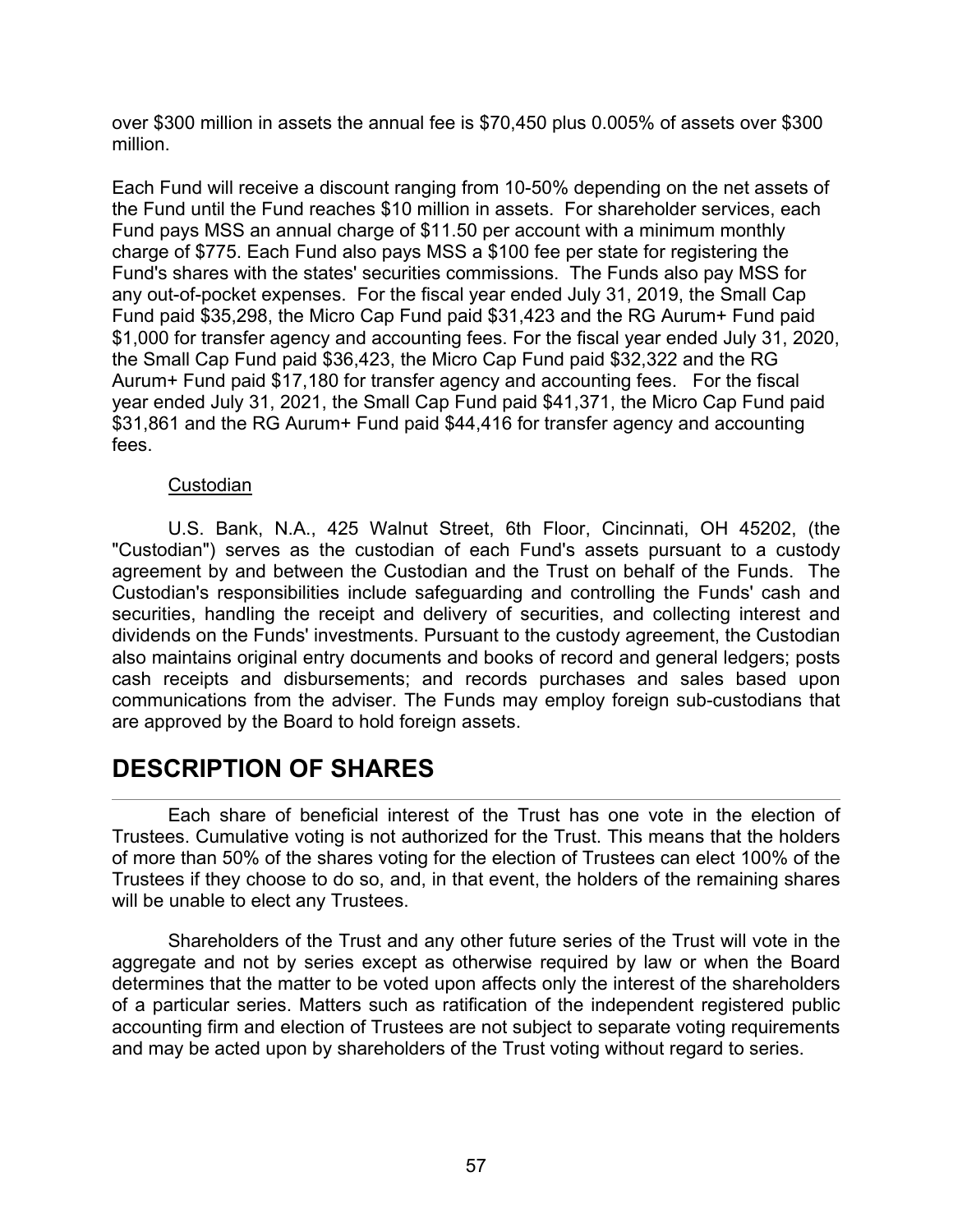# **ANTI-MONEY LAUNDERING PROGRAM**

The Trust has established an Anti-Money Laundering Compliance Program (the "Program") as required by the Uniting and Strengthening America by Providing Appropriate Tools Required to Intercept and Obstruct Terrorism Act of 2001 ("USA PATRIOT Act"). To ensure compliance with this law, the Trust's Program provides for the development of internal practices, procedures and controls, designation of anti-money laundering compliance officers, an ongoing training program and an independent audit function to determine the effectiveness of the Program.

Procedures to implement the Program include, but are not limited to, determining that the Funds' Transfer Agent has established proper anti-money laundering procedures, reported suspicious and/or fraudulent activity and a complete and thorough review of all new opening account applications. The Trust will not transact business with any person or entity whose identity cannot be adequately verified under the provisions of the USA PATRIOT Act.

As a result of the Program, the Trust may be required to "freeze" the account of a shareholder if the shareholder appears to be involved in suspicious activity or if certain account information matches information on government lists of known terrorists or other suspicious persons, or the Trust may be required to transfer the account or proceeds of the account to a governmental agency.

## **PURCHASE, REDEMPTION AND PRICING OF SHARES**

## Purchase of Shares

Investors may only purchase Fund shares after receipt of a current prospectus and by filling out and submitting an application supplied by the Funds.

## Pricing of Shares

The price (net asset value) of the shares of each Fund is determined at the close of trading (normally 4:00 p.m., Eastern Time) on each day the New York Stock Exchange ("NYSE") is open for business. For a description of the methods used to determine the net asset value, see "How Shares Are Priced" in the Prospectus.

Equity securities generally are valued by using market quotations but may be valued on the basis of prices furnished by a pricing service when the adviser believes such prices accurately reflect the fair market value of such securities. Securities that are traded on any stock exchange or on the NASDAQ over-the-counter market are generally valued by the pricing service at the last quoted sale price. Lacking a last sale price, an equity security is generally valued by the pricing service at its last bid price. When market quotations are not readily available, when the adviser determines that the market quotation or the price provided by the pricing service does not accurately reflect the current market value, or when restricted or illiquid securities are being valued, such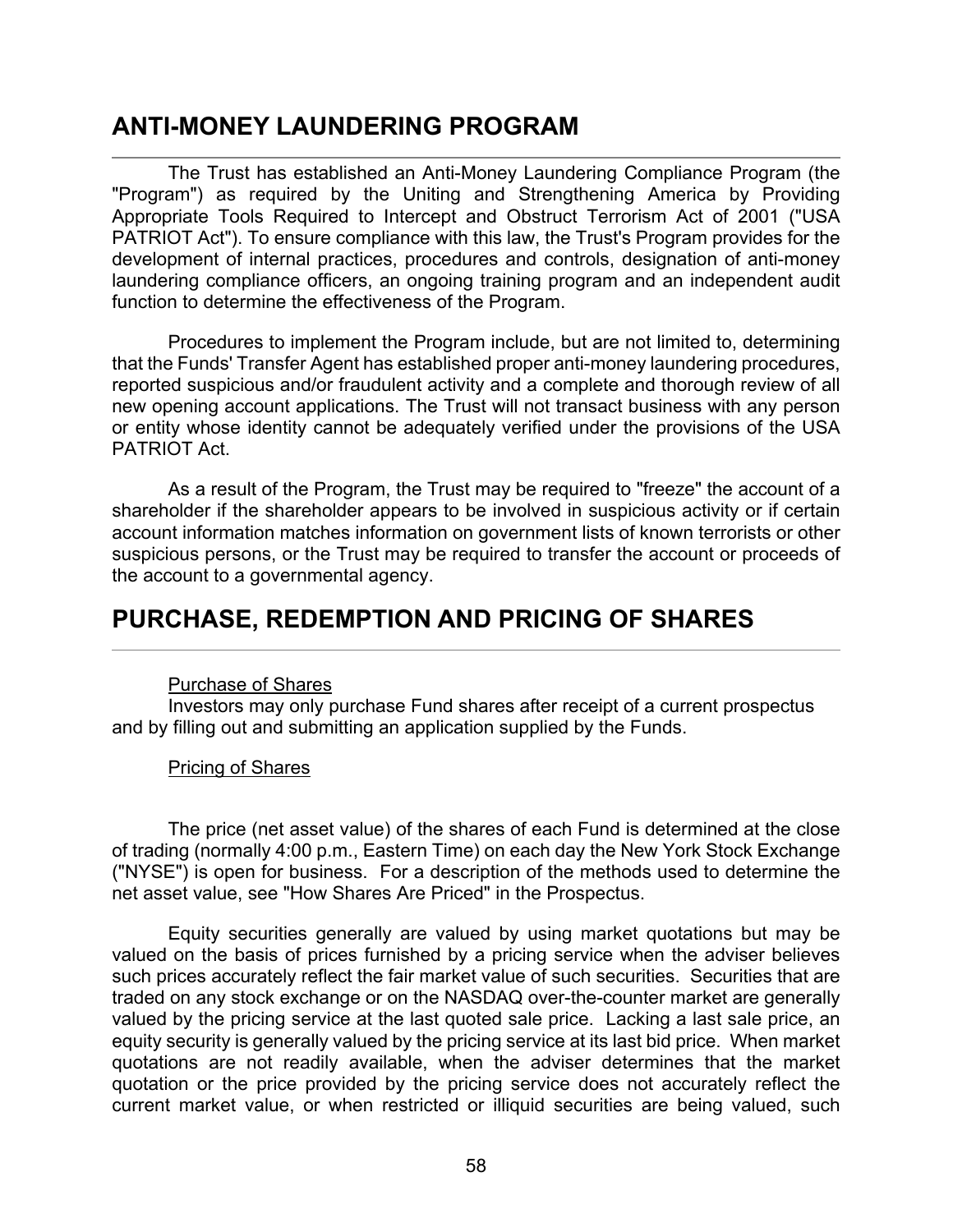securities are valued as determined in good faith by the adviser, in conformity with guidelines adopted by and subject to review of the Board of Trustees of the Trust.

The Trust expects that the holidays upon which the NYSE will be closed are as follows: New Year's Day, Martin Luther King, Jr. Day, Presidents' Day, Good Friday, Memorial Day, Independence Day, Labor Day, Thanksgiving Day, and Christmas Day.

### Purchase of Shares

Orders for shares received by a Fund in good order prior to the close of business on the NYSE on each day during such periods that the NYSE is open for trading are priced at NAV per share or offering price (NAV plus a sales charge, if applicable) computed as of the close of the regular session of trading on the NYSE. Orders received in good order after the close of the NYSE, or on a day it is not open for trading, are priced at the close of such NYSE on the next day on which it is open for trading at the next determined NAV or offering price per share.

#### Redemption of Shares

Each Fund will redeem all or any portion of a shareholder's shares in the Fund when requested in accordance with the procedures set forth in the "Redemptions" section of the Prospectus. Under the 1940 Act, a shareholder's right to redeem shares and to receive payment therefore may be suspended at times:

> (a) when the NYSE is closed, other than customary weekend and holiday closings;

(b) when trading on that exchange is restricted for any reason;

(c) when an emergency exists as a result of which disposal by a Fund of securities owned by it is not reasonably practicable or it is not reasonably practicable for the Fund to fairly determine the value of its net assets, provided that applicable rules and regulations of the SEC (or any succeeding governmental authority) will govern as to whether the conditions prescribed in (b) or (c) exist; or

(d) when the SEC by order permits a suspension of the right to redemption or a postponement of the date of payment on redemption.

In case of suspension of the right of redemption, payment of a redemption request will be made based on the NAV next determined after the termination of the suspension.

The redemption price is the NAV next determined after notice is received by a Fund for redemption of shares, minus the amount of any applicable redemption fee, if any. The proceeds received by the shareholder may be more or less than his/her cost of such shares, depending upon the NAV at the time of redemption and the difference should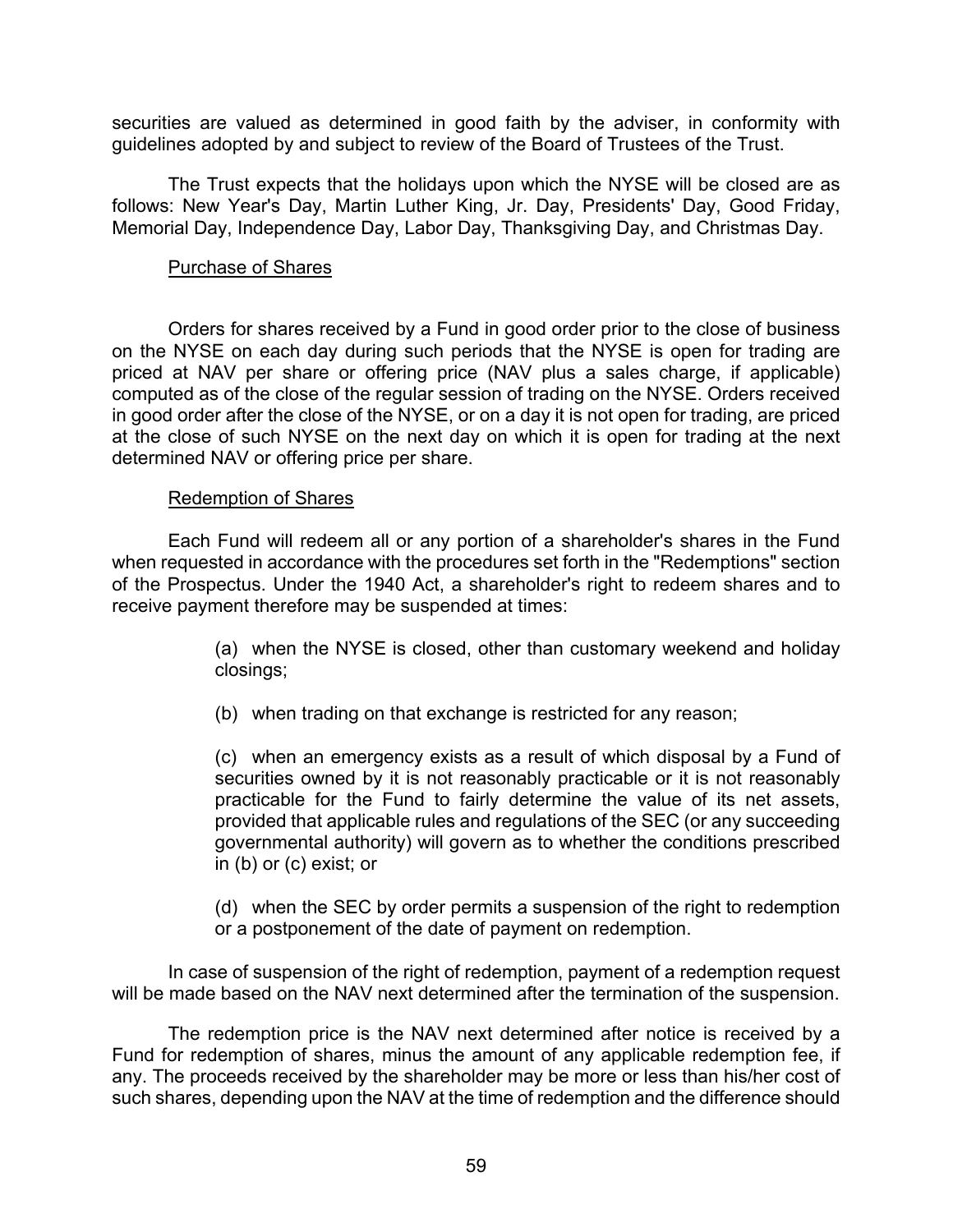be treated by the shareholder as a capital gain or loss for federal and state income tax purposes.

The Funds may purchase shares of Underlying Funds which charge a redemption fee to shareholders (such as a Fund) that redeem shares of the Underlying Fund within a certain period of time (such as one year). The fee is payable to the Underlying Fund. Accordingly, if a Fund were to invest in an Underlying Fund and incur a redemption fee as a result of redeeming shares in such Underlying Fund, the Fund would bear such redemption fee. The Funds will not, however, invest in shares of an Underlying Fund that is sold with a contingent deferred sales load.

Supporting documents in addition to those listed under "Redemptions" in the Prospectus will be required from executors, administrators, Trustees, or if redemption is requested by someone other than the shareholder of record. Such documents include, but are not restricted to, stock powers, Trust instruments, certificates of death, appointments as executor, certificates of corporate authority and waiver of tax required in some states when settling estates.

### Redemption Fee/Market Timing

The Funds discourage and does not accommodate market timing. Market timing is an investment strategy using frequent purchases and redemptions and/or exchanges in an attempt to profit from short term market movements. Market timing may result in dilution of the value of Fund shares held by long term shareholders, disrupt portfolio management, and increase Fund expenses for all shareholders. The Board of Trustees has adopted a policy requiring the Funds' transfer agent to monitor shareholder activity for purchases and redemptions and/or exchanges that reasonably indicate market timing activity. The transfer agent does not employ an objective standard and may not be able to identify all market timing activity or may misidentify certain trading activity as market timing activity.

While the Funds attempt to deter market timing, there is no assurance that they will be able to identify and eliminate all market timers. For example, certain accounts called "omnibus accounts" include multiple shareholders. Omnibus accounts typically provide a Fund with a net purchase or redemption request on any given day where purchasers of Fund shares and redeemers of Fund shares are netted against one another and the identity of individual purchasers and redeemers whose orders are aggregated is not known by the Fund. Brokers maintaining omnibus accounts with the Funds have agreed to provide shareholder transaction information, to the extent known to the broker, to the Funds upon request. If a Fund becomes aware of market timing in an omnibus account, it will work with the broker maintaining the omnibus account to identify the shareholder engaging in the market timing activity. Each Fund reserves the right to reject any purchase order for any reason, including purchase orders that it does not think are in the best interest of the Fund or its shareholders or if the Fund thinks that trading is abusive.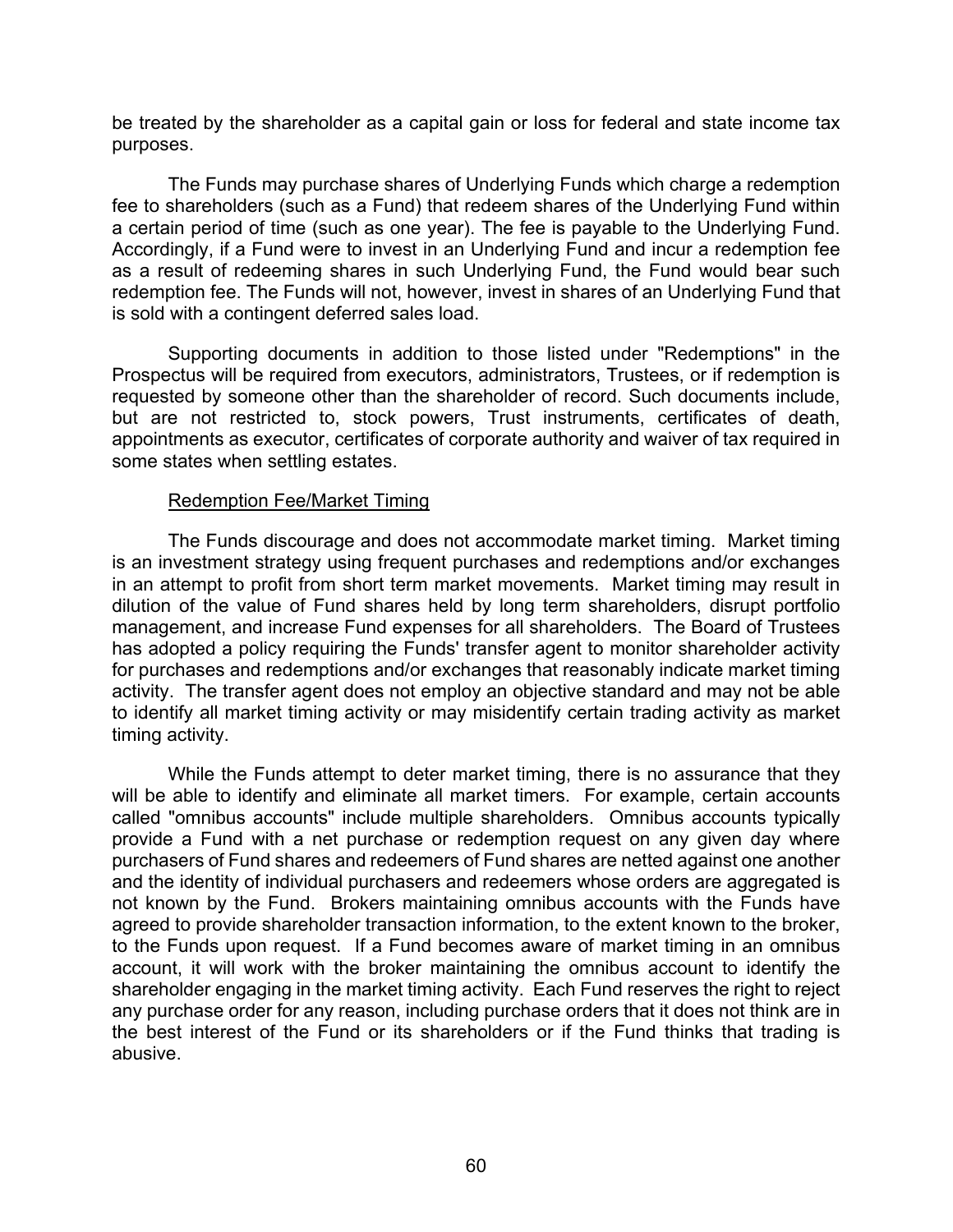# **TAX STATUS**

The following discussion is general in nature and should not be regarded as an exhaustive presentation of all possible tax ramifications. All shareholders should consult a qualified tax advisor regarding their investment in the Funds.

The Funds have and intend to continue to qualify, and have elected to be treated as a regulated investment company under Subchapter M of the Internal Revenue Code of 1986, as amended (the "Code"), which requires compliance with certain requirements concerning the sources of its income, diversification of its assets, and the amount and timing of its distributions to shareholders. Such qualification does not involve supervision of management or investment practices or policies by any government agency or bureau. By so qualifying, each Fund should not be subject to federal income or excise tax on its net investment income or net capital gain, which are distributed to shareholders in accordance with the applicable timing requirements. Net investment income and net capital gain of the Funds will be computed in accordance with Section 852 of the Code.

Net investment income is made up of dividends and interest less expenses. Net capital gain for a fiscal year is computed by taking into account any capital loss carryforward of each Fund. Capital losses incurred after January 31, 2011 may now be carried forward indefinitely and retain the character of the original loss. Under preenacted laws, capital losses could be carried forward to offset any capital gains for eight years, and carried forward as short-term capital, irrespective of the character of the original loss. Capital loss carry forwards are available to offset future realized capital gains. To the extent that these carry forwards are used to offset future capital gains it is probable that the amount offset will not be distributed to shareholders.

Each Fund intends to distribute all of its net investment income, any excess of net short-term capital gains over net long-term capital losses, and any excess of net longterm capital gains over net short-term capital losses in accordance with the timing requirements imposed by the Code and therefore should not be required to pay any federal income or excise taxes. Distributions of net investment income and net capital gain will be made after the end of each fiscal year, and no later than December 31 of each year. Both types of distributions will be in shares of a Fund unless a shareholder elects to receive cash.

To be treated as a regulated investment company under Subchapter M of the Code, the Funds must also (a) derive at least 90% of gross income from dividends, interest, payments with respect to securities loans, net income from certain publicly traded partnerships and gains from the sale or other disposition of securities or foreign currencies, or other income (including, but not limited to, gains from options, futures or forward contracts) derived with respect to the business of investing in such securities or currencies, and (b) diversify its holding so that, at the end of each fiscal quarter, (i) at least 50% of the market value of each Fund's assets is represented by cash, U.S. government securities and securities of other regulated investment companies, and other securities (for purposes of this calculation, generally limited in respect of any one issuer, to an amount not greater than 5% of the market value of a Fund's assets and 10% of the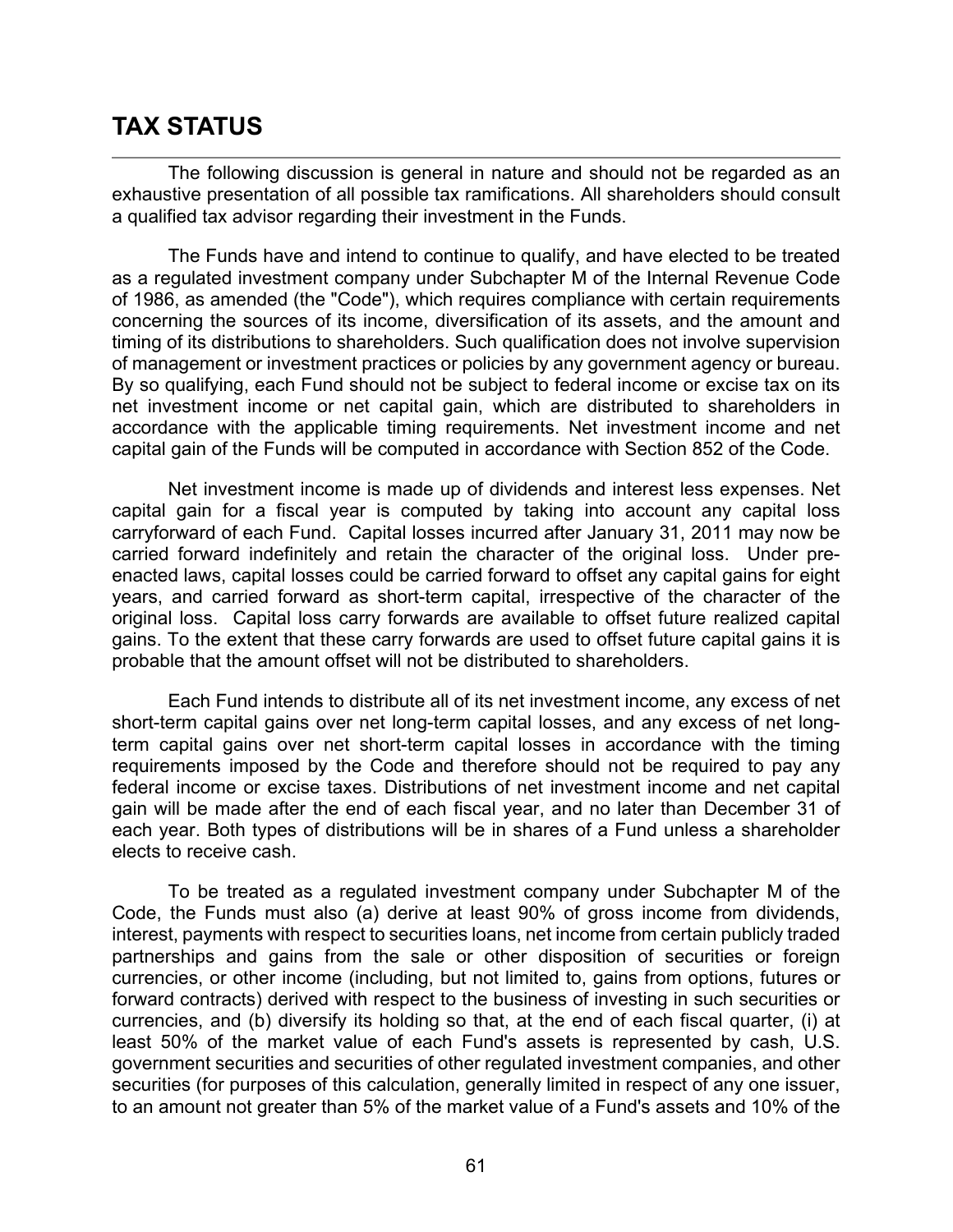outstanding voting securities of such issuer) and (ii) not more than 25% of the value of its assets is invested in the securities of (other than U.S. government securities or the securities of other regulated investment companies) any one issuer, two or more issuers which a Fund controls and which are determined to be engaged in the same or similar trades or businesses, or the securities of certain publicly traded partnerships.

If a Fund fails to qualify as a regulated investment company under Subchapter M in any fiscal year, it will be treated as a corporation for federal income tax purposes. As such the Fund would be required to pay income taxes on its net investment income and net realized capital gains, if any, at the rates generally applicable to corporations. Shareholders of a Fund generally would not be liable for income tax on the Fund's net investment income or net realized capital gains in their individual capacities. Distributions to shareholders, whether from a Fund's net investment income or net realized capital gains, would be treated as taxable dividends to the extent of current or accumulated earnings and profits of the Fund.

Each Fund is subject to a 4% nondeductible excise tax on certain undistributed amounts of ordinary income and capital gain under a prescribed formula contained in Section 4982 of the Code. The formula requires payment to shareholders during a calendar year of distributions representing at least 98% of a Fund's ordinary income for the calendar year and at least 98.2% of its capital gain net income (i.e., the excess of its capital gains over capital losses) realized during the one-year period ending October 31 during such year plus 100% of any income that was neither distributed nor taxed to a Fund during the preceding calendar year. Under ordinary circumstances, each Fund expects to time its distributions so as to avoid liability for this tax.

The following discussion of tax consequences is for the general information of shareholders that are subject to tax. Shareholders that are IRAs or other qualified retirement plans are exempt from income taxation under the Code.

Distributions of taxable net investment income and the excess of net short-term capital gain over net long-term capital loss are taxable to shareholders as ordinary income. In most cases the Funds will hold shares in Underlying Funds for less than 12 months, such that its sales of such shares from time to time will not qualify as long-term capital gains for those investors who hold shares of the Funds in taxable accounts.

Distributions of net capital gain ("capital gain dividends") generally are taxable to shareholders as short-term capital gain; regardless of the length of time the shares of the Trust have been held by such shareholders.

Redemption of Fund shares by a shareholder will result in the recognition of taxable gain or loss in an amount equal to the difference between the amount realized and the shareholder's tax basis in his or her Fund shares. Such gain or loss is treated as a capital gain or loss if the shares are held as capital assets. However, any loss realized upon the redemption of shares within six months from the date of their purchase will be treated as a long-term capital loss to the extent of any amounts treated as capital gain dividends during such six-month period. All or a portion of any loss realized upon the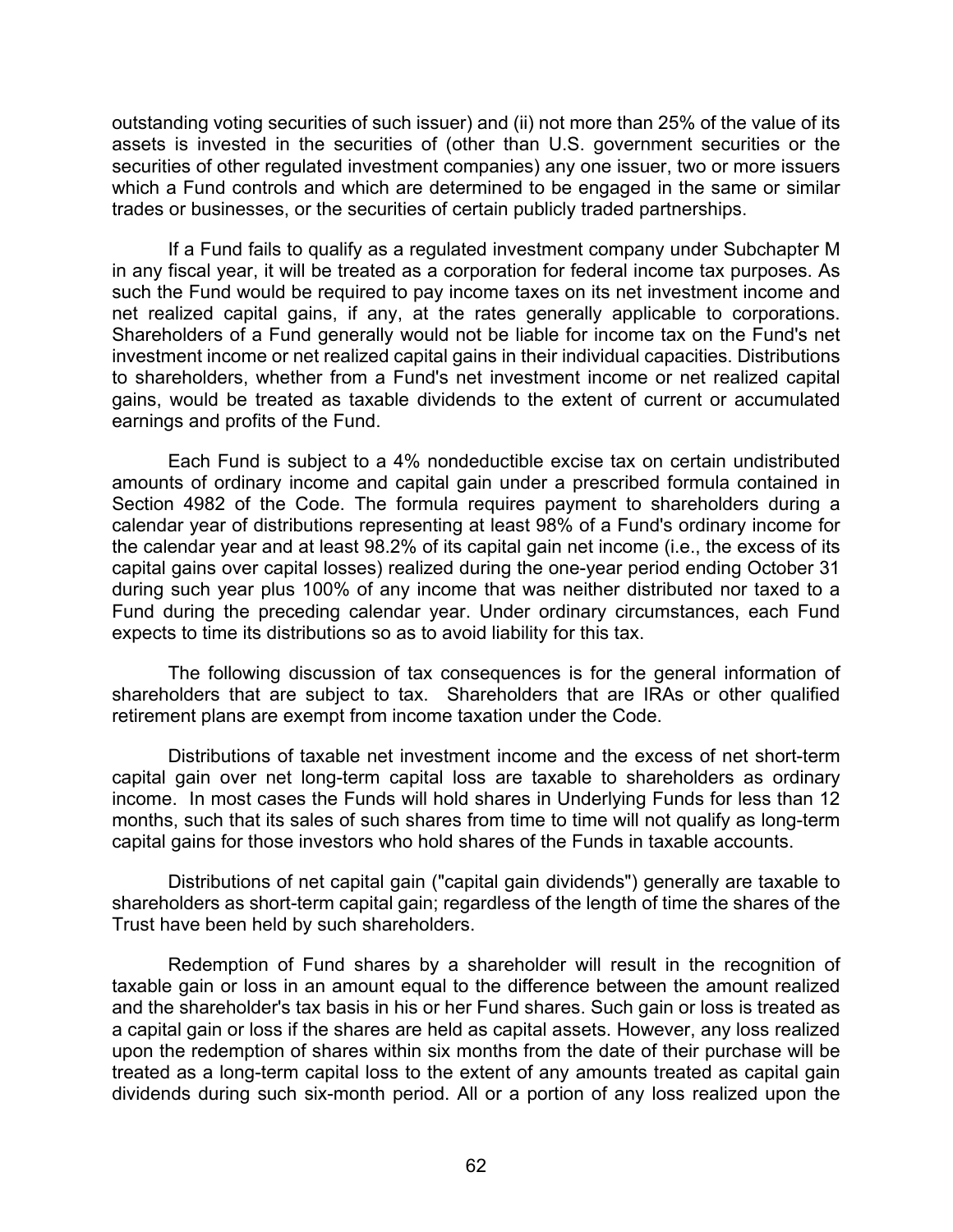redemption of shares may be disallowed to the extent shares are purchased (including shares acquired by means of reinvested dividends) within 30 days before or after such redemption.

Distributions of taxable net investment income and net capital gain will be taxable as described above, whether received in additional cash or shares. Shareholders electing to reinvest distributions in the form of additional shares will have a cost basis for federal income tax purposes in each share so received equal to the net asset value of a share on the reinvestment date.

All distributions of taxable net investment income and net capital gain, whether received in shares or in cash, must be reported by each taxable shareholder on his or her federal income tax return. Dividends or distributions declared in October, November or December as of a record date in such a month, if any, will be deemed to have been received by shareholders on December 31, if paid during January of the following year. Redemptions of shares may result in tax consequences (gain or loss) to the shareholder and are also subject to these reporting requirements.

Under the Code, the Funds will be required to report to the Internal Revenue Service all distributions of taxable income and capital gains as well as gross proceeds from the redemption or exchange of Fund shares, except in the case of certain exempt shareholders. Under the backup withholding provisions of Section 3406 of the Code, distributions of taxable net investment income and net capital gain and proceeds from the redemption or exchange of the shares of a regulated investment company may be subject to withholding of federal income tax in the case of non-exempt shareholders who fail to furnish the investment company with their taxpayer identification numbers and with required certifications regarding their status under the federal income tax law, or if a Fund is notified by the IRS or a broker that withholding is required due to an incorrect TIN or a previous failure to report taxable interest or dividends. If the withholding provisions are applicable, any such distributions and proceeds, whether taken in cash or reinvested in additional shares, will be reduced by the amounts required to be withheld.

For taxable years beginning after December 31, 2012, an additional 3.8% Medicare tax generally will be imposed on certain net investment income (including ordinary dividends and capital gain distributions received from the Fund and net gains from redemptions or other taxable dispositions of Fund shares) of U.S. individuals, estates and trusts to the extent that any such person's "modified adjusted gross income" (in the case of an individual) or "adjusted gross income" (in the case of an estate or trust) exceeds certain threshold amounts. Shareholders should consult their tax advisors about the application of federal, state, local and foreign tax law in light of their particular situation. Should additional series, or funds, be created by the Trustees, the Fund would be treated as a separate tax entity for federal tax purposes.

#### Tax Loss Carryforward

As of July 31, 2021, for tax purposes Ranger Small Cap Fund's undistributed net investment loss was \$30,453 and its accumulated net realized gain on investments was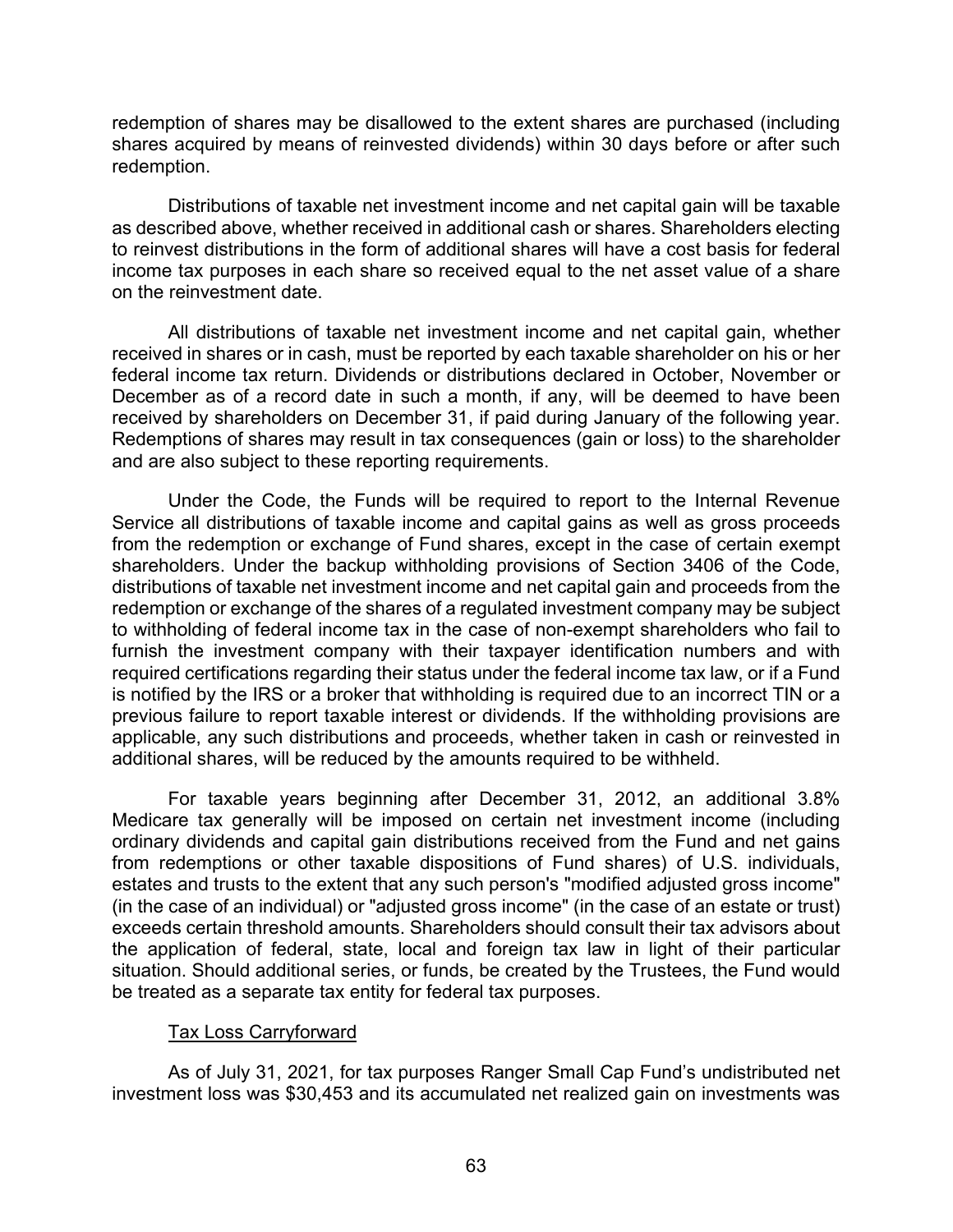\$3,121,284. As of July 31, 2021, for tax purposes Ranger Micro Cap Fund's undistributed net investment loss was \$32,526 and its accumulated net realized gain on investment is \$6,678,457. As of July 31, 2021, for tax purposes RG Aurum+ Fund's undistributed net investment gain was \$1,747,115, and its net accumulated net realized loss was \$658,916. Additionally, the Aurum+ Fund has elected to defer 2020 post October capital losses of \$1,047,986.

Payments to a shareholder that is either a foreign financial institution ("FFI") or a non-financial foreign entity ("NFFE") within the meaning of the Foreign Account Tax Compliance Act ("FATCA") may be subject to a generally nonrefundable 30% withholding tax on: (a) income dividends paid by the Fund after June 30, 2014 and (b) certain capital gain distributions and the proceeds arising from the sale of Fund shares paid by the Fund after December 31, 2017. FATCA withholding tax generally can be avoided: (a) by an FFI, subject to any applicable intergovernmental agreement or other exemption, if it enters into a valid agreement with the IRS to, among other requirements, report required information about certain direct and indirect ownership of foreign financial accounts held by U.S. persons with the FFI and (b) by an NFFE, if it: (i) certifies that it has no substantial U.S. persons as owners or (ii) if it does have such owners, reports information relating to them. The Fund may disclose the information that it receives from its shareholders to the IRS, non-U.S. taxing authorities or other parties as necessary to comply with FATCA. Withholding also may be required if a foreign entity that is a shareholder of the Fund fails to provide the Fund with appropriate certifications or other documentation concerning its status under FATCA.

## Options, Futures, Forward Contracts and Swap Agreements

To the extent such investments are permissible for the Funds, the Funds' transactions in options, futures contracts, hedging transactions, forward contracts, straddles and foreign currencies will be subject to special tax rules (including mark-tomarket, constructive sale, straddle, wash sale and short sale rules), the effect of which may be to accelerate income to the Funds, defer losses to the Funds, cause adjustments in the holding periods of the Funds' securities, convert long-term capital gains into shortterm capital gains and convert short-term capital losses into long-term capital losses. These rules could therefore affect the amount, timing and character of distributions to shareholders.

To the extent such investments are permissible, certain of the Funds' hedging activities (including its transactions, if any, in foreign currencies or foreign currencydenominated instruments) are likely to produce a difference between its book income and its taxable income. If a Fund's book income exceeds its taxable income, the distribution (if any) of such excess book income will be treated as (i) a dividend to the extent of the Fund's remaining earnings and profits (including earnings and profits arising from taxexempt income), (ii) thereafter, as a return of capital to the extent of the recipient's basis in the shares, and (iii) thereafter, as gain from the sale or exchange of a capital asset. If a Fund's book income is less than taxable income, the Fund could be required to make distributions exceeding book income to qualify as a regulated investment company that is accorded special tax treatment.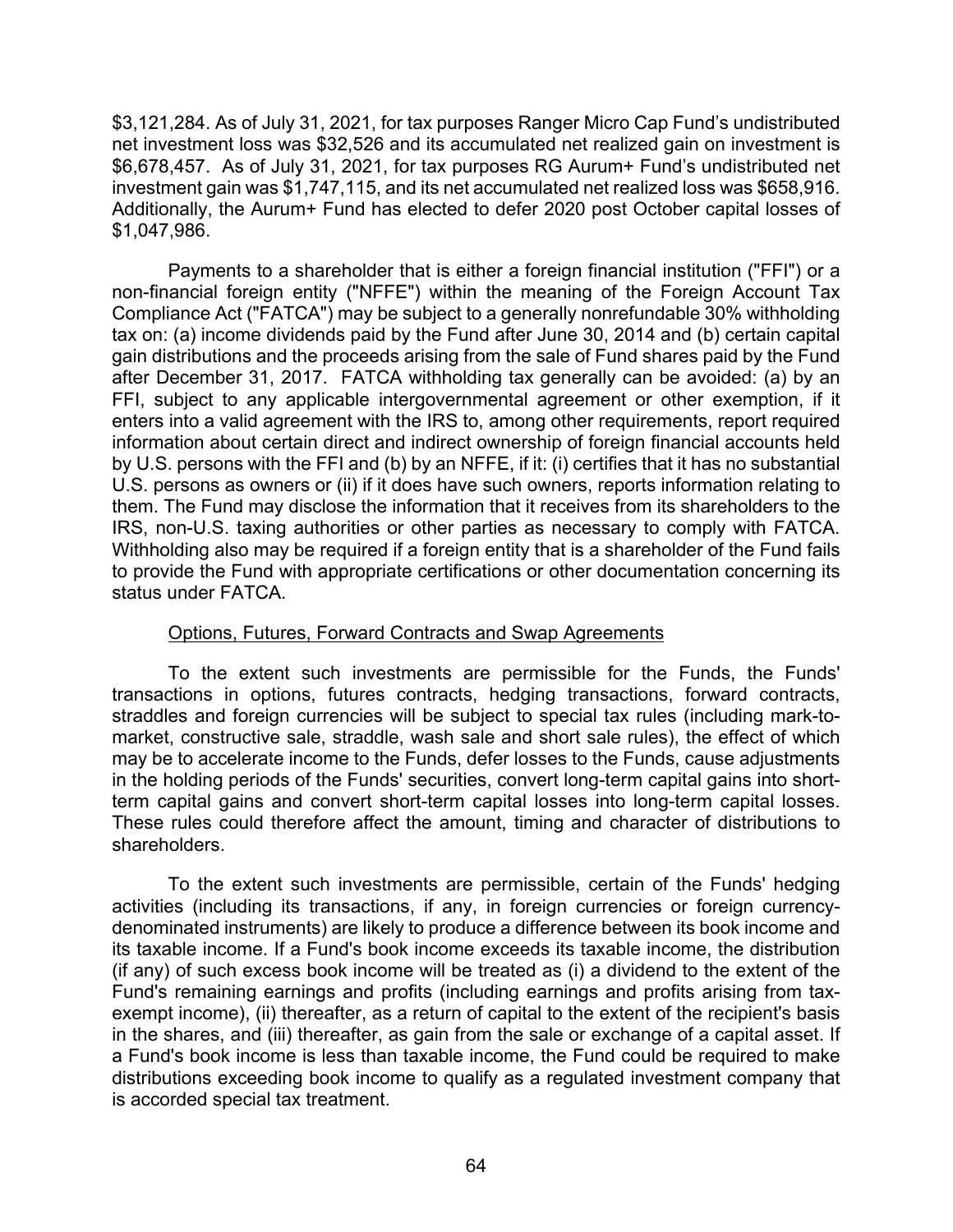### Passive Foreign Investment Companies

Investment by the Funds in certain "passive foreign investment companies" ("PFICs") could subject the Funds to a U.S. federal income tax (including interest charges) on distributions received from the company or on proceeds received from the disposition of shares in the company, which tax cannot be eliminated by making distributions to Fund shareholders. However, the Funds may elect to treat a PFIC as a "qualified electing fund" ("QEF"), in which case the Funds will be required to include its share of the company's income and net capital gains annually, regardless of whether it receives any distribution from the company.

The Funds also may make an election to mark the gains (and to a limited extent losses) in such holdings "to the market" as though it had sold and repurchased holdings in those PFICs on the last day of the Funds' taxable year. Such gains and losses are treated as ordinary income and loss. The QEF and mark-to-market elections may accelerate the recognition of income (without the receipt of cash) and increase the amount required to be distributed for the Funds to avoid taxation. Making either of these elections therefore may require a Fund to liquidate other investments (including when it is not advantageous to do so) to meet its distribution requirement, which also may accelerate the recognition of gain and affect the Funds' total return.

### Foreign Currency Transactions

The Funds may enter into foreign currency futures contracts and forward currency contracts to hedge or seek returns. A foreign currency futures contract is a standardized contract for the future delivery of a specified amount of a foreign currency, at a future date at a price set at the time of the contract. A forward currency contract is an obligation to purchase or sell a currency against another currency at a future date at a price agreed upon by the parties. The Funds may either accept or make delivery of the currency at the maturity of the contract or, prior to maturity, enter into a closing transaction involving the purchase or sale of an offsetting contract. The Funds will engage in foreign currency futures contracts and forward currency transactions in anticipation of or to protect itself against fluctuations in currency exchange rates or as an investment strategy. Forward currency contracts are not traded on regulated commodities exchanges. Any Fund entering into a forward currency contract incurs the risk of default by the counter party to the transaction.

There can be no assurance that a liquid market will exist when a Fund seeks to close out a foreign currency futures or forward currency position, in which case a Fund might not be able to effect a closing purchase transaction at any particular time. While these contracts tend to minimize the risk of loss due to a decline in the value of the hedged currency, at the same time, they tend to limit any potential gain which might result should the value of such currency increase.

Although the Funds value assets daily in U.S. dollars, it does not intend to physically convert its holdings of foreign currencies into U.S. dollars on a daily basis. The Funds will do so from time to time and investors should be aware of the costs of currency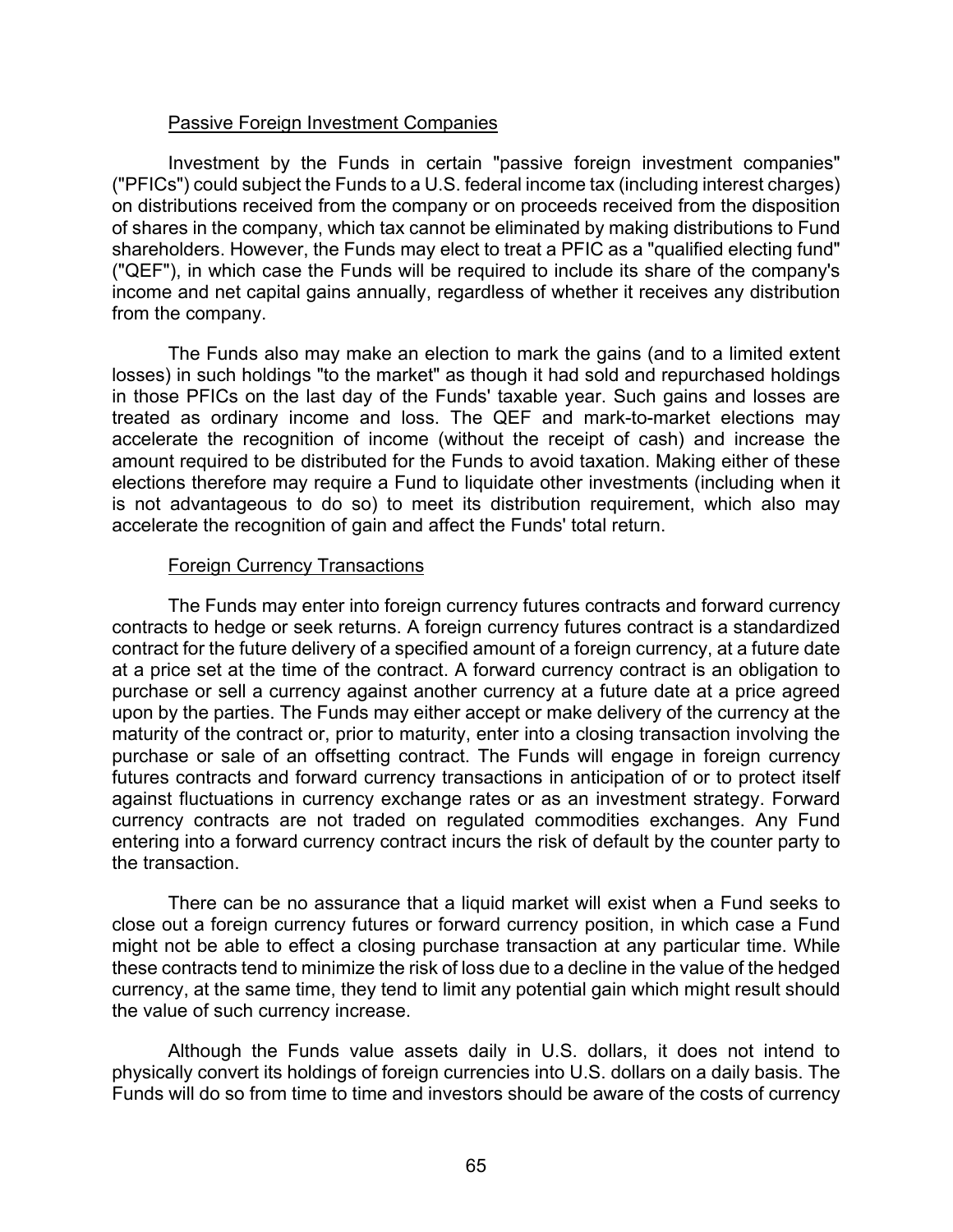conversion. Although foreign exchange dealers do not charge a fee for conversion, they do realize a profit based on the difference (the "spread") between the prices at which they are buying and selling various currencies. Thus, a dealer may offer to sell a foreign currency to a Fund at one rate, while offering a lesser rate of exchange should the Fund desire to resell that currency to the dealer.

## Options on Foreign Currencies

A Fund may invest in call and put options on domestic and foreign securities and foreign currencies. A Fund may purchase and write call and put options on foreign currencies as a hedge against changes in the value of the U.S. dollar (or another currency) in relation to a foreign currency in which portfolio securities of a Fund may be denominated, or as an investment strategy. A call option on a foreign currency gives the purchaser the right to buy, and a put option the right to sell, a certain amount of foreign currency at a specified price during a fixed period of time. A Fund may enter into closing sale transactions with respect to such options, exercise them, or permit them to expire.

A Fund may employ hedging strategies with options on currencies before the Fund purchases a foreign security denominated in the hedged currency, during the period the Fund holds the foreign security, or between the day the foreign security is purchased or sold and the date on which payment therefore is made or received. Hedging against a change in the value of a foreign currency in the foregoing manner does not eliminate fluctuations in the prices of portfolio securities or prevent losses if the prices of such securities decline. Furthermore, such hedging transactions reduce or preclude the opportunity for gain if the value of the hedged currency should increase relative to the U.S. dollar. The Funds will purchase options on foreign currencies for hedging purposes and may also speculate in options on foreign currencies. The Funds may invest in options on foreign currencies which are either listed on a domestic securities exchange or traded on a recognized foreign exchange.

An option position on a foreign currency may be closed out only on an exchange which provides a secondary market for an option of the same series. Although the Funds will typically purchase exchange-traded options, there is no assurance that a liquid secondary market on an exchange will exist for any particular option, or at any particular time. In the event no liquid secondary market exists, it might not be possible to effect closing transactions in particular options. If a Fund cannot close out an exchange-traded option which it holds, it would have to exercise its option in order to realize any profit and would incur transactional costs on the sale of the underlying assets.

## Foreign Taxation

Income received by the Funds from sources within foreign countries may be subject to withholding and other taxes imposed by such countries. Tax treaties and conventions between certain countries and the U.S. may reduce or eliminate such taxes. If more than 50% of the value of a Fund's total assets at the close of its taxable year consists of securities of foreign corporations, the Fund may be able to elect to "pass through" to its shareholders the amount of eligible foreign income and similar taxes paid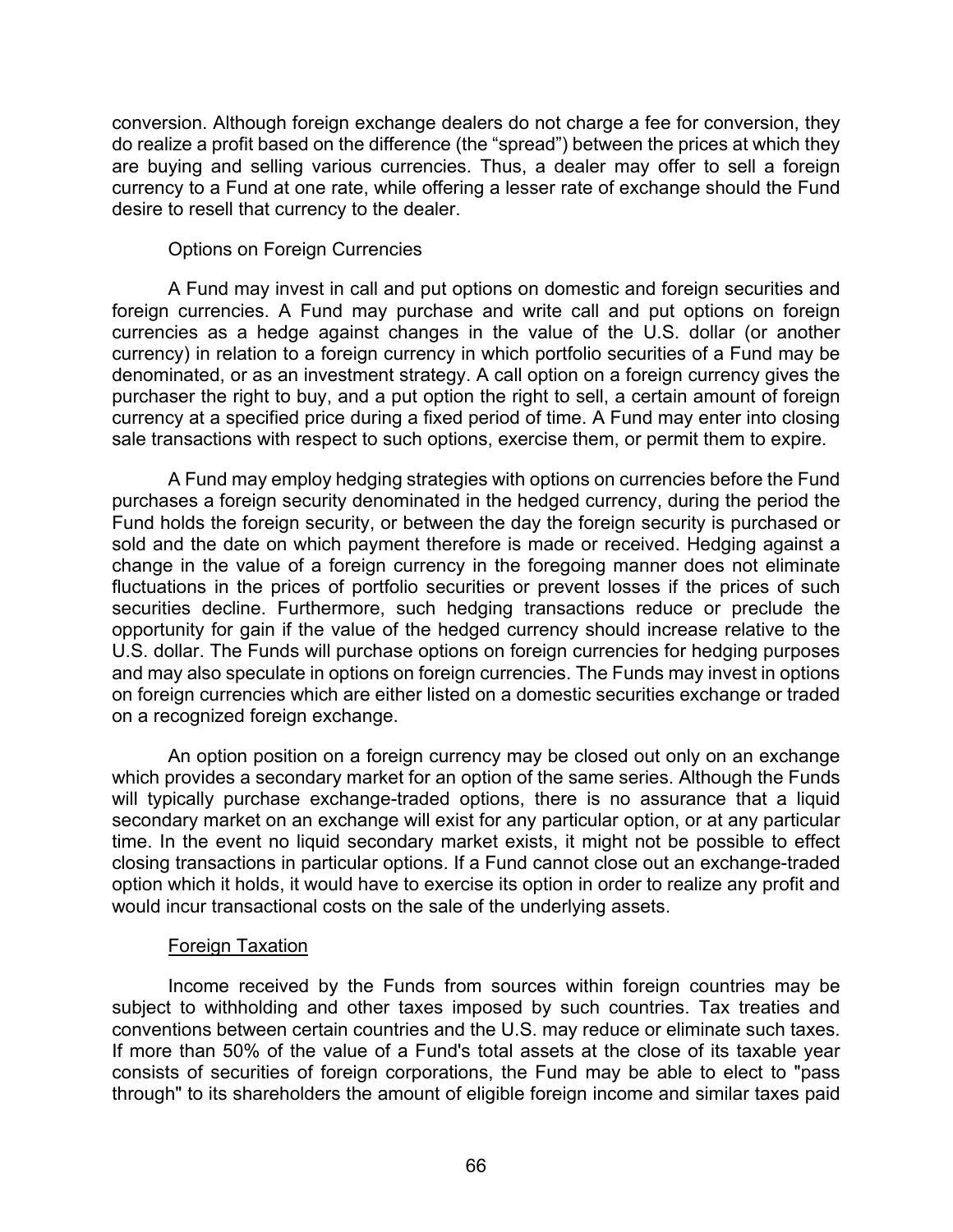by the Fund. If this election is made, a shareholder generally subject to tax will be required to include in gross income (in addition to taxable dividends actually received) his or her pro rata share of the foreign taxes paid by the Fund, and may be entitled either to deduct (as an itemized deduction) his or her pro rata share of foreign taxes in computing his or her taxable income or to use it as a foreign tax credit against his or her U.S. federal income tax liability, subject to certain limitations. In particular, a shareholder must hold his or her shares (without protection from risk of loss) on the ex-dividend date and for at least 15 more days during the 30-day period surrounding the ex-dividend date to be eligible to claim a foreign tax credit with respect to a gain dividend. No deduction for foreign taxes may be claimed by a shareholder who does not itemize deductions. Each shareholder will be notified within 60 days after the close of a Fund's taxable year whether the foreign taxes paid by the Fund will "pass through" for that year.

Generally, a credit for foreign taxes is subject to the limitation that it may not exceed the shareholder's U.S. tax attributable to his or her total foreign source taxable income. For this purpose, if the pass-through election is made, the source of a Fund's income will flow through to shareholders of the Fund. With respect to the Funds, gains from the sale of securities will be treated as derived from U.S. sources and certain currency fluctuation gains, including fluctuation gains from foreign currency-denominated debt securities, receivables and payables will be treated as ordinary income derived from U.S. sources. The limitation on the foreign tax credit is applied separately to foreign source passive income, and to certain other types of income. A shareholder may be unable to claim a credit for the full amount of his or her proportionate share of the foreign taxes paid by the Funds. The foreign tax credit can be used to offset only 90% of the revised alternative minimum tax imposed on corporations and individuals and foreign taxes generally are not deductible in computing alternative minimum taxable income.

## Original Issue Discount and Pay-In-Kind Securities

Current federal tax law requires the holder of a U.S. Treasury or other fixed income zero coupon security to accrue as income each year a portion of the discount at which the security was purchased, even though the holder receives no interest payment in cash on the security during the year. In addition, pay-in-kind securities will give rise to income, which is required to be distributed and is taxable even though a Fund holding the security receives no interest payment in cash on the security during the year.

Some of the debt securities (with a fixed maturity date of more than one year from the date of issuance) that may be acquired by the Funds may be treated as debt securities that are issued originally at a discount. Generally, the amount of the original issue discount ("OID") is treated as interest income and is included in income over the term of the debt security, even though payment of that amount is not received until a later time, usually when the debt security matures. A portion of the OID includable in income with respect to certain high-yield corporate debt securities (including certain pay-in-kind securities) may be treated as a dividend for U.S. federal income tax purposes.

Some of the debt securities (with a fixed maturity date of more than one year from the date of issuance) that may be acquired by the Funds in the secondary market may be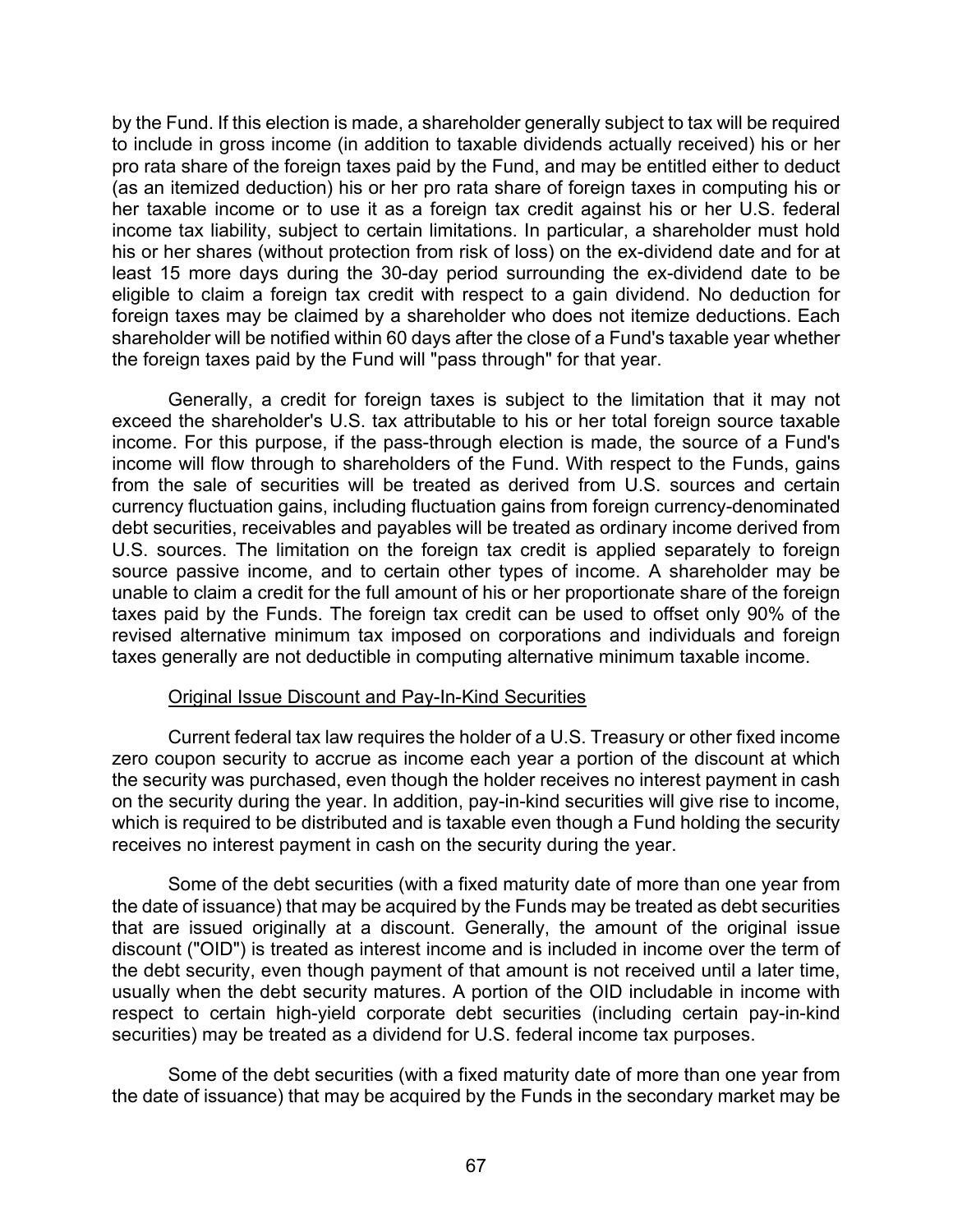treated as having market discount. Generally, any gain recognized on the disposition of, and any partial payment of principal on, a debt security having market discount is treated as ordinary income to the extent the gain, or principal payment, does not exceed the "accrued market discount" on such debt security. Market discount generally accrues in equal daily installments. The Funds may make one or more of the elections applicable to debt securities having market discount, which could affect the character and timing of recognition of income.

Some debt securities (with a fixed maturity date of one year or less from the date of issuance) that may be acquired by a Fund may be treated as having acquisition discount, or OID in the case of certain types of debt securities. Generally, the Funds will be required to include the acquisition discount, or OID, in income over the term of the debt security, even though payment of that amount is not received until a later time, usually when the debt security matures. The Funds may make one or more of the elections applicable to debt securities having acquisition discount, or OID, which could affect the character and timing of recognition of income.

If a Fund holds the foregoing kinds of securities, it may be required to pay out as an income distribution each year an amount that is greater than the total amount of cash interest the Fund actually received. Such distributions may be made from the cash assets of a Fund or by liquidation of portfolio securities, if necessary (including when it is not advantageous to do so). A Fund may realize gains or losses from such liquidations. In the event a Fund realizes net capital gains from such transactions, its shareholders may receive a larger capital gain distribution, if any, than they would in the absence of such transactions.

Shareholders of a Fund may be subject to state and local taxes on distributions received from a Fund and on redemptions of the Fund's shares. A brief explanation of the form and character of the distribution accompany each distribution. In January of each year, each Fund issues to each shareholder a statement of the federal income tax status of all distributions. Shareholders should consult their tax advisors about the application of federal, state and local and foreign tax law in light of their particular situation.

#### Wholly-Owned Subsidiary

The RG Aurum+ Fund intends to invest a portion of its assets in its Subsidiary, which will be classified as a corporation for U.S. federal income tax purposes. A foreign corporation, such as the Subsidiary, will generally not be subject to U.S. federal income taxation unless it is deemed to be engaged in a U.S. trade or business. It is expected that the Subsidiary will conduct its activities in a manner so as to meet the requirements of a safe harbor under Section 864(b)(2) of the Internal Revenue Code (the "Safe Harbor") pursuant to which the Subsidiary, provided it is not a dealer in stocks, securities or commodities, may engage in the following activities without being deemed to be engaged in a U.S. trade or business: (1) trading in stocks or securities (including contracts or options to buy or sell securities) for its own account; and (2) trading, for its own account, in commodities that are "of a kind customarily dealt in on an organized commodity exchange" if the transaction is of a kind customarily consummated at such place. Thus,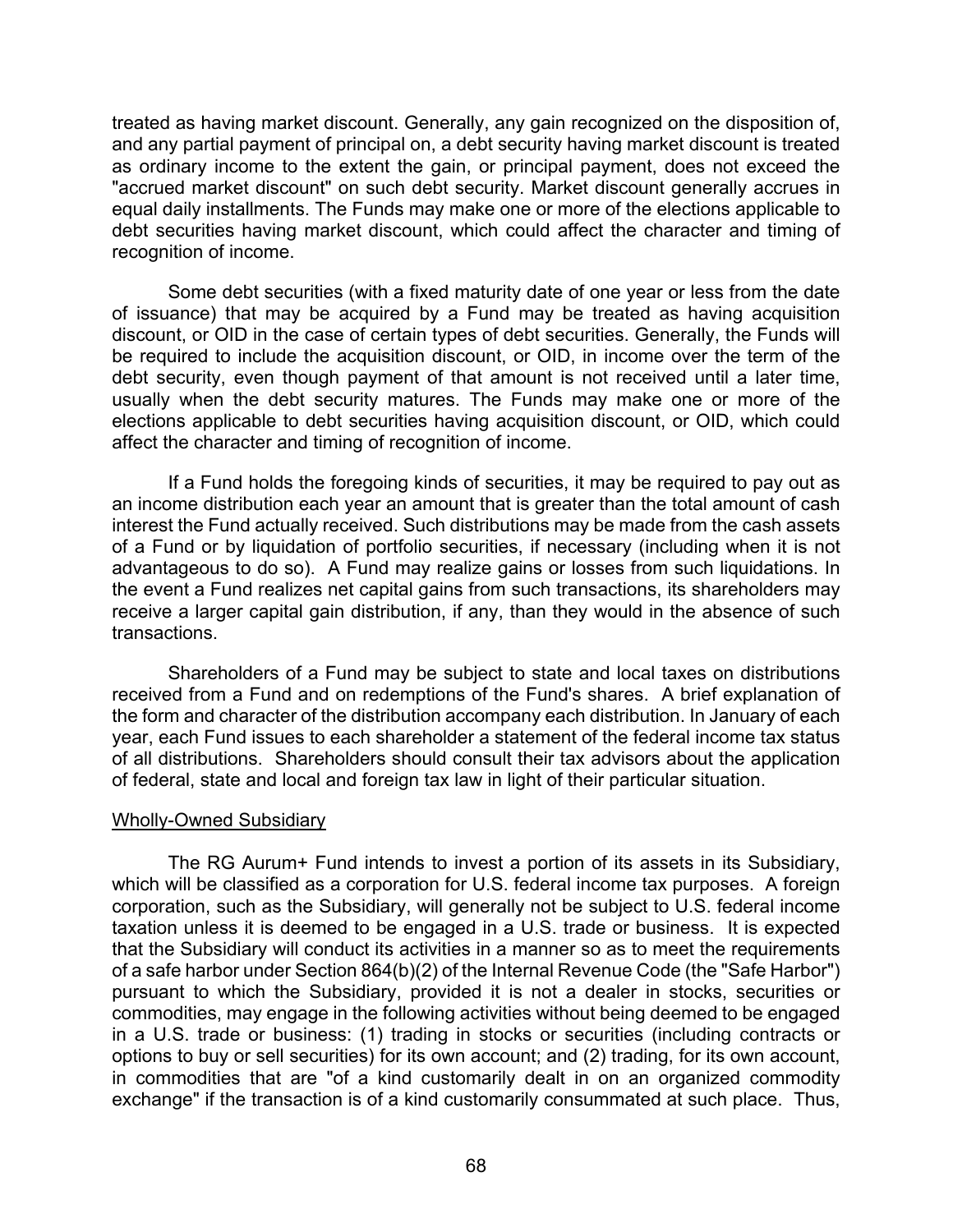the Subsidiary's securities and commodities trading activities should not constitute a U.S. trade or business. However, if certain of the Subsidiary's activities were determined not to be of the type described in the Safe Harbor or if the Subsidiary's gains are attributable to investments in securities that constitute U.S. real property interests (which is not expected), then the activities of the Subsidiary may constitute a U.S. trade or business, and be taxed as such.

In general, a foreign corporation that does not conduct a U.S. trade or business is nonetheless subject to tax at a flat rate of 30 percent (or lower tax treaty rate), generally payable through withholding, on the gross amount of certain U.S.-source income that is not effectively connected with a U.S. trade or business. There is presently no tax treaty in force between the U.S. and the Cayman Islands that would reduce this rate of withholding tax. Income subject to such a flat tax includes dividends and certain interest income. The 30 percent tax does not apply to U.S.-source capital gains (whether longterm or short-term) or to interest paid to a foreign corporation on its deposits with U.S. banks. The 30 percent tax also does not apply to interest which qualifies as "portfolio interest." The term "portfolio interest" generally includes interest (including original issue discount) on an obligation in registered form which has been issued after July 18, 1984 and with respect to which the person, who would otherwise be required to deduct and withhold the 30 percent tax, received the required statement that the beneficial owner of the obligation is not a U.S. person within the meaning of the Internal Revenue Code. Under certain circumstances, interest on bearer obligations may also be considered portfolio interest.

The Subsidiary will be wholly-owned by the RG Aurum+ Fund. A U.S. person who owns (directly, indirectly or constructively) 10 percent or more of the total combined voting power of all classes of stock of a foreign corporation is a "U.S. Shareholder" for purposes of the controlled foreign corporation ("CFC") provisions of the Internal Revenue Code. A foreign corporation is a CFC if, on any day of its taxable year, more than 50 percent of the voting power or value of its stock is owned (directly, indirectly or constructively) by "U.S. Shareholders." Because the RG Aurum+ Fund is a U.S. person that will own all of the stock of the Subsidiary, the RG Aurum+ Fund will be a "U.S. Shareholder" and the Subsidiary will be a CFC. As a "U.S. Shareholder," the RG Aurum+ Fund will be required to include in gross income for United States federal income tax purposes all of the Subsidiary's "subpart F income" (defined, in part, below), whether or not such income is distributed by the Subsidiary. It is expected that all of the Subsidiary's income will be "subpart F income." "Subpart F income" generally includes interest, original issue discount, dividends, net gains from the disposition of stocks or securities, receipts with respect to securities loans and net payments received with respect to equity swaps and similar derivatives. "Subpart F income" also includes the excess of gains over losses from transactions (including futures, forward and similar transactions) in any commodities. The RG Aurum+ Fund's recognition of the Subsidiary's "subpart F income" will increase the RG Aurum+ Fund's tax basis in the Subsidiary. Distributions by the Subsidiary to the RG Aurum+ Fund will be tax-free, to the extent of its previously undistributed "subpart F income," and will correspondingly reduce the RG Aurum+ Fund's tax basis in the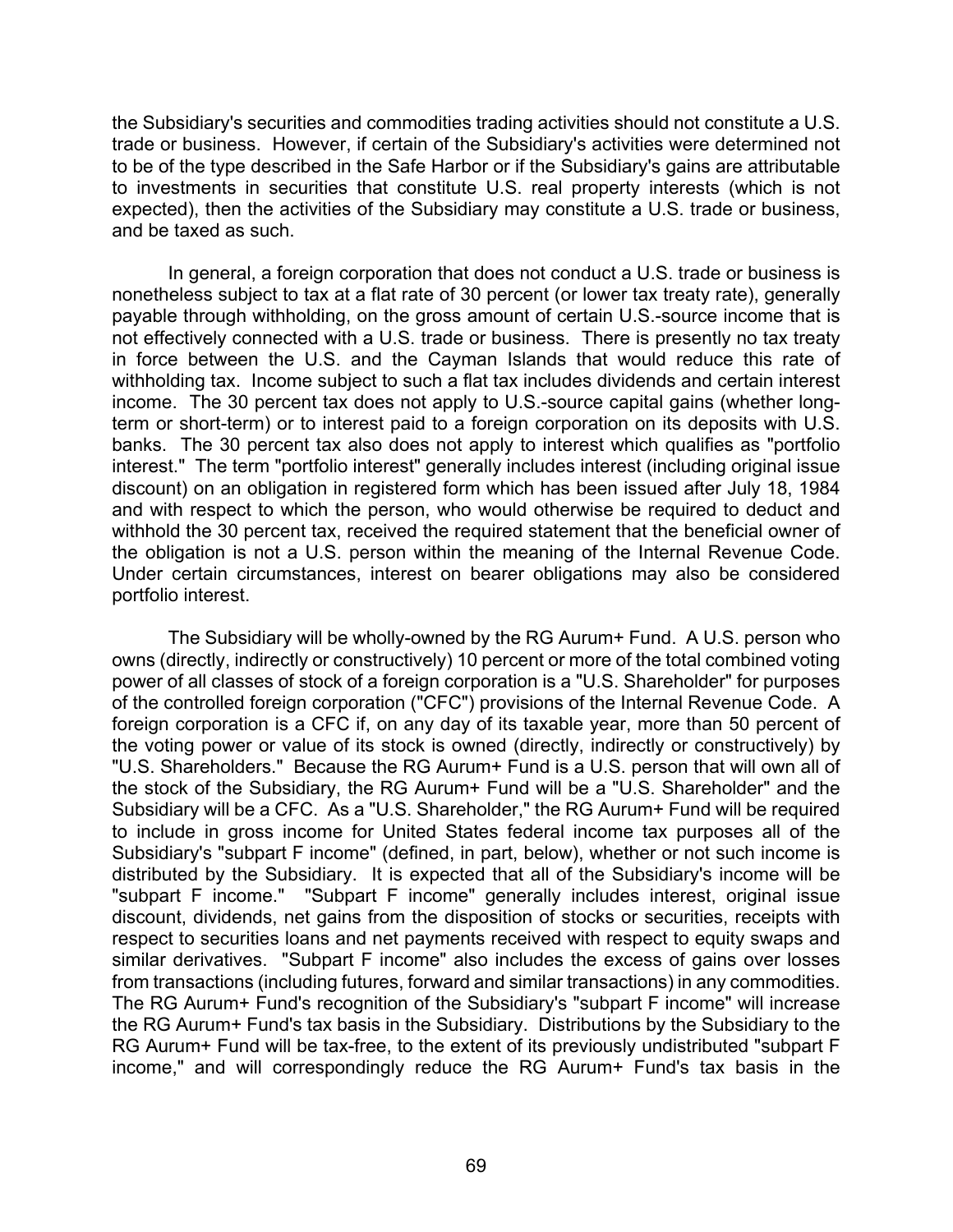Subsidiary. "Subpart F income" is generally treated as ordinary income, regardless of the character of the Subsidiary's underlying income.

In general, each "U.S. Shareholder" is required to file IRS Form 5471 with its U.S. federal income tax (or information) returns providing information about its ownership of the CFC. In addition, a "U.S. Shareholder" may in certain circumstances be required to report a disposition of shares in a Subsidiary by attaching IRS Form 5471 to its U.S. federal income tax (or information) return that it would normally file for the taxable year in which the disposition occurs. In general, these filing requirements will apply to investors of the RG Aurum+ Fund if the investor is a U.S. person who owns directly, indirectly or constructively (within the meaning of Sections 958(a) and (b) of the Internal Revenue Code) 10 percent or more of the total combined voting power of all classes of voting stock of a foreign corporation that is a CFC for an uninterrupted period of 30 days or more during any tax year of the foreign corporation, and who owned that stock on the last day of that year.

### Commodity-Related Investments and Risk Considerations

The Funds may engage in commodity-related investment strategies through commodity futures, options on commodity futures, options on commodities, commoditylinked swaps, commodity-linked structured notes, commodity-linked ETFs and ETNs. Market prices of commodities tend to be highly volatile and may fluctuate rapidly based on numerous factors, including: changes in supply and demand relationships, governmental programs and policies, national and international monetary, trade, political and economic events, wars and acts of terror, changes in interest and exchange rates, speculation and trading activities in commodities and related contracts, weather, and agricultural, trade, fiscal and exchange control policies. The price volatility of each commodity also affects the value of the futures and forward contracts related to that commodity and therefore its price at any such time. The price of any one commodity may be correlated to a greater or lesser degree with any other commodity and factors affecting the general supply and demand as well as the prices of other commodities may affect the particular commodity in question. The commodities markets are subject to temporary distortions or other disruptions due to various factors, including the lack of liquidity in the markets, the participation of speculators and government regulation and intervention. Many commodities are also highly cyclical. These factors, some of which are specific to the nature of each such commodity, may affect the value of an underlying commodity in varying ways, and different factors may cause the values of different commodities or commodity futures contracts referenced by one or more underlying commodity to move in inconsistent directions at inconsistent rates. It is not possible to predict the aggregate effect of all or any combination of these factors.

# **INDEPENDENT REGISTERED PUBLIC ACCOUNTING FIRM**

Beginning with the fiscal year ending July 31, 2022, Cohen & Company, Ltd., located at 342 N. Water St., Suite 830, Milwaukee, WI 53202, serves as the Funds' Independent Registered Public Accounting Firm providing services including audit of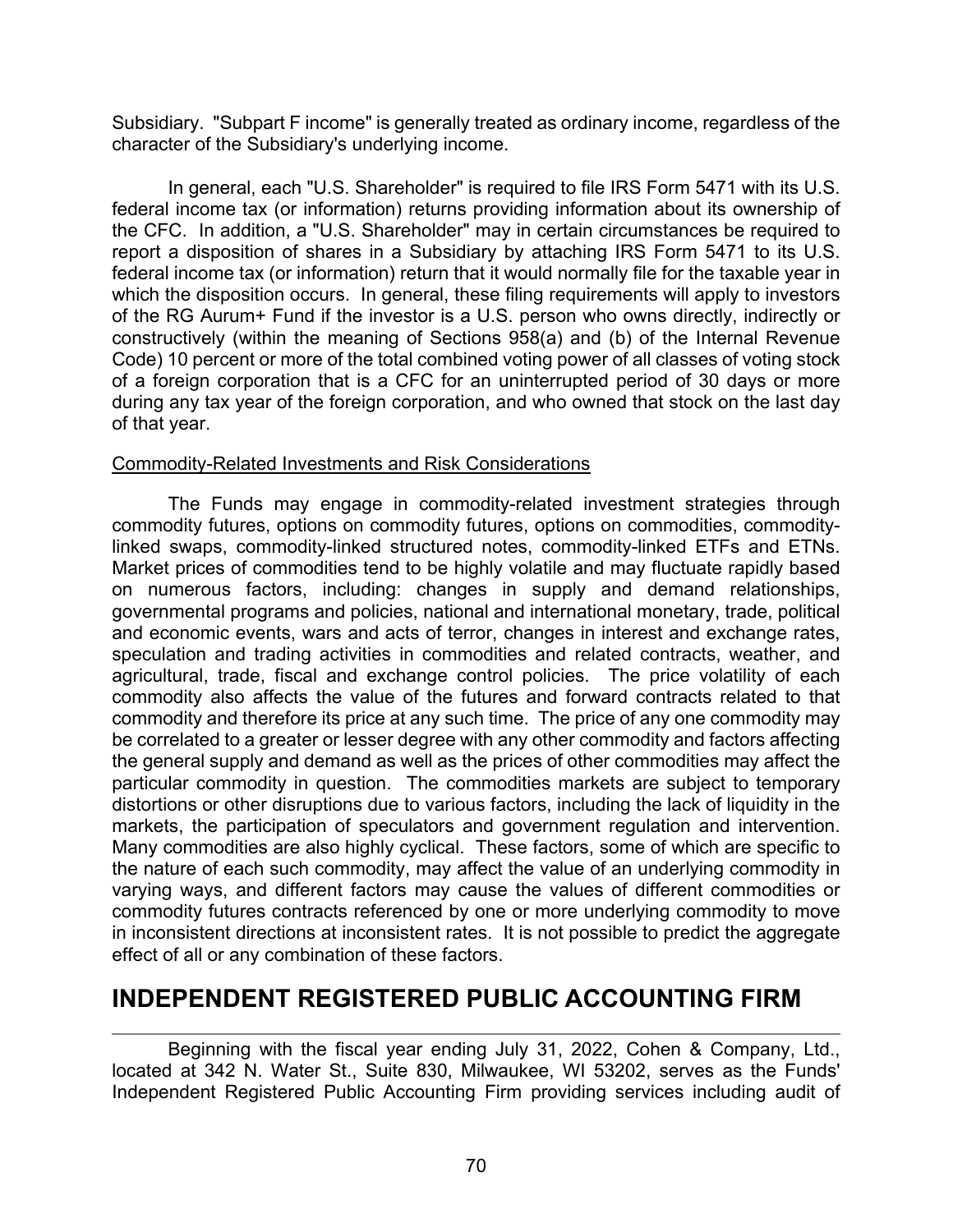annual financial statements and financial highlights. KPMG LLP, located at 1225 17th Street, Suite 800, Denver, CO 80202, previously served as the Funds' Independent Registered Public Accounting Firm.

# **LEGAL COUNSEL**

Thompson Hine LLP, 41 South High Street, Suite 1700, Columbus, Ohio 43215 serves as the Trust's legal counsel.

# **FINANCIAL STATEMENTS**

The Funds' audited Financial Statements and financial highlights, included in the Funds' [Annual](https://www.sec.gov/Archives/edgar/data/1524348/000116204421001228/rangerncsr.htm) Report dated July 31, 2021, including the notes thereto and the report of KPMG LLP thereon, are incorporated by reference into this Statement of Additional Information. You can obtain the Annual Report and Semi-Annual Report without charge at www.rangerfunds.com or by calling the Funds at 1-866-458-4744.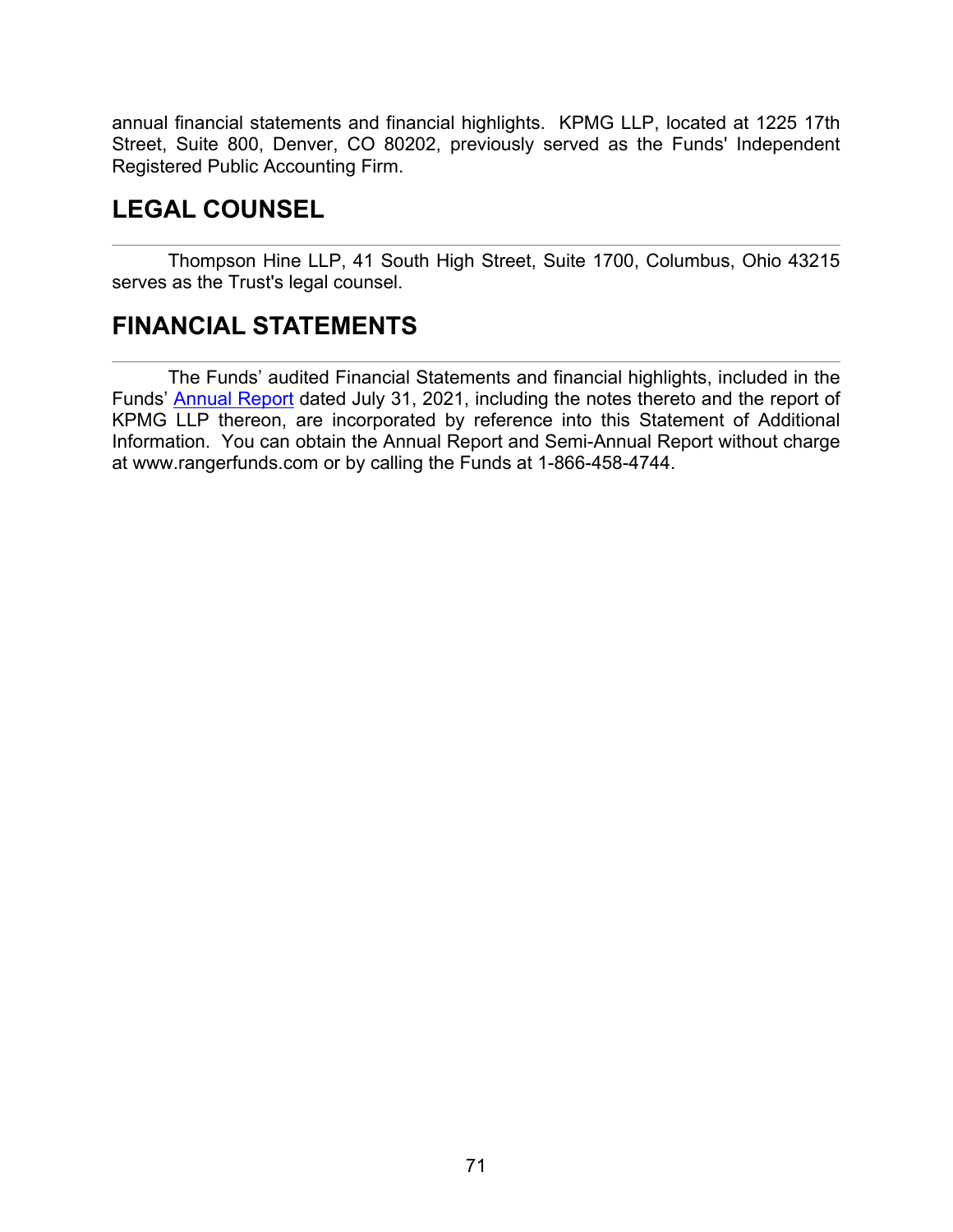### **APPENDIX A-1**

## **PROXY VOTING GUIDELINES FOR**

## Ranger Investment Management, L.P.

# PROXY VOTING

### **Introduction**

Rule 206(4)-6 under the Advisers Act requires every investment adviser to adopt and implement written policies and procedures, reasonably designed to ensure that the adviser votes proxies in the best interest of its investors. The Rule further requires the adviser to provide a concise summary of the adviser's proxy voting process and offer to provide copies of the complete proxy voting policy and procedures to investors upon request. Lastly, the Rule requires that the adviser disclose to investors how they may obtain information on how the adviser voted their proxies.

The Firm votes proxies for many of its investors, and therefore has adopted and implemented this Proxy Voting Policy and Procedures. Any questions about this document should be directed to the CCO.

The Firm views seriously its responsibility to exercise voting authority over securities which form part of its investors' portfolios. Proxy statements increasingly contain controversial issues involving shareholder rights and corporate governance, among others, which deserve careful review and consideration.

It is the Firm's policy to review each proxy statement on an individual basis and to base its voting decision exclusively on its judgment of what will best serve the financial interests of the beneficial owners of the security. These beneficial owners include members of pooled investment funds for which the Firm acts as investment manager or general partner, and investor accounts for which the Firm acts as investment manager.

The Firm has engaged the services of RiskMetrics Group, ISS Governance Services ("ISS") to assist it with administration of the proxy voting process. In addition to general administration assistance, ISS services also include proxy voting recommendations based upon research and guidelines published by ISS. However, the Firm's proxy voting policies and case-by-case evaluation of each issue may result in proxy votes on certain issues that differ from ISS recommendations.

A number of recurring issues can be identified with respect to the governance of a company and actions proposed by that company's board. The Firm follows internal Proxy Voting procedures (described below) that allow the Firm to vote on these issues in a uniform manner. Proxies are generally considered by the investment team members responsible for monitoring the security being voted. That person will cast his votes in accordance with this Proxy Voting Policy and procedures. Any non-routine matters are referred to the Portfolio Manager.

The Firm, in exercising its voting powers, also has regard to the statutes and rules applicable to registered investment advisors. The manner in which votes are cast by the Firm is reported to investors by delivery of this Proxy Voting Policy. In addition, the Firm will provide, upon request, a list of how each proxy was voted for an investor.

### Key Proxy Voting Issues:

### • **Election of Directors and Appointment of Accountants**

The Firm will vote for management's proposed directors in uncontested elections. For contested elections, the Firm votes for candidates it believes best serve shareholders' interests. The Firm votes to ratify management's appointment of independent auditors.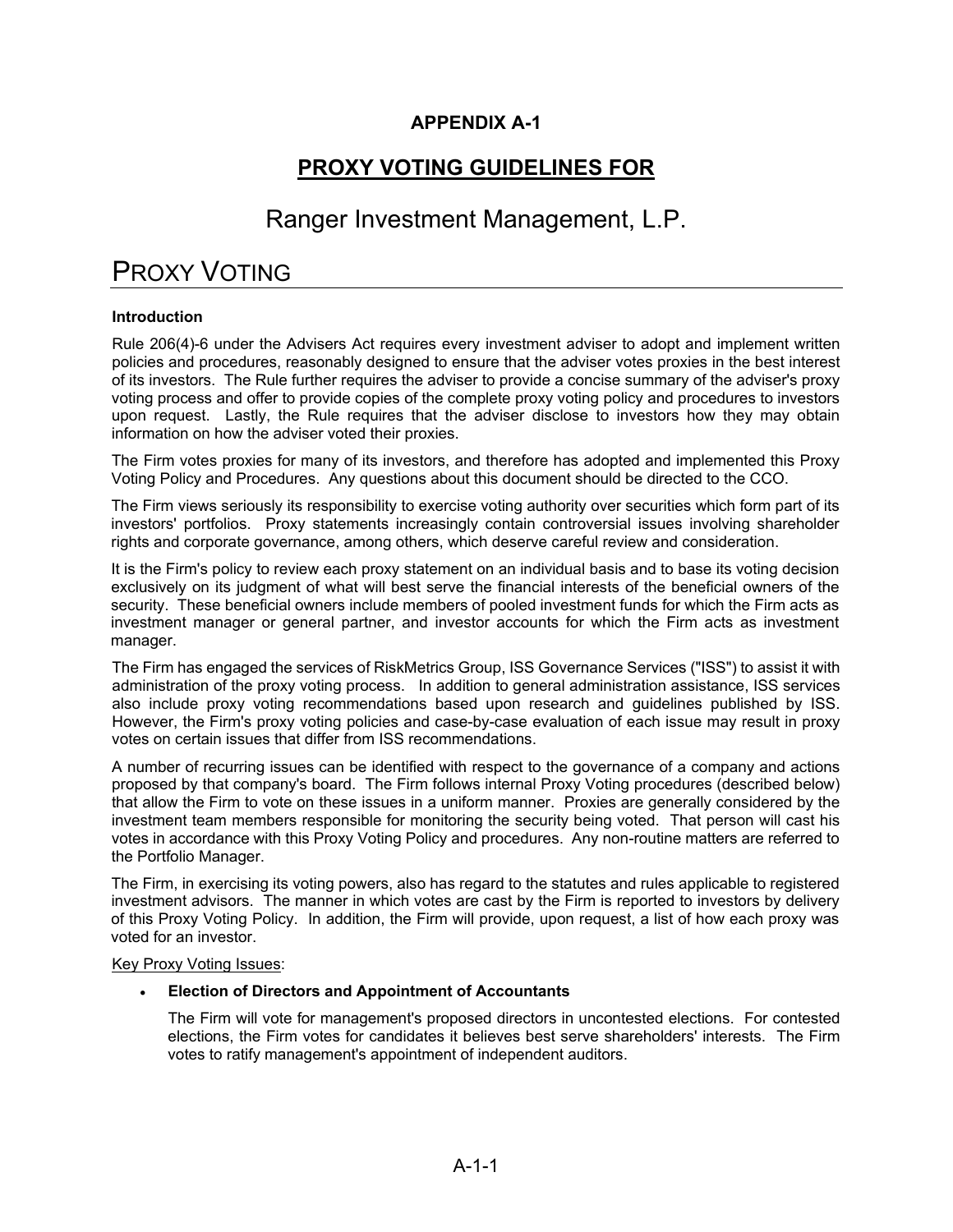### • **Increase Authorized Capital**

The Firm votes for these proposals in the absence of unusual circumstances. There are many business reasons for companies to increase their authorized capital. The additional shares often are intended to be used for general corporate purposes, to raise new investment capital for acquisitions, stock splits, recapitalizations or debt restructurings.

### • **Preference Shares**

The Firm will carefully review proposals to authorize new issues of preference shares or increase the shares authorized for existing issues. The Firm recognizes that new issues of authorized preference shares can provide flexibility to corporate issuers as the shares can be issued quickly without further shareholder approval in connection with financings or acquisitions. Therefore, generally the Firm will not oppose proposals to authorize the issuance of preferred shares. The Firm will, however, scrutinize any such proposals which give the Board the authority to assign disproportionate voting rights at the time the shares are issued.

### • **Dual Capitalization, Other Preferential Voting Rights**

The Firm will generally vote against proposals to divide share capital into two or more classes or to otherwise create classes of shares with unequal voting and dividend rights. The Firm is concerned that the effect of these proposals, over time, is to consolidate voting power in the hands of relatively few insiders, disproportionate to their percentage ownership of the company's share capital as a whole. This concentration of voting power can effectively block any takeover which management opposes and dilute accountability to shareholders.

### • **Merger/Acquisition**

All proposals are reviewed on a case by case basis by taking the following into consideration:

- **•** whether the proposed acquisition price represents fair value;
- **•** whether shareholders could realize greater value through other means; and
- whether all shareholders receive equal/fair treatment under the merger acquisition terms.

### • **Restructuring/Recapitalization**

All proposals are reviewed on a case by case basis taking the following into consideration:

- whether the proposed restructuring/recapitalization is the best means of enhancing shareholder value; and
- whether the company's longer-term prospects will be positively affected by the proposal.

### • **Provide Director Indemnification**

The Firm will vote for proposals to provide corporate indemnification for directors if consistent with all relevant laws. Corporations face great obstacles in attracting and retaining capable directors. The Firm believes such proposals will contribute to corporations' ability to attract qualified individuals and will enhance the stability of corporate management.

### • **Share Option Plans**

The Firm will generally vote against proposals which authorize:

- **number 100 and 10% of the company's outstanding shares to be reserved for the award of share** options; or
- **the award of share options to Employees and/or non-Employees of the company (for instance,** outside directors and consultants) if the exercise price is less than the share's fair market value at the date of the grant of the options and does not carry relevant performance hurdles for exercise; or
- the exchange of outstanding options for new ones at lower exercise prices.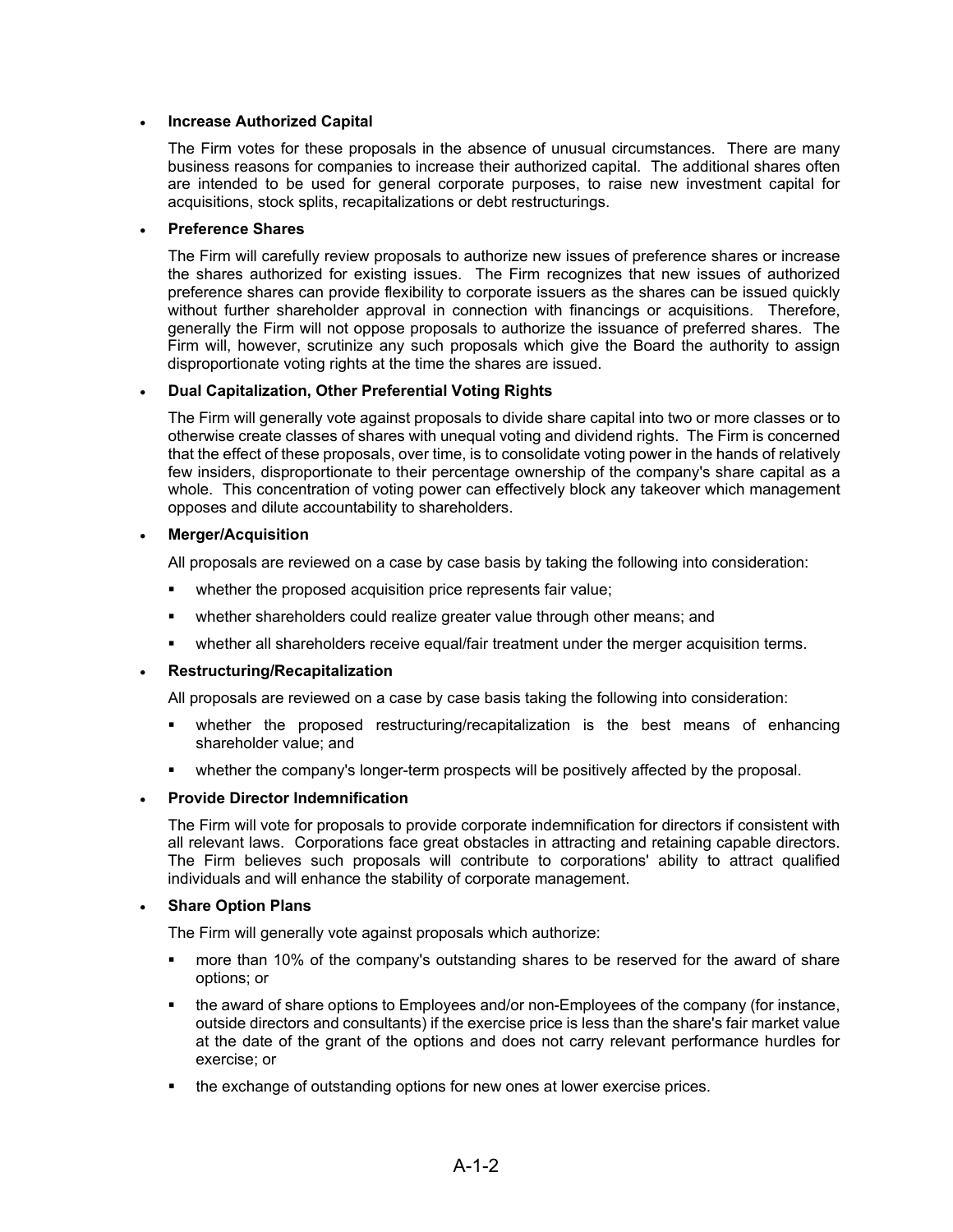### Shareholder Proposals - Corporate Governance Issues:

### • **Majority Independent Board**

The Firm will generally vote for proposals calling for a majority outside board. The Firm believes that a majority of independent directors can be an important factor in facilitating objective decision making and enhancing accountability to shareholders.

### • **Executive Compensation**

The Firm will generally vote against proposals to restrict Employee compensation. The Firm feels that the specific amounts and types of Employee compensation are within the ordinary business responsibilities of the Board of Directors and company management; provided, however, that share option plans meet our guidelines for such plans as set forth herein. On a case-by-case basis, the Firm will vote for proposals requesting more detailed disclosure of Employee compensation, especially if the company does not have a majority outside board.

### Potential Conflicts of Interest:

In connection with any security which is the subject of a proxy vote, the Firm will determine whether any conflict of interest exists between the Firm or its Affiliates, on the one hand, and the beneficial owners of the securities, on the other hand. If a conflict of interest is identified, the Firm will first seek to apply the general guidelines discussed above without regard to the conflict. If the guidelines discussed above do not apply, the Firm will evaluate the situation and document the issue and resolution on the Proxy Voting Exception Report. The resolution may very well include notifying the beneficial owners of such conflict, describe how the Firm proposes to vote and the reasons therefore, and request the investor to provide written instructions if the investor desires the voting rights to be exercised in a different manner (which may include not voting the proxy). If an investor does not deliver contrary written instructions, the Firm will vote as indicated in its notice to investors.

### Recordkeeping and Reports:

In order to comply with all applicable recordkeeping and reporting requirements, the Firm will do the following:

- 1. The Firm will keep a copy of this Proxy Voting Policy and provide the same to investors upon request.
- 2. The Firm will retain copies of the proxy statements and a record of each vote cast by the Firm on behalf of an investor for periods prior to October 2008. For the periods thereafter, the Firm has authorized ISS to make and retain, on the Firm's behalf, copies of proxy statements and records of the votes cast. The Firm may also rely on obtaining a copy of a proxy statement from the Commission's Electronic Data Gathering, Analysis, and Retrieval (EDGAR) system.
- 3. The Firm will retain a copy of any document created by the Firm that was material to making a decision how to vote proxies on behalf of an investor or that memorializes the basis for that decision.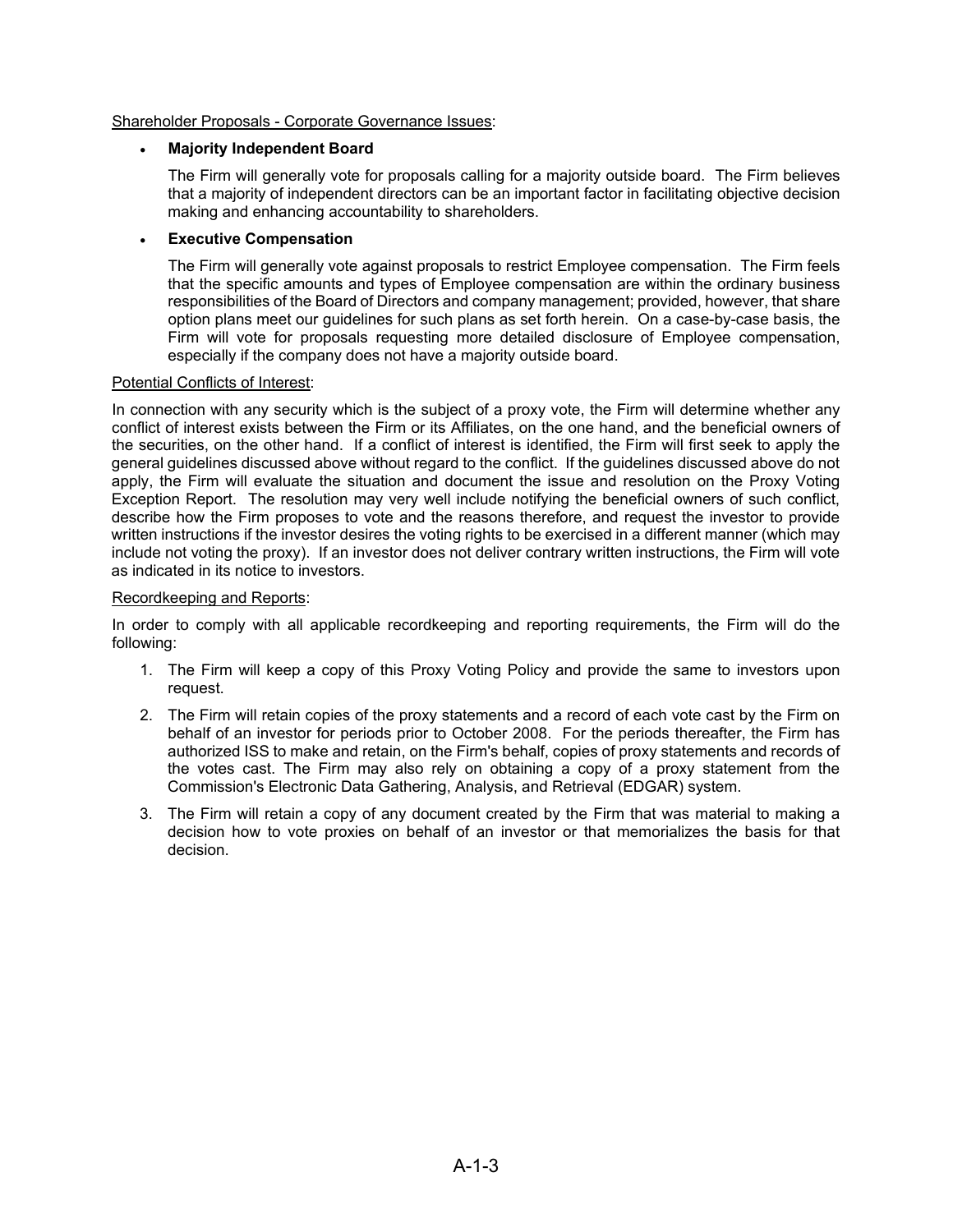### **APPENDIX A-2**

## **PROXY VOTING GUIDELINES FOR**

## RG Alts, LP

# PROXY VOTING

### **Introduction**

Rule 206(4)-6 under the Advisers Act requires every investment adviser to adopt and implement written policies and procedures, reasonably designed to ensure that the adviser votes proxies in the best interest of its investors. The Rule further requires the adviser to provide a concise summary of the adviser's proxy voting process and offer to provide copies of the complete proxy voting policy and procedures to investors upon request. Lastly, the Rule requires that the adviser disclose to investors how they may obtain information on how the adviser voted their proxies.

The Firm votes proxies for many of its investors, and therefore has adopted and implemented this Proxy Voting Policy and Procedures. Any questions about this document should be directed to the CCO.

The Firm views seriously its responsibility to exercise voting authority over securities which form part of its investors' portfolios. Proxy statements increasingly contain controversial issues involving shareholder rights and corporate governance, among others, which deserve careful review and consideration.

It is the Firm's policy to review each proxy statement on an individual basis and to base its voting decision exclusively on its judgment of what will best serve the financial interests of the beneficial owners of the security. These beneficial owners include members of pooled investment funds for which the Firm acts as investment manager or general partner, and investor accounts for which the Firm acts as investment manager.

The Firm may use a third-party service ("Proxy Service") to assist it with administration of the proxy voting process. In addition to general administration assistance, the Proxy Service may also include proxy voting recommendations based upon research and guidelines published. However, the Firm's proxy voting policies and case-by-case evaluation of each issue may result in proxy votes on certain issues that differ from Proxy Service recommendations.

A number of recurring issues can be identified with respect to the governance of a company and actions proposed by that company's board. The Firm follows internal Proxy Voting procedures (described below) that allow the Firm to vote on these issues in a uniform manner. Proxies are generally considered by the investment team members responsible for monitoring the security being voted. That person will cast his votes in accordance with this Proxy Voting Policy and procedures. Any non-routine matters are referred to the Portfolio Manager.

The Firm, in exercising its voting powers, also has regard to the statutes and rules applicable to registered investment advisors. The manner in which votes are cast by the Firm is reported to investors by delivery of this Proxy Voting Policy. In addition, the Firm will provide, upon request, a list of how each proxy was voted for an investor.

### Key Proxy Voting Issues:

### • **Election of Directors and Appointment of Accountants**

The Firm will vote for management's proposed directors in uncontested elections. For contested elections, the Firm votes for candidates it believes best serve shareholders' interests. The Firm votes to ratify management's appointment of independent auditors.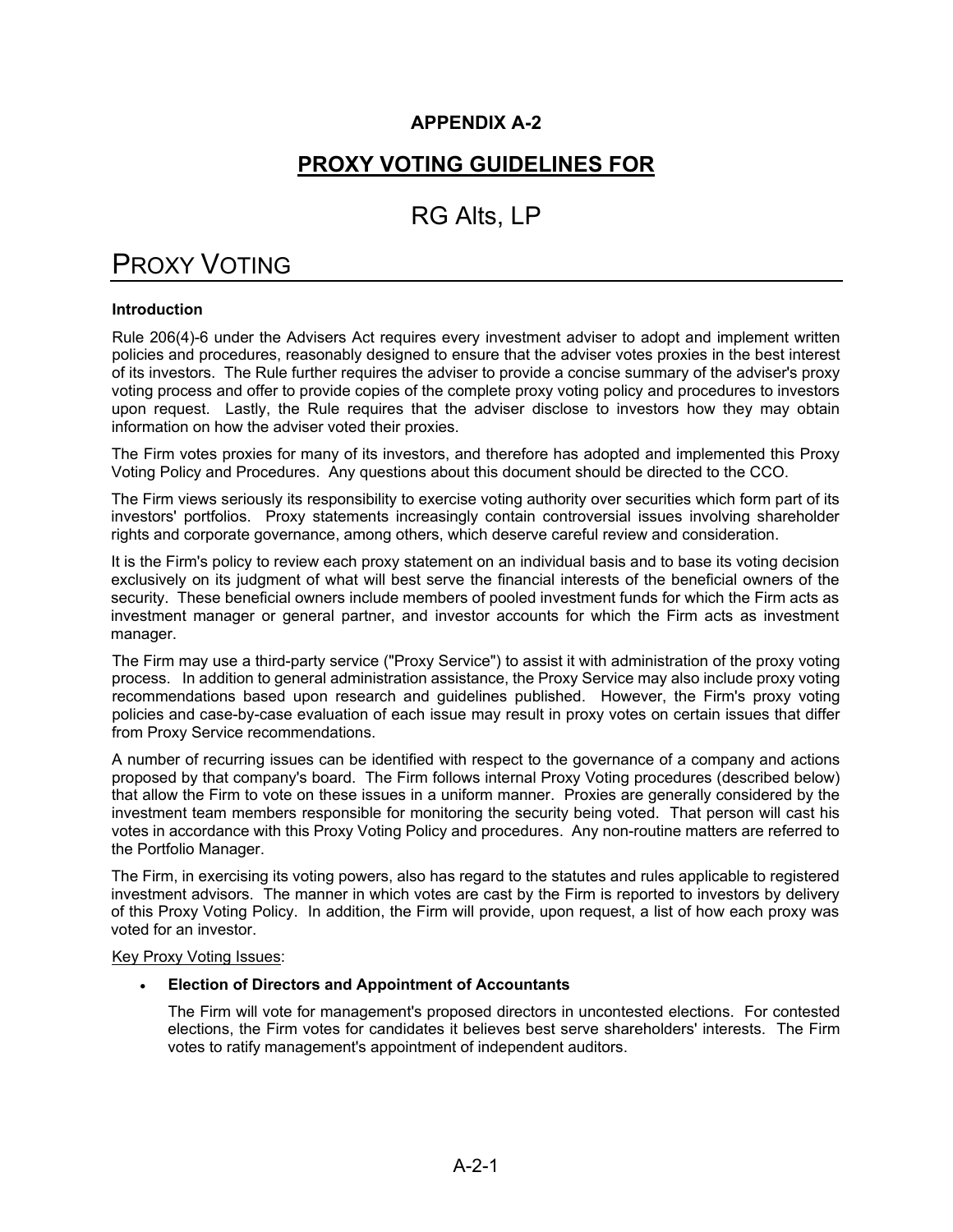### • **Increase Authorized Capital**

The Firm votes for these proposals in the absence of unusual circumstances. There are many business reasons for companies to increase their authorized capital. The additional shares often are intended to be used for general corporate purposes, to raise new investment capital for acquisitions, stock splits, recapitalizations or debt restructurings.

### • **Preference Shares**

The Firm will carefully review proposals to authorize new issues of preference shares or increase the shares authorized for existing issues. The Firm recognizes that new issues of authorized preference shares can provide flexibility to corporate issuers as the shares can be issued quickly without further shareholder approval in connection with financings or acquisitions. Therefore, generally the Firm will not oppose proposals to authorize the issuance of preferred shares. The Firm will, however, scrutinize any such proposals which give the Board the authority to assign disproportionate voting rights at the time the shares are issued.

### • **Dual Capitalization, Other Preferential Voting Rights**

The Firm will generally vote against proposals to divide share capital into two or more classes or to otherwise create classes of shares with unequal voting and dividend rights. The Firm is concerned that the effect of these proposals, over time, is to consolidate voting power in the hands of relatively few insiders, disproportionate to their percentage ownership of the company's share capital as a whole. This concentration of voting power can effectively block any takeover which management opposes and dilute accountability to shareholders.

### • **Merger/Acquisition**

All proposals are reviewed on a case by case basis by taking the following into consideration:

- **•** whether the proposed acquisition price represents fair value;
- **•** whether shareholders could realize greater value through other means; and
- whether all shareholders receive equal/fair treatment under the merger acquisition terms.

### • **Restructuring/Recapitalization**

All proposals are reviewed on a case by case basis taking the following into consideration:

- whether the proposed restructuring/recapitalization is the best means of enhancing shareholder value; and
- whether the company's longer-term prospects will be positively affected by the proposal.

### • **Provide Director Indemnification**

The Firm will vote for proposals to provide corporate indemnification for directors if consistent with all relevant laws. Corporations face great obstacles in attracting and retaining capable directors. The Firm believes such proposals will contribute to corporations' ability to attract qualified individuals and will enhance the stability of corporate management.

### • **Share Option Plans**

The Firm will generally vote against proposals which authorize:

- **number 100 and 10% of the company's outstanding shares to be reserved for the award of share** options; or
- the award of share options to Employees and/or non-Employees of the company (for instance, outside directors and consultants) if the exercise price is less than the share's fair market value at the date of the grant of the options and does not carry relevant performance hurdles for exercise; or
- the exchange of outstanding options for new ones at lower exercise prices.